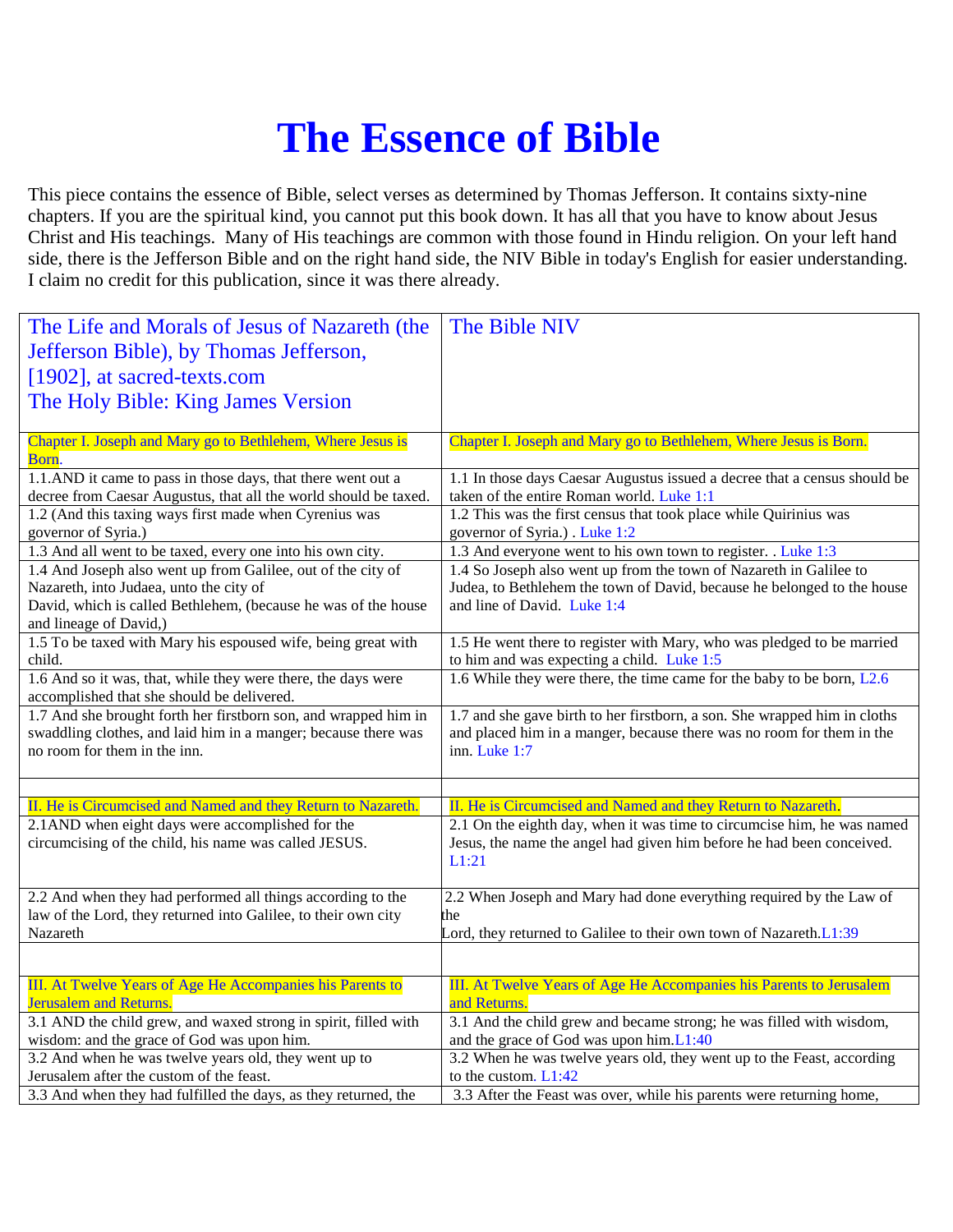| child Jesus tarried behind in Jerusalem; and Joseph and his                 | the boy Jesus stayed behind in Jerusalem, but they were unaware of it.                         |
|-----------------------------------------------------------------------------|------------------------------------------------------------------------------------------------|
| mother knew not of it.                                                      | L1:43                                                                                          |
| 3.4 But they, supposing him to have been in the company, went               | 3.4 Thinking he was in their company, they traveled on for a day. Then                         |
| a day's journey; and they sought him among their kinsfolk and               | they began looking for him among their relatives and friends. L1:44                            |
| acquaintance.                                                               |                                                                                                |
| 3.5 And when they found him not, they turned back again to                  | 3.5 When they did not find him, they went back to Jerusalem to look for                        |
| Jerusalem, seeking him.                                                     | him. $L1:45$                                                                                   |
| 3.6 And it came to pass, that after three days they found him in            | 3.6 After three days they found him in the temple courts, sitting among                        |
| the temple, sitting in the midst of the doctors, both hearing them,         | the teachers, listening to them and asking them questions. L1:46                               |
| and asking them questions.                                                  |                                                                                                |
| 3.7 And all that heard him were astonished at his understanding             | 3.7 Everyone who heard him was amazed at his understanding and his                             |
| and answers.                                                                | answers. L1:47                                                                                 |
|                                                                             |                                                                                                |
|                                                                             |                                                                                                |
| 3.8 And when they saw him, they were amazed: and his mother                 | 3.8 When his parents saw him, they were astonished. His mother said to                         |
| said unto him, Son, why hast thou thus dealt with us? behold,               | him, "Son, why have you treated us like this? Your father and I have been                      |
| thy father and I have sought thee sorrowing.                                | anxiously searching for you." L1:48                                                            |
| 3.9 And he went down with them, and came to Nazareth, and                   | 3.9 Then he went down to Nazareth with them and was obedient to them.                          |
| was subject unto them: but his mother kept all these sayings in             | But his mother treasured all these things in her heart. L1:51                                  |
| her heart.                                                                  |                                                                                                |
| 3.10 And Jesus increased in wisdom and stature, and in favour               | 3.10 And Jesus grew in wisdom and stature, and in favor with God and                           |
| with God and man.                                                           | men.L1:52                                                                                      |
|                                                                             |                                                                                                |
| <b>IV. John Baptizes in Jordan.</b>                                         | <b>IV. John Baptizes in Jordan.</b>                                                            |
| 4.1 NOW in the fifteenth year of the reign of Tiberius Caesar,              | 4.1 In the fifteenth year of the reign of Tiberius Caesar—when Pontius                         |
| Pontius Pilate being governor of Judaea, and Herod being                    | Pilate was governor of Judea, Herod tetrarch of Galilee, his brother Philip                    |
| tetrarch of Galilee, and his brother Philip tetrarch of Ituraea and         | tetrarch of Iturea and Traconitis, and Lysanias tetrarch of Abilene—L3:1                       |
| of the region of Trachonitis, and Lysanias the tetrarch of                  |                                                                                                |
| Abilene,                                                                    |                                                                                                |
| 4.2 Annas and Caiaphas being the high priests, the word of God              | 4.2 during the high priesthood of Annas and Caiaphas, the word of God                          |
| came unto John the son of Zacharias in the wilderness.                      | came to John son of Zechariah in the desert. L3:2                                              |
| 4.3 John did baptize in the wilderness, and preach the baptism of           | 4.3 And so John came, baptizing in the desert region and preaching a                           |
| repentance for the remission of sins.                                       | baptism of repentance for the forgiveness of sins. M1:4                                        |
| 4.4 And the same John had his raiment of camel's hair, and a                | 4.4 John's clothes were made of camel's hair, and he had a leather belt                        |
| leathern girdle about his loins; and his meat was locusts and               | around his waist. His food was locusts and wild honey. Mt.3:4                                  |
| wild honey.                                                                 |                                                                                                |
| 4.5 Then went out to him Jerusalem, and all Judaea, and all the             | 4.5 People went out to him from Jerusalem and all Judea and the whole                          |
| region round about Jordan;                                                  | region of the Jordan. Mt.3:5                                                                   |
| 4.6 And were baptized of him in Jordan, confessing their sins.              | 4.6 Confessing their sins, they were baptized by him in the Jordan River.                      |
|                                                                             | Mt.3:6                                                                                         |
|                                                                             |                                                                                                |
| V. Jesus is Baptized at 30 Years of Age.                                    | V. Jesus is Baptized at 30 Years of Age.                                                       |
| 5.1 THEN cometh Jesus from Galilee to Jordan unto John, to be               | 5.1 Then Jesus came from Galilee to the Jordan to be baptized by John.                         |
| baptized of him.                                                            | Mt.3:13                                                                                        |
| 5.2 And Jesus himself began to be about thirty years of age,                | 5.2 Now Jesus himself was about thirty years old when he began his                             |
| being (as was supposed) the son of Joseph, which was the son of             | ministry. He was the son, so it was thought, of Joseph, the son of Heli,                       |
| Heli.                                                                       | L3:23                                                                                          |
|                                                                             |                                                                                                |
| VI. Drives the Traders Out of the Temple.                                   | VI. Drives the Traders Out of the Temple.                                                      |
| 6.1 After this he went down to Capernaum, he, and his mother,               | 6.1 After this he went down to Capernaum, he, and his mother, and his                          |
| and his brethren, and his disciples: and they continued there not           | brethren, and his disciples: and they continued there not many days.                           |
|                                                                             |                                                                                                |
| many days.<br>6.2 And the Jews' passover was at hand, and Jesus went up to  |                                                                                                |
|                                                                             | 6.2 When it was almost time for the Jewish Passover, Jesus went up to                          |
| Jerusalem;<br>6.3 And found in the temple those hat sold oxen and sheep and | Jerusalem. J2:13<br>6.3 In the temple courts he found men selling cattle, sheep and doves, and |
|                                                                             |                                                                                                |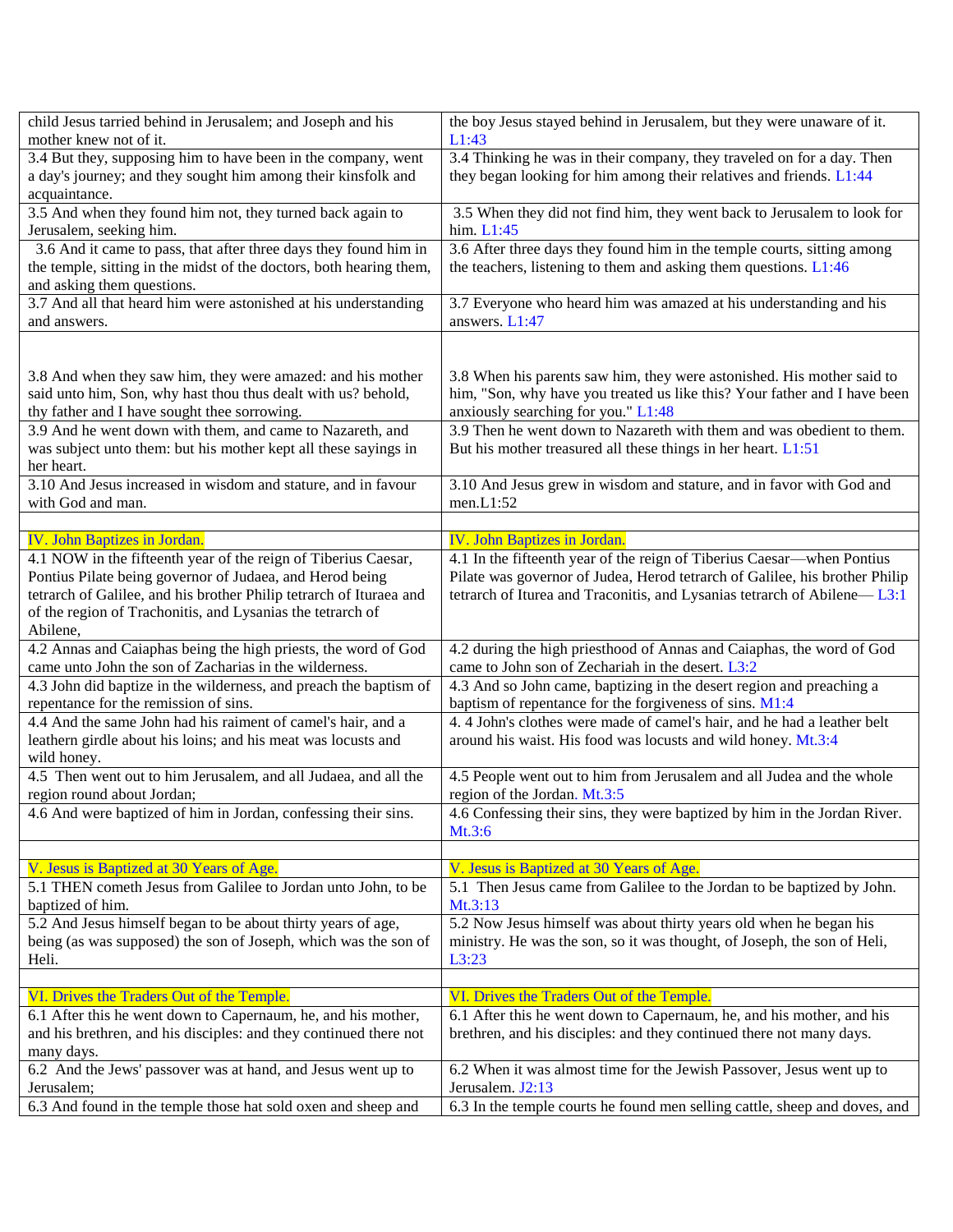| doves, and the changers of money sitting:                          | others sitting at tables exchanging money. J2:14                           |
|--------------------------------------------------------------------|----------------------------------------------------------------------------|
| 6.4 And when he had made a scourge of small cords, he drove        | 6. 4So he made a whip out of cords, and drove all from the temple area,    |
| them all out of the temple, and the sheep, and the oxen; and       | both sheep and cattle; he scattered the coins of the money changers and    |
| poured out the changers' money, and overthrew the tables;          | overturned their tables. J2:15                                             |
| 6.5 And said unto them that sold doves, Take these things hence;   | 6. 5To those who sold doves he said, "Get these out of here! How dare      |
| make not my Father's house an house of merchandise.                | you turn my Father's house into a market!" J2:16                           |
|                                                                    |                                                                            |
| VII. He Baptizes, but Retires into Galilee on the Death of John.   | VII. He Baptizes, but Retires into Galilee on the Death of John.           |
| 7.1 AFTER these things came Jesus and his disciples into the       | 7.1 After this, Jesus and his disciples went out into the Judean           |
| land of Judaea; and there he tarried with them, and baptized.      | countryside, where he spent some time with them, and baptized. J3:22       |
| 7.2 Now when Jesus had heard that John was cast into prison,       | 7.2 When Jesus heard that John had been put in prison, he returned to      |
| he departed into Galilee;                                          | Galilee. Mt. 4:12                                                          |
| 7.3 For Herod himself had sent forth and laid hold upon John,      | 7.3 For Herod himself had given orders to have John arrested, and he had   |
| and bound him in prison for Herodias' sake, his brother Philip's   | him bound and put in prison. He did this because of Herodias, his brother  |
| wife: for he had married her.                                      | Philip's wife, whom he had married. Mk 6:17                                |
| 7.4 For John had said unto Herod, It is not lawful for thee to     | 7.4 For John had been saying to Herod, "It is not lawful for you to have   |
| have thy brother's wife.                                           | your brother's wife." Mk 6:18                                              |
| 7.5 Therefore Herodias 'had a quarrel against him, and would       | 7.5 So Herodias nursed a grudge against John and wanted to kill him.       |
| have killed him; but she could not:                                | But she was not able to, Mk 6:19                                           |
| 7.6 For Herod feared John, knowing that he was a just man and      | 7.6 because Herod feared John and protected him, knowing him to be a       |
| an holy, and observed him; and when he heard him, he did many      | righteous and holy man. When Herod heard John, he was greatly puzzled;     |
| things, and heard him gladly.                                      | yet he liked to listen to him. Mk 6:20                                     |
| 7.7 And when a convenient day was come, that Herod on his          | 7.7 Finally the opportune time came. On his birthday Herod gave a          |
| birthday made a supper to his lords, high captains, and chief      | banquet for his high officials and military commanders and the leading     |
| estates of Galilee;                                                | men of Galilee. Mk 6:21                                                    |
| 7.8 And when the daughter of the said Herodias came in, and        | 7.8 When the daughter of Herodias came in and danced, she pleased          |
| danced, and pleased Herod and them that sat with him, the king     | Herod and his dinner guests. The king said to the girl, "Ask me for        |
| said unto the damsel, Ask of me whatsoever thou wilt, and I will   | anything you want, and I'll give it to you." Mk 6:22                       |
| give it thee.                                                      |                                                                            |
| 7.9 And he sware unto her, Whatsoever thou shalt ask of me, I      | 7.9 And he promised her with an oath, "Whatever you ask I will give you,   |
| will give it thee, unto the half of my kingdom.                    | up to half my kingdom." Mk 6:23                                            |
| 7.10 And she went forth, and said unto her mother, What shall I    | 7.10 She went out and said to her mother, "What shall I ask for?"          |
| ask? And she said, The head of John the Baptist.                   | "The head of John the Baptist," she answered. Mk 6:24                      |
| 7.11 And she came in straightway with haste unto the king, and     | 7.11 At once the girl hurried in to the king with the request: "I want you |
| asked, saying, I will that thou give me by and by in a charger the | to give me right now the head of John the Baptist on a platter." Mk 6:25   |
| head of John the Baptist.                                          |                                                                            |
| 7.12 And the king was exceeding sorry; yet for his oath's sake,    | 7.12 The king was greatly distressed, but because of his oaths and his     |
| and for their sakes which sat with him, he would not reject her.   | dinner guests, he did not want to refuse her. Mk 6:26                      |
| 7.13 And immediately the king sent an executioner, and             | 7.13 So he immediately sent an executioner with orders to bring John's     |
| commanded his head to be brought: and he went and beheaded         | head. The man went, beheaded John in the prison, Mk 6:27                   |
| him in the prison,                                                 |                                                                            |
| 7.14 And brought his head in a charger, and gave it to the         | 7.14 and brought back his head on a platter. He presented it to the girl,  |
| damsel: and the damsel gave it to her mother.                      | and she gave it to her mother. Mk 6:28                                     |
|                                                                    |                                                                            |
| VIII. He Teaches in the Synagogue.                                 | VIII. He Teaches in the Synagogue.                                         |
| 8.1 AND they went into Capernaum; and straightway on the           | 8.1 They went to Capernaum, and when the Sabbath came, Jesus went          |
| sabbath day he entered into the synagogue, and taught.             | into the synagogue and began to teach. Mk1:21                              |
| 8.2 And they were astonished at his doctrine: for he taught them   | 8.2 The people were amazed at his teaching, because he taught them as      |
| as one that had authority, and not as the scribes.                 | one who had authority, not as the teachers of the law. Mk 1:22             |
|                                                                    |                                                                            |
| IX. Explains the Sabbath.                                          | IX. Explains the Sabbath.                                                  |
| 9.1 AT that time Jesus went on the sabbath day through the         | 9.1 At that time Jesus went through the grainfields on the Sabbath. His    |
| corn; and his disciples were an hungred, and began to pluck the    | disciples were hungry and began to pick some heads of grain and eat        |
| ears of corn, and to eat.                                          | them. Mt. 12:1                                                             |
| 9.2 But when the Pharisees saw it, they said unto him, Behold,     | 9.2 When the Pharisees saw this, they said to him, "Look! Your disciples   |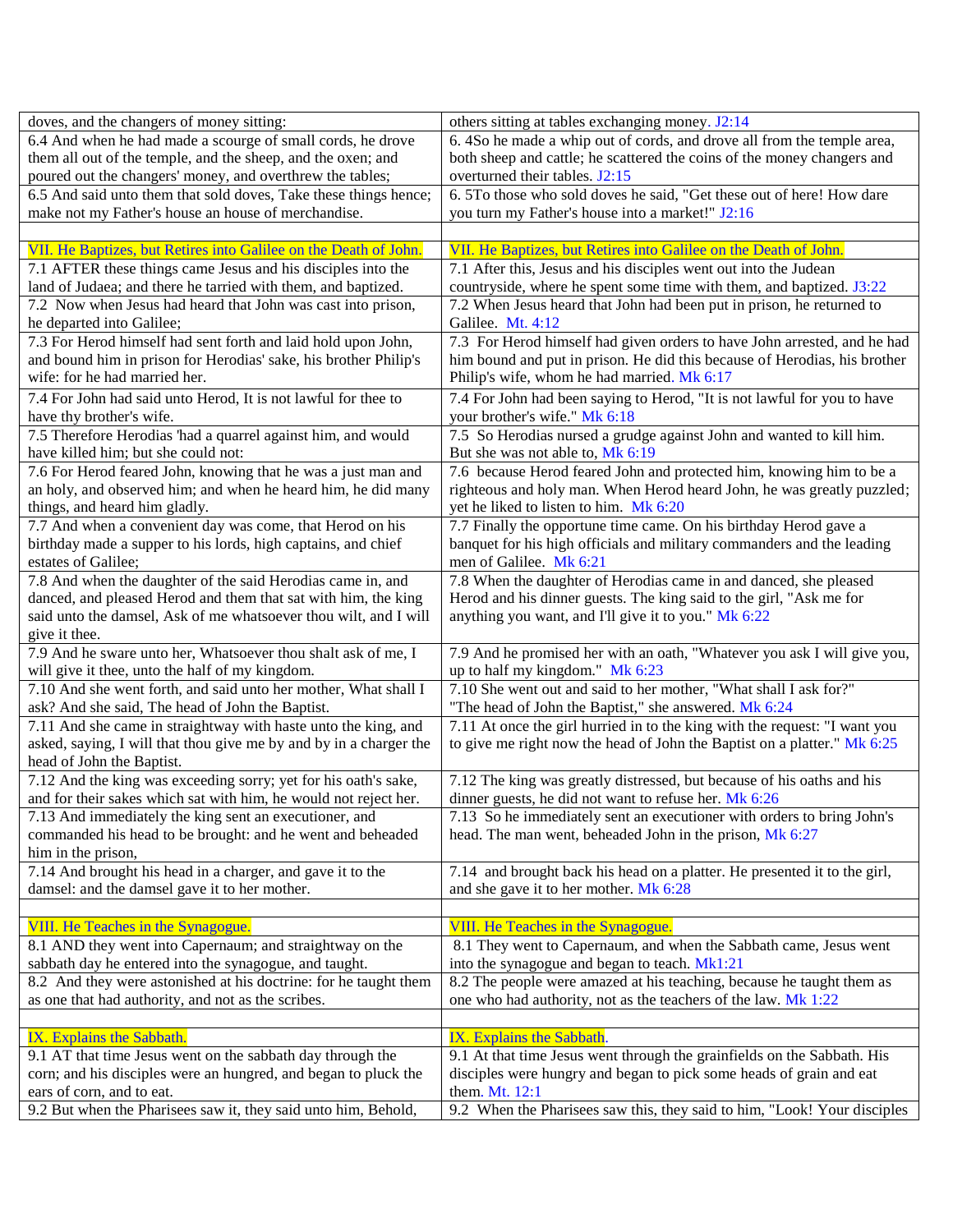| thy disciples do that which is not lawful to do upon the sabbath                                        | are doing what is unlawful on the Sabbath." Mt. 12:2                                                 |
|---------------------------------------------------------------------------------------------------------|------------------------------------------------------------------------------------------------------|
| day.                                                                                                    |                                                                                                      |
| 9.3 But he said unto them, Have ye not read what David did,                                             | 9.3 He answered, "Haven't you read what David did when he and his                                    |
| when he was an hungred, and they that were with him;                                                    | companions were hungry? Mt. 12:3                                                                     |
| 9.4 How he entered into the house of God, and did eat the shew-                                         | 9.4 He entered the house of God, and he and his companions ate the                                   |
| bread, which was not lawful for him to eat, neither for them                                            | consecrated bread—which was not lawful for them to do, but only for the                              |
| which were with him, but only for the priests?                                                          | priests. Mt. 12:4                                                                                    |
| 9.5 Or have ye not read in the law, how that on the sabbath days                                        | 9.5 Or haven't you read in the Law that on the Sabbath the priests in the                            |
| the priests in the temple profane the sabbath, and are blameless?                                       | temple desecrate the day and yet are innocent? Mt. 12:5                                              |
| 9.6 And when he was departed thence, he went into their                                                 | 9.6 Going on from that place, he went into their synagogue, Mt. 12:9                                 |
| synagogue:                                                                                              |                                                                                                      |
| 9.7 And, behold, there was a man which had his hand withered.                                           | 9.7 and a man with a shriveled hand was there. Looking for a reason to                               |
| And they asked him, saying, Is it lawful to heal on the sabbath                                         | accuse Jesus, they asked him, "Is it lawful to heal on the Sabbath?" Mt.                             |
| days? that they might accuse him.                                                                       | 12:10                                                                                                |
| 9.8 And he said unto them, What man shall there be among you,                                           | 9.8 He said to them, "If any of you has a sheep and it falls into a pit on                           |
| that shall have one sheep, and if it fall into a pit on the sabbath                                     | the Sabbath, will you not take hold of it and lift it out? Mt. 12:11                                 |
| day, will he not lay hold on it, and lift it out?                                                       |                                                                                                      |
| 9.9 How much then is a man better than a sheep? Wherefore it is                                         | 9.9 How much more valuable is a man than a sheep! Therefore it is                                    |
| lawful to do well on the sabbath days.                                                                  | lawful to do good on the Sabbath." Mt. 12:12                                                         |
| 9.10 And he said unto them, The sabbath was made for man, and                                           | 9.10 Then he said to them, "The Sabbath was made for man, not man for                                |
| not man for the Sabbath.                                                                                | the Sabbath. Mk2:27                                                                                  |
| 9.11 Then the Pharisees went out, and held a council against                                            | 9.11 But the Pharisees went out and plotted how they might kill Jesus.                               |
| him, how they might destroy him.                                                                        | Mt. 12:14                                                                                            |
| 9.12 But when Jesus knew it, he withdrew himself from thence:                                           | 9.12 Aware of this, Jesus withdrew from that place. Many followed him,                               |
| and great multitudes followed him, and he healed them all.                                              | and he healed all their sick, Mt. 12:15                                                              |
|                                                                                                         |                                                                                                      |
| X. Call of His Disciples.                                                                               | X. Call of His Disciples.                                                                            |
| 10.1 AND it came to pass in those days, that he went out into a                                         | 10.1 One of those days Jesus went out to a mountainside to pray, and                                 |
| mountain to pray, and continued all night in prayer to God.                                             | spent the night praying to God. L6:12                                                                |
| 10.2 And when it was day, he called unto him his disciples: and                                         | 10.2 When morning came, he called his disciples to him and chose                                     |
| of them he chose twelve, whom also he named apostles;                                                   | twelve of them, whom he also designated apostles: L6:13                                              |
| 10.3 Simon, (whom he also named Peter,) and Andrew his                                                  | 10.3 Simon (whom he named Peter), his brother Andrew, James, John,                                   |
| brother, James and John, Philip and Bartholomew,                                                        | Philip, Bartholomew, L6:14                                                                           |
| 10.4 Matthew and Thomas, James the son of Alphaeus, and                                                 | 10.4 Matthew, Thomas, James son of Alphaeus, Simon who was called                                    |
| Simon called Zelotes,                                                                                   | the Zealot, L6:15                                                                                    |
| 10.5 And Judas the brother of James, and Judas Iscariot, which                                          | 10.5 Judas son of James, and Judas Iscariot, who became a traitor. L6:16                             |
| also was the traitor.                                                                                   |                                                                                                      |
| 10.6 And he came down with them, and stood in the plain, and                                            | 10.6 He went down with them and stood on a level place. A large crowd                                |
| the company of his disciples, and a great multitude of people out                                       | of his disciples was there and a great number of people from all over                                |
| of all Judaea and Jerusalem, and from the sea coast of Tyre and                                         | Judea, from Jerusalem, and from the coast of Tyre and Sidon, L6:17                                   |
| Sidon, which came to hear him, and to be healed of their                                                |                                                                                                      |
| diseases                                                                                                |                                                                                                      |
|                                                                                                         |                                                                                                      |
| XI. The Sermon on the Mount.                                                                            | XI. The Sermon on the Mount.                                                                         |
| 11.1 AND seeing the multitudes, he went up into a mountain:                                             | 11.1 Now when he saw the crowds, he went up on a mountainside and sat                                |
| and when he was set, his disciples came unto him:                                                       | down. His disciples came to him, Mt. 5:1                                                             |
| 11.2 And he opened his mouth, and taught them, saying,                                                  | 11.2 and he began to teach them saying: Mt. 5:2                                                      |
| 11.3 Blessed are the poor in spirit: for theirs is the kingdom of                                       | 11.3 "Blessed are the poor in spirit, for theirs is the kingdom of heaven.                           |
| heaven.                                                                                                 | Mt. 5:3                                                                                              |
| 11.4 Blessed are they that mourn: for they shall be comforted.                                          | 11.4 Blessed are those who mourn, for they will be comforted. Mt. 5:4                                |
| 11.5 Blessed are the meek: for they shall inherit the earth.                                            | 11.5 Blessed are the meek, for they will inherit the earth. Mt. 5:5                                  |
| 11.6 Blessed are they which do hunger and thirst after                                                  | 11.6 Blessed are they which do hunger and thirst after righteousness: for                            |
|                                                                                                         |                                                                                                      |
| righteousness: for they shall be filled.<br>11.7 Blessed are the merciful: for they shall obtain mercy. | they shall be filled. Mt 5:6<br>11.7 Blessed are the merciful, for they will be shown mercy. Mt. 5:7 |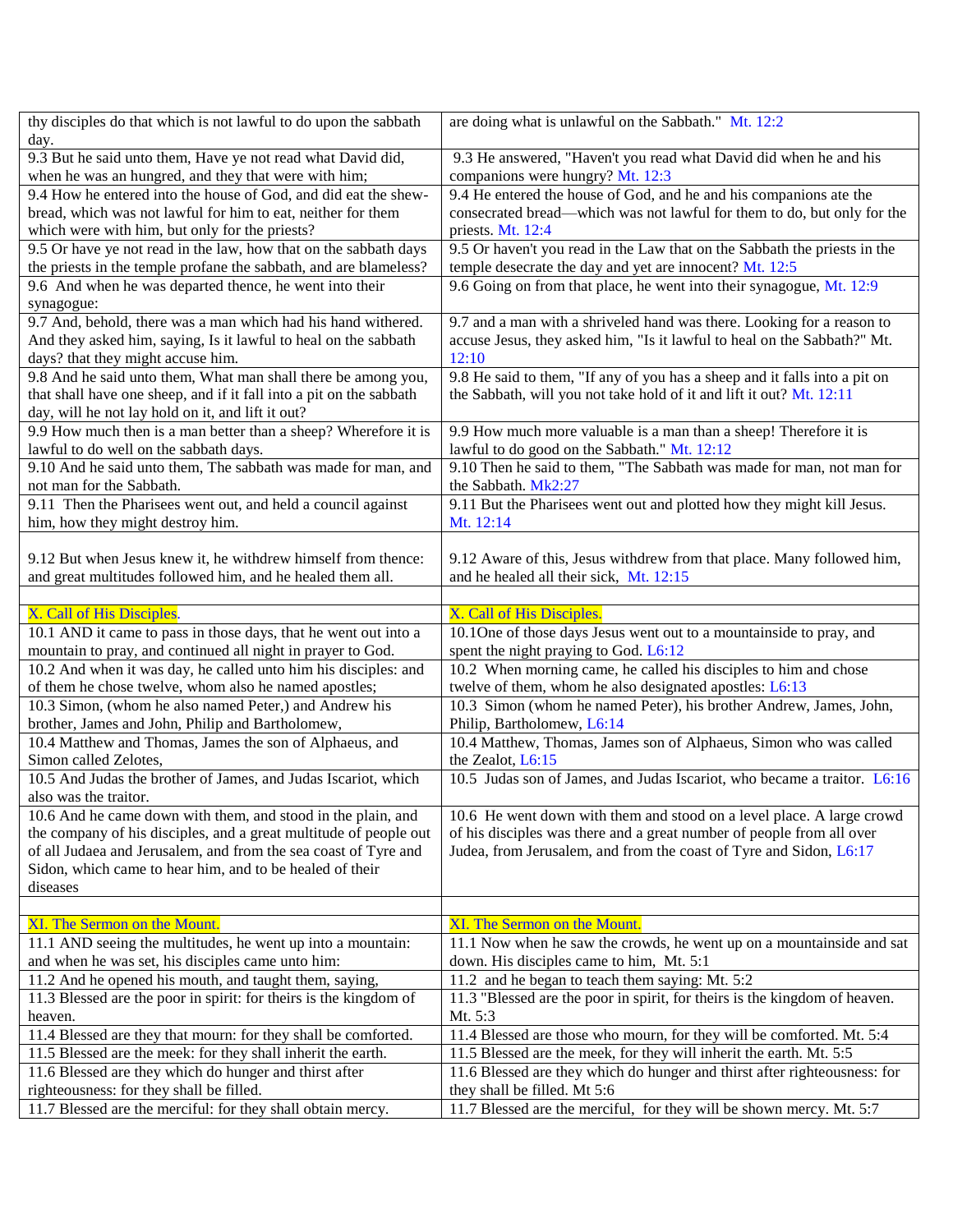| 11.8 Blessed are the pure in heart: for they shall see God                                                                          | 11.8 Blessed are the pure in heart, for they will see God. Mt. 5:8                                                                     |
|-------------------------------------------------------------------------------------------------------------------------------------|----------------------------------------------------------------------------------------------------------------------------------------|
| 11.9 Blessed are the peacemakers; for they shall be called the                                                                      | 11.9 Blessed are the peacemakers, for they will be called children of                                                                  |
| children of God.                                                                                                                    | God. Mt.5:9                                                                                                                            |
| 11.10 Blessed are they which are persecuted for righteousness'                                                                      | 11.10 Blessed are those who are persecuted because of righteousness,                                                                   |
| sake: for theirs is the kingdom of heaven.                                                                                          | for theirs is the kingdom of heaven. Mt. 5.10                                                                                          |
| 11.11 Blessed are ye, when men shall revile you, and persecute                                                                      | 11.10 "Blessed are you when people insult you, persecute you and falsely                                                               |
| you, and shall say all manner of evil against you falsely, for my                                                                   | say all kinds of evil against you because of me. Mt. 5:11                                                                              |
| sake.                                                                                                                               |                                                                                                                                        |
| 11.12 Rejoice, and be exceeding glad: for great is your reward in                                                                   | 11.12 Rejoice and be glad, because great is your reward in heaven, for in                                                              |
| heaven: for so persecuted they the prophets which were before                                                                       | the same way they persecuted the prophets who were before you. Mt.                                                                     |
| you.                                                                                                                                | 5:12                                                                                                                                   |
| 11.13 But woe unto you that are rich! for ye have received your                                                                     | 11.13 "But woe to you who are rich, for you have already received your                                                                 |
| consolation.                                                                                                                        | comfort. L6:24                                                                                                                         |
| 11.14 Woe unto you that are full! for ye shall hunger. Woe unto                                                                     | 11.14 Woe to you who are well fed now, for you will go hungry.                                                                         |
| you that laugh now! for ye shall mourn and weep.                                                                                    | Woe to you who laugh now, for you will mourn and weep. L6:25                                                                           |
| 11.15 Woe unto you, when all men shall speak well of you! for                                                                       | 11.15 Woe to you when all men speak well of you, for that is how their                                                                 |
| so did their fathers to the false prophets.                                                                                         | fathers treated the false prophets. L6:26                                                                                              |
| 11.16 Ye are the salt of the earth: but if the salt have lost his                                                                   | 11.16 "You are the salt of the earth. But if the salt loses its saltiness, how                                                         |
| savour, wherewith shall it be salted?                                                                                               | can it be made salty again? It is no longer good for anything, except to be                                                            |
|                                                                                                                                     | thrown out and trampled by men. Mt. 5:13                                                                                               |
| 11.17 Ye are the light of the world. A city that is set on an hill                                                                  | 11.17 "You are the light of the world. A city on a hill cannot be hidden.                                                              |
| cannot be hid.                                                                                                                      | Mt. 5:14                                                                                                                               |
| 11.18 Neither do men light a candle, and put it under a bushel,                                                                     | 11.18 Neither do people light a lamp and put it under a bowl. Instead they                                                             |
| but on a candlestick; and it giveth light unto all that are in the                                                                  | put it on its stand, and it gives light to everyone in the house. Mt. 5:15                                                             |
| house.                                                                                                                              |                                                                                                                                        |
| 11.19 Let your light so shine before men, that they may see your                                                                    | 11.19 In the same way, let your light shine before men, that they may see                                                              |
| good works, and glorify your Father which is in heaven.                                                                             | your good deeds and praise your Father in heaven. Mt. 5:16                                                                             |
| 11.20 Think not that I am come to destroy the law, or the                                                                           | The Fulfillment of the Law 11.20 "Do not think that I have come to                                                                     |
| prophets: I am not come to destroy, but to fulfill.                                                                                 | abolish the Law or the Prophets; I have not come to abolish them but to                                                                |
|                                                                                                                                     | fulfill them. Mt. 5:17                                                                                                                 |
| 11.21 For verily I say unto you, Till heaven and earth pass, one                                                                    | 11.21 I tell you the truth, until heaven and earth disappear, not the                                                                  |
| jot or one title shall in no wise pass from the law, till all be<br>fulfilled.                                                      | smallest letter, not the least stroke of a pen, will by any means disappear<br>from the Law until everything is accomplished. Mt. 5:18 |
| 11.22 Whosoever therefore shall break one of these least                                                                            | 11.22 Anyone who breaks one of the least of these commandments and                                                                     |
| commandments, and shall teach men so, he shall be called the                                                                        | teaches others to do the same will be called least in the kingdom of                                                                   |
| least in the kingdom of heaven: but whosoever shall do and                                                                          | heaven, but whoever practices and teaches these commands will be called                                                                |
| teach them, the same shall be called great in the kingdom of                                                                        | great in the kingdom of heaven. Mt. 5:19                                                                                               |
| heaven.                                                                                                                             |                                                                                                                                        |
| 11.23 For I say unto you, That except your righteousness shall                                                                      | 11.23 For I tell you that unless your righteousness surpasses that of the                                                              |
| exceed the righteousness of the scribes and Pharisees, ye shall in                                                                  | Pharisees and the teachers of the law, you will certainly not enter the                                                                |
| no case enter into the kingdom of heaven.                                                                                           | kingdom of heaven. Mt. 5:20                                                                                                            |
| 11.24 Ye have heard that it was said by them of old time, Thou                                                                      | 11.24 "You have heard that it was said to the people long ago, 'Do not                                                                 |
| shalt not kill; and whosoever shall kill shall be in danger of the                                                                  | murder, and anyone who murders will be subject to judgment.' Mt. 5:21                                                                  |
| judgment:                                                                                                                           |                                                                                                                                        |
| 11.25 But I say unto you, That whosoever is angry with his                                                                          | 11.25 But I tell you that anyone who is angry with his brother will be                                                                 |
| brother without a cause shall be in danger of the judgment: and                                                                     | subject to judgment. Again, anyone who says to his brother, 'Raca,' is                                                                 |
| whosoever shall say to his brother, Raca, shall be in danger of                                                                     | answerable to the Sanhedrin. But anyone who says, 'You fool!' will be in                                                               |
| the council; but whosoever shall say, Thou fool, shall be in                                                                        |                                                                                                                                        |
|                                                                                                                                     | danger of the fire of hell. Mt. 5:22                                                                                                   |
| danger of hell fire.                                                                                                                |                                                                                                                                        |
| 11.26 Therefore if thou bring thy gift to the altar, and there                                                                      | 11.26 "Therefore, if you are offering your gift at the altar and there                                                                 |
| rememberest that thy brother hath ought against thee;                                                                               | remember that your brother has something against you, Mt. 5:23                                                                         |
| 11.27 Leave there thy gift before the altar, and go thy way; first                                                                  | 11.27 leave your gift there in front of the altar. First go and be reconciled                                                          |
| be reconciled to thy brother, and then come and offer thy gift.<br>11.28 Agree with thine adversary quickly, whiles thou art in the | to your brother; then come and offer your gift. Mt. 5:24<br>11.28 "Settle matters quickly with your adversary who is taking you to     |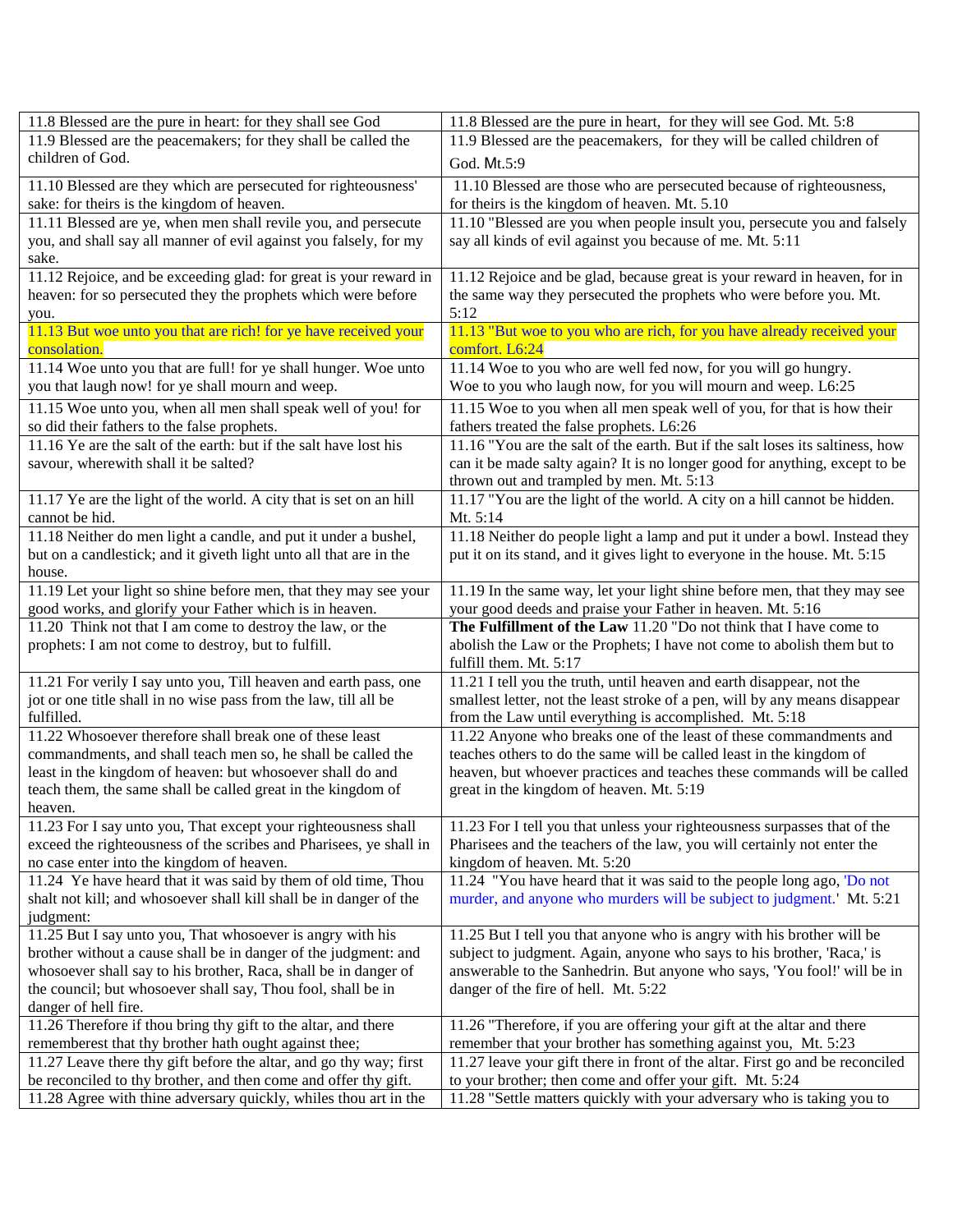| way with him; lest at any time the adversary deliver thee to the                                      | court. Do it while you are still with him on the way, or he may hand you                                                |
|-------------------------------------------------------------------------------------------------------|-------------------------------------------------------------------------------------------------------------------------|
| judge, and the judge deliver thee to the officer, and thou be cast                                    | over to the judge, and the judge may hand you over to the officer, and                                                  |
| into prison.                                                                                          | you may be thrown into prison. Mt. 5:25                                                                                 |
| 11.29 Verily I say unto thee, Thou shalt by no means come out                                         | 11.29 I tell you the truth, you will not get out until you have paid the last                                           |
| thence, till thou hast paid the uttermost farthing.                                                   | penny. Mt. 5:26                                                                                                         |
| 11.30 Ye have heard that it was said by them of old time, Thou                                        | 11.30 "You have heard that it was said, 'Do not commit adultery.' Mt.                                                   |
| shalt not commit adultery:                                                                            | 5:27                                                                                                                    |
| 11.31 But I say unto you, That whosoever looketh on a woman                                           | 11.31 But I tell you that anyone who looks at a woman lustfully has                                                     |
| to lust after her hath committed adultery with her already in his                                     | already committed adultery with her in his heart. Mt. 5:28                                                              |
| heart.                                                                                                |                                                                                                                         |
| 11.32 And if thy right eye offend thee, pluck it out, and cast it                                     | 11.32 If your right eye causes you to sin, gouge it out and throw it away.                                              |
| from thee: for it is profitable for thee that one of thy members                                      | It is better for you to lose one part of your body than for your whole body                                             |
| should perish, and not that thy whole body should be cast into                                        | to be thrown into hell. Mt. 5:29                                                                                        |
| hell.                                                                                                 |                                                                                                                         |
| 11.33 And if thy right hand offend thee, cut it off, and cast it                                      | 11.33 And if your right hand causes you to sin, cut it off and throw it                                                 |
| from thee: for it is profitable for thee that one of thy members                                      | away. It is better for you to lose one part of your body than for your                                                  |
| should perish, and not that thy whole body should be cast into                                        | whole body to go into hell. Mt. 5:30                                                                                    |
| hell.                                                                                                 |                                                                                                                         |
| 11.34 It hath been said, Whosoever shall put away his wife, let                                       | 11.34 Divorce "It has been said, 'Anyone who divorces his wife must                                                     |
| him give her a writing of divorcement:                                                                | give her a certificate of divorce.' Mt. 5:31                                                                            |
| 11.35 But I say unto you, That whosoever shall put away his                                           | 11.35 But I tell you that anyone who divorces his wife, except for marital                                              |
| wife, saving for the cause of fornication, causeth her to commit                                      | unfaithfulness, causes her to become an adulteress, and anyone who                                                      |
| adultery: and whosoever shall marry her that is divorced                                              | marries the divorced woman commits adultery. Mt. 5:32                                                                   |
| committeth adultery.                                                                                  |                                                                                                                         |
| 11.36 Again, ye have heard that it hath been said by them of old                                      | 11.36 "Again, you have heard that it was said to the people long ago, 'Do                                               |
| time, Thou shalt not forswear thyself, but shalt perform unto the<br>Lord thine oaths:                | not break your <b>oath</b> , but keep the oaths you have made to the Lord.' Mt.<br>5:33                                 |
| 11.37 But I say unto you, Swear not at all; neither by heaven; for                                    | 11.37 But I tell you, Do not swear at all: either by heaven, for it is God's                                            |
| it is God's throne:                                                                                   | throne; Mt. 5:34                                                                                                        |
| 11.38 Nor by the earth; for it is his footstool: neither by                                           | 11.38 or by the earth, for it is his footstool; or by Jerusalem, for it is the                                          |
| Jerusalem; for it is the city of the great King.                                                      | city of the Great King. Mt. 5:35                                                                                        |
| 11.39 Neither shalt thou swear by thy head, because thou canst                                        | 11.39 And do not swear by your head, for you cannot make even one hair                                                  |
| not make one hair white or black.                                                                     | white or black. Mt. 5:36                                                                                                |
| 11.40 But let your communication be, Yea, yea; Nay, nay: for                                          | 11.40 Simply let your 'Yes' be 'Yes,' and your 'No,' 'No'; anything beyond                                              |
| whatsoever is more than these cometh of evil.                                                         | this comes from the evil one. Mt. 5:37                                                                                  |
| 11.41 Ye have heard that it hath been said, An Oil eye for an                                         | 11.41 "You have heard that it was said, 'Eye for eye, and tooth for                                                     |
| eye, and a tooth for a tooth:                                                                         | tooth.' $[g]$ Mt. 5:38                                                                                                  |
| 11.42 But I say unto you, That ye resist not evil: but whosoever                                      | 11.42 But I tell you, Do not resist an evil person. If someone strikes you                                              |
| shall smite thee on thy right cheek, I. turn to him the other also.                                   | on the right cheek, turn to him the other also. Mt. 5:39                                                                |
| 11.43 And if any man will sue thee at the law, and take away thy                                      | 11.43 And if someone wants to sue you and take your tunic, let him have                                                 |
| coat, let him have thy cloak also.                                                                    | your cloak as well. Mt. 5:40<br>11.44 If someone forces you to go one mile, go with him two miles. Mt.                  |
| 11.44 And whosoever shall compel thee to go a mile, go with<br>him twain.                             | 5:41                                                                                                                    |
| 11.45 Give to him that asketh thee, and from him that would                                           | 11.45 Give to the one who asks you, and do not turn away from the one                                                   |
| borrow of thee turn not thou away.                                                                    | who wants to borrow from you. Mt. 5:42                                                                                  |
| 11.46 Ye have heard that it hath been said, Thou shalt love thy                                       | 11.46 "You have heard that it was said, 'Love your neighbor[h] and hate                                                 |
| neighbour, and hate thine enemy.                                                                      | your enemy.' Mt. 5:43                                                                                                   |
| 11.47 But I say unto you, Love your enemies, bless them that                                          | 11.47 But I tell you: Love your enemies[i] and pray for those who                                                       |
| curse you, do good to them that hate you, and pray for them                                           | persecute you, Mt. 5:44                                                                                                 |
| which despitefully use you, and persecute you;                                                        |                                                                                                                         |
| 11.48 That ye may be the children of your Father which is in                                          | 11.48 that you may be sons of your Father in heaven. He causes his sun                                                  |
| heaven: for he maketh his sun to rise on the evil and on the                                          | to rise on the evil and the good, and sends rain on the righteous and the                                               |
| good, and sendeth rain on the just and on the unjust.                                                 |                                                                                                                         |
|                                                                                                       | unrighteous. Mt. 5:45                                                                                                   |
| 11.49 For if ye love them which love you, what reward have ye?<br>do not even the publicans the same? | 11.49 If you love those who love you, what reward will you get? Are not<br>even the tax collectors doing that? Mt. 5:46 |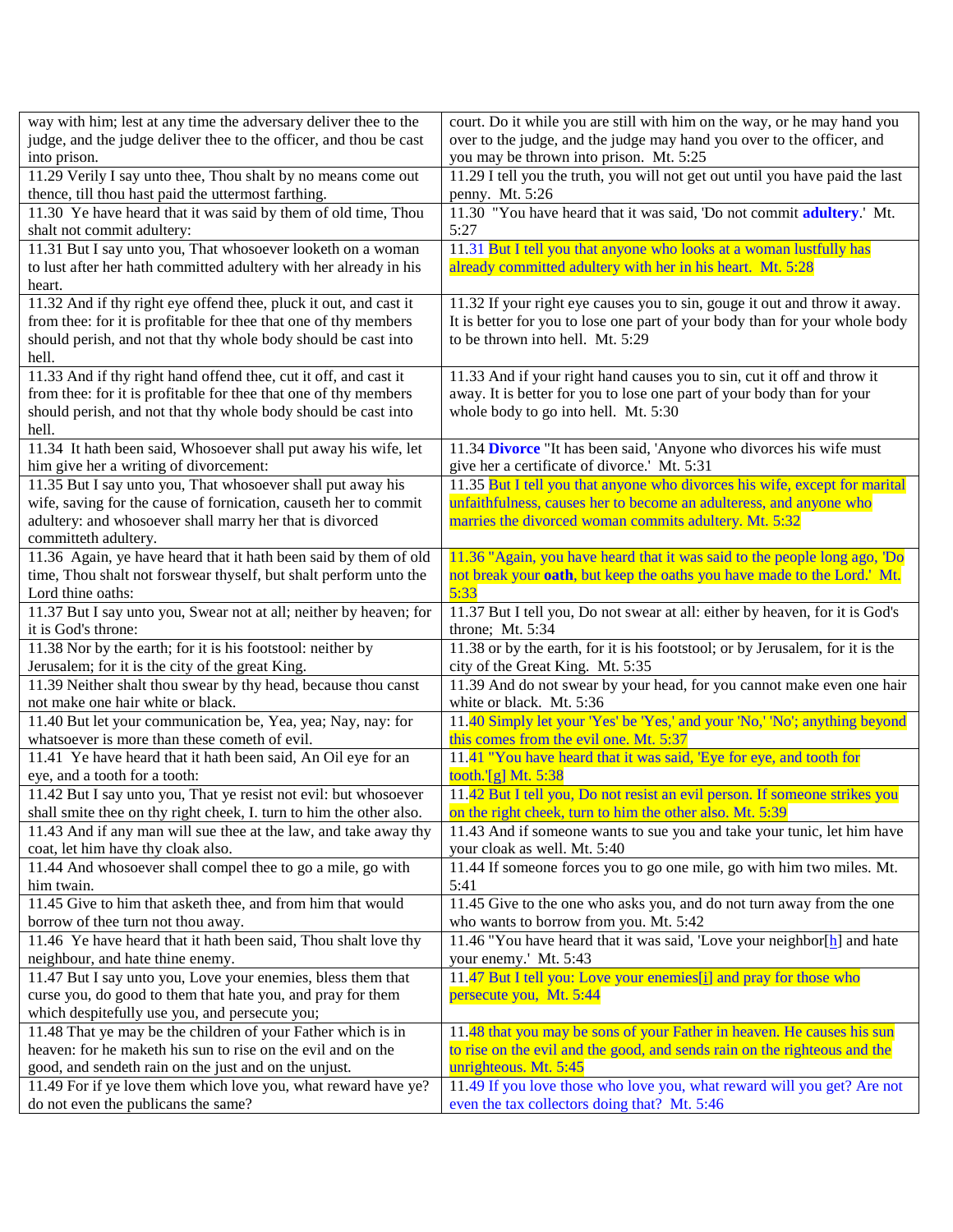| 11.50 And if ye salute your brethren only, what do ye more than                                            | 11.50 And if you greet only your brothers, what are you doing more than                                                    |
|------------------------------------------------------------------------------------------------------------|----------------------------------------------------------------------------------------------------------------------------|
| others? do not even the publicans so?                                                                      | others? Do not even pagans do that? Mt. 5:47                                                                               |
| 11.51 And if ye lend to them of whom ye hope to receive, what                                              | 11.51 And if you lend to those from whom you expect repayment, what                                                        |
| thank have ye? for sinners also lend to sinners, to receive as                                             | credit is that to you? Even 'sinners' lend to 'sinners,' expecting to be                                                   |
| much again.                                                                                                | repaid in full. L 6:34                                                                                                     |
| 11.52 But love ye your enemies, and do good, and lend, hoping                                              | 11.52 But love your enemies, do good to them, and lend to them without                                                     |
| for nothing again; and your reward shall be great, and ye shall                                            | expecting to get anything back. Then your reward will be great, and you                                                    |
| be the children of the Highest: for he is kind unto the unthankful                                         | will be sons of the Most High, because he is kind to the ungrateful and                                                    |
| and to the evil.                                                                                           | wicked. L 6:35                                                                                                             |
| 11.53 Be ye therefore merciful, as your Father also is merciful.                                           | 11.53 Be merciful, just as your Father is merciful. L 6:36                                                                 |
| 11.54 Take heed that ye do not your alms before men, to be seen                                            | 11.54 "Be careful not to do your 'acts of righteousness' before men, to be                                                 |
| of them: otherwise ye have no reward of your Father which is in                                            | seen by them. If you do, you will have no reward from your Father in                                                       |
| heaven.                                                                                                    | heaven. Mt. 6:1                                                                                                            |
| 11.55 Therefore when thou doest thine alms, do not sound a                                                 | 11.55 "So when you give to the needy, do not announce it with trumpets,                                                    |
| trumpet before thee, as the hypocrites do in the synagogues and                                            | as the hypocrites do in the synagogues and on the streets, to be honored                                                   |
| in the streets, that they may have glory of men. Verily I say unto                                         | by men. I tell you the truth, they have received their reward in full. Mt.                                                 |
| you, They have their reward.                                                                               | 6:2                                                                                                                        |
| 11.56 But when thou doest alms, let not thy left hand know what                                            | 11.56 But when you give to the needy, do not let your left hand know                                                       |
| thy right band doeth:                                                                                      | what your right hand is doing, Mt. 6:3                                                                                     |
| 11.57 That thine alms may be in secret: and thy Father which                                               | 11.57 so that your giving may be in secret. Then your Father, who sees<br>what is done in secret, will reward you. Mt. 6:4 |
| seeth in secret himself shall reward thee openly.<br>11.58 And when thou prayest, thou shalt not be as the | 11.58 "And when you pray, do not be like the hypocrites, for they love to                                                  |
| hypocrites are: for they love to pray standing in the synagogues                                           | pray standing in the synagogues and on the street corners to be seen by                                                    |
| and in the corners of the streets, that they may be seen of men.                                           | men. I tell you the truth, they have received their reward in full. Mt. 6:5.                                               |
| Verily I say unto you, They have their reward.                                                             |                                                                                                                            |
| 11.59 But thou, when thou prayest, enter into thy closet, and                                              | 11.59 But when you pray, go into your room, close the door and pray to                                                     |
| when thou hast shut thy door, pray to thy Father which is in                                               | your Father, who is unseen. Then your Father, who sees what is done in                                                     |
| secret; and thy Father which seeth in secret shall reward thee                                             | secret, will reward you. Mt. 6:6                                                                                           |
| openly.                                                                                                    |                                                                                                                            |
| 11.60 But when ye pray, use not vain repetitions, as the heathen                                           | 11.60 And when you pray, do not keep on babbling like pagans, for they                                                     |
| do: for they think that they shall be heard for their much                                                 | think they will be heard because of their many words. Mt. 6:7                                                              |
| speaking.                                                                                                  |                                                                                                                            |
| 11.61 Be not ye therefore like unto them: for your Father                                                  | 11.61 Do not be like them, for your Father knows what you need before                                                      |
| knoweth what things ye have need of, before ye ask him.                                                    | you ask him. Mt. 6:8                                                                                                       |
| 11.62 After this manner therefore pray ye: Our Father which art                                            | 11.62 "This, then, is how you should pray:                                                                                 |
| in heaven, Hallowed be thy name.                                                                           | " 'Our Father in heaven, hallowed be your name, Mt. 6:9                                                                    |
|                                                                                                            |                                                                                                                            |
| 11.63 Thy kingdom come. Thy will be done in earth, as it is in                                             | 11.63 your kingdom come, your will be done on earth as it is in heaven.                                                    |
| heaven.                                                                                                    | Mt. 6:10                                                                                                                   |
| 11.64 Give us this day our daily bread.                                                                    | 11.64 Give us today our daily bread. Mt. 6:11                                                                              |
| 11.65 And forgive us our debts, as we forgive our debtors.                                                 | 11.65 Forgive us our debts, as we also have forgiven our debtors.                                                          |
|                                                                                                            | Mt. 6:12                                                                                                                   |
| 11.66 And lead us not into temptation, but deliver us from evil:                                           | 11.66 And lead us not into temptation, but deliver us from the evil                                                        |
| For thine is the kingdom, and the power, and the glory, for ever.                                          | one. $[a]$ Mt. 6:13                                                                                                        |
| Amen.                                                                                                      |                                                                                                                            |
| 11.67 For if ye forgive men their trespasses, your heavenly                                                | 11.67 For if you forgive men when they sin against you, your heavenly                                                      |
| Father will also forgive you:                                                                              | Father will also forgive you. Mt. 6:14                                                                                     |
| 11.68 But if ye forgive not men their trespasses, neither will                                             | 11.68 But if you do not forgive men their sins, your Father will not                                                       |
| your Father forgive your trespasses.                                                                       | forgive your sins. Mt. 6:15                                                                                                |
| 11.69 Moreover when ye fast, be not, as the hypocrites, of a sad                                           | 11.69 Fasting "When you fast, do not look somber as the hypocrites do,                                                     |
| countenance: for they disfigure their faces, that they may appear                                          | for they disfigure their faces to show men they are fasting. I tell you the                                                |
| unto men to fast. Verily I say unto you, They have their reward.                                           | truth, they have received their reward in full. Mt. 6:16                                                                   |
| 11.70 But thou, when thou fastest, anoint thine head, and wash                                             | 11.70 But when you fast, put oil on your head and wash your face, Mt.                                                      |
| thy face;<br>11.71 That thou appear not unto men to fast, but unto thy Father                              | 6:17<br>11.71 so that it will not be obvious to men that you are fasting, but only                                         |
|                                                                                                            |                                                                                                                            |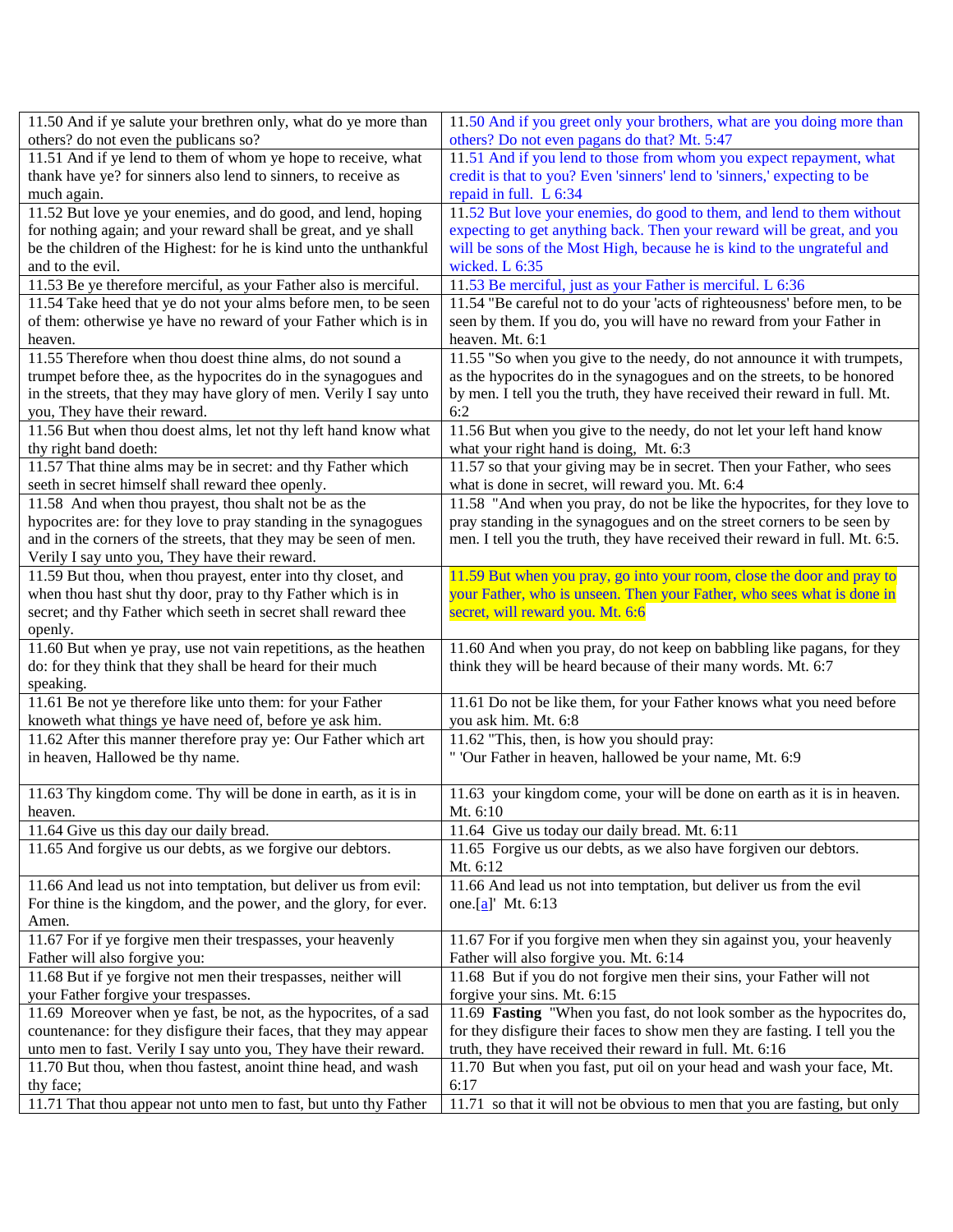| which is in secret: and thy Father, which seeth in secret, shall                                                                  | to your Father, who is unseen; and your Father, who sees what is done in                                                                     |
|-----------------------------------------------------------------------------------------------------------------------------------|----------------------------------------------------------------------------------------------------------------------------------------------|
| reward thee openly.                                                                                                               | secret, will reward you. Mt. 6:18                                                                                                            |
| 11.72 Lay not up for yourselves treasures upon earth, where                                                                       | 11.72 Treasures in Heaven "Do not store up for yourselves treasures on                                                                       |
| moth and rust doth corrupt, and where thieves break through and                                                                   | earth, where moth and rust destroy, and where thieves break in and steal.                                                                    |
| steal:                                                                                                                            | Mt. 6:19                                                                                                                                     |
| 11.73 But lay up for yourselves treasures in heaven, where                                                                        | 11.73 But store up for yourselves treasures in heaven, where moth and                                                                        |
| neither moth nor rust doth corrupt, and where thieves do not                                                                      | rust do not destroy, and where thieves do not break in and steal. Mt. 6:20                                                                   |
| break through nor steal.                                                                                                          |                                                                                                                                              |
| 11.74 For where your treasure is, there will your heart be also.                                                                  | 11.74 For where your treasure is, there your heart will be also. Mt. 6:21                                                                    |
| 11.75 The light of the body is the eye: if therefore thine eye be                                                                 | 11.75 "The eye is the lamp of the body. If your eyes are good, your whole                                                                    |
| single, thy whole body shall be full of light.                                                                                    | body will be full of light. Mt. 6:22                                                                                                         |
| 11.76 But if thine eye be evil, thy whole body shall be full of                                                                   | 11.76 But if your eyes are bad, your whole body will be full of darkness.                                                                    |
| darkness. If therefore the light that is in thee be darkness, how                                                                 | If then the light within you is darkness, how great is that darkness! Mt.                                                                    |
| great is that darkness!                                                                                                           | 6:23                                                                                                                                         |
| 11.77 No man can serve two masters: for either he will hate the                                                                   | 11.77 " No one can serve two masters. Either he will hate the one and                                                                        |
| one, and love the other; or else he will hold to the one, and                                                                     | love the other, or he will be devoted to the one and despise the other. You                                                                  |
| despise the other. Ye cannot serve God and mammon,                                                                                | cannot serve both God and Money. Mt. 6:24                                                                                                    |
| 11.78 Therefore I say unto you, Take no thought for your life,                                                                    | 11.78 "Therefore I tell you, do not worry about your life, what you will                                                                     |
| what ye shall eat, or what ye shall drink; nor yet for your body,                                                                 | eat or drink; or about your body, what you will wear. Is not life more                                                                       |
| what ye shall put on. Is not the life more than meat, and the body                                                                | important than food, and the body more important than clothes? Mt. 6:25                                                                      |
| than raiment?                                                                                                                     |                                                                                                                                              |
| 11.79 Behold the fowls of the air: for they sow not, neither do                                                                   | 11.79 Look at the birds of the air; they do not sow or reap or store away                                                                    |
| they reap, nor gather into barns; yet your heavenly Father                                                                        | in barns, and yet your heavenly Father feeds them. Are you not much                                                                          |
| feedeth them. Are ye not much better than they?<br>11.80 Which of you by taking thought can add one cubit unto                    | more valuable than they? Mt. 6:26                                                                                                            |
| his stature?                                                                                                                      | 11.80 Who of you by worrying can add a single hour to his life[b]? Mt.<br>6:27                                                               |
| 11.81 And why take ye thought for raiment? Consider the lilies                                                                    | 11.81" And why do you worry about clothes? See how the lilies of the                                                                         |
| of the field, how they grow; they toil not, neither do they spin:                                                                 | field grow. They do not labor or spin. Mt. 6:28                                                                                              |
| 11.82 And yet I say unto you, That even Solomon in all his                                                                        | 11.82 Yet I tell you that not even Solomon in all his splendor was dressed                                                                   |
| glory was not arrayed like one of these.                                                                                          | like one of these. Mt. 6:29                                                                                                                  |
| 11.83 Wherefore, if God so clothe the grass of the field, which                                                                   | 11.83 If that is how God clothes the grass of the field, which is here today                                                                 |
| today is, and tomorrow is cast into the oven, shall he not much                                                                   | and tomorrow is thrown into the fire, will he not much more clothe you,                                                                      |
| more clothe you, O ye of little faith?                                                                                            | O you of little faith? Mt. 6:30                                                                                                              |
| 11.84 Therefore take no thought, saying, What shall we eat? or,                                                                   | 11.84 So do not worry, saying, 'What shall we eat?' or 'What shall we                                                                        |
| What shall we drink? or, Wherewithal shall we be clothed?                                                                         | drink?' or 'What shall we wear?' Mt. 6:31                                                                                                    |
| 11.85 (For after all these things do the Gentiles seek:) for your                                                                 | 11.85 For the pagans run after all these things, and your heavenly Father                                                                    |
| heavenly Father knoweth that ye have need of all these things.                                                                    | knows that you need them. Mt. 6:32                                                                                                           |
| 11.86 But seek ye first the kingdom of God, and his                                                                               | 11.86 But seek first his kingdom and his righteousness, and all these                                                                        |
| righteousness; and all these things shall be added unto you.                                                                      | things will be given to you as well. Mt. 6:33                                                                                                |
| 11.87 Take therefore no thought for the morrow: for the morrow                                                                    | 11.87 Therefore do not worry about tomorrow, for tomorrow will worry                                                                         |
| shall take thought for the things of itself. Sufficient unto the day                                                              | about itself. Each day has enough trouble of its own. Mt. 6:34                                                                               |
| is the evil thereof.                                                                                                              |                                                                                                                                              |
| 11.88 Judge not, that ye be not judged.                                                                                           | 11.88 "Do not judge, or you too will be judged. Mt. 7:1                                                                                      |
| 11.89 For with what judgment ye judge, ye shall be judged: and                                                                    | 11.89 For in the same way you judge others, you will be judged, and with                                                                     |
| with what measure ye mete, it shall be measured to you again.                                                                     | the measure you use, it will be measured to you. Mt. 7:2                                                                                     |
| 11.90 Give, and it shall be given unto you; good measure,                                                                         | 11.90 Give, and it will be given to you. A good measure, pressed down,                                                                       |
| pressed down, and shaken together, and running over, shall men                                                                    | shaken together and running over, will be poured into your lap. For with                                                                     |
| give into your bosom. For with the same measure that ye mete                                                                      | the measure you use, it will be measured to you." L6:38                                                                                      |
| withal it shall be measured to you again.                                                                                         |                                                                                                                                              |
| 11.91 And why beholdest thou the mote that is in thy brother's                                                                    | 11.91 "Why do you look at the speck of sawdust in your brother's eye and                                                                     |
| eye, but considerest not the beam that is in thine own eye?                                                                       | pay no attention to the plank in your own eye? Mt. 7:3                                                                                       |
| 11.92 Or how wilt thou say to thy brother, Let me pull out the                                                                    | 11.92 How can you say to your brother, Let me take the speck out of your                                                                     |
| mote out of thine eye; and, behold, a beam is in thine own eye?<br>11.93 Thou hypocrite, first cast out the beam out of thine own | eye,' when all the time there is a plank in your own eye? Mt. 7:4<br>11.93 You hypocrite, first take the plank out of your own eye, and then |
| eye; and then shalt thou see clearly to cast out the mote out of                                                                  | you will see clearly to remove the speck from your brother's eye. Mt. 7:5                                                                    |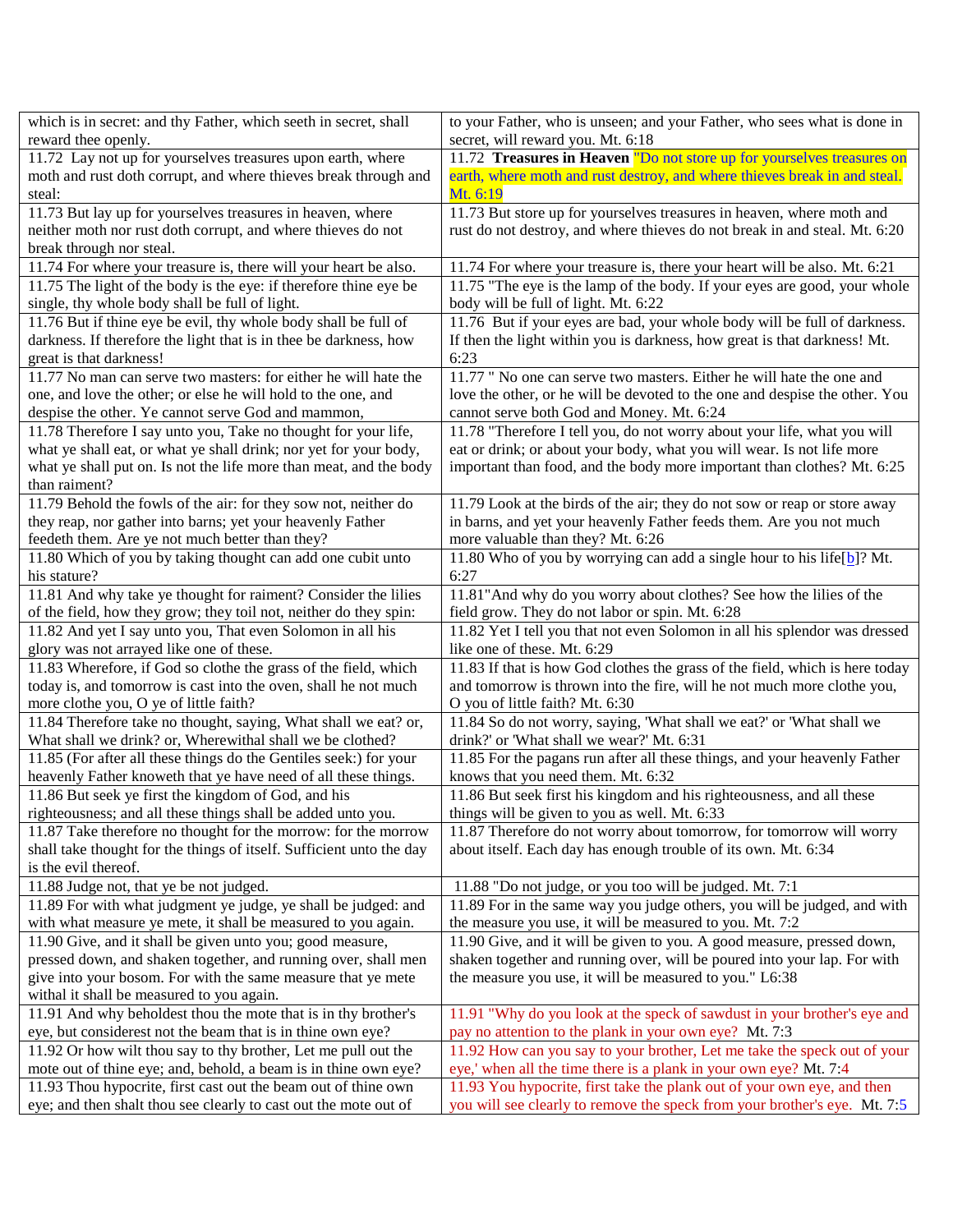| thy brother's eye.                                                 |                                                                                |
|--------------------------------------------------------------------|--------------------------------------------------------------------------------|
| 11.94 Give not that which is holy unto the dogs, neither cast ye   | 11.94 "Do not give dogs what is sacred; do not throw your pearls to pigs.      |
| your pearls before swine, lest they trample them under their feet, | If you do, they may trample them under their feet, and then turn and tear      |
| and turn again and rend you.                                       | you to pieces. Mt. 7:6                                                         |
| 11.95 Ask, and it shall be given you; seek, and ye shall find;     | 11.95 "Ask and it will be given to you; seek and you will find; knock and      |
| knock, and it shall be opened unto you:                            | the door will be opened to you. Mt. 7:7                                        |
| 11.96 For every one that asketh receiveth; and he that seeketh     | 11.96 For everyone who asks receives; he who seeks finds; and to him           |
| findeth; and to him that knocketh it shall be opened.              | who knocks, the door will be opened. Mt. 7:8                                   |
| 11.97 Or what man is there of you, whom if his son ask bread,      | 11.97 "Which of you, if his son asks for bread, will give him a stone? 7:9     |
| will he give him a stone?                                          |                                                                                |
| 11.98 Or if he ask a fish, will he give him a serpent?             | 11.98 Or if he asks for a fish, will give him a snake? Mt. 7:10                |
| 11.99 If ye then, being evil, know how to give good gifts unto     | 11.99 If you, then, though you are evil, know how to give good gifts to        |
| your children, how much more shall your Father which is in         | your children, how much more will your Father in heaven give good gifts        |
| heaven give good things to them that ask him?                      | to those who ask him! Mt. 7:11                                                 |
| 11.100 Therefore all things whatsoever ye would that men           | 11.100 So in everything, do to others what you would have them do to           |
| should do to you, do ye even so to them: for this is the law and   | you, for this sums up the Law and the Prophets. Mt. 7:12                       |
| the prophets,                                                      |                                                                                |
| 11.101 Enter ye in at the strait gate; for wide is the gate, and   | 11.101 "Enter through the narrow gate. For wide is the gate and broad is       |
| broad is the way, that leadeth to destruction, and many there be   | the road that leads to destruction, and many enter through it. Mt. 7:13        |
| which go in thereat:                                               |                                                                                |
| 11.102 Because strait is the gate, and narrow is the way, which    | 11.102 But small is the gate and narrow the road that leads to life, and       |
| leadeth unto life, and few there be that find it.                  | only a few find it. Mt. 7:14                                                   |
| 11.103 Beware of false prophets, which come to you in sheep's      | 11.103 "Watch out for false prophets. They come to you in sheep's              |
| clothing, but inwardly they are ravening wolves.                   | clothing, but inwardly they are ferocious wolves. Mt. 7:15                     |
| 11.104 Ye shall know them by their fruits. Do men gather           | 11.104 By their fruit you will recognize them. Do people pick grapes           |
| grapes of thorns, or figs of thistles?                             | from thornbushes, or figs from thistles? Mt. 7:16                              |
| 11.105 Even so every good tree bringeth forth good fruit; but a    | 11.105 Likewise every good tree bears good fruit, but a bad tree bears         |
| corrupt tree bringeth forth evil fruit.                            | bad fruit. Mt. 7:17                                                            |
| 11.106 A good tree cannot bring forth evil fruit, neither can a    | 11.106 A good tree cannot bear bad fruit, and a bad tree cannot bear good      |
| corrupt tree bring forth good fruit.                               | fruit. Mt. $7:18$                                                              |
| 11.107 Every tree that bringeth not forth good fruit is hewn       | 11.5107 Every tree that does not bear good fruit is cut down and thrown        |
| down, and cast into the fire.                                      | into the fire. Mt. 7:19                                                        |
| 11.108 Wherefore by their fruits ye shall know them.               | 11.108 Thus, by their fruit you will recognize them. Mt. 7:20                  |
| 11.109 A good man out of the good treasure of the heart            | 11.109 The good man brings good things out of the good stored up in            |
| bringeth forth good things: and an evil man out of the evil        | him, and the evil man brings evil things out of the evil stored up in him.     |
| treasure bringeth forth evil things.                               | Mt.12:35                                                                       |
| 11.110 But I say unto you, That every idle word that men shall     | 11.110 But I tell you that men will have to give account on the day of         |
| speak, they shall give account thereof in the day of judgment.     | judgment for every careless word they have spoken. Mt.12:36                    |
| 11.111 For by thy words thou shalt be justified, and by thy        | 11.111 For by your words you will be acquitted, and by your words you          |
| words thou shalt be condemned.                                     | will be condemned." Mt.12:37                                                   |
| 11.112 Therefore whosoever heareth these sayings of mine, and      | 11.112 "Therefore everyone who hears these words of mine and puts              |
| doeth them, I will liken him unto a wise man, which built his      | them into practice is like a wise man who built his house on the rock. Mt.     |
| house upon a rock:                                                 | 7:24                                                                           |
| 11.113 And the rain descended, and the floods came, and the        | 11.113 The rain came down, the streams rose, and the winds blew and            |
| winds blew, and beat upon that house; and it fell not: for it was  | beat against that house; yet it did not fall, because it had its foundation on |
| founded upon a rock.                                               | the rock. Mt. 7:25                                                             |
| 11.114 And every one that heareth these sayings of mine, and       | 11.114 But everyone who hears these words of mine and does not put             |
| doeth them not, shall be likened unto a foolish man, which built   | them into practice is like a foolish man who built his house on sand. Mt.      |
| his house upon the sand:                                           | 7:26                                                                           |
| 11.115 And the rain descended, and the floods came, and the        | 11.115 The rain came down, the streams rose, and the winds blew and            |
| winds blew and beat upon that house; and it fell: and great was    | beat against that house, and it fell with a great crash." Mt. 7:27             |
| the fall of it.                                                    |                                                                                |
| 11.116 And it came to pass, when Jesus had ended these             | 11.116 When Jesus had finished saying these things, the crowds were            |
| sayings, the people were astonished at his doctrine:               | amazed at his teaching, 7:28                                                   |
| 11.117 For he taught them as one having authority, and not as      | 11.117 because he taught as one who had authority, and not as their            |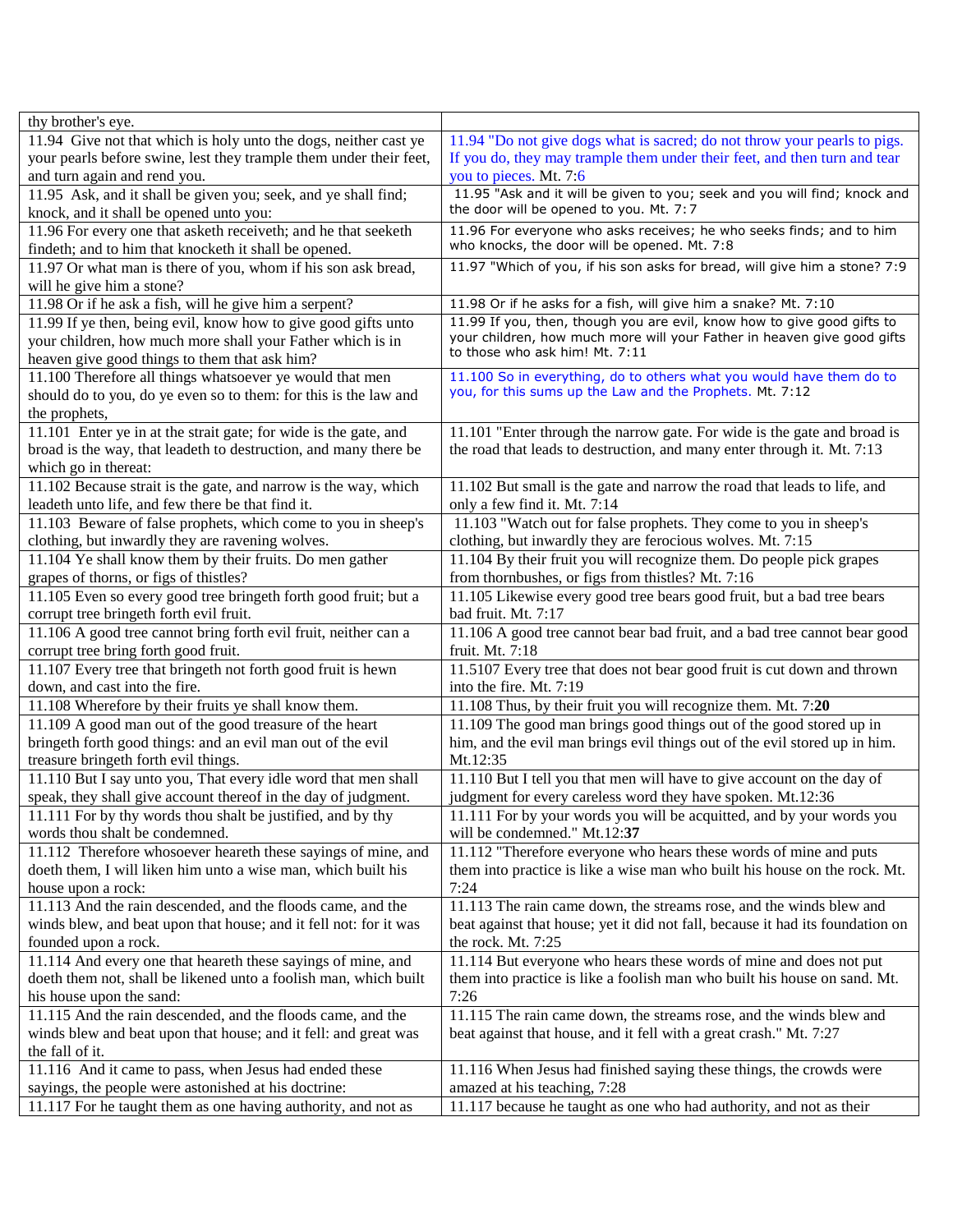| the scribes.                                                                                         | teachers of the law. Mt. 7:29                                                         |
|------------------------------------------------------------------------------------------------------|---------------------------------------------------------------------------------------|
|                                                                                                      |                                                                                       |
| XII.Exhorts.                                                                                         | XII. exhorts.                                                                         |
| 12.1 WHEN he was come down from the mountain, great                                                  | 12.1 When he came down from the mountainside, large crowds followed                   |
| multitudes followed him.                                                                             | him. Mt. 8:1                                                                          |
| 12.2 And he marvelled because of their unbelief. And he went                                         | 12.2 : And he went round about the villages, teaching.                                |
| round about the villages, teaching.                                                                  |                                                                                       |
| 12.3 Come unto me, all ye that labour and are heavy laden, and                                       | 12.3 "Come to me, all you who are weary and burdened, and I will give                 |
| I will give you rest.                                                                                | you rest. Mt.11:28                                                                    |
| 12.4 Take my yoke upon you, and learn of me; for I am meek                                           | 12.4 Take my yoke upon you and learn from me, for I am gentle and                     |
| and lowly in heart: and ye shall find rest unto your souls.                                          | humble in heart, and you will find rest for your souls. Mt.11:29                      |
| 12.5 For my yoke is easy, and my burden is light.                                                    | 12.5 For my yoke is easy and my burden is light." Mt.11:30                            |
|                                                                                                      |                                                                                       |
| XIII. A Woman Annointeth Him.                                                                        | XIII. Jesus Anointed by a Sinful Woman                                                |
| 13.1 AND one of the Pharisees desired him that he would eat                                          | 13.1 Now one of the Pharisees invited Jesus to have dinner with him, so               |
| with him. And he went into the Pharisee's house, and sat down                                        | he went to the Pharisee's house and reclined at the table. L7:36                      |
| to meat.                                                                                             |                                                                                       |
| 13.2 And, behold, a woman in the city, which was a sinner,                                           | 13.2 When a woman who had lived a sinful life in that town learned that               |
| when she knew that Jesus sat at meat in the Pharisee's house,                                        | Jesus was eating at the Pharisee's house, she brought an alabaster jar of             |
| brought an alabaster box of ointment,                                                                | perfume, L7:37                                                                        |
| 13.3 And stood at his feet behind him weeping, and began to                                          | 13.3 and as she stood behind him at his feet weeping, she began to wet                |
| wash his feet with tears, and did wipe them with the hairs of her                                    | his feet with her tears. Then she wiped them with her hair, kissed them               |
| head, and kissed his feet, and anointed them with the ointment.                                      | and poured perfume on them. L7:38                                                     |
| 13.4 Now when the Pharisee which had bidden him saw it, he                                           | 13.4 When the Pharisee who had invited him saw this, he said to himself,              |
| spake within himself, saying, This man, if he were a prophet,                                        | "If this man were a prophet, he would know who is touching him and                    |
| would have known who and what manner of woman this is that                                           | what kind of woman she is—that she is a sinner." L7:39                                |
| toucheth him: for she is a sinner.<br>13.5 And Jesus answering said unto him, Simon, I have          | 13.5 Jesus answered him, "Simon, I have something to tell you."                       |
| somewhat to say unto thee. And he saith, Master, say on.                                             | "Tell me, teacher," he said. L7:40                                                    |
| 13.6 There was a certain creditor which had two debtors: the one                                     | 13.6 "Two men owed money to a certain moneylender. One owed him                       |
| owed five hundred pence, and the other fifty.                                                        | five hundred denarii, [ $d$ ] and the other fifty. L7:41                              |
| 13.7 And when they had nothing to pay, he frankly forgave them                                       | 13.7 Neither of them had the money to pay him back, so he canceled the                |
| both. Tell me therefore, which of them will love him most?                                           | debts of both. Now which of them will love him more?" L7:42                           |
| 13.8 Simon answered and said, I suppose that he to whom he                                           | 13.8 Simon replied, "I suppose the one who had the bigger debt                        |
| forgave most. And he said unto him, Thou hast rightly judged.                                        | canceled." "You have judged correctly," Jesus said. L7:43                             |
| 13.9 And he turned to the woman, and said unto Simon, Seest                                          | 13.9 Then he turned toward the woman and said to Simon, "Do you see                   |
| thou this woman? I entered into thine house, thou gavest me no                                       | this woman? I came into your house. You did not give me any water for                 |
| water for my feet: but she hath washed my feet with tears, and                                       | my feet, but she wet my feet with her tears and wiped them with her hair.             |
| wiped them with the hairs of her head.                                                               | L7:44                                                                                 |
| 13.10 Thou gavest me no kiss: but this woman since the time I                                        | 13.10 You did not give me a kiss, but this woman, from the time I                     |
| came in hath not ceased to kiss my feet.                                                             | entered, has not stopped kissing my feet. L4:45                                       |
| 13.11 My head with oil thou didst not anoint: but this woman<br>hath anointed my feet with ointment. | 13.11 You did not put oil on my head, but she has poured perfume on my<br>feet. L7:46 |
| 13.12 Wherefore I say unto thee, Her sins, which are many, are                                       | 13.12 Therefore, I tell you, her many sins have been forgiven—as her                  |
| forgiven; for she loved much: but to whom little is forgiven, the                                    | great love has shown. But whoever has been forgiven little loves little." L           |
| same loveth little.                                                                                  | 7.47                                                                                  |
| 13.13 And he said unto her, Thy sins are forgiven.                                                   | 13.13 Then Jesus said to her, "Your sins are forgiven." L 7.48                        |
| 13.14 And they that sat at meat with him began to say within                                         | 13.14 The other guests began to say among themselves, "Who is this who                |
| themselves, Who is this that forgiveth sins also?                                                    | even forgives sins?" L 7.49                                                           |
| 13.15 And he said to the woman, Thy faith hath saved thee; go                                        | 13.15 Jesus said to the woman, "Your faith has saved you; go in peace."               |
| in peace.                                                                                            | L 7.50                                                                                |
|                                                                                                      |                                                                                       |
|                                                                                                      |                                                                                       |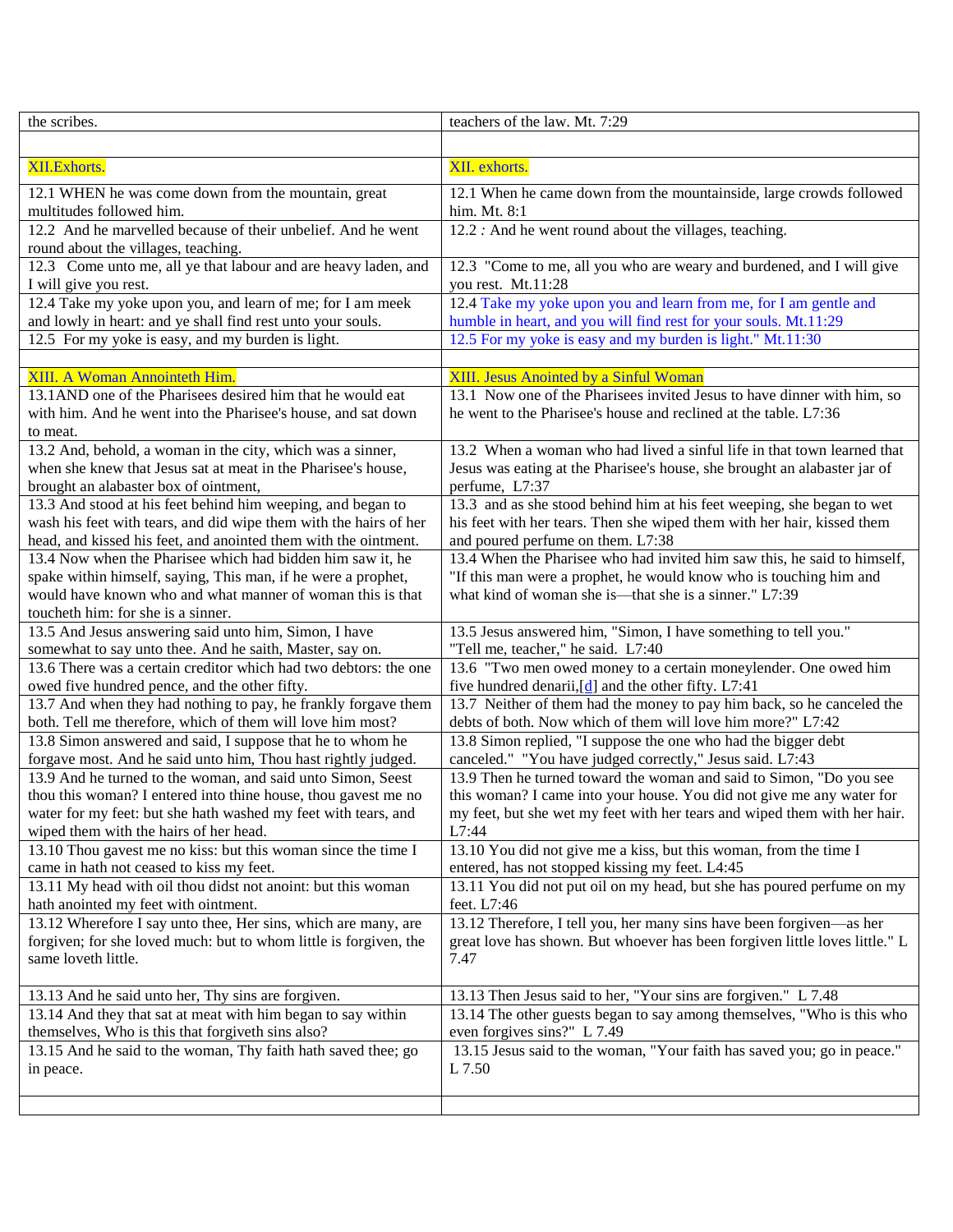| XIV. Jesus' Mother and Brothers                                                | XIV. Jesus' Mother and Brothers                                                           |
|--------------------------------------------------------------------------------|-------------------------------------------------------------------------------------------|
| 14.1THERE came then his brethren and his mother, and,                          | 14:1 Then Jesus' mother and brothers arrived. Standing outside, they sent                 |
| standing without, sent unto him, calling him.                                  | someone in to call him. Mk 3:31                                                           |
| 14.2 And the multitude sat about him, and they said unto him,                  | 14:2 A crowd was sitting around him, and they told him, "Your mother                      |
| Behold, thy mother and thy brethren without seek for thee.                     | and brothers are outside looking for you." Mk 3:32                                        |
| 14.3 And he answered them, saying, Who is my mother, or my                     | 14:3 "Who are my mother and my brothers?" he asked. Mk 3:33                               |
| brethren?                                                                      |                                                                                           |
| 14.4 And he looked round about on them which sat about him,                    | 14:4 Then he looked at those seated in a circle around him and said,                      |
| and said, Behold my mother and my brethren!                                    | "Here are my mother and my brothers! Mk 3:34                                              |
| 14.5 For whosoever shall do the will of God, the same is my                    | 14:5 Whoever does God's will is my brother and sister and mother." Mk                     |
| brother, and my sister, and mother.                                            | 3:35                                                                                      |
| 14.6 In the mean time, when there were gathered together an                    | 14:6 Meanwhile, when a crowd of many thousands had gathered, so that                      |
| innumerable multitude of people, insomuch that they trade one                  | they were trampling on one another, Jesus began to speak first to his                     |
| upon another, he began to say unto his disciples first of all,                 | disciples, saying: "Be on your guard against the yeast of the Pharisees,                  |
| Beware ye of the leaven of the Pharisees, which is hypocrisy.                  | which is hypocrisy. L 12:1                                                                |
| 14.7 For there is nothing covered, that shall not be revealed;                 | 14.7 There is nothing concealed that will not be disclosed, or hidden that                |
| neither hid, that shall not be known.                                          | will not be made known. L 12:2                                                            |
| 14.8 Therefore whatsoever ye have spoken in darkness shall be                  | 14.8 What you have said in the dark will be heard in the daylight, and                    |
| heard in the light; and that which ye have spoken in the ear in                | what you have whispered in the ear in the inner rooms will be proclaimed                  |
| closets shall be proclaimed upon the housetops.                                | from the roofs. L 12:3                                                                    |
| 14.9 And I say unto you my friends, Be not afraid of them that                 | 14.9 "I tell you, my friends, do not be afraid of those who kill the body                 |
| kill the body, and after that have no more that they can do.                   | and after that can do no more. L 12:4                                                     |
| 14.10 But I will forewarn you whom ye shall fear: Fear him,                    | 14.10 But I will show you whom you should fear: Fear him who, after the                   |
| which after he hath killed hath power to cast into hell; yea, I say            | killing of the body, has power to throw you into hell. Yes, I tell you, fear              |
| unto you, Fear him.                                                            | him. L 12:5                                                                               |
| 14.11 Are not five sparrows sold for two farthings, and not one                | 14.11 Are not five sparrows sold for two pennies[a]? Yet not one of them                  |
| of them is forgotten before God?                                               | is forgotten by God. L 12:6                                                               |
| 14.12 But even the very hairs of your head are all numbered.                   | 14.12 Indeed, the very hairs of your head are all numbered. Don't be                      |
| Fear not therefore; ye are of more value than many sparrows.                   | afraid; you are worth more than many sparrows. L 12:7                                     |
| 14.13 And one of the company said unto him, Master, speak to                   | 14.13 Someone in the crowd said to him, "Teacher, tell my brother to                      |
| my brother, that he divide the inheritance with me.                            | divide the inheritance with me." L 12:13                                                  |
| 14.14 And he said unto him, Man, who made me a judge or a<br>divider over you? | 14.14 Jesus replied, "Man, who appointed me a judge or an arbiter<br>between you?" L12:14 |
| 14.15 And he said unto them, Take heed, and beware of                          | 14.15 Then he said to them, "Watch out! Be on your guard against all                      |
| covetousness: for a man's life consisteth not in the abundance of              | kinds of greed; a man's life does not consist in the abundance of his                     |
| the things which he possesseth.                                                | possessions." L 12:15                                                                     |
|                                                                                |                                                                                           |
| XV.Parable of the Rich Man.                                                    | XV. Parble of the Rich Man                                                                |
| 15.1 AND he spake a parable unto them, saying, The ground of                   | 15.1 And he told them this parable: "The ground of a certain rich man                     |
| a certain rich man brought forth plentifully:                                  | produced a good crop.                                                                     |
| 15.2 And he thought within himself, saying, What shall I do,                   | 15.2He thought to himself, 'What shall I do? I have no place to store my                  |
| because I have no room where to bestow my fruits?                              | crops.' L 12:                                                                             |
| 15.3 And he said, This will I do: I will pull down my barns, and               | 15.3 "Then he said, 'This is what I'll do. I will tear down my barns and                  |
| build greater; and there will I bestow all my fruits and my                    | build bigger ones, and there I will store all my grain and my goods. L 12:                |
| goods.                                                                         |                                                                                           |
| 15.4 And I will say to my soul, Soul, thou hast much goods laid                | 15.4 And I'll say to myself, "You have plenty of good things laid up for                  |
| up for many years; take thine ease, eat, drink, and be merry.                  | many years. Take life easy; eat, drink and be merry." 'L 12:                              |
| 15.5 But God said unto him, Thou fool, this night thy soul shall               | 15.5"But God said to him, 'You fool! This very night your life will be                    |
| be required of thee: then whose shall those things be, which thou              | demanded from you. Then who will get what you have prepared for                           |
| hast provided?                                                                 | yourself?' L 12:                                                                          |
| 15.6 So is he that layeth up treasure for himself, and is not rich             | 15.6"This is how it will be with anyone who stores up things for himself                  |
| toward God.                                                                    | but is not rich toward God." L 12:                                                        |
|                                                                                |                                                                                           |
| <b>XVI. Precepts.</b>                                                          | XVI. Precepts. Do not worry                                                               |
| 16.1 AND he said unto his disciples, Therefore I say unto you,                 | 16.1 Then Jesus said to his disciples: "Therefore I tell you, do not worry                |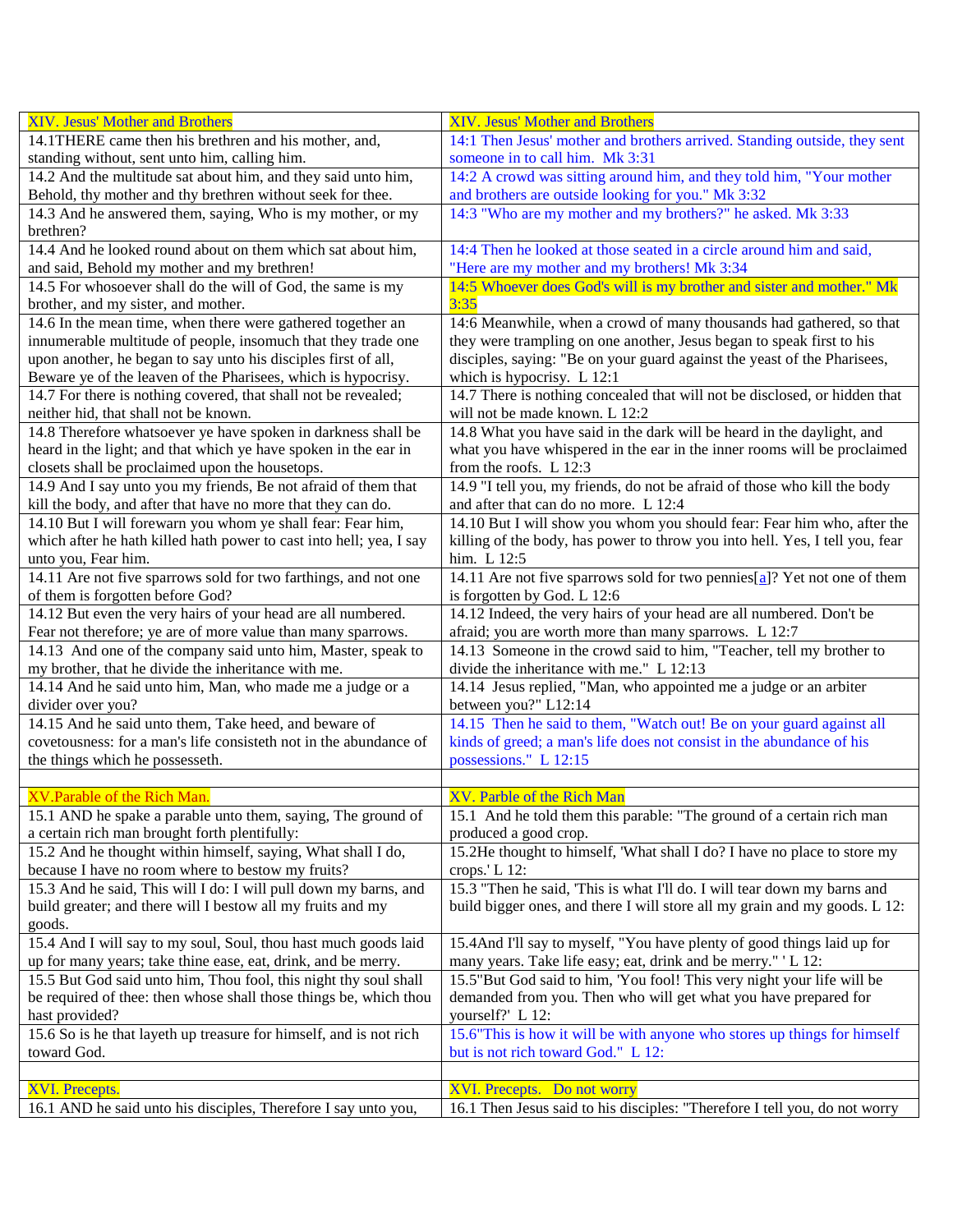| Take no thought for your life, what ye shall eat; neither for the                       | about your life, what you will eat; or about your body, what you will                  |
|-----------------------------------------------------------------------------------------|----------------------------------------------------------------------------------------|
| body, what ye shall put on.                                                             | wear. L 12:22                                                                          |
| 16.2 The life is more than meat, and the body is more than                              | 16.2 Life is more than food, and the body more than clothes. L 12:23                   |
| raiment.                                                                                |                                                                                        |
| 16.3 Consider the ravens: for they neither sow nor reap; which                          | 16.3Consider the ravens: They do not sow or reap, they have no                         |
| neither have storehouse nor barn; and God feedeth them: how                             | storeroom or barn; yet God feeds them. And how much more valuable                      |
| much more are ye better than the fowls?                                                 | you are than birds! L 12:24                                                            |
| 16.4 And which of you with taking thought can add to his                                | 16.4 Who of you by worrying can add a single hour to his life $[b]$ ? L                |
| stature one cubit?                                                                      | 12:25                                                                                  |
| 16.5 If ye then be not able to do that thing which is least, why                        | 16.5 Since you cannot do this very little thing, why do you worry about                |
| take ye thought for the rest?                                                           | the rest? L 12:26                                                                      |
| 16.6 Consider the lilies how they grow; they toil not, they spin                        | 16.6 "Consider how the lilies grow. They do not labor or spin. Yet I tell              |
| not; and yet I say unto you, that Solomon in all his glory was not                      | you, not even Solomon in all his splendor was dressed like one of these.               |
| arrayed like one of these.                                                              | L 12:27                                                                                |
| 16.7 If then God so clothe the grass, which is today in the field,                      | 16.7 If that is how God clothes the grass of the field, which is here today,           |
| and tomorrow is cast into the oven; how much more will he                               | and tomorrow is thrown into the fire, how much more will he clothe you,                |
| clothe you, O ye of little faith?                                                       | O you of little faith! L 12:28                                                         |
| 16.8 And seek not ye what ye shall eat, or what ye shall drink,                         | 16.8 And do not set your heart on what you will eat or drink; do not                   |
| neither be ye of doubtful mind.                                                         | worry about it. L 12:29                                                                |
| 16.9 For all these things do the nations of the world seek after                        | 16.9 For the pagan world runs after all such things, and your Father                   |
| and your Father knoweth that ye have need of these things.                              | knows that you need them. L 12:30                                                      |
| 16.10 But rather seek ye the kingdom of God; and all these                              | 16.10 But seek his kingdom, and these things will be given to you as                   |
| things shall be added unto you.                                                         | well. L 12:31                                                                          |
| 16.11 Fear not, little flock; for it is your Father's good pleasure                     | 16.11 "Do not be afraid, little flock, for your Father has been pleased to             |
| to give you the kingdom.                                                                | give you the kingdom. L 12:32                                                          |
| 16.12 Sell that ye have, and give alms; provide yourselves bags                         | 16.12 Sell your possessions and give to the poor. Provide purses for                   |
| which wax not old, a treasure in the heavens that faileth not,                          | yourselves that will not wear out, a treasure in heaven that will not be               |
| where no thief approacheth, neither moth corrupteth.                                    | exhausted, where no thief comes near and no moth destroys. L 12:33                     |
|                                                                                         |                                                                                        |
|                                                                                         |                                                                                        |
| 16.13 For where your treasure is, there will your heart be also.                        | 16.13 For where your treasure is, there your heart will be also. L 12:34               |
| 16.14 Let your loins be girded about, and your lights burning;                          | <b>Watchfulness</b>                                                                    |
|                                                                                         | 16.14 "Be dressed ready for service and keep your lamps burning, L                     |
|                                                                                         | 12:35                                                                                  |
| 16.15 And ye yourselves like unto men that wait for their lord,                         | 16.15 like servants waiting for their master to return from a wedding                  |
| when he will return from the wedding; that when he cometh and                           | banquet so that when he comes and knocks they can immediately open                     |
| knocketh, they may open unto him immediately.                                           | the door for him. L 12.36                                                              |
| 16.16 Blessed are those servants, whom the lord when he                                 | 16.16 It will be good for those servants whose master finds them                       |
| cometh shall find watching; verily I say unto you, that he shall                        | watching when he comes. Truly I tell you he will dress himself to serve                |
| gird himself, and make them to sit down to meat, and will come                          | will have them recline at the table and will come and wait on them. L                  |
| forth and serve them.                                                                   | 12.37                                                                                  |
| 16.17 And if he shall come in the second watch, or come in the                          | 16.17 It will be good for those servants whose master finds them ready                 |
| third watch, and find them so, blessed are those servants.                              | even if he comes in the middle of the night or toward daybreak. L 12.38                |
| 16.18 And this know, that if the goodman of the house had                               | 16.18 But understand this: If the owner of the house had known at what                 |
| known what hour the thief would come, he would have watched,                            | hour the thief was coming he would not have let his house be broken into.              |
| and not have suffered his house to be broken through.                                   | L 12.39                                                                                |
| 16.19 Be ye therefore ready also: for the Son of man cometh at                          | 16.19 You also must be ready because the Son of Man will come at an                    |
| an hour when ye think not.                                                              | hour when you do not expect him." L 12.40                                              |
| 16.20 Then Peter said unto him, Lord, speakest thou this                                | 16.20 Peter asked, "Lord, are you telling this parable to us, or to                    |
| parable unto us, or even to all?                                                        | everyone?" L12.41                                                                      |
| 16.21 And the Lord said, Who then is that faithful and wise                             | 16.21 The Lord answered, "Who then is the faithful and wise manager,                   |
| steward, whom his lord shall make ruler over his household, to                          | whom the master puts in charge of his servants to give them their food                 |
| give them their portion of meat in due season?                                          | allowance at the proper time? ?" L12.42                                                |
| 16.22 Blessed is that servant, whom his lord when he cometh                             | 16.22 It will be good for that servant whom the master finds doing so                  |
| shall find so doing.                                                                    | when he returns. ?" L12.43                                                             |
| 16.23 Of a truth, I say unto you, that he will make him ruler over<br>all that he hath. | 16.23 Truly I tell you, he will put him in charge of all his possessions.<br>?" L12.44 |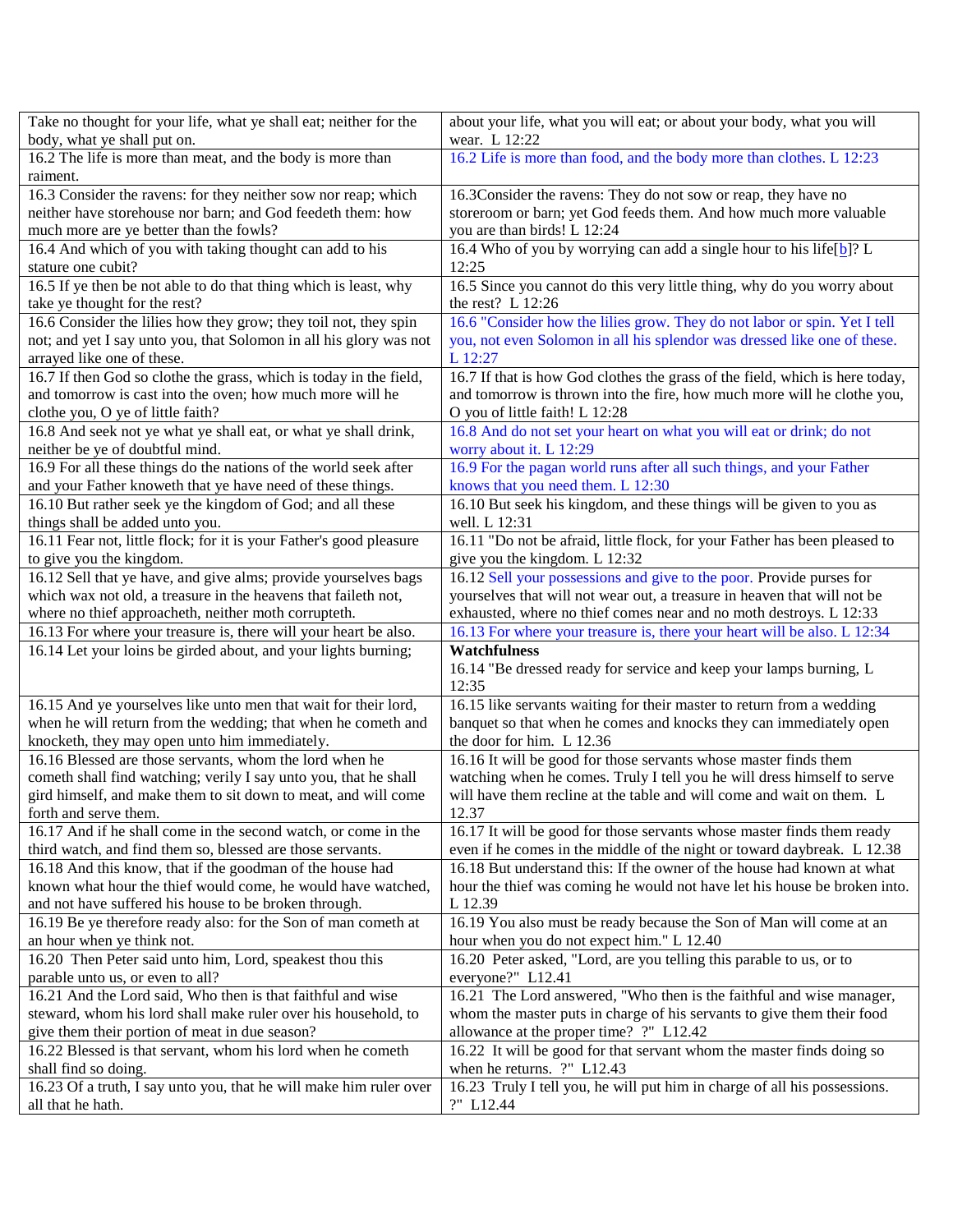| 16.24 But and if that servant say in his heart, My lord delayeth                        | 16.24 But suppose the servant says to himself, 'My master is taking a                                               |
|-----------------------------------------------------------------------------------------|---------------------------------------------------------------------------------------------------------------------|
| his coming; and shall begin to beat the menservants and                                 | long time in coming,' and he then begins to beat the other servants, both                                           |
| maidens, and to eat and drink, and to be drunken;                                       | men and women, and to eat and drink and get drunk. ?" L12.45                                                        |
| 16.25 The lord of that servant will come in a day when he                               | 16.25 The master of that servant will come on a day when he does not                                                |
| looketh not for him, and at an hour when he is not aware, and                           | expect him and at an hour he is not aware of. He will cut him to pieces                                             |
| will cut him in sunder, and will appoint him his portion with the                       | and assign him a place with the unbelievers. ?" L12.46                                                              |
| unbelievers.                                                                            |                                                                                                                     |
| 16.26 And that servant, which knew his lord's will, and prepared                        | 16.26 "The servant who knows the master's will and does not get ready                                               |
| not himself, neither did according to his will, shall be beaten                         | or does not do what the master wants will be beaten with many blows. L                                              |
| with many stripes.                                                                      | 12.47                                                                                                               |
| 16.27 But he that knew not, and did commit things worthy of                             | 16.27 But the one who does not know and does things deserving                                                       |
| stripes, shall be beaten with few stripes. For unto whomsoever                          | punishment will be beaten with few blows. From everyone who has been                                                |
| much is given, of him shall be much required: and to whom men                           | given much, much will be demanded; and from the one who has been                                                    |
| have committed much, of him they will ask the more.                                     | entrusted with much, much more will be asked. L 12.48                                                               |
| 16.28 And he said also to the people, When ye see a cloud rise                          | 16. 28 He said to the crowd: "When you see a cloud rising in the west,                                              |
| out of the west, straightway ye say, There cometh a shower; and                         | immediately you say, 'It's going to rain,' and it does. L 12.54                                                     |
| so it is.                                                                               |                                                                                                                     |
| 16.29 And when ye see the south wind blow, ye say, There will                           | 16.29 And when the south wind blows, you say, 'It's going to be hot,'                                               |
| be heat; and it cometh to pass.                                                         | and it is. L 12.55                                                                                                  |
| 16.30 Ye hypocrites, ye can discern the face of the sky and of                          | 16.30 Hypocrites! You know how to interpret the appearance of the earth                                             |
| the earth; but how is it that ye do not discern this time?                              | and the sky. How is it that you don't know how to interpret this present                                            |
|                                                                                         | time? L 12.56                                                                                                       |
| 16.31 Yea, and why even of yourselves judge ye not what is                              | 16. 31 "Why don't you judge for yourselves what is right? L 12.57                                                   |
|                                                                                         |                                                                                                                     |
| right?                                                                                  |                                                                                                                     |
| 16.32 When thou goest with thine adversary to the magistrate, as                        | 16.32 As you are going with your adversary to the magistrate, try hard to                                           |
| thou art in the way, give diligence that thou mayest be delivered                       | be reconciled on the way, or your adversary may drag you off to the                                                 |
| from him; lest he hale thee to the judge, and the judge deliver                         | judge, and the judge turn you over to the officer, and the officer throw                                            |
| thee to the officer, and the officer cast thee into prison.                             | you into prison. L 12.58                                                                                            |
|                                                                                         |                                                                                                                     |
| 16.33 I tell thee, thou shalt not depart thence, till thou hast paid                    | 16. 33 I tell you, you will not get out until you have paid the last penny."                                        |
| the very last mite.                                                                     | L 12.59                                                                                                             |
| 16.34 There were present at that season some that told him of                           | 16.34 Repent or Perish                                                                                              |
| the Galileans, whose blood Pilate had mingled with their                                | Now there were some present at that time who told Jesus about the                                                   |
|                                                                                         |                                                                                                                     |
| sacrifices.                                                                             | Galileans whose blood Pilate had mixed with their sacrifices. L13.1                                                 |
| 16.35 And Jesus answering said unto them, Suppose ye that                               | 16.35 Jesus answered, "Do you think that these Galileans were worse                                                 |
| these Galileans were sinners above all the Galileans, because                           | sinners than all the other Galileans because they suffered this way? L13.2                                          |
| they suffered such things?                                                              |                                                                                                                     |
| 16.36 I tell you, Nay: but, except ye repent, ye shall all likewise                     | 16.36 I tell you, no! But unless you repent, you too will all perish. L13.3                                         |
| perish.                                                                                 |                                                                                                                     |
| 16.37 Or those eighteen, upon whom the tower in Siloam fell,                            | 16.37 Or those eighteen who died when the tower in Siloam fell on                                                   |
| and slew them, think ye that they were sinners above all men                            | them—do you think they were more guilty than all the others living in                                               |
| that dwelt in Jerusalem?                                                                | Jerusalem? L13.4                                                                                                    |
|                                                                                         |                                                                                                                     |
| XVII. Parable of the Fig Tree.                                                          | XVII. Parable of the Fig Tree.                                                                                      |
| 17.1 HE spake also this parable; A certain man had a fig tree                           | 17.1 Then he told this parable: "A man had a fig tree growing in his                                                |
| planted in his vineyard; and he came and sought fruit thereon,                          | vineyard, and he went to look for fruit on it but did not find any. L13.6                                           |
| and found none.                                                                         |                                                                                                                     |
| 17.2 Then said he unto the dresser of his vineyard, Behold, these                       | 17.2 So he said to the man who took care of the vineyard, 'For three years'                                         |
| three years I come seeking fruit on this fig tree, and find none:                       | now I've been coming to look for fruit on this fig tree and haven't found                                           |
| cut it down; why cumbereth it the ground?                                               |                                                                                                                     |
|                                                                                         | any. Cut it down! Why should it use up the soil?' L13.7                                                             |
| 17.3 And he answering said unto him, Lord, let it alone this year                       | 17.3 " 'Sir,' the man replied, 'leave it alone for one more year, and I'll dig<br>around it and fertilize it. L13.9 |
| also, till I shall dig about it, and dung it:                                           |                                                                                                                     |
| 17.4 And if it bear fruit, well: and if not, then after that thou<br>shalt cut it down. | 17.4 If it bears fruit next year, fine! If not, then cut it down.'" L13.9                                           |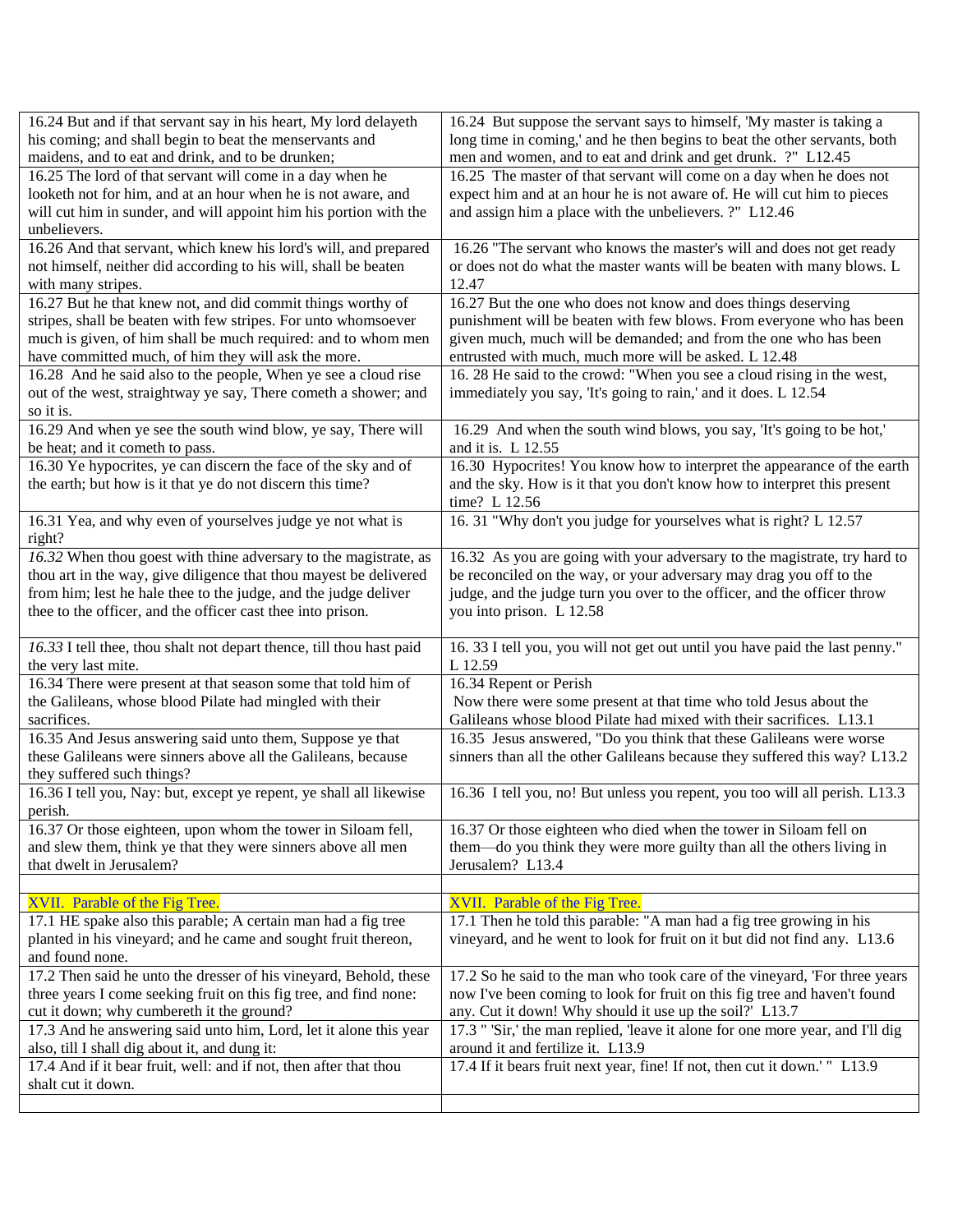| <b>XVIII.</b> Precepts.                                                             | <b>XVIII.</b> Precepts.                                                            |
|-------------------------------------------------------------------------------------|------------------------------------------------------------------------------------|
| 18.1 AND as he spake a certain Pharisee besought him to dine                        | Woes on the Pharisees and the Experts in the Law (Lawyers)                         |
| with him: and he went in, and sat down to meat.                                     | 18.1 When Jesus had finished speaking, a Pharisee invited him to eat with          |
|                                                                                     | him; so he went in and reclined at the table. L 11.37                              |
| 18.2 And when the Pharisee saw it, he marvelled that he had not                     | 18.2 But the Pharisee was surprised when he noticed that Jesus did not             |
| first washed before dinner.                                                         | first wash before the meal. L 11.38                                                |
| 18.3 And the Lord said unto him, Now do ye Pharisees make                           | 18.3 Then the Lord said to him, "Now then, you Pharisees clean the                 |
| clean the outside of the cup and the platter; but your inward part                  | outside of the cup and dish, but inside you are full of greed and                  |
| is full of ravening and wickedness.                                                 | wickedness. L 11.39                                                                |
| 18.4 Ye fools, did not he that made that which is without make                      |                                                                                    |
|                                                                                     | 18.4 You foolish people! Did not the one who made the outside make the             |
| that which is within also?                                                          | inside also? L 11.40                                                               |
| 18.5 But rather give alms of such things as ye have; and, behold,                   | 18.5 But now as for what is inside you—be generous to the poor, and                |
| all things are clean unto you.                                                      | everything will be clean for you. L 11.41                                          |
| 18.6 But woe unto you, Pharisees! for ye tithe mint and rue and                     | 18.6 "Woe to you Pharisees, because you give God a tenth of your mint,             |
| all manner of herbs, and pass over judgment and the love of                         | rue and all other kinds of garden herbs, but you neglect justice and the           |
| God: these ought ye to have done, and not to leave the other                        | love of God. You should have practiced the latter without leaving the              |
| undone.                                                                             | former undone. L 11.42                                                             |
| 18.7 Woe unto you, Pharisees! for ye love the uppermost seats                       | 18.7 "Woe to you Pharisees, because you love the most important seats in           |
| in the synagogues, and greetings in the markets.                                    | the synagogues and respectful greetings in the marketplaces. L 11.43               |
| 18.8 Woe unto you, scribes and Pharisees, hypocrites! for ye are                    | 18.8 "Woe to you, because you are like unmarked graves, which people               |
| as graves which appear not, and the men that walk over them are                     | walk over without knowing it." L 11.44                                             |
| not aware of them.                                                                  |                                                                                    |
| 18.9 Then answered one of the lawyers, and said unto him,                           | 18.9 One of the experts in the law answered him, "Teacher, when you say            |
| Master, thus saying thou reproachest us also.                                       | these things, you insult us also." L 11.45                                         |
| 18.10 And he said, Woe unto you also, ye lawyers! for ye lade                       | 18.10 Jesus replied, "And you experts in the law, woe to you, because              |
| men with burdens grievous to be borne, and ye yourselves touch                      | you load people down with burdens they can hardly carry, and you                   |
| not the burdens with one of your fingers.                                           | yourselves will not lift one finger to help them. L 11.46                          |
| 18.11 Woe unto you, lawyers! for ye have taken away the key of                      | 18.11 "Woe to you experts in the law, because you have taken away the              |
| knowledge: ye entered not in yourselves, and them that were                         | key to knowledge. You yourselves have not entered, and you have                    |
| entering in ye hindered.                                                            | hindered those who were entering." L 11.52                                         |
| 18.12 And as he said these things unto them, the scribes and the                    | 18.12 When Jesus went outside, the Pharisees and the teachers of the law           |
| Pharisees began to urge him vehemently, and to provoke him to                       | began to oppose him fiercely and to besiege him with questions, L11.53             |
| speak of many things:                                                               |                                                                                    |
| 18.13 Laying wait for him, and seeking to catch something out                       | 18.13 waiting to catch him in something he might say. L 11.54                      |
| of his mouth, that they might accuse him.                                           |                                                                                    |
|                                                                                     |                                                                                    |
| XIX. Parable of the Sower.                                                          | XIX. Parable of the Sower.                                                         |
| 19.1: The same day went Jesus out of the house, and sat by the                      | 19.1 the parable of the sower that same day Jesus went out of the house            |
| sea side.                                                                           | and sat by the lake. Mt 13.1                                                       |
| 19.2: And great multitudes were gathered together unto him, so                      | 19.2 such large crowds gathered around him that he got into a boat and             |
| that he went into a ship, and sat; and the whole multitude stood                    | sat in it, while all the people stood on the shore. Mt 13.2                        |
| on the shore.                                                                       |                                                                                    |
| 19. 3: And he spake many things unto them in parables, saying,                      | 19.3 then he told them many things in parables, saying: "a farmer went             |
| Behold, a sower went forth to sow;                                                  | out to sow his seed. Mt 13.3                                                       |
| 19.4: And when he sowed, some seeds fell by the way side,                           | 19.4 as he was scattering the seed, some fell along the path, and the birds        |
| and the fowls came and devoured them up:                                            | came and ate it up. Mt 13.4                                                        |
| 19.5: Some fell upon stony places, where they had not much                          | 19.5 some fell on rocky places, where it did not have much soil. it sprang         |
| earth: and forthwith they sprung up, because they had no                            | up quickly, because the soil was shallow. Mt 13.5                                  |
| deepness of earth:                                                                  |                                                                                    |
| 19.6: And when the sun was up, they were scorched; and                              | 19.6 but when the sun came up, the plants were scorched, and they                  |
| because they had no root, they withered away.                                       | withered because they had no root. Mt 13.6                                         |
|                                                                                     |                                                                                    |
| 19.7: And some fell among thorns; and the thorns sprung up,                         | 19.7 other seed fell among thorns, which grew up and choked the plants.<br>Mt 13.7 |
| and choked them:<br>19.8: But other fell into good ground, and brought forth fruit, | 19.8 still other seed fell on good soil, where it produced a crop-a                |
| some an hundredfold, some sixtyfold, some thirtyfold.                               | hundred, sixty or thirty times what was sown. Mt 13.8                              |
|                                                                                     |                                                                                    |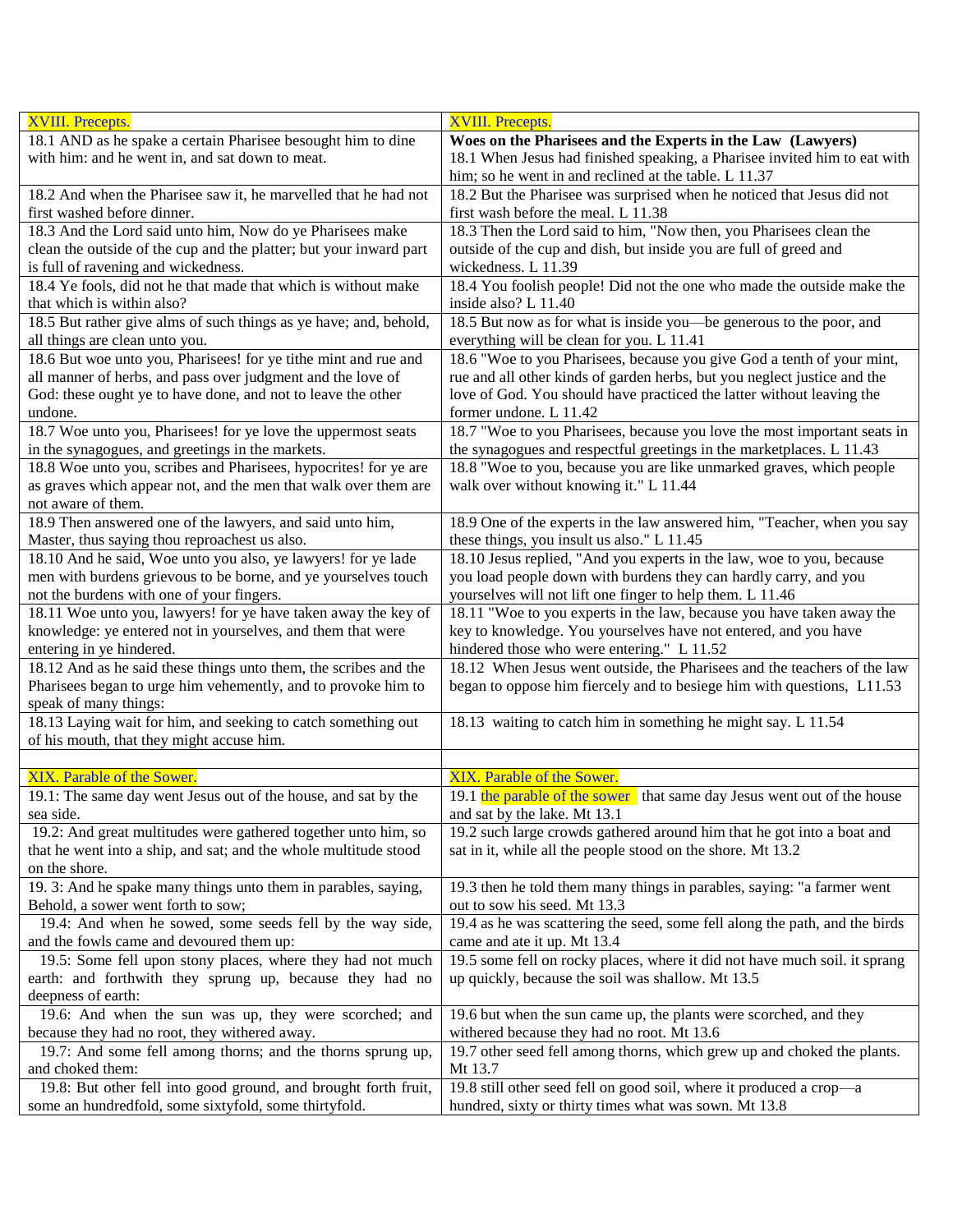| 19.9: Who hath ears to hear, let him hear.                                                         | 19.9 whoever has ears, let them hear." Mt 13.9                                    |
|----------------------------------------------------------------------------------------------------|-----------------------------------------------------------------------------------|
| 19.10 And when he was alone, they that were about him with                                         | 19.10 When he was alone, the Twelve and the others around him asked               |
| the twelve asked of him the parable.                                                               | him about the parables. Mk 4.10                                                   |
| 19. 11 Hear ye therefore the parable of the sower.                                                 | 19.11 "Listen then to what the parable of the sower means: Mt 13.18               |
| 19. 12 When any one heareth the word of the kingdom, and                                           | 19.12 When people hear the message about the kingdom and do not                   |
| understandeth it not, then cometh the wicked one, and catcheth                                     | understand it, the evil one comes and snatches away what was sown in              |
| away that which was sown in his heart. This is he which                                            | their hearts. This is the seed sown along the path. Mt 13.19                      |
| received seed by the way side.<br>19. 13 But he that received the seed into stony places, the same | 19.13 The seed falling on rocky ground refers to people who hear the              |
| is he that heareth the word, and anon with joy receiveth it;                                       | word and at once receive it with joy. Mt 13.20                                    |
| 19. 14 Yet hath he not root in himself, but dureth for a while; for                                | 19.14 But since they have no root, they last only a short time. When              |
| when tribulation or persecution ariseth because of the word, by                                    | trouble or persecution comes because of the word, they quickly fall away.         |
| and by he is offended.                                                                             | Mt 13.21                                                                          |
| 19. 15 He also that received seed among the thorns is he that                                      | 19.15 The seed falling among the thorns refers to people who hear the             |
| heareth the word; and the care of this world, and the                                              | word, but the worries of this life and the deceitfulness of wealth choke          |
| deceitfulness of riches choke the word, and he becometh                                            | the word, making it unfruitful. Mt 13.22                                          |
| unfruitful.                                                                                        |                                                                                   |
| 19. 16 But he that received seed into the good ground is he that                                   | 19.16 But the seed falling on good soil refers to people who hear the             |
| heareth the word, and understandeth it; which also beareth fruit,                                  | word and understand it. They produce a crop, yielding a hundred, sixty or         |
| and bringeth forth, some an hundredfold, some sixty, some                                          | thirty times what was sown." Mt 13.23                                             |
| thirty.                                                                                            |                                                                                   |
|                                                                                                    |                                                                                   |
| XX. precepts A Lamp on a Stand                                                                     | XX. precepts A Lamp on a Stand                                                    |
| 20.1 AND he said unto them, Is a candle brought to be put under                                    | 20.1 He said to them, "Do you bring in a lamp to put it under a bowl or a         |
| a bushel, or under a bed? and not to be set on a candlestick?                                      | bed? Instead, don't you put it on its stand? Mk 4:21                              |
| 20.2 For there is nothing hid, which shall not be manifested;                                      | 20.2 For whatever is hidden is meant to be disclosed, and whatever is             |
| neither was any thing kept secret, but that it should come                                         | concealed is meant to be brought out into the open. Mk 4:22                       |
| abroad.                                                                                            |                                                                                   |
| 20.3 If any man have ears to hear, let him hear.                                                   | 20.3 If anyone has ears to hear, let them hear." Mk 4:23                          |
| XXI. Parable of the Tares.                                                                         | XXI. Parable of the Tares (weeds)                                                 |
| 21.1 ANOTHER parable put he forth unto them, saying, The                                           | 21.1 Jesus told them another parable: "The kingdom of heaven is like a            |
| kingdom of heaven is likened unto a man which sowed good                                           | man who sowed good seed in his field. Mt 13:24                                    |
| seed in his field.                                                                                 |                                                                                   |
| 21.2 But while men slept, his enemy came and sowed tares                                           | 21.2 But while everyone was sleeping, his enemy came and sowed weeds              |
| among the wheat, and went his way.                                                                 |                                                                                   |
|                                                                                                    | among the wheat, and went away. Mt 13:25                                          |
| 21.3 But when the blade was sprung up, and brought forth fruit,                                    | 21.3 When the wheat sprouted and formed heads, then the weeds also                |
| then appeared the tares also.                                                                      | appeared. Mt 13:26                                                                |
|                                                                                                    |                                                                                   |
| 21.4 So the servants of the householder came and said unto him,                                    | 21. 4 "The owner's servants came to him and said, 'Sir, didn't you sow            |
| Sir, didst not thou sow good seed in thy field? from whence then<br>hath it tares?                 | good seed in your field? Where then did the weeds come from?' Mt 13:27            |
| 21.5 He said unto them, An enemy hath done this. The servants                                      | 21.5" 'An enemy did this,' he replied. "The servants asked him, 'Do you           |
| said unto him, Wilt thou then that we go and gather them up?                                       | want us to go and pull them up?' Mt 13:28                                         |
| 21.6 But he said, Nay; lest while ye gather up the tares, ye root                                  | 21. 6 " 'No,' he answered, 'because while you are pulling the weeds, you          |
| up also the wheat with them.                                                                       | may uproot the wheat with them. Mt 13:29                                          |
| 21.7 Let both grow together until the harvest: and in the time of                                  | 21.7 Let both grow together until the harvest. At that time I will tell the       |
| harvest I will say to the reapers, Gather ye together first the                                    | harvesters: First collect the weeds and tie them in bundles to be burned;         |
| tares, and bind them in bundles to burn them: but gather the                                       | then gather the wheat and bring it into my barn.' " Mt 13:30                      |
| wheat into my barn.                                                                                |                                                                                   |
| 21.8 if Then Jesus sent the multitude away, and went into the                                      | 21.8 The Parable of the Weeds Explained 36 Then he left the crowd and             |
| house: and his disciples came unto him, saying, Declare unto us                                    | went into the house. His disciples came to him and said, "Explain to us           |
| the parable of the tares of the field.                                                             | the parable of the weeds in the field." Mt 13.36                                  |
| 21.9 He answered and said unto them, He that soweth the good<br>seed is the Son of man;            | 21.9 He answered, "The one who sowed the good seed is the Son of Man.<br>Mt 13.37 |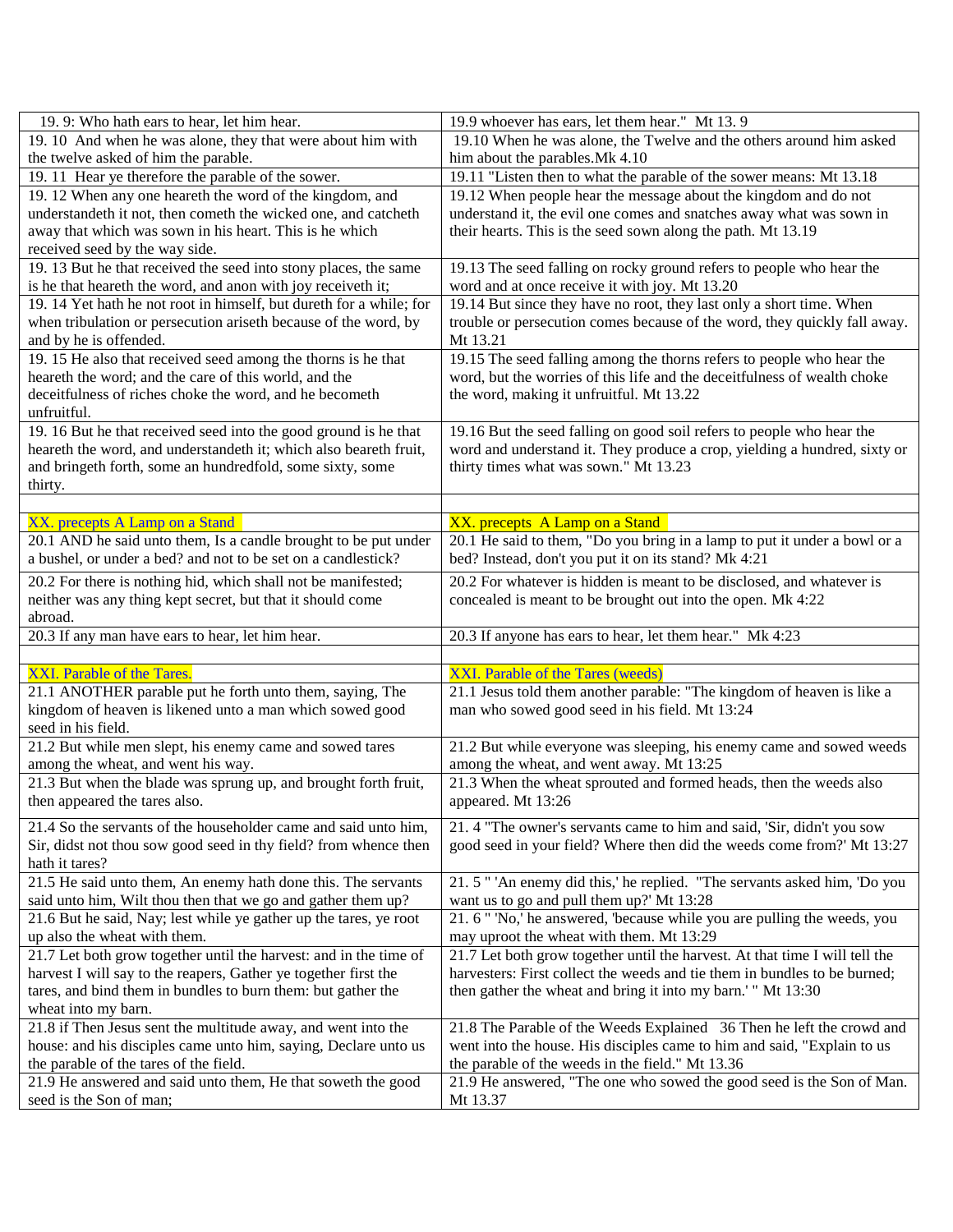| 21.10 The field is the world; the good seed are the children of      | 21.10 The field is the world, and the good seed stands for the people of     |
|----------------------------------------------------------------------|------------------------------------------------------------------------------|
| the kingdom; but the tares are the children of the wicked one;       | the kingdom. The weeds are the people of the evil one, Mt 13.38              |
| 21.11 The enemy that sowed them is the devil; the harvest is the     | 21.11 and the enemy who sows them is the devil. The harvest is the end       |
| end of the world; and the reapers are the angels.                    | of the age, and the harvesters are angels. Mt 13.39                          |
| 21.12 As therefore the tares are gathered and burned in the fire;    | 21.12 "As the weeds are pulled up and burned in the fire, so it will be at   |
| so shall it be in the end of this world.                             | the end of the age. Mt 13.40                                                 |
| 21.13 The Son of man shall send forth his angels, and they shall     | 21.13 The Son of Man will send out his angels, and they will weed out of     |
| gather out of his kingdom all things that offend, and them which     | his kingdom everything that causes sin and all who do evil. Mt 13.41         |
| do iniquity.                                                         |                                                                              |
| 21.14 And shall cast them into a furnace of fire: there shall be     | 21.14 They will throw them into the blazing furnace, where there will be     |
| wailing and gnashing of teeth.                                       | weeping and gnashing of teeth. Mt 13.42                                      |
| 21.15 Then shall the righteous shine forth as the sun in the         | 21.15 Then the righteous will shine like the sun in the kingdom of their     |
| kingdom of their Father. Who hath ears to hear, let him hear.        | Father. Whoever has ears, let them hear. Mt 13.43                            |
| 21.16 Again, the kingdom of heaven is like unto treasure hid in      | 21.16 The Parables of the Hidden Treasure and the Pearl 44 "The              |
| a field; the which when a man hath found, he hideth, and for joy     | kingdom of heaven is like treasure hidden in a field. When a man found       |
| thereof goeth and selleth all that he hath, and buyeth that field.   | it, he hid it again, and then in his joy went and sold all he had and bought |
|                                                                      | that field. Mt 13.44                                                         |
| 21.17 Again, the kingdom of heaven is like unto a merchant           | 21.17 "Again, the kingdom of heaven is like a merchant looking for fine      |
| man, seeking goodly pearls:                                          | pearls. Mt 13.45                                                             |
| 21.18 Who, when he had found one pearl of great price, went          | 21.18 When he found one of great value, he went away and sold                |
| and sold all that he had, and bought it,                             | everything he had and bought it. Mt 13.46                                    |
| 21.19 Again, the kingdom of heaven is like unto a net, that was      | 21.19 The Parable of the Net 47 "Once again, the kingdom of heaven is        |
| cast into the sea, and gathered of every kind:                       | like a net that was let down into the lake and caught all kinds of fish. Mt  |
|                                                                      | 13.47                                                                        |
| 21.20 Which, when it was full, they drew to shore, and sat           | 21.48 When it was full, the fishermen pulled it up on the shore. Then they   |
| down, and gathered the good into vessels, but cast the bad away.     | sat down and collected the good fish in baskets, but threw the bad away.     |
|                                                                      | Mt 13.48                                                                     |
| 21.21 So shall it be at the end of the world: the angels shall       | 21.20 This is how it will be at the end of the age. The angels will come     |
| come forth, and sever the wicked from among the just,                | and separate the wicked from the righteous Mt 13.49                          |
| 21.22 And shall cast them into the furnace of fire: there shall be   | 21.21 and throw them into the blazing furnace, where there will be           |
| wailing and gnashing of teeth.                                       | weeping and gnashing of teeth. Mt 13.50                                      |
| 21.23 Jesus saith unto them, Have ye understood all these            | 21. 22 "Have you understood all these things?" Jesus asked. "Yes," they      |
| things? They say unto him, Yea, Lord.                                | replied. Mt 13.51                                                            |
| 21.24 Then said he unto them, Therefore every scribe which is        | 21. 23 He said to them, "Therefore every teacher of the law who has been     |
| instructed unto the kingdom of heaven is like unto a man that is     | instructed about the kingdom of heaven is like the owner of a house who      |
| an householder, which bringeth forth out of his treasure things      | brings out of his storeroom new treasures as well as old." Mt 13.52          |
| new and old.                                                         |                                                                              |
| XXII. Precepts. The parable of seeds                                 | XXII. Precepts. The parable of the seeds                                     |
| 22.1AND he said, So is the kingdom of God, as if a man should        | 22.1 The Parable of the Growing Seed. He also said, "This is what the        |
| cast seed into the ground;                                           | kingdom of God is like. A man scatters seed on the ground. Mk 4.26           |
| 22.2 And should sleep, and rise night and day, and the seed          | 22.2 Night and day, whether he sleeps or gets up, the seed sprouts and       |
| should spring and grow up, he knoweth not how.                       | grows, though he does not know how. Mk 4.27                                  |
| 22.3 For the earth bringeth forth fruit of herself; first the blade, | 22.3 All by itself the soil produces grain—first the stalk, then the head,   |
| then the ear, after that the full corn in the ear.                   | then the full kernel in the head. Mk 4.28                                    |
| 22.4 But when the fruit is brought forth, immediately he putteth     | 22.4 As soon as the grain is ripe, he puts the sickle to it, because the     |
| in the sickle, because the harvest is come.                          | harvest has come." Mk 4.29                                                   |
| 22.5 And he said, Whereunto shall we liken the kingdom of            | 22.5 The Parable of the Mustard Seed. Again he said, "What shall we say      |
| God? or with what comparison shall we compare it?                    | the kingdom of God is like, or what parable shall we use to describe it?     |
|                                                                      | Mk 4.30                                                                      |
| 22.6 It is like a grain of mustard seed, which, when it is sown in   | 22.6 It is like a mustard seed, which is the smallest of all seeds on earth. |
| the earth, is less than all the seeds that be in the earth:          | Mk 4.31                                                                      |
| 22.7 But when it is sown, it groweth up, and becometh greater        | 22.7 Yet when planted, it grows and becomes the largest of all garden        |
| than all herbs, and shooteth out great branches; so that the fowls   | plants, with such big branches that the birds can perch in its shade." Mk    |
| of the air may lodge under the shadow of it.                         | 4.32                                                                         |
| 22.8 And with many such parables spake he the word unto them,        | 22.8 With many similar parables Jesus spoke the word to them, as much        |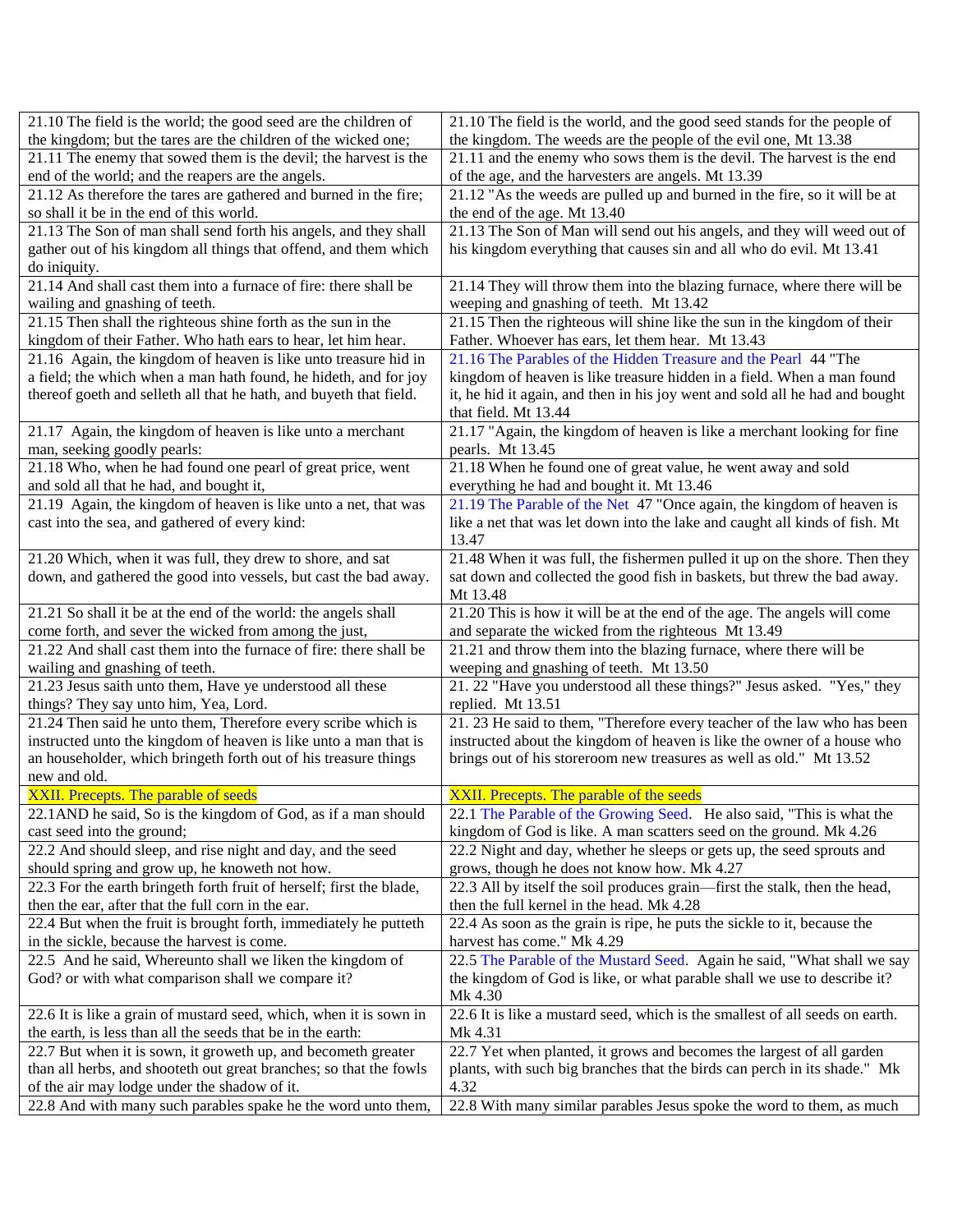| 22.9 He did not say anything to them without using a parable. But when<br>22.9 But without a parable spake he not unto them; and when<br>they were alone, he expounded all things to his disciples.<br>he was alone with his own disciples, he explained everything. Mk 4.34<br>22.10 The Cost of Following Jesus As they were walking along the<br>22.10 And it came to pass, that, as they went in the way, a<br>road, a man said to him, "I will follow you wherever you go." L9:57<br>certain man said unto him, Lord, I will follow thee<br>whithersoever thou goest.<br>22.11 And Jesus said unto him, Foxes have holes, and birds of<br>22.11 Jesus replied, "Foxes have holes and birds have nests, but the Son<br>the air have nests; but the Son of man hath not where to lay his<br>of Man has no place to lay his head." L9:58<br>head.<br>22.12 And he said unto another, Follow me. But he said, Lord,<br>22. 12 He said to another man, "Follow me." But he replied, "Lord, first |
|--------------------------------------------------------------------------------------------------------------------------------------------------------------------------------------------------------------------------------------------------------------------------------------------------------------------------------------------------------------------------------------------------------------------------------------------------------------------------------------------------------------------------------------------------------------------------------------------------------------------------------------------------------------------------------------------------------------------------------------------------------------------------------------------------------------------------------------------------------------------------------------------------------------------------------------------------------------------------------------------------|
|                                                                                                                                                                                                                                                                                                                                                                                                                                                                                                                                                                                                                                                                                                                                                                                                                                                                                                                                                                                                  |
|                                                                                                                                                                                                                                                                                                                                                                                                                                                                                                                                                                                                                                                                                                                                                                                                                                                                                                                                                                                                  |
|                                                                                                                                                                                                                                                                                                                                                                                                                                                                                                                                                                                                                                                                                                                                                                                                                                                                                                                                                                                                  |
|                                                                                                                                                                                                                                                                                                                                                                                                                                                                                                                                                                                                                                                                                                                                                                                                                                                                                                                                                                                                  |
|                                                                                                                                                                                                                                                                                                                                                                                                                                                                                                                                                                                                                                                                                                                                                                                                                                                                                                                                                                                                  |
|                                                                                                                                                                                                                                                                                                                                                                                                                                                                                                                                                                                                                                                                                                                                                                                                                                                                                                                                                                                                  |
|                                                                                                                                                                                                                                                                                                                                                                                                                                                                                                                                                                                                                                                                                                                                                                                                                                                                                                                                                                                                  |
|                                                                                                                                                                                                                                                                                                                                                                                                                                                                                                                                                                                                                                                                                                                                                                                                                                                                                                                                                                                                  |
|                                                                                                                                                                                                                                                                                                                                                                                                                                                                                                                                                                                                                                                                                                                                                                                                                                                                                                                                                                                                  |
| suffer me first to go and bury my father.<br>let me go and bury my father." L9:59                                                                                                                                                                                                                                                                                                                                                                                                                                                                                                                                                                                                                                                                                                                                                                                                                                                                                                                |
| 22.13 Jesus said unto him, Let the dead bury their dead: but go<br>22.13 Jesus said to him, "Let the dead bury their own dead, but you go                                                                                                                                                                                                                                                                                                                                                                                                                                                                                                                                                                                                                                                                                                                                                                                                                                                        |
| and proclaim the kingdom of God." L9:60<br>thou and preach the kingdom of God.                                                                                                                                                                                                                                                                                                                                                                                                                                                                                                                                                                                                                                                                                                                                                                                                                                                                                                                   |
| 22.14 And another also said, Lord, I will follow thee; but let me<br>22.141 Still another said, "I will follow you, Lord; but first let me go                                                                                                                                                                                                                                                                                                                                                                                                                                                                                                                                                                                                                                                                                                                                                                                                                                                    |
| first go bid them farewell, which are at home at my house.<br>back and say good-by to my family." L9:61                                                                                                                                                                                                                                                                                                                                                                                                                                                                                                                                                                                                                                                                                                                                                                                                                                                                                          |
| 22.15 And Jesus said unto him, No man, having put his hand to<br>22.15 Jesus replied, "No one who puts a hand to the plow and looks back                                                                                                                                                                                                                                                                                                                                                                                                                                                                                                                                                                                                                                                                                                                                                                                                                                                         |
| the plough and looking back, is fit for the kingdom of God.<br>is fit for service in the kingdom of God." L9:62                                                                                                                                                                                                                                                                                                                                                                                                                                                                                                                                                                                                                                                                                                                                                                                                                                                                                  |
| 22.16 And after these things he went forth, and saw a publican<br>22.16 Jesus Calls Levi and Eats With Sinners. After this, Jesus went out                                                                                                                                                                                                                                                                                                                                                                                                                                                                                                                                                                                                                                                                                                                                                                                                                                                       |
| named Levi, sitting at the receipt of custom: and he said unto<br>and saw a tax collector by the name of Levi sitting at his tax booth.                                                                                                                                                                                                                                                                                                                                                                                                                                                                                                                                                                                                                                                                                                                                                                                                                                                          |
| him, Follow me.<br>"Follow me," Jesus said to him, L 5:27                                                                                                                                                                                                                                                                                                                                                                                                                                                                                                                                                                                                                                                                                                                                                                                                                                                                                                                                        |
| 22.17 and Levi got up, left everything and followed him. L 5:28<br>22.17 And he left all, rose up, and followed him.                                                                                                                                                                                                                                                                                                                                                                                                                                                                                                                                                                                                                                                                                                                                                                                                                                                                             |
| 22.18 And Levi made him a great feast in his own house; and it<br>22.18 Then Levi held a great banquet for Jesus at his house, and a large                                                                                                                                                                                                                                                                                                                                                                                                                                                                                                                                                                                                                                                                                                                                                                                                                                                       |
| came to pass, that, as Jesus sat at meat in his house, many<br>crowd of tax collectors and others were eating with them. L 5:29                                                                                                                                                                                                                                                                                                                                                                                                                                                                                                                                                                                                                                                                                                                                                                                                                                                                  |
| publicans and sinners sat also together with Jesus and his                                                                                                                                                                                                                                                                                                                                                                                                                                                                                                                                                                                                                                                                                                                                                                                                                                                                                                                                       |
| disciples: for there were many, and they followed him.                                                                                                                                                                                                                                                                                                                                                                                                                                                                                                                                                                                                                                                                                                                                                                                                                                                                                                                                           |
| 22.19 And when the scribes and Pharisees saw him eat with<br>22.19 While Jesus was having dinner at Levi's house, many tax collectors                                                                                                                                                                                                                                                                                                                                                                                                                                                                                                                                                                                                                                                                                                                                                                                                                                                            |
| publicans and sinners, they said unto his disciples, How is it that<br>and sinners were eating with him and his disciples, for there were many<br>he eateth and drinketh with publicans and sinners?<br>who followed him. Mk. 2:15                                                                                                                                                                                                                                                                                                                                                                                                                                                                                                                                                                                                                                                                                                                                                               |
| 22.20 When the teachers of the law who were Pharisees saw him eating                                                                                                                                                                                                                                                                                                                                                                                                                                                                                                                                                                                                                                                                                                                                                                                                                                                                                                                             |
| with the sinners and tax collectors, they asked his disciples: "Why does                                                                                                                                                                                                                                                                                                                                                                                                                                                                                                                                                                                                                                                                                                                                                                                                                                                                                                                         |
| he eat with tax collectors and sinners?" Mk. 2:16                                                                                                                                                                                                                                                                                                                                                                                                                                                                                                                                                                                                                                                                                                                                                                                                                                                                                                                                                |
| 22.20 When Jesus heard it, he saith unto them, They that are<br>22.21 On hearing this, Jesus said to them, "It is not the healthy who need                                                                                                                                                                                                                                                                                                                                                                                                                                                                                                                                                                                                                                                                                                                                                                                                                                                       |
| whole have no need of the physician, but they that are sick: I<br>a doctor, but the sick. I have not come to call the righteous, but sinners."                                                                                                                                                                                                                                                                                                                                                                                                                                                                                                                                                                                                                                                                                                                                                                                                                                                   |
| came not to call the righteous, but sinners to repentance.<br>Mk. 2:17                                                                                                                                                                                                                                                                                                                                                                                                                                                                                                                                                                                                                                                                                                                                                                                                                                                                                                                           |
|                                                                                                                                                                                                                                                                                                                                                                                                                                                                                                                                                                                                                                                                                                                                                                                                                                                                                                                                                                                                  |
|                                                                                                                                                                                                                                                                                                                                                                                                                                                                                                                                                                                                                                                                                                                                                                                                                                                                                                                                                                                                  |
| XXIII. Parable of New Wine in Old Bottles.<br>XXIII. Parable of New Wine in Old Bottles.                                                                                                                                                                                                                                                                                                                                                                                                                                                                                                                                                                                                                                                                                                                                                                                                                                                                                                         |
| 23.1 AND he spake also a parable unto them; No man putteth a<br>23.1. He told them this parable: "No one tears a piece out of a new                                                                                                                                                                                                                                                                                                                                                                                                                                                                                                                                                                                                                                                                                                                                                                                                                                                              |
| piece of a new garment upon an old; if otherwise, then both the<br>garment to patch an old one. If they do, they will have torn the new                                                                                                                                                                                                                                                                                                                                                                                                                                                                                                                                                                                                                                                                                                                                                                                                                                                          |
| new maketh a rent, and the piece that was taken out of the new<br>garment, and the patch from the new will not match the old. L 5:36                                                                                                                                                                                                                                                                                                                                                                                                                                                                                                                                                                                                                                                                                                                                                                                                                                                             |
|                                                                                                                                                                                                                                                                                                                                                                                                                                                                                                                                                                                                                                                                                                                                                                                                                                                                                                                                                                                                  |
| agreeth not with the old.                                                                                                                                                                                                                                                                                                                                                                                                                                                                                                                                                                                                                                                                                                                                                                                                                                                                                                                                                                        |
| 23.2 And no man putteth new wine into old bottles; else the new<br>23.2 And people do not pour new wine into old wineskins. If they do, the                                                                                                                                                                                                                                                                                                                                                                                                                                                                                                                                                                                                                                                                                                                                                                                                                                                      |
| wine will burst the bottles, and be spilled and the bottles shall<br>new wine will burst the skins; the wine will run out and the wineskins                                                                                                                                                                                                                                                                                                                                                                                                                                                                                                                                                                                                                                                                                                                                                                                                                                                      |
| will be ruined. L 5:37<br>perish.                                                                                                                                                                                                                                                                                                                                                                                                                                                                                                                                                                                                                                                                                                                                                                                                                                                                                                                                                                |
| 23.3 But new wine must be put into new bottles; and both are<br>23.3 No, new wine must be poured into new wineskins. L 5:38                                                                                                                                                                                                                                                                                                                                                                                                                                                                                                                                                                                                                                                                                                                                                                                                                                                                      |
| preserved.                                                                                                                                                                                                                                                                                                                                                                                                                                                                                                                                                                                                                                                                                                                                                                                                                                                                                                                                                                                       |
| 23.4 No man also having drunk old wine straightway desireth<br>23.4 And none of you, after drinking old wine, wants the new, for you                                                                                                                                                                                                                                                                                                                                                                                                                                                                                                                                                                                                                                                                                                                                                                                                                                                             |
| say, 'The old is better.' " L 5:38<br>new: for he saith, The old is better.                                                                                                                                                                                                                                                                                                                                                                                                                                                                                                                                                                                                                                                                                                                                                                                                                                                                                                                      |
|                                                                                                                                                                                                                                                                                                                                                                                                                                                                                                                                                                                                                                                                                                                                                                                                                                                                                                                                                                                                  |
|                                                                                                                                                                                                                                                                                                                                                                                                                                                                                                                                                                                                                                                                                                                                                                                                                                                                                                                                                                                                  |
| XXIV. A Prophet Hath no Honor in his Own Country.<br>XXIV. A Prophet Hath no Honor in his Own Country.                                                                                                                                                                                                                                                                                                                                                                                                                                                                                                                                                                                                                                                                                                                                                                                                                                                                                           |
| 24.1 AND it came to pass, that when Jesus had finished these<br>24.1 A Prophet Without Honor 53 When Jesus had finished these                                                                                                                                                                                                                                                                                                                                                                                                                                                                                                                                                                                                                                                                                                                                                                                                                                                                    |
| parables, he moved on from there. Mt 13:53<br>parables, he departed thence.<br>24.2 And when he was come into his own country, he taught<br>14.2 Coming to his hometown, he began teaching the people in their                                                                                                                                                                                                                                                                                                                                                                                                                                                                                                                                                                                                                                                                                                                                                                                   |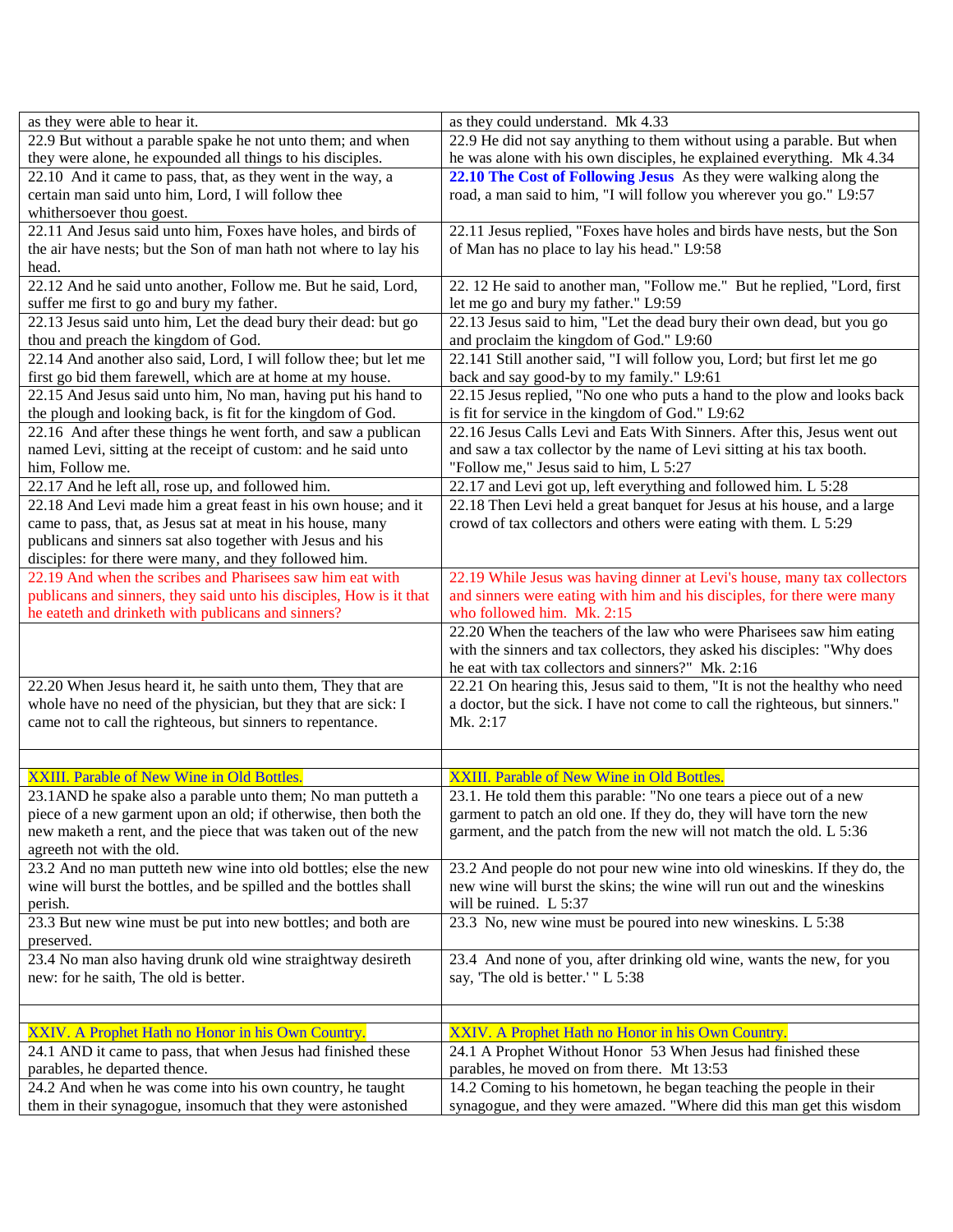| and said, Whence hath this man this wisdom, and these mighty       | and these miraculous powers?" they asked. Mt 13:54                               |
|--------------------------------------------------------------------|----------------------------------------------------------------------------------|
| works?                                                             |                                                                                  |
| 24.3 Is not this the carpenter's son? is not his mother called     | 14.3 "Isn't this the carpenter's son? Isn't his mother's name Mary, and          |
| Mary? and his brethren James, and Joses, and Simon, and Judas?     | aren't his brothers James, Joseph, Simon and Judas? Mt 13:55                     |
| 24.4 And his sisters, are they not all with us? Whence then hath   | 14.4 Aren't all his sisters with us? Where then did this man get all these       |
| this man all these things?                                         | things?" Mt 13:56                                                                |
| 24.5. And they were offended in him. But Jesus said unto them,     | 14.5 And they took offense at him. But Jesus said to them, "Only in their        |
| A prophet is not without honour, save in his own country, and in   | own towns and in their own homes are prophets without honor." Mt                 |
| his own house.                                                     | 13:57                                                                            |
| XXV. Mission Instructions, Return of Apostles.                     |                                                                                  |
| 25.1 BUT when he saw the multitudes, he was moved with             | 25.1 When he saw the crowds, he had compassion on them, because they             |
| compassion on them, because they fainted and were scattered        | were harassed and helpless, like sheep without a shepherd.                       |
| abroad, as sheep having no shepherd.                               |                                                                                  |
| 25.2 And he called unto him the twelve, and began to send them     | 25.2 Calling the Twelve to him, he began to send them out two by two             |
| forth by two and two; and gave them power over unclean spirits;    | and gave them authority over evil spirits. Mk 6:7                                |
| 25.3 These twelve Jesus sent forth, and commanded them,            | 25.3 These twelve Jesus sent out with the following instructions: "Do not        |
| saying, Go not into the way of the Gentiles, and into any city of  | go among the Gentiles or enter any town of the Samaritans. Mt 10:5               |
| the Samaritans enter ye not:                                       |                                                                                  |
| 25.4 But go rather to the lost sheep of the house of Israel.       | 25.4 Go rather to the lost sheep of Israel. Mt 10:6                              |
| 25.5 Provide neither gold, nor silver, nor brass in your purses,   | 25. "Do not get any gold or silver or copper to take with you in your            |
|                                                                    | belts-Mt. 10:9                                                                   |
| 25.6 Nor scrip for your journey, neither two coats, neither shoes, | 25.6 no bag for the journey or extra shirt or sandals or a staff, for workers    |
| nor yet staves: for the workman is worthy of his meat.             | are worth their keep. - Mt. 10:10                                                |
| 25.7 And into whatsoever city or town ye shall enter, enquire      | 25.7 Whatever town or village you enter, search for some worthy person           |
| who in it is worthy; and there abide till ye go thence.            | there and stay at that person's house until you leave. - Mt. 10:11               |
| 25.8 And when you come into an house, salute it.                   | 25.8 As you enter the home, give it your greeting. — Mt. 10:12                   |
| 25.9 And if the house be worthy, let your peace come upon it:      | 25.9 If the home is deserving, let your peace rest on it; if it is not, let your |
| but if it be not worthy, let your peace return to you.             | peace return to you. - Mt. 10:13                                                 |
| 25.10 And whosoever shall not receive you, nor hear your           | 25.10 If anyone will not welcome you or listen to your words, shake the          |
| words, when ye depart out of that house or city, shake off the     | dust off your feet when you leave that home or town. - Mt. 10:14                 |
| dust of your feet.                                                 |                                                                                  |
| 25.11 Verily I say unto you, It shall be more tolerable for the    | 25.11 Truly I tell you, it will be more bearable for Sodom and Gomorrah          |
| land of Sodom and Gomorrah in the day of judgment, than for        | on the day of judgment than for that town. — Mt. 10:15                           |
| that city.                                                         |                                                                                  |
| 25.12 Behold, I send you forth as sheep in the midst of wolves:    | 25.12 "I am sending you out like sheep among wolves. Therefore be as             |
| be ye therefore wise as serpents, and harmless as doves.           | shrewd as snakes and as innocent as doves. - Mt. 10:16                           |
| 25.13 But beware of men: for they will deliver you up to the       | 25.13 Be on your guard; you will be handed over to the local councils            |
| councils, and they will scourge you in their synagogues;           | and be flogged in the synagogues. - Mt. 10:17                                    |
| 25.14 And ye shall be brought before governors and kings for       | 25.14 On my account you will be brought before governors and kings as            |
| my sake, for a testimony against them and the Gentiles.            | witnesses to them and to the Gentiles. - Mt. 10:18                               |
| 25.15 But when they persecute you in this city, flee ye into       | 25.15 When you are persecuted in one place, flee to another. Truly I tell        |
| another: for verily I say unto you, Ye shall not have gone over    | you, you will not finish going through the towns of Israel before the Son        |
| the cities of Israel, till the Son of man be come.                 | of Man comes. Mt 10:23                                                           |
| 25.16 Fear them not therefore: for there is nothing covered, that  | 25.16 "So do not be afraid of them. There is nothing concealed that will         |
| shall not be revealed; and hid, that shall not be known.           | not be disclosed, or hidden that will not be made known. Mt 10:26                |
| 25.17 What I tell you in darkness, that speak ye in light: and     | 25.17 What I tell you in the dark, speak in the daylight; what is whispered      |
| what ye hear in the ear, that preach ye upon the housetops.        | in your ear, proclaim from the roofs. Mt 10:27                                   |
| 25.18 And fear not them which kill the body, but are not able to   | 25.18 Do not be afraid of those who kill the body but cannot kill the soul.      |
| kill the soul: but rather fear him which is able to destroy both   | Rather, be afraid of the One who can destroy both soul and body in hell.         |
| soul and body in hell.                                             | Mt 10:28                                                                         |
| 25.19 Are not two sparrows sold for a farthing? and one of them    | 25.19 Are not two sparrows sold for a penny? Yet not one of them will            |
| shall not fall on the ground without your Father.                  | fall to the ground outside your Father's care. Mt 10:29                          |
| 25.20 But the very hairs of your head are all numbered.            | 25.20 And even the very hairs of your head are all numbered. Mt 10:30            |
| 25.21 Fear ye not therefore, ye are of more value than many        | 25.21 So don't be afraid; you are worth more than many sparrows. Mt              |
| sparrows.                                                          | 10:31                                                                            |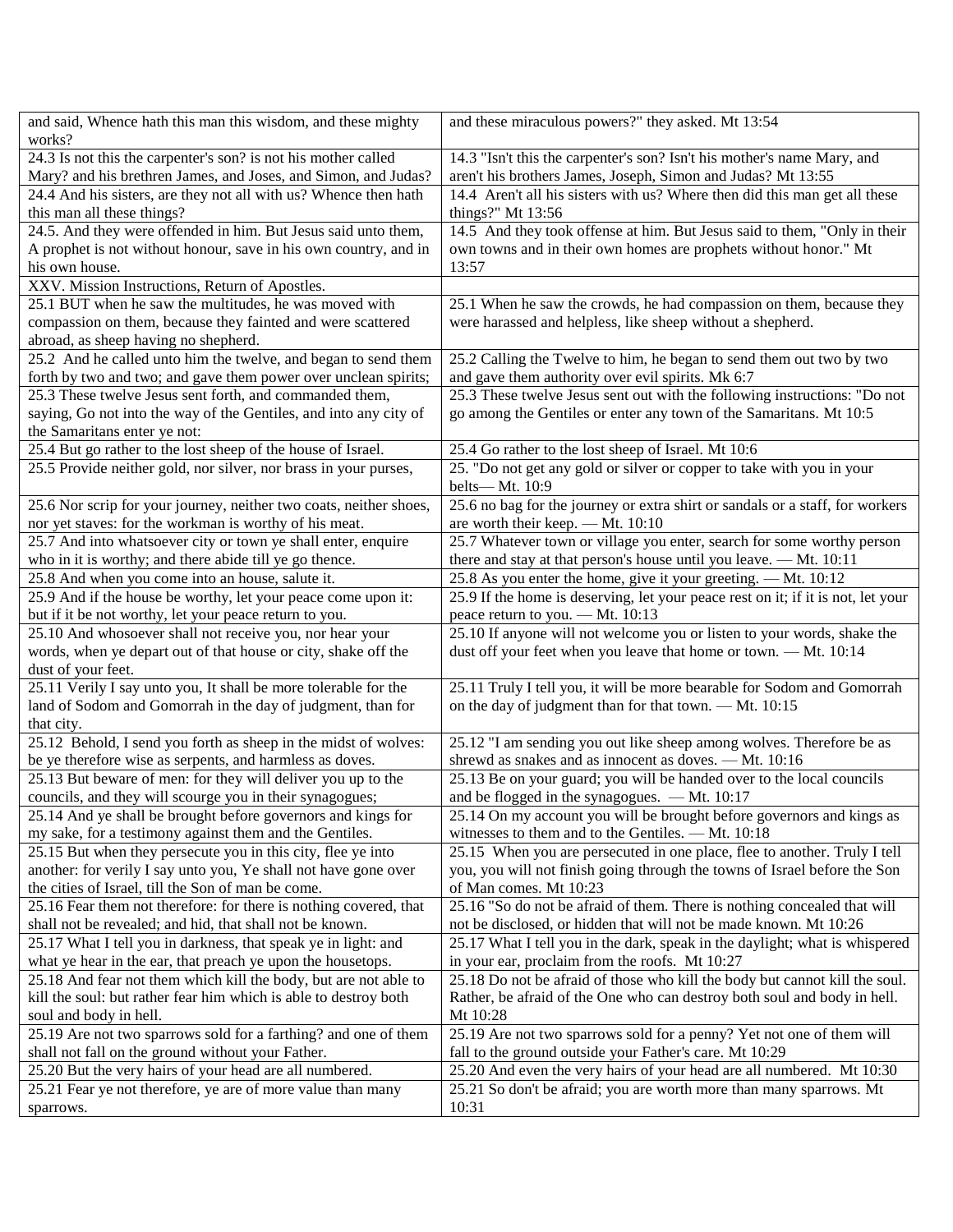| 25.22 And they went out, and preached that men should repent.                                          | 25.22 They went out and preached that people should repent. Mk 6:12                                                |
|--------------------------------------------------------------------------------------------------------|--------------------------------------------------------------------------------------------------------------------|
| 25.23 And the apostles gathered themselves together unto Jesus,                                        | 25.23 The apostles gathered around Jesus and reported to him all they                                              |
| and told him all things, both what they had done, and what they                                        | had done and taught. Mk 6:30                                                                                       |
| had taught.                                                                                            |                                                                                                                    |
|                                                                                                        |                                                                                                                    |
| <b>XXVI</b> precepts                                                                                   | <b>XXVI</b> precepts                                                                                               |
| 26.1 AFTER these things Jesus walked in Galilee: for he would                                          | 26. <sup>1</sup> After this, Jesus went around in Galilee. He did not want to go about                             |
| not walk in Jewry, because the Jews sought to kill him.                                                | in Judea because the Jewish leaders there were looking for a way to kill                                           |
|                                                                                                        | him. J 7:1                                                                                                         |
| 26.2 Then came together unto him the Pharisees, and certain of                                         | 26.2 The Pharisees and some of the teachers of the law who had come                                                |
| the scribes, which came from Jerusalem.<br>26.3 And when they saw some of his disciples eat bread with | from Jerusalem gathered around Jesus Mk 7:1<br>26.3 and saw some of his disciples eating food with hands that were |
| defiled, that is to say, with unwashen, hands, they found fault.                                       | defiled, that is, unwashed. Mk 7:2                                                                                 |
| 26.4 For the Pharisees, and all the Jews, except they wash their                                       | 26.4 The Pharisees and all the Jews do not eat unless they give their                                              |
| hands oft, eat not, holding the tradition of the elders.                                               | hands a ceremonial washing, holding to the tradition of the elders. Mk                                             |
|                                                                                                        | 7:3                                                                                                                |
| 26.5 And when they come from the market, except they wash,                                             | 26.5 When they come from the marketplace they do not eat unless they                                               |
| they eat not. And many other things there be, which they have                                          | wash. And they observe many other traditions, such as the washing of                                               |
| received to hold, as the washing of cups and pots, brazen                                              | cups, pitchers and kettles. [a]) Mk 7:4                                                                            |
| vessels, and of tables.                                                                                |                                                                                                                    |
| 26.6 Then the Pharisees and scribes asked him, Why walk not                                            | 26.6 So the Pharisees and teachers of the law asked Jesus, "Why don't                                              |
| thy disciples according to the tradition of the elders, but eat                                        | your disciples live according to the tradition of the elders instead of                                            |
| bread with unwashen hands?                                                                             | eating their food with defiled hands?" Mk 7:5                                                                      |
| 26.7 And when he had called all the people unto him, he said                                           | 26.6 Again Jesus called the crowd to him and said, "Listen to me,                                                  |
| unto them, Hearken unto me every one of you, and understand:                                           | everyone, and understand this. Mk 7:14                                                                             |
| 26.8 There is nothing from without a man, that entering into him                                       | 26.7 Nothing outside you can defile you by going into you. Rather, it is                                           |
| can defile him: but the things which come out of him, those are                                        | what comes out of you that defiles you." Mk7:15                                                                    |
| they that defile the man.<br>26.9 If any man have ears to hear let him hear.                           |                                                                                                                    |
| 26.10 And when he was entered into the house from the people,                                          | 26.10 After he had left the crowd and entered the house, his disciples                                             |
| his disciples asked him concerning the parable.                                                        | asked him about this parable. Mk 7:17                                                                              |
| 26.11 And he saith unto them, Are ye so without understanding                                          | 26.11 "Are you so dull?" he asked. "Don't you see that nothing that enters                                         |
| also? Do ye not perceive, that whatsoever thing from without                                           | you from the outside can defile you? . Mk 7:18                                                                     |
| entereth into the man, it cannot defile him;                                                           |                                                                                                                    |
| 26.12 Because it entereth not into his heart, but into the belly,                                      | 26.12 For it doesn't go into your heart but into your stomach, and then out                                        |
| and goeth out into the draught, purging all meats?                                                     | of your body." (In saying this, Jesus declared all foods clean.) . Mk 7:19                                         |
| 26.13 And he said, That which cometh out of the man, that                                              | 26.13 He went on: "What comes out of you is what defiles you. . Mk                                                 |
| defileth the man.                                                                                      | 7:20                                                                                                               |
| 26.14 For from within, out of the heart of men, proceed evil                                           | 26.14 For from within, out of your hearts, come evil thoughts, sexual                                              |
| thoughts, adulteries, fornications, murders,                                                           | immorality, theft, murder, . Mk 7:21                                                                               |
| 26.15 Thefts, covetousness, wickedness, deceit, lasciviousness,                                        | 26.15 adultery, greed, malice, deceit, lewdness, envy, slander, arrogance                                          |
| an evil eye, blasphemy, pride, foolishness:                                                            | and folly. . Mk 7:22                                                                                               |
| 26.10 All these evil things come from within, and defile the                                           | 26.16 All these evils come from inside and defile you." . Mk 7:23                                                  |
| man.<br>26.17 And from thence he arose, and went into the borders of                                   | 26.17 Jesus Honors a Syrophoenician Woman's Faith. Jesus left that                                                 |
| Tyre and Sidon, and entered into an house, and would have no                                           | place and went to the vicinity of Tyre. He entered a house and did not                                             |
| man know it: but he could not be hid.                                                                  | want anyone to know it; yet he could not keep his presence secret. . Mk                                            |
|                                                                                                        | 7:24                                                                                                               |
| 26.18 At the same time came the disciples unto Jesus, saying,                                          | 26.19 At that time the disciples came to Jesus and asked, "Who, then, is                                           |
| Who is the greatest in the kingdom of heaven?                                                          | the greatest in the kingdom of heaven?" Mt 18:1                                                                    |
| 26.19 And Jesus called a little child unto him, and set him in the                                     | 26.20 He called a little child, whom he placed among them. Mt 18:2                                                 |
| midst of them, $[p. 75]$                                                                               |                                                                                                                    |
| 26.20 And said, Verily I say unto you, Except ye be converted,                                         | 26.21 And he said: "Truly I tell you, unless you change and become like                                            |
| and become as little children, ye shall not enter into the kingdom                                     | little children, you will never enter the kingdom of heaven. Mt 18:3                                               |
| of heaven.                                                                                             |                                                                                                                    |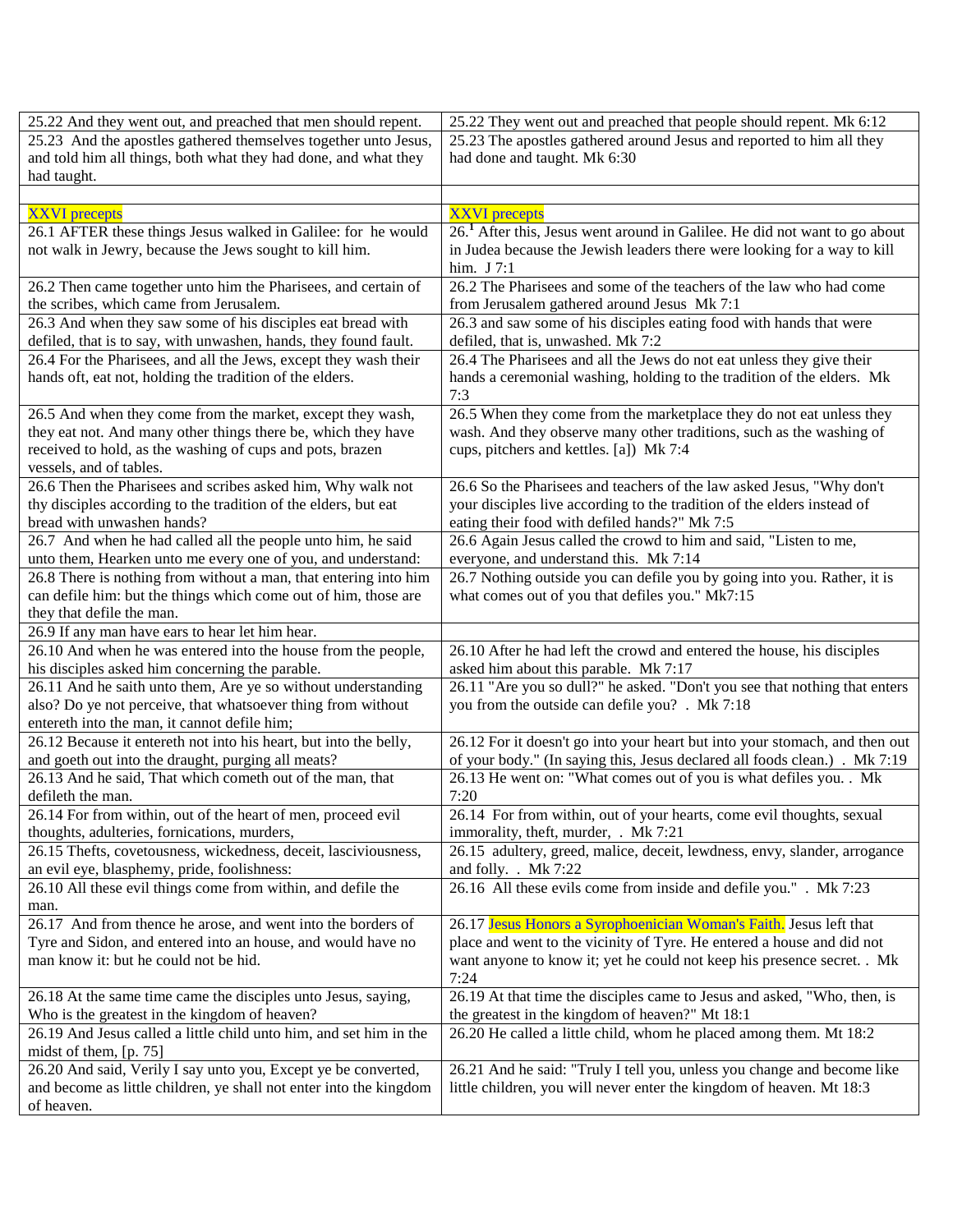| 26.21 Whosoever therefore shall humble himself as this little          | 26.21 Therefore, whoever takes a humble place—becoming like this                   |
|------------------------------------------------------------------------|------------------------------------------------------------------------------------|
| child, the same is greatest in the kingdom of heaven.                  | child—is the greatest in the kingdom of heaven. Mt 18:4                            |
| 26.22 Woe unto the world because of offences! for it must              | 26.22 Woe to the world because of the things that cause people to                  |
| needs be that offences come; but woe to that man by whom the           | stumble! Such things must come, but woe to the person through whom                 |
| offence cometh!                                                        | they come! Mt 18:7                                                                 |
| 26.23 Wherefore if thy hand or thy foot offend thee, cut them          | 26.23 If your hand or your foot causes you to stumble, cut it off and              |
| off, and cast them from thee: it is better for thee to enter into life | throw it away. It is better for you to enter life maimed or crippled than to       |
| halt or maimed, rather than having two hands or two feet to be         | have two hands or two feet and be thrown into eternal fire. Mt 18:8                |
| cast into everlasting fire.                                            |                                                                                    |
| 26.24 And if thine eye offend thee, pluck it out, and cast it from     | 26.24 And if your eye causes you to stumble, gouge it out and throw it             |
| thee: it is better for thee to enter into life with one eye, rather    | away. It is better for you to enter life with one eye than to have two eyes        |
| than having two eyes to be cast into hell fire.                        | and be thrown into the fire of hell. Mt 18:9                                       |
| 26.25 How think ye? if a man have an hundred sheep, and one            | 26.25 "What do you think? If a man owns a hundred sheep, and one of                |
| of them be gone astray, Both he not leave the ninety and nine,         | them wanders away, will he not leave the ninety-nine on the hills and go           |
| and goeth into the mountains, and seeketh that which is gone           | to look for the one that wandered off? Mt 18:12                                    |
| astray?                                                                |                                                                                    |
| 26.26 And if so be that he find it, verily I say unto you, he          | 26.26 And if he finds it, truly I tell you, he is happier about that one           |
| rejoiceth more of that sheep, than of the ninety and nine which        | sheep than about the ninety-nine that did not wander off. Mt 18:13                 |
| went not astray.[p. 76]                                                |                                                                                    |
| 26.27 Even so it is not the will of your Father which is in            | 26.27 In the same way your Father in heaven is not willing that any of             |
| heaven, that one of these little ones should perish.                   | these little ones should perish. Mt 18:14                                          |
| 26.28 Moreover if thy brother shall trespass against thee, go and      | 26.28 Dealing With Sin in the Church "If a brother or sister sins, [a] go          |
| tell him his fault between thee and him alone: if he shall hear        | and point out the fault, just between the two of you. If they listen to you,       |
| thee, thou hast gained thy brother.                                    | you have won them over. Mt 18:15                                                   |
| 26.29 But if he will not hear thee, then take with thee one or two     | 26.29 But if they will not listen, take one or two others along, so that           |
| more, that in the mouth of two or three witnesses every word           | 'every matter may be established by the testimony of two or three                  |
| may be established.                                                    | witnesses.' [b] Mt 18:16                                                           |
| 26.30 And if he shall neglect to hear them, tell it unto the           | 26.30 If they still refuse to listen, tell it to the church; and if they refuse to |
| church: but if he neglect to hear the church, let him be unto thee     | listen even to the church, treat them as you would a pagan or a tax                |
| as an heathen man and a publican.                                      | collector. Mt 18:17                                                                |
| 26.31 Then came Peter to him, and said, Lord, how oft shall my         | 21 The Parable of the Unmerciful Servant Then Peter came to Jesus and              |
| brother sin against me, and I forgive him? till seven times?           | asked, "Lord, how many times shall I forgive someone who sins against              |
|                                                                        | me? Up to seven times?" Mt 18:21                                                   |
| 26.32 Jesus saith unto him, I say not unto thee, Until seven           | 22 Jesus answered, "I tell you, not seven times, but seventy-seven times.          |
| times: but, Until seventy times seven.                                 | Mt 18:22                                                                           |
|                                                                        |                                                                                    |
| XXVII. Parable of the Wicked Servant.                                  | XXVII. Parable of the Wicked Servant.                                              |
|                                                                        |                                                                                    |
| 27.1THEREFORE is the kingdom of heaven likened unto a                  | 27.1 "Therefore, the kingdom of heaven is like a king who wanted to                |
| certain king, which would take ac count of his servants.               | settle accounts with his servants. Mt 18:23                                        |
| 27.2 And when he had begun to reckon, one was brought unto             | 27.2 As he began the settlement, a man who owed him ten thousand bags              |
| him, which owed him ten thousand talents.                              | of gold [f] was brought to him. Mt 18:24                                           |
| 27.3 But forasmuch as he had not to pay, his lord commanded            | 27.3 Since he was not able to pay, the master ordered that he and his wife         |
| him to be sold, and his wife, and children, and all that he had,       | and his children and all that he had be sold to repay the debt. Mt 18:25           |
| and payment to be made.                                                |                                                                                    |
| 27.4 The servant therefore fell down, and worshipped him,              | 27.4 "The servant fell on his knees before him. 'Be patient with me,' he           |
| saying, Lord, have patience with me, and I will pay thee all.          | begged, 'and I will pay back everything.' Mt 18:26                                 |
| 27.5 Then the lord of that servant was moved with compassion,          | 27.5 The servant's master took pity on him, canceled the debt and let him          |
| and loosed him, and forgave him the debt.                              | go. Mt 18:27                                                                       |
| 27.6 But the same servant went out, and found one of his fellow-       | 27.6 "But when that servant went out, he found one of his fellow servants          |
| servants, which owed him an hundred pence: and he laid hands           | who owed him a hundred silver coins. [g] He grabbed him and began to               |
| on him, and took him by the throat, saying, Pay me that thou           | choke him. 'Pay back what you owe me!' he demanded. Mt 18:28                       |
| owest.                                                                 |                                                                                    |
| 27.7 And his fellow-servant fell down at his feet, and besought        | 27.7 "His fellow servant fell to his knees and begged him, 'Be patient             |
| him, saying, Have patience with me, and I will pay thee all.           | with me, and I will pay you back.' Mt 18:29                                        |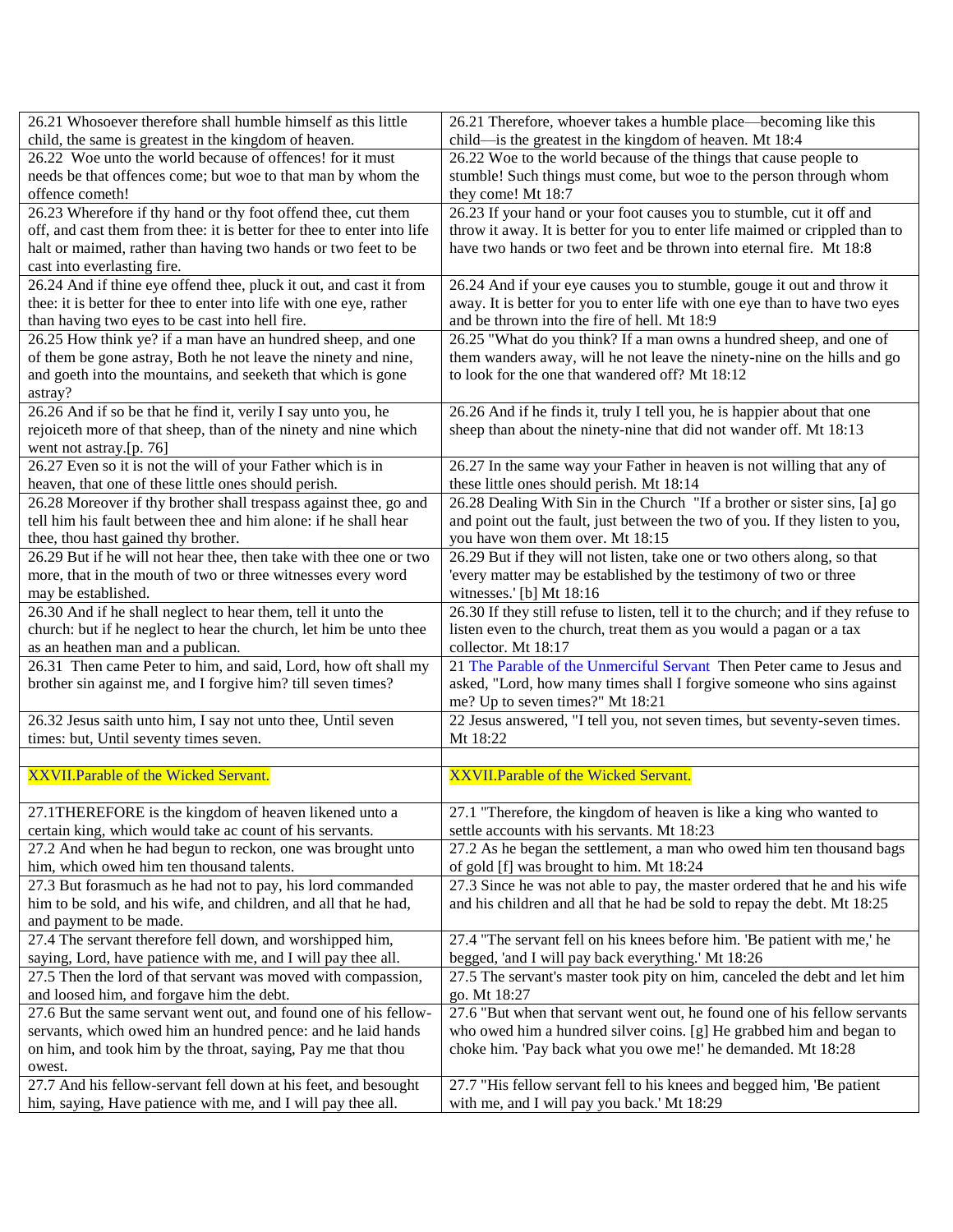| 27.8 And he would not: but went and cast him into prison, till he         | 27.8 "But he refused. Instead, he went off and had the man thrown into     |
|---------------------------------------------------------------------------|----------------------------------------------------------------------------|
| should pay the debt.                                                      | prison until he could pay the debt. Mt 18:30                               |
| 27.9 So when his fellow-servants saw what was done, they were             | 27.9 When the other servants saw what had happened, they were greatly      |
| very sorry, and came and told unto their lord all that was done.          | distressed and went and told their master everything that had happened.    |
|                                                                           | Mt 18:31                                                                   |
| 27.10 Then his lord, after that he had called him, said unto him,         | 27.10 "Then the master called the servant in. 'You wicked servant,' he     |
| O thou wicked servant, I forgave thee all that debt, because thou         | said, 'I canceled all that debt of yours because you begged me to. Mt      |
| desiredst me;                                                             | 18:32                                                                      |
| 27.11 Shouldest not thou also have had compassion on thy                  | 27.11 Shouldn't you have had mercy on your fellow servant just as I had    |
| fellow-servant, even as I had pity on thee?                               | on you?' Mt 18:33                                                          |
| 27.12 And his lord was wroth, and delivered him to the                    | 27.12 In anger his master handed him over to the jailers to be tortured,   |
| tormentors, till he should pay all that was due unto him.                 | until he should pay back all he owed. Mt 18:34                             |
| 27.13 So likewise shall my heavenly Father do also unto you, if           | 27.13 "This is how my heavenly Father will treat each of you unless you    |
| ye from your hearts forgive not every one his brother their               | forgive a brother or sister from your heart." Mt 18:35                     |
| trespasses.                                                               |                                                                            |
|                                                                           |                                                                            |
| <b>XXVIII.Mission of the Seventy.</b>                                     | XXVIII. Mission of the Seventy.                                            |
| 28.1 AFTER these things the Lord appointed other seventy also,            | 28. Jesus Sends Out the Seventy-Two 1 After this the Lord appointed        |
| and sent them two and two before his face into every city and             | seventy-two others and sent them two by two ahead of him to every town     |
| place, whither he himself would come.                                     | and place where he was about to go. L 10:1                                 |
| 28.2 Therefore said he unto them, The harvest truly is great, but         | 28.2 He told them, "The harvest is plentiful, but the workers are few. Ask |
| the labourers are few: pray ye therefore the Lord of the harvest,         | the Lord of the harvest, therefore, to send out workers into his harvest   |
| that he would send forth labourers into his harvest.                      | field. L 10:2                                                              |
| 28.3 Go your ways: behold, I send you forth as lambs among                | 28.3 Go! I am sending you out like lambs among wolves. L 10:3              |
| wolves.                                                                   |                                                                            |
| 28.4 Carry neither purse, nor scrip, nor shoes: and salute no man         | 28.4 Do not take a purse or bag or sandals; and do not greet anyone on     |
| by the way.                                                               | the road. L 10:4                                                           |
| 28.5 And into whatsoever house ye enter, first say, Peace be to           | 28.5 "When you enter a house, first say, 'Peace to this house.' L 10:5     |
| this house.                                                               |                                                                            |
| 28.6 And if the son of peace be there, your peace shall rest upon         | 28.6 If the head of the house loves peace, your peace will rest on that    |
| it: if not, it shall turn to you again.                                   | house; if not, it will return to you. L 10:6                               |
| 28.7 And in the same house remain, eating and drinking such               | 28.7 Stay there, eating and drinking whatever they give you, for workers   |
| things as they give: for the labourer is worthy of his hire. Go not       | deserve their wages. Do not move around from house to house. L 10:7        |
| from house to house.                                                      |                                                                            |
| 28.8 And into whatsoever city ye enter, and they receive you, eat         | 28.8 "When you enter a town and are welcomed, eat what is set before       |
| such things as are set before you:                                        | you L 10:8                                                                 |
| 28.9 But into whatsoever city ye enter, and they receive you not,         | 28.9 But when you enter a town and are not welcomed, go into its streets   |
| go your ways out into the streets of the same, and say,                   | and say, L10:10                                                            |
| 28.10 Even the very dust of your city, which cleaveth on us, we           | 28.10 'Even the dust of your town we wipe from our feet as a warning to    |
| do wipe off against you: notwithstanding be ye sure of this, that         | you. Yet be sure of this: The kingdom of God has come near.' L10:11        |
| the kingdom of God is come nigh unto you.                                 |                                                                            |
| 28.11 But I say unto you, that it shall be more tolerable in that         | 28.11 I tell you, it will be more bearable on that day for Sodom than for  |
| day for Sodom, than for that city.                                        | that town. L 10:12                                                         |
| XXIX The Feast of the Tabernacles.                                        |                                                                            |
| 29.1. NOW the Jews' feast of tabernacles was at hand.                     | 29.1 But when the Jewish Festival of Tabernacles was near, J 7:2           |
| 29.2 His brethren therefore said unto him, Depart hence, and go           | 29.2 Jesus' brothers said to him, "Leave Galilee and go to Judea, so that  |
|                                                                           |                                                                            |
| into Judea, that thy disciples also may see the works that thou<br>doest. | your disciples there may see the works you do. J 7:3                       |
|                                                                           |                                                                            |
| 29.3 For there is no man that doeth any thing in secret and he            | 29.3 No one who wants to become a public figure acts in secret. Since      |
| himself seeketh to be known openly. If thou do these things,              | you are doing these things, show yourself to the world." J 7:4             |
| shew thyself to the world.                                                |                                                                            |
| 29.4 For neither did his brethren believe in him.                         | 29.4 For even his own brothers did not believe in him. J 7:5               |
| 29.5 Then Jesus said unto them, My time is not yet come: but              | 29.5 Therefore Jesus told them, "My time is not yet here; for you any      |
| your time is alway ready.                                                 | time will do. J 7:6                                                        |
| 29.6 The world cannot hate you; but me it hateth, because I               | 29.6 The world cannot hate you, but it hates me because I testify that its |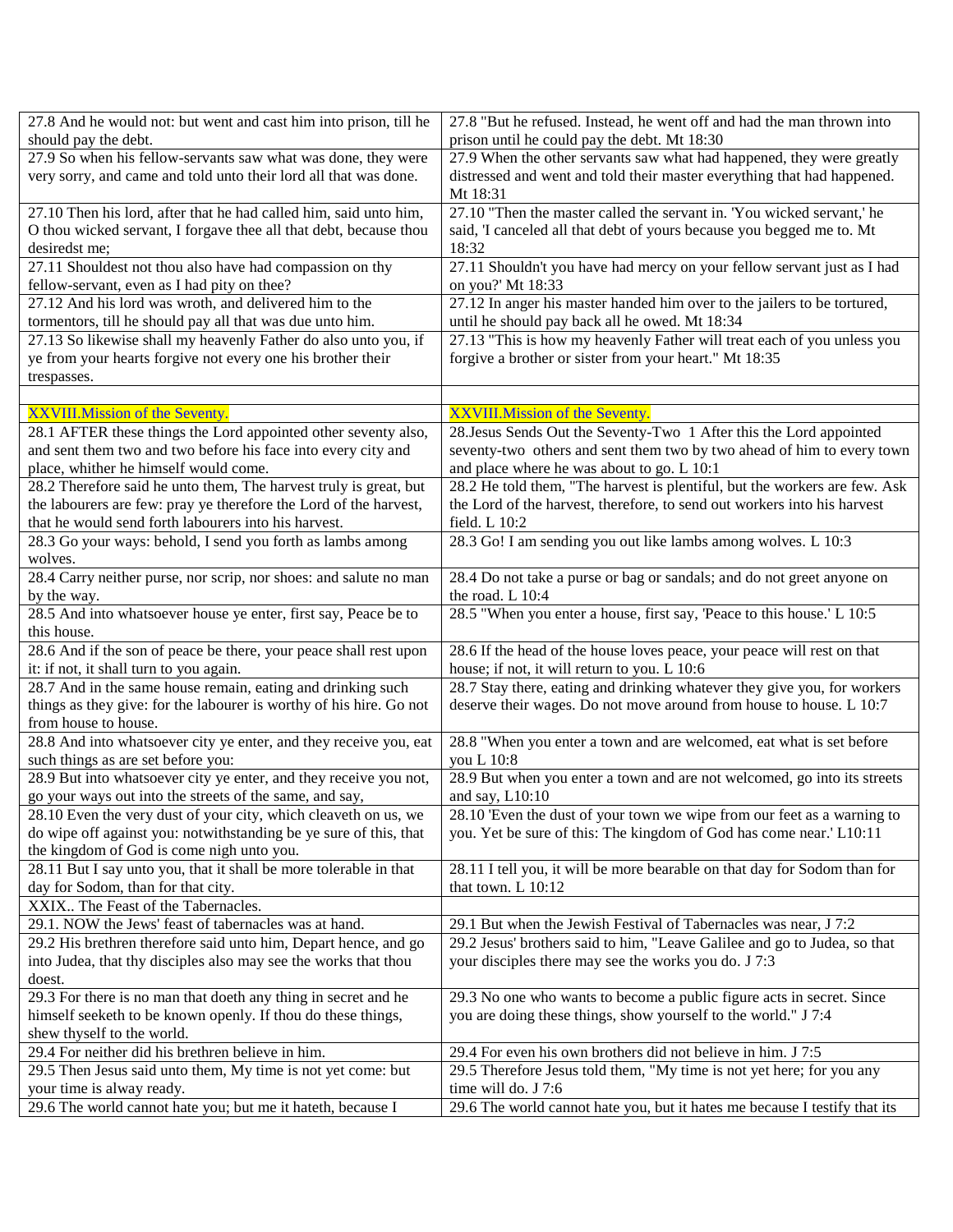| testify of it, that the works thereof are evil.                                                                                | works are evil. J 7:7                                                       |
|--------------------------------------------------------------------------------------------------------------------------------|-----------------------------------------------------------------------------|
| 29.7 Go ye up unto this feast: I go not up yet unto this feast; for                                                            | 29.7 You go to the Festival. I am not [b] going up to this Festival,        |
| my time is not yet full come.                                                                                                  | because my time has not yet fully come." J 7:8                              |
| 29.8 When he had said these words unto them, he abode still in                                                                 | 29.8 Having said this, he stayed in Galilee. J 7:9                          |
| Galilee.                                                                                                                       |                                                                             |
| 29.9 But when his brethren were gone up, then, went he also up                                                                 | 29.9 However, after his brothers had left for the Festival, he went also,   |
| unto the feast, not openly, but as it were in secret.                                                                          | not publicly, but in secret. J 7:10                                         |
| 29.10 Then the Jews sought him at the feast, and said, Where is                                                                | 29.10 Now at the Festival the Jewish leaders were watching for Jesus and    |
| he?                                                                                                                            | asking, "Where is he?" J 7:11                                               |
| 29.11 And there was much murmuring among the people                                                                            | 29.11 Among the crowds there was widespread whispering about him.           |
| concerning him: for some said, He is a good man: others said,                                                                  | Some said, "He is a good man." Others replied, "No, he deceives the         |
| Nay; but he deceiveth the people.                                                                                              | people." J 7:12                                                             |
| 29.12 Howbeit no man spake openly of him for fear of the Jews.                                                                 | 29.12 But no one would say anything publicly about him for fear of the      |
|                                                                                                                                | leaders. J 7:13                                                             |
| 29.13 Now about the midst of the feast Jesus went up into the                                                                  | 29.13 Jesus Teaches at the Festival. Not until halfway through the          |
| temple, and taught.                                                                                                            | Festival did Jesus go up to the temple courts and begin to teach. J 7:14    |
| 29.14 And the Jews marveled, saying, How knoweth this man                                                                      | 29.14 The Jews there were amazed and asked, "How did this man get           |
| letters, having never learned?                                                                                                 | such learning without having been taught?" J 7:15                           |
| 29.15 Jesus answered them, and said, My doctrine is not mine,                                                                  | 29.15 Jesus answered, "My teaching is not my own. It comes from the         |
| but his that sent me.                                                                                                          | one who sent me. J 7:16                                                     |
| 29.16 Did not Moses give you the law, and yet none of you                                                                      | 29.16 Has not Moses given you the law? Yet not one of you keeps the         |
| keepeth the law? Why go ye about to kill me?                                                                                   | law. Why are you trying to kill me?" J 7:19                                 |
| 29.17 The people answered and said, Thou hast a devil: who                                                                     | 29.17 "You are demon-possessed," the crowd answered. "Who is trying         |
| goeth about to kill thee?                                                                                                      | to kill you?" J 7:20                                                        |
| 29.18 Jesus answered and said unto them, I have done one work,                                                                 | 29.18 Jesus said to them, "I did one miracle, and you are all amazed. J     |
| and ye all marvel.                                                                                                             | 7:21                                                                        |
| 29.19 Moses therefore gave unto you circumcision; (not because                                                                 | 29.19 Yet, because Moses gave you circumcision (though actually it did      |
| it is of Moses, but of the fathers;) and ye on the sabbath day                                                                 | not come from Moses, but from the patriarchs), you circumcise a boy on      |
| circumcise a man.                                                                                                              | the Sabbath. J 7:22                                                         |
| 29.20 If a man on the sabbath day receive circumcision, that the                                                               | 29.20 Now if a boy can be circumcised on the Sabbath so that the law of     |
| law of Moses should not be broken; are ye angry at me, because                                                                 | Moses may not be broken, why are you angry with me for healing a            |
| I have made a man every whit whole on the sabbath day?                                                                         | man's whole body on the Sabbath? J 7:23                                     |
| 29.21 Judge not according to the appearance, but judge                                                                         | 29.21 Stop judging by mere appearances, but instead judge correctly." J     |
| righteous judgment.                                                                                                            | 7:24                                                                        |
| 29.22 Then said some of them of Jerusalem, Is not this he,                                                                     | 29.22 Division Over Who Jesus Is. At that point some of the people of       |
| whom they seek to kill?                                                                                                        | Jerusalem began to ask, "Isn't this the man they are trying to kill? J 7:25 |
| 29.23 But, lo, he speaketh boldly, and they say nothing unto                                                                   | 29.23 Here he is, speaking publicly, and they are not saying a word to      |
| him. Do the rulers know indeed that this is the very Christ?                                                                   | him. Have the authorities really concluded that he is the Messiah? J 7:26   |
| 29.24 The Pharisees heard that the people murmured such                                                                        | 29.24 The Pharisees heard the crowd whispering such things about him.       |
| things concerning him; and the Pharisees and the chief priests                                                                 | Then the chief priests and the Pharisees sent temple guards to arrest him.  |
| sent officers to take him.                                                                                                     | J7:32                                                                       |
|                                                                                                                                | 29.25 Thus the people were divided because of Jesus. J.7:43                 |
| 29.25 So there was a division among the people because of him.<br>29.26 And some of them would have taken him; but no man laid | 29.26 Some wanted to seize him, but no one laid a hand on him. J.7:44       |
|                                                                                                                                |                                                                             |
| hands on him.                                                                                                                  |                                                                             |
| 29.27 Then came the officers to the chief priests and Pharisees;                                                               | 29.27 Unbelief of the Jewish Leaders. Finally the temple guards went        |
| and they said unto them, Why have ye not brought him?                                                                          | back to the chief priests and the Pharisees, who asked them, "Why didn't    |
|                                                                                                                                | you bring him in?" J.7:45                                                   |
| 29.28 The officers answered, Never man spake like this man.                                                                    | 29.28 "No one ever spoke the way this man does," the guards replied.        |
|                                                                                                                                | J.7:46                                                                      |
| 29.29 Then answered them the Pharisees, Are ye also deceived?                                                                  | 29.29 "You mean he has deceived you also?" the Pharisees retorted.          |
|                                                                                                                                | J.7:47                                                                      |
| 29.30 Have any of the rulers or of the Pharisees believed on                                                                   | 29.30 "Have any of the rulers or of the Pharisees believed in him? J.7:48   |
| him?                                                                                                                           |                                                                             |
| 29.31 But this people who knoweth not the law are cursed.                                                                      | 29.31 No! But this mob that knows nothing of the law—there is a curse       |
|                                                                                                                                | on them." J.7:49                                                            |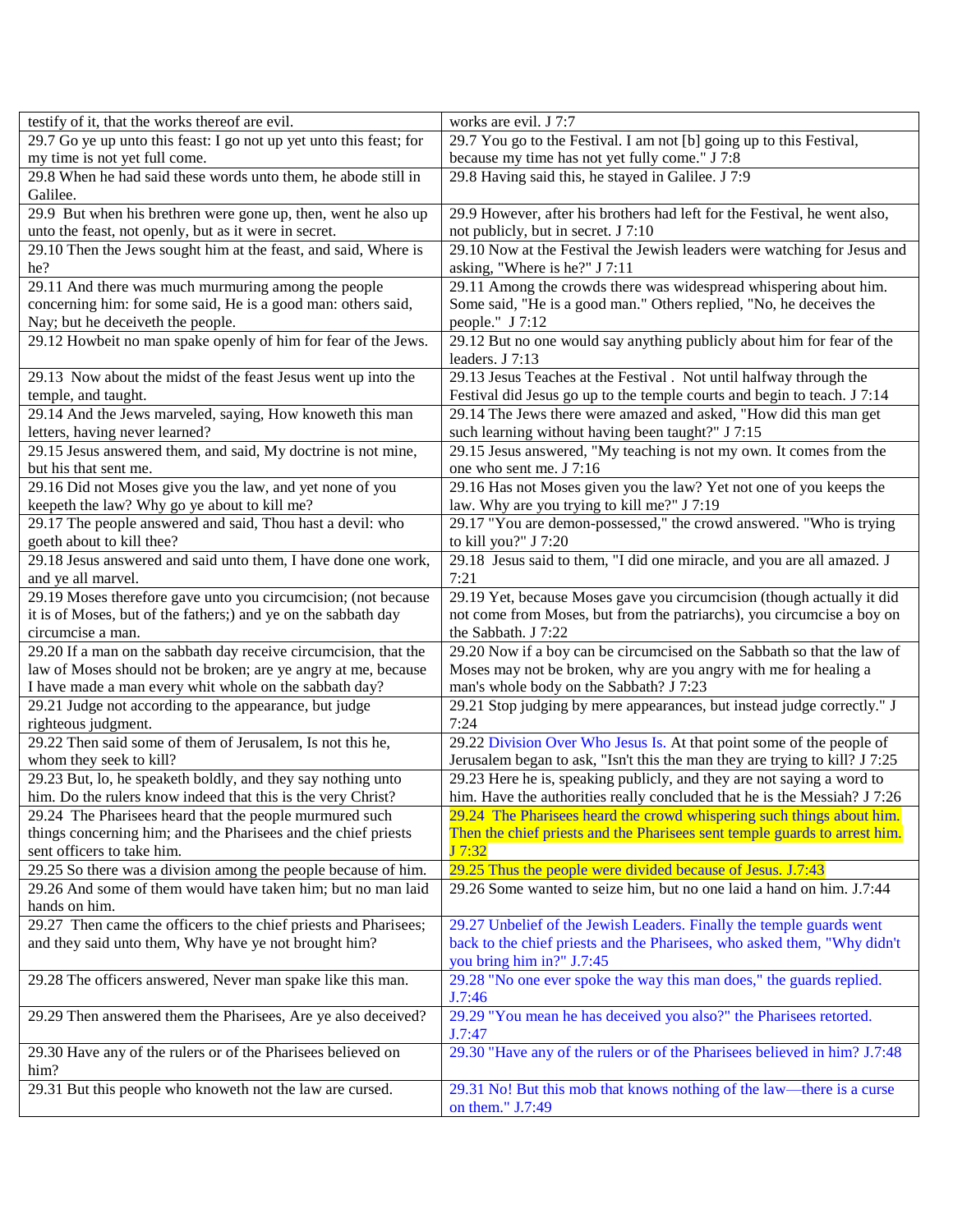| 29.32 Nicodemus saith unto them, (he that came to Jesus by        | 29.32 Nicodemus, who had gone to Jesus earlier and who was one of              |
|-------------------------------------------------------------------|--------------------------------------------------------------------------------|
| night, being one of them,)                                        | their own number, asked, J.7:50                                                |
| 29.33 Doth our law judge any man, before it hear him, and know    | 29.33 "Does our law condemn a man without first hearing him to find out        |
| what he doeth?                                                    | what he has been doing?" J.7:51                                                |
| 29.34 They answered and said unto him, Art thou also of           | 29.34 They replied, "Are you from Galilee, too? Look into it, and you          |
| Galilee? Search, and look: for out of Galilee ariseth no prophet. | will find that a prophet does not come out of Galilee." J.7:52                 |
| 29.35 And every man went unto his own house.                      | 29.35 Then they all went home, J.7:53                                          |
|                                                                   |                                                                                |
| XXX. The Woman Taken in Adultery.                                 | XXX. The Woman Taken in Adultery.                                              |
| 30.1 JESUS went unto the mount of Olives.                         | 30.1 but Jesus went to the Mount of Olives. J. 8:1                             |
| 30.2 And early in the morning he came again into the temple,      | 30.2 At dawn he appeared again in the temple courts, where all the             |
| and all the people came unto him; and he sat down, and taught     | people gathered around him, and he sat down to teach them. J. 8:2              |
| them.                                                             |                                                                                |
| 30.3 And the scribes and Pharisees brought unto him a woman       | 30.3 The teachers of the law and the Pharisees brought in a woman              |
| taken in adultery; and when they had set her in the midst,        | caught in adultery. They made her stand before the group J. 8:3                |
| 30.4 They say unto him, Master, this woman was taken in           | 30.4 and said to Jesus, "Teacher, this woman was caught in the act of          |
| adultery, in the very act.                                        | adultery. J. 8:4                                                               |
| 30.5 Now Moses in the law commanded us, that such should be       | 30.5 In the Law Moses commanded us to stone such women. Now what               |
| stoned; but what sayest thou?                                     | do you say?" J. 8:5                                                            |
| 30.6 This they said, tempting him, that they might have to        | 30.6 They were using this question as a trap, in order to have a basis for     |
| accuse him. But Jesus stooped down, and with his finger wrote     | accusing him. But Jesus bent down and started to write on the ground           |
| on the ground, as though he heard them not.                       | with his finger. J. 8:6                                                        |
| 30.7 So when they continued asking him, he lifted up himself,     | 30.7 When they kept on questioning him, he straightened up and said to         |
| and said unto them, He that is without sin among you, let him     | them, "Let any one of you who is without sin be the first to throw a stone     |
|                                                                   | at her." J. 8:7                                                                |
| first cast a stone at her.                                        |                                                                                |
| 30.8 And again he stooped down, and wrote on the ground.          | 30.8 Again he stooped down and wrote on the ground. J. 8:8                     |
| 30.9 And they which heard it, being convicted by their own        | 30.9 At this, those who heard began to go away one at a time, the older        |
| conscience, went out one by one beginning at the eldest, even     | ones first, until only Jesus was left, with the woman still standing there. J. |
| unto the last: and Jesus was left alone, and the woman standing   | 8:9                                                                            |
| in the midst.                                                     |                                                                                |
| 30.10 When Jesus had lifted up himself, and saw none but the      | 30.10 Jesus straightened up and asked her, "Woman, where are they? Has         |
| woman, he said unto her, Woman, where are those thine             | no one condemned you?" J. 8:10                                                 |
| accusers? hath no man condemned thee?                             |                                                                                |
| 30.11 She said, No man, Lord. And Jesus said unto her, Neither    | 30.11 "No one, sir," she said. "Then neither do I condemn you," Jesus          |
| do I condemn thee; go, and sin no more.                           | declared. "Go now and leave your life of sin." J. 8:11                         |
|                                                                   |                                                                                |
| XXXI. To be Born Blind No Proof of Sin.                           | XXXI. To be Born Blind No Proof of Sin.                                        |
| 31.1 AND as Jesus passed by, he saw a man which was blind         | 31.1 As he went along, he saw a man blind from birth. J. 9:1                   |
| from his birth.                                                   |                                                                                |
| 31.2 And his disciples asked him, saying, Master, who did sin,    | 31.2 His disciples asked him, "Rabbi, who sinned, this man or his              |
| this man, or his parents, that he was born blind?                 | parents, that he was born blind?" J. 9:2                                       |
| 31.3 Jesus answered, Neither hath this man sinned, nor his        | 31.3 "Neither this man nor his parents sinned," said Jesus, "but this          |
| parents: but that the works of God should be made manifest in     | happened so that the works of God might be displayed in him. J. 9:3            |
| him.                                                              |                                                                                |
|                                                                   |                                                                                |
| XXXII. The Good Shepherd.                                         | XXXII. The Good Shepherd.                                                      |
| 32.1 VERILY, verily, I say unto you, He that entereth not by the  | 32.1 The Good Shepherd and His Sheep 1 "Very truly I tell you                  |
| door into the sheepfold, but climbeth up some other way, the      | Pharisees, anyone who does not enter the sheep pen by the gate, but            |
| same is a thief and a robber.                                     | climbs in by some other way, is a thief and a robber. J. 9:1                   |
| 32.2 But he that entereth in by the door is the shepherd of the   | 32.2 The one who enters by the gate is the shepherd of the sheep. J. 9:2       |
| sheep.                                                            |                                                                                |
| 32.3 To him the porter openeth; and the sheep hear his voice:     | 32.3 The gatekeeper opens the gate for him, and the sheep listen to his        |
| and he calleth his own sheep by name, and leadeth them out.       | voice. He calls his own sheep by name and leads them out. J. 9:3               |
| 32.4 And when he putteth forth his own sheep, he goeth before     | 32.4 When he has brought out all his own, he goes on ahead of them, and        |
| them, and the sheep follow him; for they know his voice.          | his sheep follow him because they know his voice. J. 9:4                       |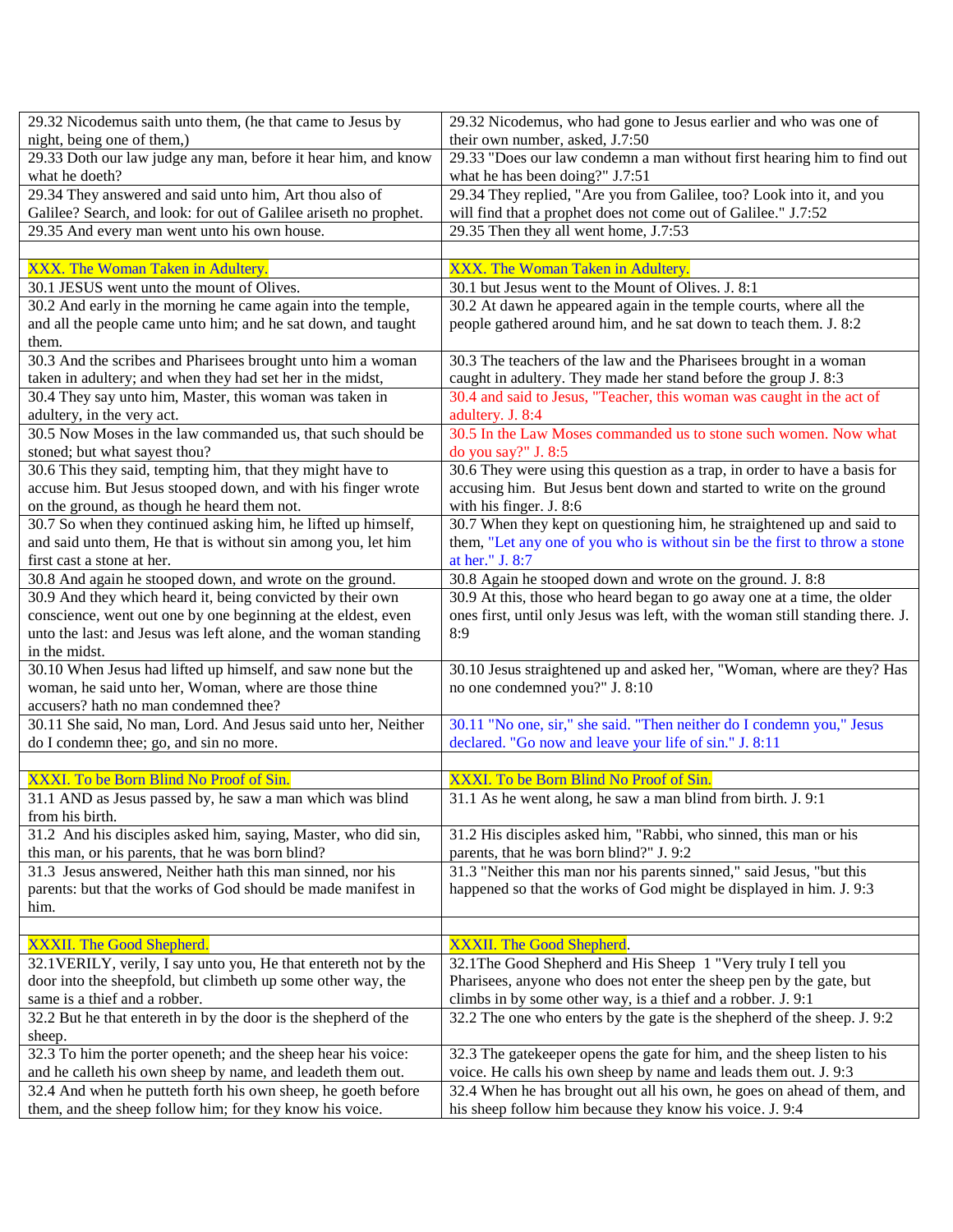| 32.5 And a stranger will they not follow, but will flee from him:                                                                  | 32.5 But they will never follow a stranger; in fact, they will run away                                                                                |
|------------------------------------------------------------------------------------------------------------------------------------|--------------------------------------------------------------------------------------------------------------------------------------------------------|
| for they know not the voice of strangers.                                                                                          | from him because they do not recognize a stranger's voice." J. 9:5                                                                                     |
| 32.6 I am the good shepherd: the good shepherd giveth his life                                                                     | 32.6 "I am the good shepherd. The good shepherd lays down his life for                                                                                 |
| for the sheep.                                                                                                                     | the sheep. J. 10.11                                                                                                                                    |
| 32.7 But he that is an hireling, and not the shepherd, whose own                                                                   | 32.7 The hired hand is not the shepherd and does not own the sheep. So                                                                                 |
| the sheep are not, seeth the wolf coming, and leaveth the sheep,                                                                   | when he sees the wolf coming, he abandons the sheep and runs away.                                                                                     |
| and fleeth: and the wolf catcheth them, and scattereth the sheep.                                                                  | Then the wolf attacks the flock and scatters it. J. 10.12                                                                                              |
| 32.8 The hireling fleeth, because he is an hireling, and careth not                                                                | 32.8 The man runs away because he is a hired hand and cares nothing for                                                                                |
| for the sheep.                                                                                                                     | the sheep. J. 10.13                                                                                                                                    |
| 32.9 I am the good shepherd, and know my sheep, and am                                                                             | 32.9 "I am the good shepherd; I know my sheep and my sheep know                                                                                        |
| known of mine.                                                                                                                     | me- J. 10.14                                                                                                                                           |
| 32.10 And other sheep I have, which are not of this fold: them                                                                     | 32.10 I have other sheep that are not of this sheep pen. I must bring them                                                                             |
| also I must bring, and they shall hear my voice; and there shall                                                                   | also. They too will listen to my voice, and there shall be one flock and                                                                               |
| be one fold, and one shepherd.                                                                                                     | one shepherd. J.10.16                                                                                                                                  |
|                                                                                                                                    |                                                                                                                                                        |
|                                                                                                                                    |                                                                                                                                                        |
| XXXIII. Love God and Thy Neighbour; Parable of the                                                                                 | XXXIII. Love God and Thy Neighbour; Parable of the Samaritan.                                                                                          |
| Samaritan.                                                                                                                         |                                                                                                                                                        |
| 33.1 AND, behold, a certain lawyer stood up, and tempted him,                                                                      | 33.1 On one occasion an expert in the law stood up to test Jesus.                                                                                      |
| saying, Master, what shall I do to inherit eternal life?                                                                           | "Teacher," he asked, "what must I do to inherit eternal life?" L. 10.25                                                                                |
| 33.2 He said unto him, What is written in the law? how readest                                                                     | 33.2 "What is written in the Law?" he replied. "How do you read it?" L.                                                                                |
| thou?                                                                                                                              | 10.26                                                                                                                                                  |
| 33.3 And he answering said, Thou shalt love the Lord thy God                                                                       | 33.3 He answered, " Love the Lord your God with all your heart and                                                                                     |
| with all thy heart, and with all thy soul, and with all thy strength,                                                              | with all your soul and with all your strength and with all your mind'; and,                                                                            |
| and with all thy mind; and thy neighbour as thyself.                                                                               | 'Love your neighbor as yourself." L. 10.27                                                                                                             |
| 33.4 And he said unto him, Thou hast answered right: this do,                                                                      | 33.4 "You have answered correctly," Jesus replied. "Do this and you will                                                                               |
| and thou shalt live.                                                                                                               | live." L. 10.28                                                                                                                                        |
| 33.5 But he, willing to justify himself, said unto Jesus, And who                                                                  | 33.5 But he wanted to justify himself, so he asked Jesus, "And who is my                                                                               |
| is my neighbour?                                                                                                                   | neighbor?" L. 10.29                                                                                                                                    |
| 33.6 And Jesus answering said, A certain man went down from                                                                        | 33.6 In reply Jesus said: "A man was going down from Jerusalem to                                                                                      |
| Jerusalem to Jericho, and fell among thieves, which stripped him                                                                   | Jericho, when he fell into the hands of robbers. They stripped him of his                                                                              |
| of his raiment, and wounded him, and departed, leaving him half                                                                    | clothes, beat him and went away, leaving him half dead. L. 10.30                                                                                       |
| dead.                                                                                                                              |                                                                                                                                                        |
| 33.7 And by chance there came down a certain priest that way:                                                                      | 33.7 A priest happened to be going down the same road, and when he                                                                                     |
| and when he saw him he passed by on the other side.                                                                                | saw the man, he passed by on the other side. L. 10.31                                                                                                  |
| 33.8 And likewise a Levite, when he was at the place, came and                                                                     | 33.8 So too, a Levite, when he came to the place and saw him, passed by                                                                                |
| looked on him, and passed by on the other side.                                                                                    | on the other side. L. 10.32                                                                                                                            |
| 33.9 But a certain Samaritan, as he journeyed, came where he                                                                       | 33.9 But a Samaritan, as he traveled, came where the man was; and when                                                                                 |
| was: and when he saw him, he had compassion on him,                                                                                | he saw him, he took pity on him. L. 10.33                                                                                                              |
| 33.10 And went to him, and bound up his wounds, pouring in oil                                                                     | 33.10 He went to him and bandaged his wounds, pouring on oil and wine.                                                                                 |
| and wine, and set him on his own beast, and brought him to an                                                                      | Then he put the man on his own donkey, brought him to an inn and took                                                                                  |
| inn, and took care of him.                                                                                                         | care of him. L. 10.34                                                                                                                                  |
| 33.11 And on the morrow when he departed, he took out two                                                                          | 33.11 The next day he took out two denarii and gave them to the                                                                                        |
| pence, and gave them to the host, and said unto him, Take care                                                                     | innkeeper. 'Look after him,' he said, 'and when I return, I will reimburse                                                                             |
| of him; and whatsoever thou spendest more, when I come again,                                                                      | you for any extra expense you may have.' L. 10.35                                                                                                      |
| I will repay thee.                                                                                                                 |                                                                                                                                                        |
| 33.12 Which now of these three, thinkest thou, was neighbour                                                                       | 33.12 "Which of these three do you think was a neighbor to the man who                                                                                 |
| unto him that fell among the thieves?                                                                                              | fell into the hands of robbers?" L. 10.36                                                                                                              |
| 33.13 And he said, He that shewed mercy on him. Then said                                                                          | 33.13 The expert in the law replied, "The one who had mercy on him."                                                                                   |
| Jesus unto him, Go, and do thou likewise.                                                                                          |                                                                                                                                                        |
|                                                                                                                                    |                                                                                                                                                        |
|                                                                                                                                    | Jesus told him, "Go and do likewise." L. 10.37                                                                                                         |
|                                                                                                                                    |                                                                                                                                                        |
| XXXIV. Form of Prayer.                                                                                                             | <b>XXXIV.</b> Form of Prayer.                                                                                                                          |
| 34.1 AND it came to pass, that, as he was praying in a certain<br>place, when he ceased, one of his disciples said unto him, Lord, | 34.1 One day Jesus was praying in a certain place. When he finished, one<br>of his disciples said to him, "Lord, teach us to pray, just as John taught |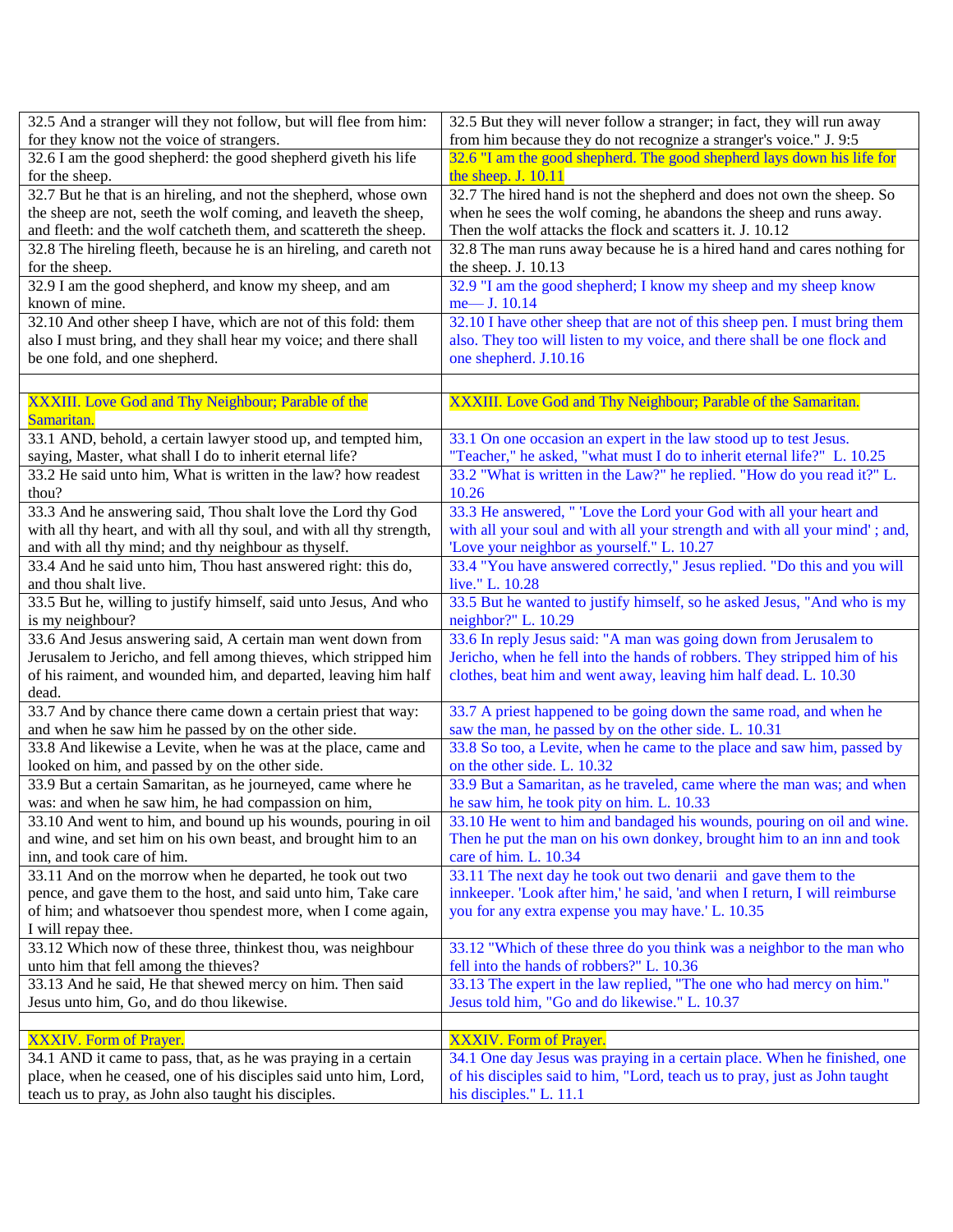| 34.2 And he said unto them, When ye pray, say, Our Father                                  | 34.2 He said to them, "When you pray, say: " 'Father, hallowed be your                     |
|--------------------------------------------------------------------------------------------|--------------------------------------------------------------------------------------------|
| which art in heaven, Hallowed be thy name. Thy kingdom come.                               | name, your kingdom come. L. 11.                                                            |
| Thy will be done, as in heaven, so in earth.                                               |                                                                                            |
| 34.3 Give us day by day our daily bread.                                                   | 34.3 Give us each day our daily bread. L. 11.3                                             |
| 34.4 And forgive us our sins; for we also forgive every one that                           | 34.4 Forgive us our sins, for we also forgive everyone who sins against                    |
| is indebted to us. And lead us not into temptation; but deliver us                         | us. And lead us not into temptation. "L. 11.4                                              |
| from evil.                                                                                 |                                                                                            |
| 34.5 And he said unto them, Which of you shall have a friend,                              | 34.5 Then Jesus said to them, "Suppose you have a friend, and you go to                    |
| and shall go unto him at midnight, and say unto him, Friend,                               | him at midnight and say, 'Friend, lend me three loaves of bread; L. 11.5                   |
| lend me three loaves;                                                                      |                                                                                            |
| 34.6 For a friend of mine in his journey is come to me, and I                              | 34.6 a friend of mine on a journey has come to me, and I have nothing to                   |
| have nothing to set before him?                                                            | set before him.' L. 11.6                                                                   |
| 34.7 And he from within shall answer and say, Trouble me not:                              | 34.7 And suppose the one inside answers, 'Don't bother me. The door is                     |
| the door is now shut; and my children are with me in bed; I                                | already locked, and my children and I are in bed. I can't get up and give                  |
| cannot rise and give thee.                                                                 | you anything.' L. 11.7                                                                     |
| 34.8 I say unto you, Though he will not rise and give him                                  | 34.8 I tell you, even though he will not get up and give you the bread                     |
| because he is his friend, yet because of his importunity he will                           | because of friendship, yet because of your shameless audacity he will                      |
| rise and give him as many as he needeth.                                                   | surely get up and give you as much as you need. L. 11.8                                    |
| 34.9 And I say unto you, Ask, and it shall be given you; seek,                             | 34.9 "So I say to you: Ask and it will be given to you; seek and you will                  |
| and ye shall find; knock, and it shall be opened unto you.                                 | find; knock and the door will be opened to you. L. 11.9                                    |
| 34.10 For every one that asketh receiveth; and be that seeketh                             | 34.10 For everyone who asks receives; those who seek find; and to those                    |
| findeth; and to him that knocketh it shall be opened.                                      | who knock, the door will be opened. L. 11.10                                               |
| 34.11 If a son shall ask bread of any of you that is a father, will                        | 34.11 "Which of you fathers, if your son asks for [f] a fish, will give him                |
| he give him a stone? or if he ask a fish, will he for a fish give                          | a snake instead? L. 11.11                                                                  |
| him a serpent?                                                                             |                                                                                            |
| 34.12 Or if he shall ask an egg, will he offer him a scorpion?                             | 34.12 Or if he asks for an egg, will give him a scorpion? L. 11.12                         |
| 34.13 If ye then, being evil, know how to give good gifts unto                             | 34.13 If you then, though you are evil, know how to give good gifts to                     |
| your children: how much more shall your heavenly Father give                               | your children, how much more will your Father in heaven give the Holy                      |
|                                                                                            |                                                                                            |
|                                                                                            |                                                                                            |
| the Holy Spirit to them that ask him?                                                      | Spirit to those who ask him!" L. 11.13                                                     |
|                                                                                            |                                                                                            |
| <b>XXXV.</b> The Sabbath                                                                   | XXXV. The Sabbath.                                                                         |
| 35.1 AND it came to pass, as he went into the house of one of                              | 35.7 AND it came to pass, as he went into the house of one of the chief                    |
| the chief Pharisees to eat bread on the sabbath day, that they                             | Pharisees to eat bread on the sabbath day, that they watched him. L. 14.1                  |
| watched him. L. 14.1                                                                       |                                                                                            |
| 35.2 There in front of him was a man suffering from abnormal                               | 35.2 And, behold, there was a certain man before him which had the                         |
| swelling of his body. L. 14.2                                                              | dropsy. L. 14.2                                                                            |
| 35.3 Jesus asked the Pharisees and experts in the law, "Is it                              | 35.3 And Jesus answering spake unto the lawyers and Pharisees, saying,                     |
| lawful to heal on the Sabbath or not?" L. 14.3                                             | Is it lawful to heal on the sabbath day? L. 14.3                                           |
| 35.4 But they remained silent. So taking hold of the man, he                               | 35.4 And they held their peace. And he took him, and healed him, and let                   |
| healed him and sent him on his way. L. 14.4                                                | him go; L. 14.4                                                                            |
| 35.5 Then he asked them, "If one of you has a child or an ox that                          | 35.5 And answered them, saying, Which of you shall have an ass or an ox                    |
| falls into a well on the Sabbath day, will you not immediately                             | fallen into a pit, and will not straightway pull him out on the sabbath day?               |
| pull it out?" L. 14.5                                                                      | L. 14.5                                                                                    |
| 35.6 And they had nothing to say. L. 14.6                                                  | 35.6 And they could not answer him again to these things. L. 14.6                          |
|                                                                                            |                                                                                            |
|                                                                                            |                                                                                            |
| XXXVI. The Bidden to a Feast.                                                              | XXXVI. The Bidden to a Feast.                                                              |
| 36.1 AND he put forth a parable to those which were bidden,                                | 36.1 When he noticed how the guests picked the places of honor at the                      |
| when he marked how they chose out the chief rooms; saying                                  | table, he told them this parable: L. 14.7                                                  |
| unto them, L. 14.7                                                                         |                                                                                            |
| 36.2 When thou art bidden of any man to a wedding, sit not                                 | 36.2 "When someone invites you to a wedding feast, do not take the place                   |
| down in the highest room; lest a more honourable man than thou                             | of honor, for a person more distinguished than you may have been                           |
| be bidden of him; L. 14.8<br>36.3 And he that bade thee and him come and say to thee, Give | invited. L. 14.8<br>36.3 If so, the host who invited both of you will come and say to you, |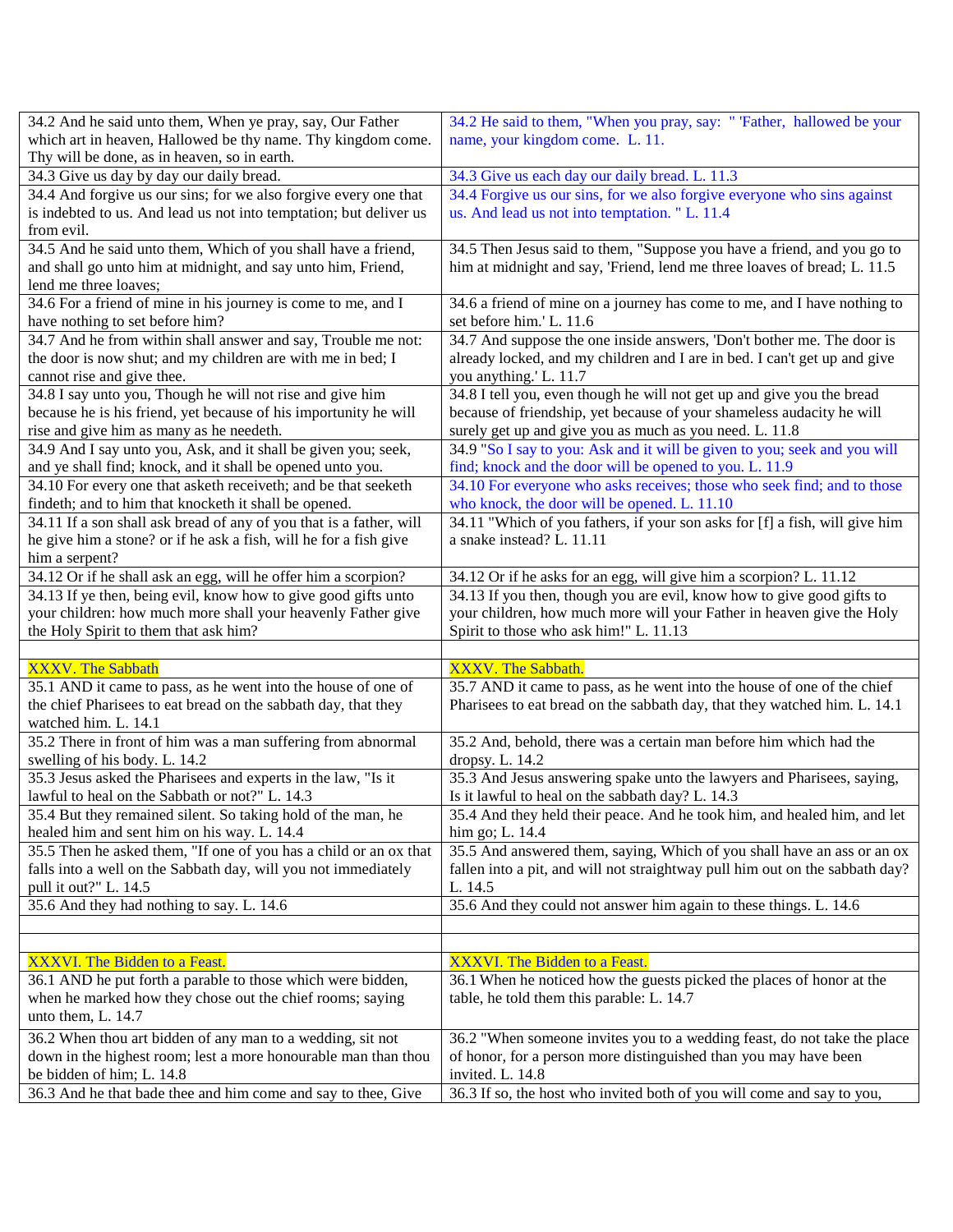| this man place; and thou begin with shame to take the lowest                                                                    | 'Give this person your seat.' Then, humiliated, you will have to take the                                                                               |
|---------------------------------------------------------------------------------------------------------------------------------|---------------------------------------------------------------------------------------------------------------------------------------------------------|
| room. L. 14.9                                                                                                                   | least important place. L. 14.9                                                                                                                          |
| 36.4 But when thou art bidden, go and sit down in the lowest                                                                    | 36.4 But when you are invited, take the lowest place, so that when your                                                                                 |
| room; that when he that bade thee cometh, he may say unto thee,                                                                 | host comes, he will say to you, 'Friend, move up to a better place.' Then                                                                               |
| Friend, go up higher: then shalt thou have worship in the                                                                       | you will be honored in the presence of all the other guests. L. 14.10                                                                                   |
| presence of them that sit at meat with thee. L. 14.10                                                                           |                                                                                                                                                         |
| 36.5 For whosoever exalteth himself shall be abased; and he that                                                                | 36.5 For all those who exalt themselves will be humbled, and those who                                                                                  |
| humbleth himself shall be exalted. L. 14.11                                                                                     | humble themselves will be exalted." L. 14.11                                                                                                            |
| 36.6 [ Then said he also to him that bade him, When thou                                                                        | 36.6 Then Jesus said to his host, "When you give a luncheon or dinner,<br>do not invite your friends, your brothers or sisters, your relatives, or your |
| makest a dinner or a supper, call not thy friends, nor thy<br>brethren, neither thy kinsmen, nor thy rich neighbours; lest they | rich neighbors; if you do, they may invite you back and so you will be                                                                                  |
| also bid thee again, and a recompense be made thee. L. 14.12                                                                    | repaid. L. 14.12                                                                                                                                        |
| 36.7 But when thou makest a feast, call the poor, the maimed,                                                                   | 36.7 But when you give a banquet, invite the poor, the crippled, the lame,                                                                              |
| the lame, the blind: L. 14.13                                                                                                   | the blind, L. 14.13                                                                                                                                     |
| 36.8 And thou shalt be blessed; for they cannot recompense                                                                      | 36.8 and you will be blessed. Although they cannot repay you, you will                                                                                  |
| thee: for thou shalt be recompensed at the resurrection of the                                                                  | be repaid at the resurrection of the righteous." L. 14.14                                                                                               |
| just. L. 14.14                                                                                                                  |                                                                                                                                                         |
| 36.9 And when one of them that sat at meat with him heard                                                                       | 36.9 When one of those at the table with him heard this, he said to Jesus,                                                                              |
| these things, he said unto him, Blessed is he that shall eat bread                                                              | "Blessed are those who will eat at the feast in the kingdom of God." L.                                                                                 |
| in the kingdom of God.                                                                                                          | 14:15                                                                                                                                                   |
| 36.10 Then said he unto him, A certain man made a great                                                                         | 36.10 Jesus replied: "A certain man was preparing a great banquet and                                                                                   |
| supper, and bade many:                                                                                                          | invited many guests. L. 14:16                                                                                                                           |
| 36.11 And sent his servant at supper time to say to them that                                                                   | 36.17 At the time of the banquet he sent his servant to tell those who had                                                                              |
| were bidden, Come; for all things are now ready.                                                                                | been invited, 'Come, for everything is now ready.' L. 14:17                                                                                             |
| 36.12 And they all with one consent began to make excuse. The                                                                   | 36.18 "But they all alike began to make excuses. The first said, 'I have                                                                                |
| first said unto him, I have bought a piece of ground, and I must                                                                | just bought a field, and I must go and see it. Please excuse me.' L. 14:18                                                                              |
| needs go and see it: I pray thee have me excused.                                                                               |                                                                                                                                                         |
| 36.13 And another said, I have bought five yoke of oxen, and I                                                                  | 36.19 "Another said, 'I have just bought five yoke of oxen, and I'm on my<br>way to try them out. Please excuse me.' L. 14:19                           |
| go to prove them: I pray thee have me excused.<br>36.14 And another said, I have married a wife, and therefore I                | 36.20 "Still another said, 'I just got married, so I can't come.' L. 14:20                                                                              |
| cannot come.                                                                                                                    |                                                                                                                                                         |
| 36.15 So that servant came, and shewed his lord these things.                                                                   | 36.21 "The servant came back and reported this to his master. Then the                                                                                  |
| Then the master of the house being angry said to his servant, Go                                                                | owner of the house became angry and ordered his servant, 'Go out                                                                                        |
| out quickly into the streets and lanes of the city, and bring in                                                                | quickly into the streets and alleys of the town and bring in the poor, the                                                                              |
| hither the poor, and the maimed, and the halt, and the blind.                                                                   | crippled, the blind and the lame.' L. 14:21                                                                                                             |
| 36.16 And the servant said, Lord it is done as thou hast                                                                        | 36.22 " 'Sir,' the servant said, 'what you ordered has been done, but there                                                                             |
| commanded, and yet there is room.                                                                                               | is still room.' L. 14:22                                                                                                                                |
| 36.17 And the lord said unto the servant, Go out into the                                                                       | 36.23 "Then the master told his servant, 'Go out to the roads and country                                                                               |
| highways and hedges, and compel them to come in, that my                                                                        | lanes and compel them to come in, so that my house will be full. L.                                                                                     |
| house may be filled.                                                                                                            | 14:23                                                                                                                                                   |
| 36.18 For I say unto you, That none of those men which were                                                                     | 36.24 I tell you, not one of those who were invited will get a taste of my                                                                              |
| bidden shall taste of my supper.                                                                                                | banquet.' "L. 14:24                                                                                                                                     |
|                                                                                                                                 |                                                                                                                                                         |
| <b>XXXVII. Precepts.</b>                                                                                                        | <b>XXXVII. Precepts.</b>                                                                                                                                |
| 37.1. FOR which of you, intending to build a tower, sitteth not                                                                 | 37.1 "Suppose one of you wants to build a tower. Won't you first sit                                                                                    |
| down first, and counteth the cost, whether he have sufficient to                                                                | down and estimate the cost to see if you have enough money to complete                                                                                  |
| finish it?                                                                                                                      | it? L. 14:28                                                                                                                                            |
| 37.2 Lest haply, after he hath laid the foundation, and is not able<br>to finish it, all that behold it begin to mock him,      | 37.2 For if you lay the foundation and are not able to finish it, everyone<br>who sees it will ridicule you, L. 14:29                                   |
| 37.3 Saying, This man began to build, and was not able to finish.                                                               | 37.3 saying, 'This person began to build and wasn't able to finish.' L.                                                                                 |
|                                                                                                                                 | 14:30                                                                                                                                                   |
| 37.4 Or what king, going to make war against another king,                                                                      | 37.4 "Or suppose a king is about to go to war against another king. Won't                                                                               |
| sitteth not down first, and consulteth whether he be able with ten                                                              | he first sit down and consider whether he is able with ten thousand men                                                                                 |
| thousand to meet him that cometh against him with twenty                                                                        | to oppose the one coming against him with twenty thousand? L. 14:32                                                                                     |
| thousand?                                                                                                                       |                                                                                                                                                         |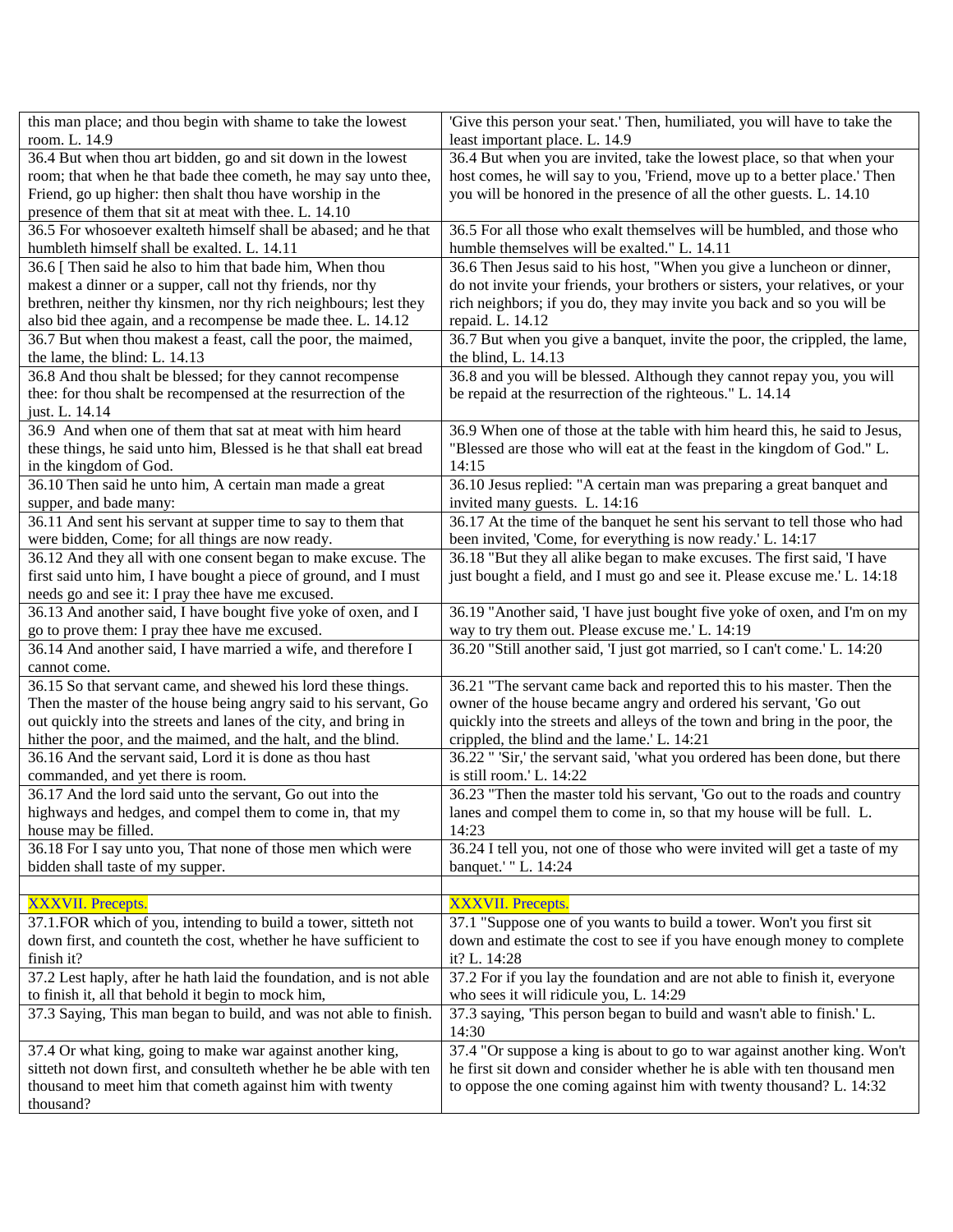| 37.5 Or else, while the other is yet a great way off, he sendeth an | 37.5 If he is not able, he will send a delegation while the other is still a |
|---------------------------------------------------------------------|------------------------------------------------------------------------------|
| ambassage, and desireth conditions of peace.                        | long way off and will ask for terms of peace. L. 14:32                       |
|                                                                     |                                                                              |
| XXXVIII. Parables of the Lost Sheep and Prodigal Son.               | XXXVIII. Parables of the Lost Sheep and Prodigal Son.                        |
| 38.1THEN drew near unto him all the publicans and sinners for       | 39.1 Now the tax collectors and sinners were all gathering around to hear    |
| to hear him.                                                        | Jesus. L. 15:1                                                               |
| 38.2 And the Pharisees and scribes murmured, saying, This man       | 39.2 But the Pharisees and the teachers of the law muttered, "This man       |
| receiveth sinners, and eateth with them.                            | welcomes sinners and eats with them." L. 15:2                                |
| 38.3 And he spake this parable unto them, saying,                   | 39.3 Then Jesus told them this parable: L. 15:3                              |
| 38.4 What man of you, having an hundred sheep, if he lose one       | 39.4 "Suppose one of you has a hundred sheep and loses one of them.          |
| of them, doth not leave the ninety and nine in the wilderness,      | Doesn't he leave the ninety-nine in the open country and go after the lost   |
| and go after that which is lost, until he find it?                  | sheep until he finds it? L. 15:4                                             |
| 38.5 And when he hath found it, he layeth it on his shoulders,      | 39.5 And when he finds it, he joyfully puts it on his shoulders L. 15:5      |
| rejoicing.                                                          |                                                                              |
| 38.6 And when he cometh home, he calleth together his friends       | 39.6 and goes home. Then he calls his friends and neighbors together and     |
| and neighbours, saying unto them, Rejoice with me; for I have       | says, 'Rejoice with me; I have found my lost sheep.' L. 15:6                 |
| found my sheep which was lost.                                      |                                                                              |
| 38.7 I say unto you, that likewise joy shall be in heaven over one  | 39.7 I tell you that in the same way there will be more rejoicing in heaven  |
| sinner that repenteth, more than over ninety and nine just          | over one sinner who repents than over ninety-nine righteous persons who      |
| persons, which need no repentance.                                  | do not need to repent. L. 15:7                                               |
| 38.8 Either what woman having ten pieces of silver, if she lose     | 39.8 The Parable of the Lost Coin 8 "Or suppose a woman has ten silver       |
| one piece, doth not light a candle, and sweep the house, and seek   | coins and loses one. Doesn't she light a lamp, sweep the house and search    |
| diligently till she find it?                                        | carefully until she finds it? L. 15:8                                        |
| 38.9 And when she hath found it, she calleth her friends and her    | 39.9 And when she finds it, she calls her friends and neighbors together     |
| neighbours together, saying, Rejoice with me; for I have found      | and says, 'Rejoice with me; I have found my lost coin.' L. 15:9              |
| the piece which I had lost.                                         |                                                                              |
| 38.10 Likewise, I say unto you, there is joy in the presence of     | 39.10 In the same way, I tell you, there is rejoicing in the presence of the |
| the angels of God over one sinner that repenteth.                   | angels of God over one sinner who repents." L. 15:10                         |
| 38.11 And he said, A certain man had two sons:                      | 39.11 The Parable of the Lost Son 11 Jesus continued: "There was a man       |
|                                                                     | who had two sons. L. 15:11                                                   |
| 38.12 And the younger of them said to his father, Father, give      | 39.12 The younger one said to his father, 'Father, give me my share of the   |
| me the portion of goods that falleth to me. And he divided unto     | estate.' So he divided his property between them. L. 15:12                   |
| them his living.                                                    |                                                                              |
| 38.13 And not many days after the younger son gathered all          | 39.13 "Not long after that, the younger son got together all he had, set off |
| together and took his journey into a far country, and there         | for a distant country and there squandered his wealth in wild living. L.     |
| wasted his substance with riotous living.                           | 15:13                                                                        |
| 38.14 And when he had spent all, there arose a mighty famine in     | 39.14 After he had spent everything, there was a severe famine in that       |
| that land; and he began to be in want.                              | whole country, and he began to be in need. L. 15:14                          |
| 38.15 And he went and joined himself to a citizen of that           | 39.15 So he went and hired himself out to a citizen of that country, who     |
| country; and he sent him into his fields to feed swine.             | sent him to his fields to feed pigs. L. 15:15                                |
| 38.16 And he would fain have filled his belly with the husks that   | 39.16 He longed to fill his stomach with the pods that the pigs were         |
| the swine did eat: and no man gave unto him.                        | eating, but no one gave him anything. L. 15:16                               |
| 38.17 And when he came to himself, he said, How many hired          | 39.17 "When he came to his senses, he said, 'How many of my father's         |
| servants of my father's have bread enough and to spare, and I       | hired servants have food to spare, and here I am starving to death! L.       |
| perish with hunger!                                                 | 15:17                                                                        |
| 38.18 I will arise and go to my father, and will say unto him,      | 39.18 I will set out and go back to my father and say to him: Father, I      |
| Father, I have sinned against heaven, and before thee,              | have sinned against heaven and against you. L. 15:18                         |
| 38.19 And am no more worthy to be called thy son: make me as        | 39.19 I am no longer worthy to be called your son; make me like one of       |
| one of thy hired servants.                                          | your hired servants.' L. 15:19                                               |
| 38.20 And he arose, and came to his father. But when he was yet     | 39.20 So he got up and went to his father. "But while he was still a long    |
| a great way off, his father saw him, and had compassion, and        | way off, his father saw him and was filled with compassion for him; he       |
| ran, and fell on his neck, and kissed him.                          | ran to his son, threw his arms around him and kissed him. L. 15:20           |
| 38.21 And the son said unto him, Father, I have sinned against      | 39.21 "The son said to him, 'Father, I have sinned against heaven and        |
| heaven, and in thy sight, and am no more worthy to be called thy    | against you. I am no longer worthy to be called your son.' L. 15:21          |
| son.                                                                |                                                                              |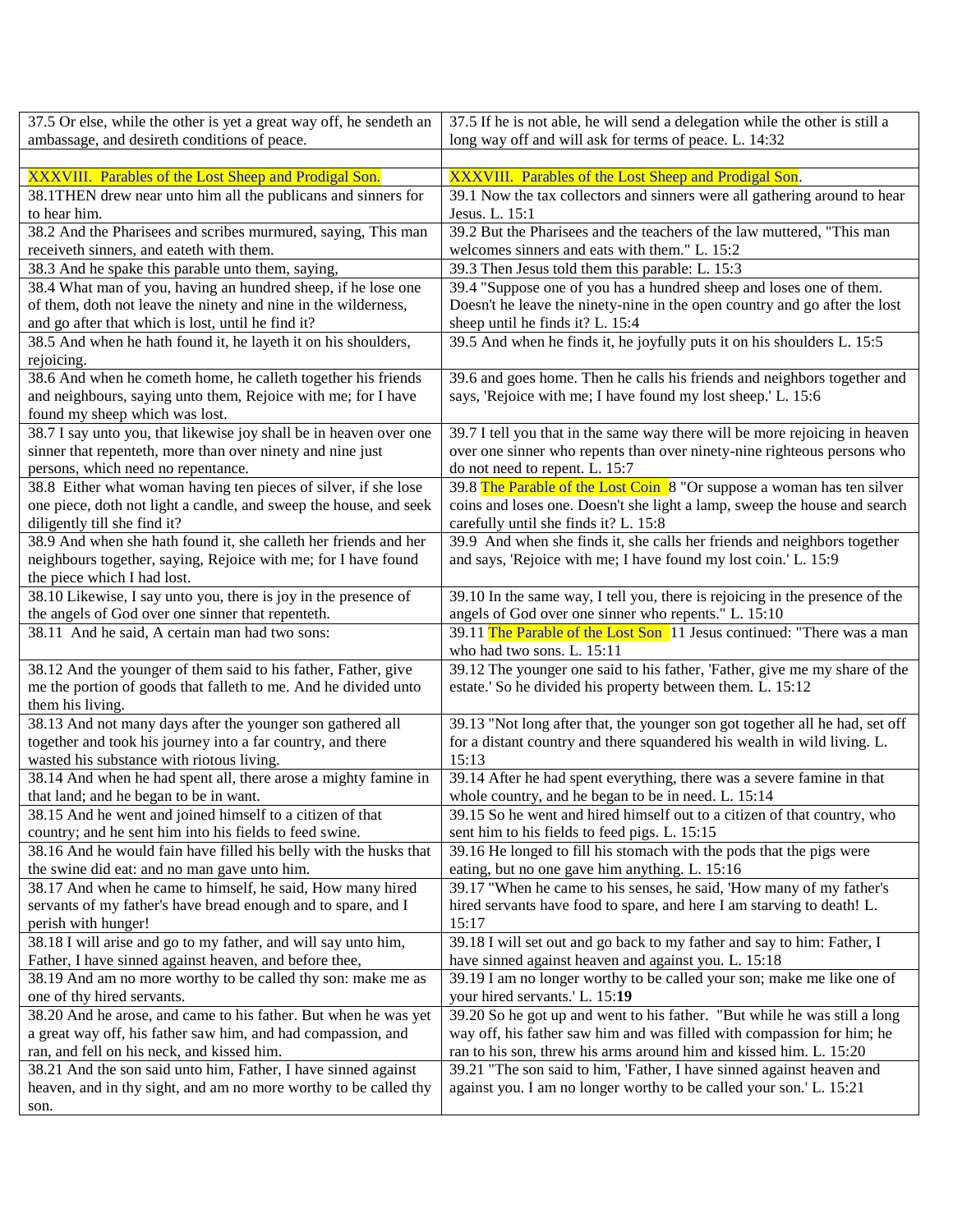| 38.22 But the father said to his servants, Bring forth the best                                      | 39.22 "But the father said to his servants, 'Quick! Bring the best robe and  |
|------------------------------------------------------------------------------------------------------|------------------------------------------------------------------------------|
| robe, and put it on him; and put a ring on his hand, and shoes on                                    | put it on him. Put a ring on his finger and sandals on his feet. L. 15:22    |
| his feet:                                                                                            |                                                                              |
| 38.23 And bring hither the fatted calf, and kill it; and let us eat,                                 | 39.23 Bring the fattened calf and kill it. Let's have a feast and celebrate. |
| and be merry:                                                                                        | L. 15:23                                                                     |
| 38.24 For this my son was dead, and is alive again; he was lost,                                     | 39.24 For this son of mine was dead and is alive again; he was lost and is   |
| and is found. And they began to be merry.                                                            | found.' So they began to celebrate. L. 15:24                                 |
| 38.25 Now his elder son was in the field; and as he came and                                         | 39.25 "Meanwhile, the older son was in the field. When he came near the      |
| drew nigh to the house, he heard music and dancing.                                                  | house, he heard music and dancing. L. 15:25                                  |
| 38.26 And he called one of the servants, and asked what these                                        | 39.26 So he called one of the servants and asked him what was going on.      |
| things meant.                                                                                        | L. 15:26                                                                     |
| 38.27 And he said unto him, Thy brother is come; and thy father                                      | 39.27 'Your brother has come,' he replied, 'and your father has killed the   |
| hath killed the fatted calf, because he hath received him safe and                                   | fattened calf because he has him back safe and sound.' L. 15:27              |
| sound.                                                                                               |                                                                              |
| 38.28 And he was angry, and would not go in: therefore came                                          | 39.28 "The older brother became angry and refused to go in. So his father    |
| his father out, and intreated him.                                                                   | went out and pleaded with him. L. 15:28                                      |
| 38.29 And he answering said to his father, Lo, these many years                                      | 39.29 But he answered his father, 'Look! All these years I've been slaving   |
| do I serve thee, neither transgressed I at any time thy                                              | for you and never disobeyed your orders. Yet you never gave me even a        |
| commandment: and yet thou never gavest me a kid, that I might                                        | young goat so I could celebrate with my friends. L. 15:29                    |
| make merry with my friends:                                                                          |                                                                              |
| 38.30 But as soon as this thy son was come, which hath                                               | 39.30 But when this son of yours who has squandered your property with       |
| devoured thy living with harlots, thou hast killed for him the                                       | prostitutes comes home, you kill the fattened calf for him!' L. 15:30        |
| fatted calf.                                                                                         |                                                                              |
| 38.31 And he said unto him, Son, thou art ever with me, and all                                      | 39.31 " My son,' the father said, 'you are always with me, and everything    |
| that I have is thine.                                                                                | I have is yours. L. 15:31                                                    |
| 38.32 It was meet that we should make merry, and be glad; for                                        | 39.32 But we had to celebrate and be glad, because this brother of yours     |
| this thy brother was dead, and is alive again; and was lost, and is                                  | was dead and is alive again; he was lost and is found.' "L. 15:32            |
| found.                                                                                               |                                                                              |
|                                                                                                      |                                                                              |
|                                                                                                      |                                                                              |
|                                                                                                      |                                                                              |
| XXXIX. Parable of the Unjust Steward.                                                                | XXXIX. Parable of the Unjust Steward.                                        |
| 39.1 AND he said also unto his disciples, There was a certain                                        | 39.1 The Parable of the Shrewd Manager. 1 Jesus told his disciples:          |
| rich man, which had a steward; and the same was accused unto                                         | "There was a rich man whose manager was accused of wasting his               |
| him that he had wasted his goods.                                                                    | possessions. L. 16:1                                                         |
| 39.2 And he called him, and said unto him, How is it that I hear                                     | 39.2 So he called him in and asked him, 'What is this I hear about you?      |
| this of thee? give an account of thy stewardship; for thou mayest                                    | Give an account of your management, because you cannot be manager            |
| be no longer steward.                                                                                | any longer.' L. 16:2                                                         |
| 39.3 Then the steward said within himself, What shall I do? for                                      | 39.3 "The manager said to himself, 'What shall I do now? My master is        |
| my lord taketh away from me the stewardship: I cannot dig; to                                        | taking away my job. I'm not strong enough to dig, and I'm ashamed to         |
| beg I am ashamed.                                                                                    | $beg - L. 16:3$                                                              |
| 39.4 I am resolved what to do, that, when I am put out of the                                        | 39.4 I know what I'll do so that, when I lose my job here, people will       |
| stewardship, they may receive me into their houses.                                                  | welcome me into their houses.' L. 16:4                                       |
| 39.5 So he called every one of his lord's debtors unto him, and                                      | 39.5 "So he called in each one of his master's debtors. He asked the first,  |
| said unto the first, How much owest thou unto my lord?                                               | 'How much do you owe my master?' L. 16:5                                     |
| 39.6 And he said, An hundred measures of oil. And he said unto                                       | 39.6 " 'Nine hundred gallons [a] of olive oil,' he replied. "The manager     |
| him, Take thy bill, and sit down quickly, and write fifty.                                           | told him, 'Take your bill, sit down quickly, and make it four hundred and    |
|                                                                                                      | fifty.' L. 16:6                                                              |
| 39.7 Then said he to another, And how much owest thou? And                                           | 39.7 "Then he asked the second, 'And how much do you owe?' " 'A              |
| he said, An hundred measures of wheat. And he said unto him,                                         | thousand bushels [b] of wheat,' he replied.<br>"He told him, 'Take your      |
| Take thy bill, and write fourscore.                                                                  | bill and make it eight hundred.' L. 16:7                                     |
| 39.8 And the lord commended the unjust steward, because he                                           | 39.8 "The master commended the dishonest manager because he had              |
| had done wisely; for the children of this world are in their                                         | acted shrewdly. For the people of this world are more shrewd in dealing      |
| generation wiser than the children of light.                                                         | with their own kind than are the people of the light. L. 16:8                |
| 39.9 And I say unto you, Make to yourselves friends of the                                           | 39.9 I tell you, use worldly wealth to gain friends for yourselves, so that  |
| mammon of unrighteousness; that, when ye fail, they may<br>receive you into everlasting habitations. | when it is gone, you will be welcomed into eternal dwellings. L. 16:9        |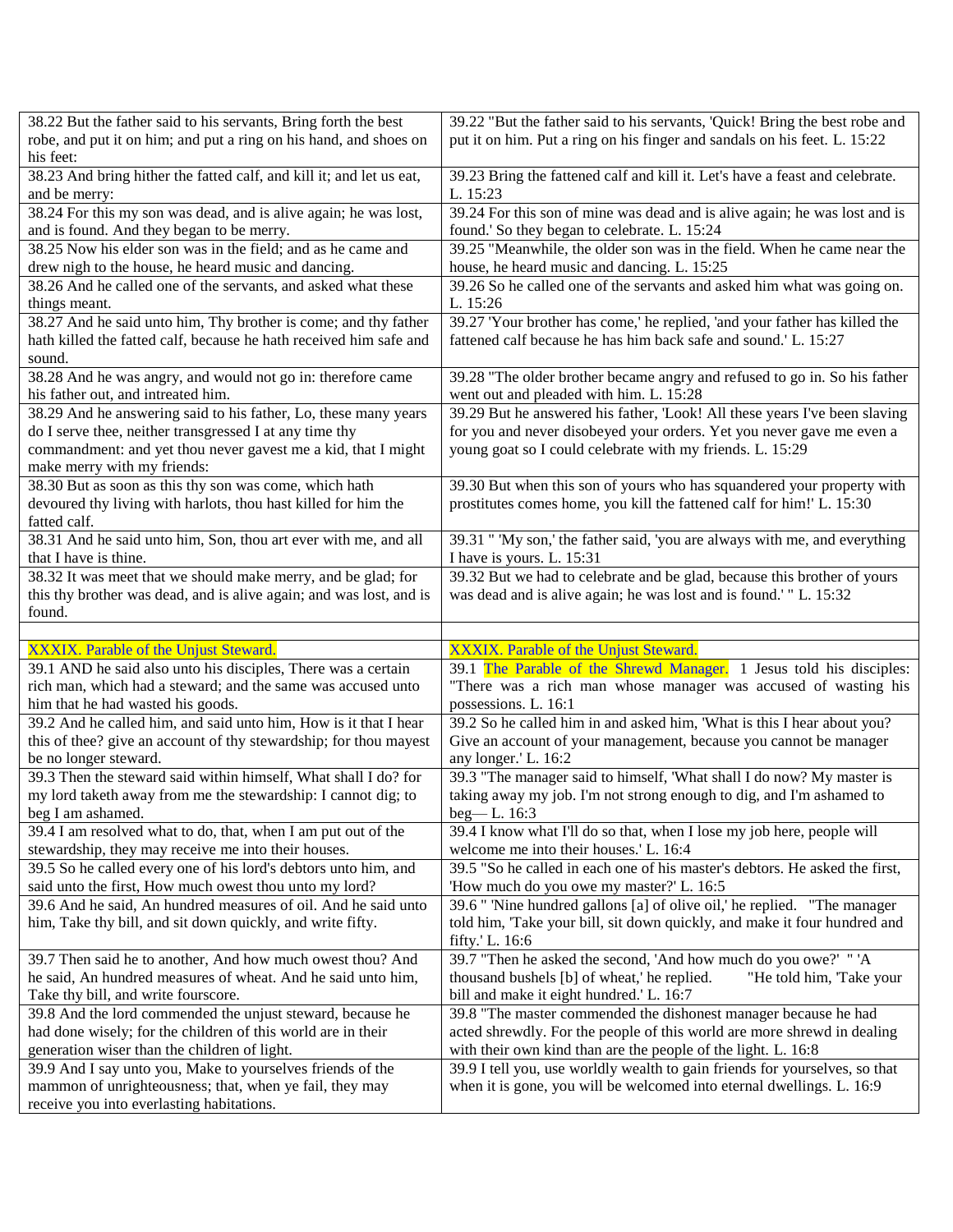| 39.10 He that is faithful in that which is least is faithful also in | 39.10 "Whoever can be trusted with very little can also be trusted with     |
|----------------------------------------------------------------------|-----------------------------------------------------------------------------|
| much: and he that is unjust in the least is unjust also in much.     | much, and whoever is dishonest with very little will also be dishonest      |
|                                                                      | with much. L. 16:10                                                         |
| 39.11 If therefore ye have not been faithful in the unrighteous      | 39.11 So if you have not been trustworthy in handling worldly wealth,       |
| mammon, who will commit to your trust the true riches?               | who will trust you with true riches? L. 16:11                               |
| 39.12 And if ye have not been faithful in that which is another      | 39.12 And if you have not been trustworthy with someone else's property,    |
| man's, who shall give you that which is your own?                    | who will give you property of your own? L. 16:12                            |
| 39.13 No servant can serve two masters: for either he will hate      | 39.13 "No one can serve two masters. Either you will hate the one and       |
| the one, and love the other; or else he will hold to the one, and    | love the other, or you will be devoted to the one and despise the other.    |
| despise the other. Ye cannot serve God and mammon.                   | You cannot serve both God and Money." L. 16:13                              |
| 39.14 And the Pharisees also, who were covetous, heard all           | 39.14 The Pharisees, who loved money, heard all this and were sneering      |
| these things: and they derided him.                                  | at Jesus. L. 16:14                                                          |
| 39.15 And he said unto them, Ye are they which justify               | 39.15 He said to them, "You are the ones who justify yourselves in the      |
| yourselves before men; but God knoweth your hearts: for that         | eyes of others, but God knows your hearts. What people value highly is      |
| which is highly esteemed among men is abomination in the sight       | detestable in God's sight. L. 16:15                                         |
| of God. L. 16:15                                                     |                                                                             |
| <b>XL. Parable of Lazarus.</b>                                       | <b>XL. Parable of Lazarus.</b>                                              |
| 40.2 THERE was a certain rich man, which was clothed in              | 40.2 The Rich Man and Lazarus "There was a rich man who was dressed         |
| purple and fine linen and fared sumptuously every day:               | in purple and fine linen and lived in luxury every day. L. 16:19            |
| 40.3 And there was a certain beggar named Lazarus, which was         | 40.3 At his gate was laid a beggar named Lazarus, covered with sores L.     |
| laid at his gate, full of sores,                                     | 16:20                                                                       |
| 40.4 And desiring to be fed with the crumbs which fell from the      | 40.4 and longing to eat what fell from the rich man's table. Even the dogs  |
| rich man's table: moreover the dogs came and licked his sores.       | came and licked his sores. L. 16:21                                         |
| 40.5 And it came to pass, that the beggar died, and was carried      | 40.5 "The time came when the beggar died and the angels carried him to      |
| by the angels into Abraham's bosom: the rich man also died, and      | Abraham's side. The rich man also died and was buried. L. 16:22             |
| was buried;                                                          |                                                                             |
| 40.6 And in hell he lift up his eyes, being in torments and seeth    | 40.6 In Hades, where he was in torment, he looked up and saw Abraham        |
| Abraham afar off, and Lazarus in his bosom.                          | far away, with Lazarus by his side. L. 16:23                                |
| 40.7 And he cried and said, Father Abraham, have mercy on me,        | 40.7 So he called to him, 'Father Abraham, have pity on me and send         |
| and send Lazarus, that he may dip the tip of his finger in water,    | Lazarus to dip the tip of his finger in water and cool my tongue, because I |
| and cool my tongue; for I am tormented in this flame.                | am in agony in this fire.' L. 16:24                                         |
| 40.8 But Abraham said, Son, remember that thou in thy lifetime       | 40.8 "But Abraham replied, 'Son, remember that in your lifetime you         |
| receivedst thy good things, and likewise Lazarus evil things: but    | received your good things, while Lazarus received bad things, but now he    |
| now he is comforted, and thou art tormented.                         | is comforted here and you are in agony. L. 16:25                            |
| 40.9 And beside all this, between us and you there is a great gulf   | 40.9 And besides all this, between us and you a great chasm has been set    |
| fixed: so that they which would pass from hence to you cannot;       | in place, so that those who want to go from here to you cannot, nor can     |
| neither can they pass to us, that would come from thence.            | anyone cross over from there to us.' L. 16:26                               |
| 40.10 Then he said, I pray thee therefore, father, that thou         | 40.10 "He answered, 'Then I beg you, father, send Lazarus to my family,     |
| wouldest send him to my father's house:                              | L. 16:27                                                                    |
| 40.11 For I have five brethren; that he may testify unto them,       | 40.11 for I have five brothers. Let him warn them, so that they will not    |
| lest they also come into this place of torment.                      | also come to this place of torment.' L. 16:28                               |
| 40.12. Abraham saith unto him, They have Moses and the               | 40.12 "Abraham replied, 'They have Moses and the Prophets; let them         |
| prophets; let them hear them.                                        | listen to them.' L. 16:29                                                   |
| 40.13 And he said, Nay, father Abraham: but if one went unto         | 40.13 " 'No, father Abraham,' he said, 'but if someone from the dead goes   |
| them from the dead, they will repent.                                | to them, they will repent.' L. 16:30                                        |
| 40.14 And he said unto him, If they hear not Moses and the           | 40.14 "He said to him, 'If they do not listen to Moses and the Prophets,    |
| prophets, neither will they be persuaded, though one rose from       | they will not be convinced even if someone rises from the dead.' " L.       |
| the dead.                                                            | 16:31                                                                       |
|                                                                      |                                                                             |
| XLI. Precepts to be Always Ready.                                    | XLI. Precepts to be Always Ready.                                           |
| 41.1 THEN said he unto the disciples, it is impossible but that      | 41.1 Sin, Faith, Duty. Jesus said to his disciples: "Things that cause      |
| offences will come: but woe unto him, through whom they              | people to stumble are bound to come, but woe to anyone through whom         |
| come!                                                                | they come. L. 17:1                                                          |
| 41.2 It were better for him that a millstone were hanged about       | 41.2 It would be better for you to be thrown into the sea with a millstone  |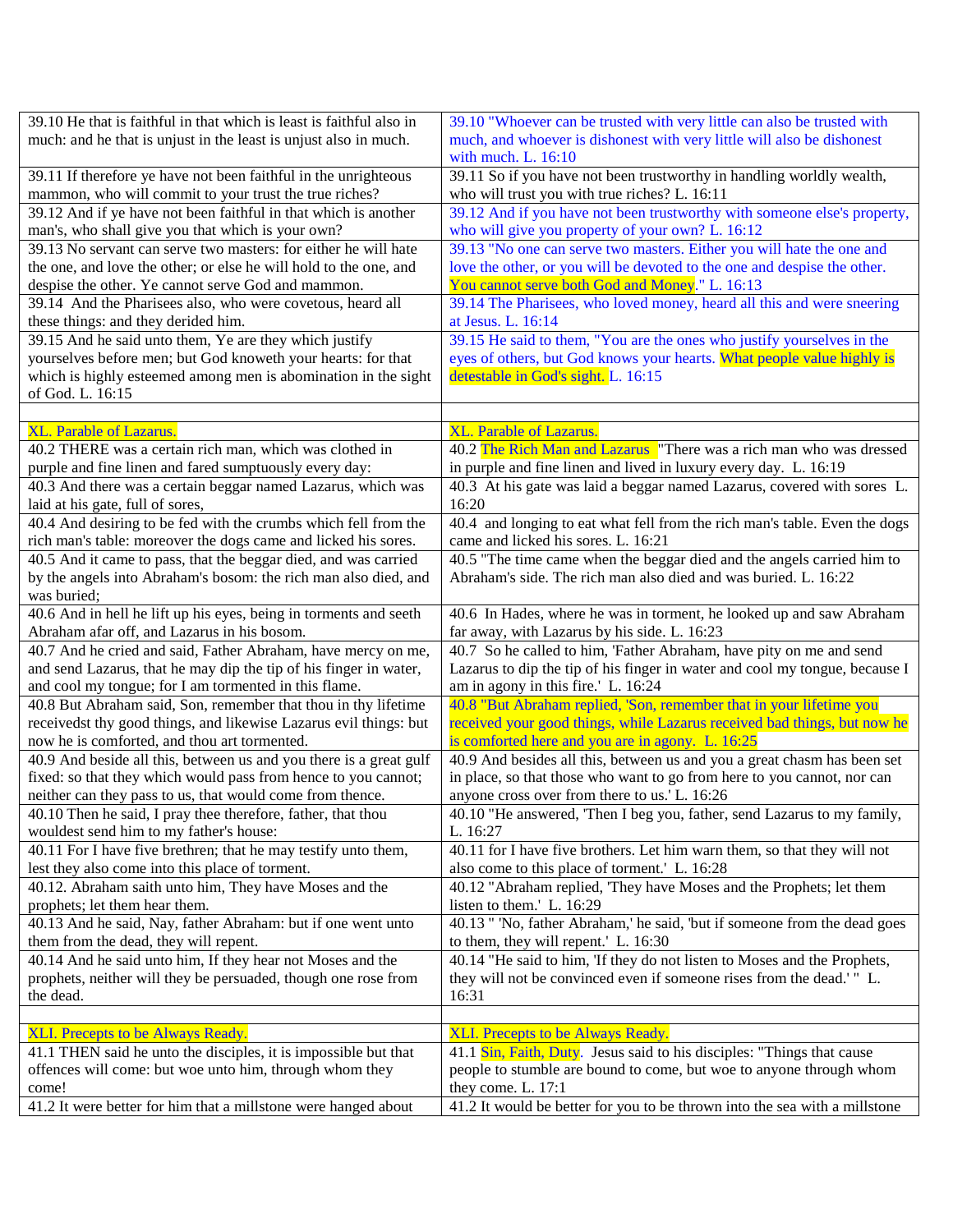| his neck, and he cast into the sea, than that he should offend one                                             | tied around your neck than for you to cause one of these little ones to                           |
|----------------------------------------------------------------------------------------------------------------|---------------------------------------------------------------------------------------------------|
| of these little ones.                                                                                          | stumble. L. 17:2                                                                                  |
| 41.3 Take heed to yourselves: If thy brother trespass against                                                  | 41.3 So watch yourselves. "If a brother or sister sins against you, rebuke                        |
| thee, rebuke him; and if he repent, forgive him.                                                               | them; and if they repent, forgive them. L. 17:3                                                   |
| 41.4 And if he trespass against thee seven times in a day, and                                                 | 41.4 Even if they sin against you seven times in a day and seven times                            |
| seven times in a day turn again to thee. saying, T repent; thou                                                | come back to you saying 'I repent,' you must forgive them." L. 17:4                               |
| shalt forgive him.                                                                                             |                                                                                                   |
| 41.5 But which of you, having a servant plowing or feeding                                                     | 41.5 "Suppose one of you has a servant plowing or looking after the                               |
| cattle, will say unto him by and by, when he is come from the                                                  | sheep. Will he say to the servant when he comes in from the field, 'Come                          |
| field, Go and sit down to meat?                                                                                | along now and sit down to eat'? L. 17.7                                                           |
| 41.6 And will not rather say unto him, Make ready wherewith I                                                  | 41.6 Won't he rather say, 'Prepare my supper, get yourself ready and wait                         |
| may sup, and gird thyself, and serve me, till I have eaten and                                                 | on me while I eat and drink; after that you may eat and drink'? L. 17:8                           |
| drunken; and afterward thou shalt eat and drink?                                                               |                                                                                                   |
| 41.7 Doth he thank that servant because he did the things that                                                 | 41.7 Will he thank the servant because he did what he was told to do? L.                          |
| were commanded him? I trow not.                                                                                | 17:9                                                                                              |
| 41.8 So likewise ye, when ye shall have done all those things                                                  | 41.8 So you also, when you have done everything you were told to do,                              |
| which are commanded you, say, We are unprofitable servants:                                                    | should say, 'We are unworthy servants; we have only done our duty.' "L.                           |
| we have done that which was our duty to do.                                                                    | 17:10                                                                                             |
| 41.9 And when he was demanded of the Pharisees, when the                                                       | 41.9 Once, having been asked by the Pharisees when the kingdom of God                             |
| kingdom of God should come, he answered them and said, The                                                     | would come, Jesus replied, "The coming of the kingdom of God is not                               |
| Kingdom of God cometh not with observation.                                                                    | something that can be observed, L. 17.20                                                          |
| 41.10 And as it was in the days of Noe, so shall it be also in the                                             | 41.10 "Just as it was in the days of Noah, so also will it be in the days of                      |
| days of the Son of man.                                                                                        | the Son of Man. L. 17:26                                                                          |
| 41.11 They did eat, they drank, they married wives, they were                                                  | 41.11 People were eating, drinking, marrying and being given in                                   |
| given in marriage, until the day that Noe entered into the ark,                                                | marriage up to the day Noah entered the ark. Then the flood came and                              |
| and the flood came, and destroyed them all.<br>41.12 Likewise also as it was in the days of Lot; they did eat, | destroyed them all. L. 17:27<br>41.12 "It was the same in the days of Lot. People were eating and |
| they drank, they bought, they sold, they planted, they builded;                                                | drinking, buying and selling, planting and building. L. 17:28                                     |
| 41.13 But the same day that Lot went out of Sodom it rained fire                                               | 41.13 But the day Lot left Sodom, fire and sulfur rained down from                                |
| and brimstone from heaven, and destroyed them all.                                                             | heaven and destroyed them all. L. 17:29                                                           |
| 41.14 Even thus shall it be in the day when the Son of man is                                                  | 41.14 "It will be just like this on the day the Son of Man is revealed. L.                        |
| revealed.                                                                                                      | 17:30                                                                                             |
| 41.15 In that day, he which shall be upon the housetop, and his                                                | 41.15 On that day no one who is on the housetop, with possessions                                 |
| staff in the house, let him not come down to take it away: and he                                              | inside, should go down to get them. Likewise, no one in the field should                          |
| that is in the field, let him likewise not return back.                                                        | go back for anything. L. 17:31                                                                    |
| 41.16 Remember Lot's wife.                                                                                     | 41.16 Remember Lot's wife! L. 17:32                                                               |
| 41.17 Whosoever shall seek to save his life shall lose it; and                                                 | 41.17 Whoever tries to keep their life will lose it, and whoever loses                            |
| whosoever shall lose his life shall preserve it.                                                               | their life will preserve it. L. 17:33                                                             |
| 41.18 I tell you, in that night there shall be two men in one bed;                                             | 41.18 I tell you, on that night two people will be in one bed; one will be                        |
| the one shall be taken, and the other shall be left.                                                           | taken and the other left. L. 17:34                                                                |
| 41.19 Two women shall be grinding together; the one shall be                                                   | 41.19 Two women will be grinding grain together; one will be taken and                            |
| taken, and the other left.                                                                                     | the other left." L. 17:35                                                                         |
| 41.20 Two men shall be in the field; the one shall be taken, and                                               | 41.19 Two men shall be in the field; one will be taken and the other left.                        |
| the other left.                                                                                                | L. 17:36                                                                                          |
|                                                                                                                |                                                                                                   |
| XLII. Parables of the Widow and Judge, the Pharisee and                                                        | XLII. Parables of the Widow and Judge, the Pharisee and Publican.                                 |
| Publican.                                                                                                      |                                                                                                   |
| 42.1.AND he spake a parable unto them to this end, that men                                                    | 42.1 The Parable of the Persistent Widow Then Jesus told his disciples a                          |
| ought always to pray, and not to faint;                                                                        | parable to show them that they should always pray and not give up. L.                             |
|                                                                                                                | 18:1                                                                                              |
| 42.2 Saying, There was in a city a judge, which feared not God,                                                | 42.2 He said: "In a certain town there was a judge who neither feared                             |
| neither regarded man:                                                                                          | God nor cared what people thought. L. 18:2                                                        |
| 42.3 And there was a widow in that city; and she came unto him,                                                | 42.3 And there was a widow in that town who kept coming to him with                               |
| saying, Avenge me of mine adversary.<br>42.4 And he would not for a while: but afterward he said within        | the plea, 'Grant me justice against my adversary.' L. 18:3                                        |
|                                                                                                                | 42.4 "For some time he refused. But finally he said to himself, 'Even                             |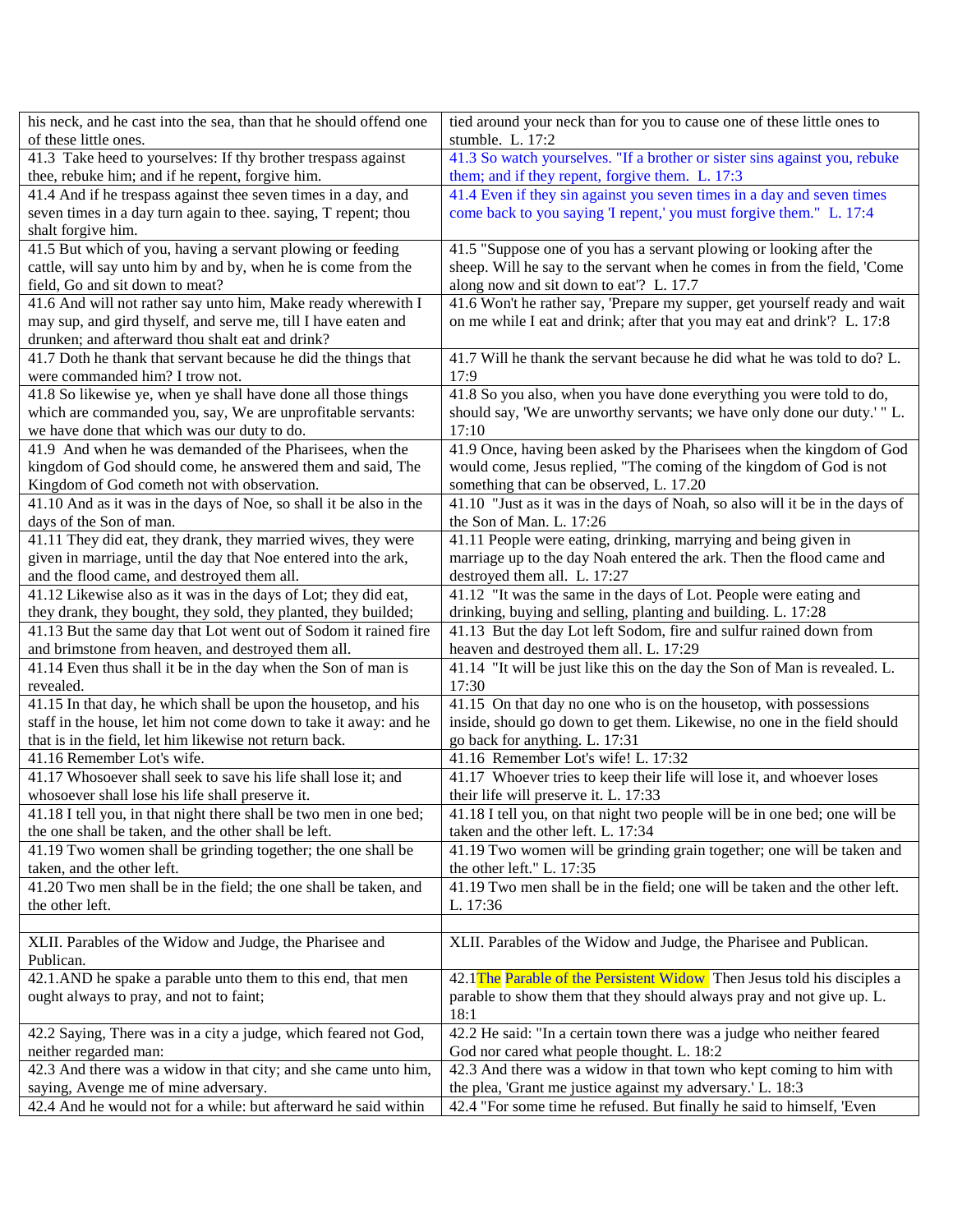| himself, Though I fear not God, nor regard man,                      | though I don't fear God or care what people think, L. 18:4                  |
|----------------------------------------------------------------------|-----------------------------------------------------------------------------|
| 42.5 Yet because this widow troubleth me, I will avenge her, lest    | 42.5 yet because this widow keeps bothering me, I will see that she gets    |
| by her continual coming she weary me.                                | justice, so that she won't eventually come and attack me!' " L. 18:5        |
| 42.6 And the Lord said, Hear what the unjust judge saith.            | 42.6 And the Lord said, "Listen to what the unjust judge says. L. 18:6      |
| 42.7 And shall not God avenge his own elect, which cry day and       | 42.7 And will not God bring about justice for his chosen ones, who cry      |
| night unto him, though he bear long with them?                       | out to him day and night? Will he keep putting them off? L. 18:7            |
| 42.8 I tell you that he will avenge them speedily. Nevertheless      | 42.8 I tell you, he will see that they get justice, and quickly. However,   |
| when the Son of man cometh, shall he find faith on the earth?        | when the Son of Man comes, will he find faith on the earth?" L. 18: 8       |
| 42.9 And he spake this parable unto certain which trusted in         | 42.9 The Parable of the Pharisee and the Tax Collector To some who          |
| themselves that they were righteous, and despised others:            | were confident of their own righteousness and looked down on everyone       |
|                                                                      | else, Jesus told this parable: L. 18:9                                      |
| 42.10 Two men went up into the temple to pray; the one a             | 42.10 "Two men went up to the temple to pray, one a Pharisee and the        |
| Pharisee, and the other a publican.                                  | other a tax collector. L. 18:10                                             |
| 42.11 The Pharisee stood and prayed thus with himself, God, I        | 42.11 The Pharisee stood by himself and prayed: 'God, I thank you that I    |
| thank thee that I am not as other men are, extortioners, unjust,     | am not like other people—robbers, evildoers, adulterers—or even like        |
| adulterers, or even as this publican.                                | this tax collector. L. 18:11                                                |
| 42.12 I fast twice in the week, I give tithes of all that I possess. | 42.12 I fast twice a week and give a tenth of all I get.' L. 18:12          |
| 42.13 And the publican, standing afar off, would not lift up so      | 42.13 "But the tax collector stood at a distance. He would not even look    |
| much as his eyes unto heaven, but smote upon his breast, saying,     | up to heaven, but beat his breast and said, 'God, have mercy on me, a       |
| God be merciful to me a sinner.                                      | sinner.' L. 18:13                                                           |
| 42.14 I tell you, this man went down to his house justified rather   | 42.14 "I tell you that this man, rather than the other, went home justified |
| than the other: for every one that exalteth himself shall be         | before God. For all those who exalt themselves will be humbled, and         |
| abased; and he that humbleth himself shall be exalted.               | those who humble themselves will be exalted." L. 18:14                      |
|                                                                      |                                                                             |
| <b>XLIII.</b> Precepts.                                              | <b>XLIII.</b> Precepts.                                                     |
| 43.1 NOW it came to pass, as they went, that he entered into a       | 43.1 At the Home of Martha and Mary As Jesus and his disciples were on      |
| certain village: and a certain woman named Martha received           | their way, he came to a village where a woman named Martha opened her       |
| him into her house.                                                  | home to him. L. 10:38                                                       |
| 43.2 And she had a sister called Mary, which also sat at Jesus'      | 43.2 She had a sister called Mary, who sat at the Lord's feet listening to  |
| feet, and heard his word.                                            | what he said. L. 10:39                                                      |
| 43.3 But Martha was cumbered about much serving, and came            | 43.3 But Martha was distracted by all the preparations that had to be       |
| to him, and said, Lord, dost thou not care that my sister hath left  | made. She came to him and asked, "Lord, don't you care that my sister       |
| me to serve alone? bid her therefore that she help me.               | has left me to do the work by myself? Tell her to help me!" L. 10:40        |
| 43.4 And Jesus answered and said unto her, Martha, Martha,           | 43.4 "Martha, Martha," the Lord answered, "you are worried and upset        |
| thou art careful and troubled about many things:                     | about many things, L. 10:41                                                 |
| 43.5 But one thing is needful: and Mary hath chosen that good        | 43.5 but few things are needed—or indeed only one. Mary has chosen          |
| part, which shall not be taken away from her.                        | what is better, and it will not be taken away from her." L. 10:42           |
| 43.6 And it came to pass, that when Jesus had finished these         | 43:6 Divorce When Jesus had finished saying these things, he left Galilee   |
| sayings, he departed from Galilee, and came into the coasts of       | and went into the region of Judea to the other side of the Jordan. Mt. 19:1 |
| Judea beyond Jordan;                                                 |                                                                             |
| 43.7 And great multitudes followed him; and he healed them           | 43:7 Large crowds followed him, and he healed them there. Mt. 19:2          |
| there.                                                               |                                                                             |
| 43.8 The Pharisees also came unto him, tempting him, and             | 43:8 Some Pharisees came to him to test him. They asked, "Is it lawful      |
| saying unto him, Is it lawful for a man to put away his wife for     | for a man to divorce his wife for any and every reason?" Mt. 19:3           |
| every cause?                                                         |                                                                             |
| 43.9 And he answered and said unto them, Have ye not read,           | 43:9 "Haven't you read," he replied, "that at the beginning the Creator     |
| that he which made them at the beginning made them male and          | 'made them male and female,' Mt. 19:4                                       |
| female,                                                              |                                                                             |
| 43.10 And said, For this cause shall a man leave father and          | 43:10 and said, 'For this reason a man will leave his father and mother     |
| mother, and shall cleave to his wife: and they twain shall be one    | and be united to his wife, and the two will become one flesh'? Mt. 19:5     |
| flesh?                                                               |                                                                             |
| 43.11 Wherefore they are no more twain, but one flesh. What          | 43:11 So they are no longer two, but one. Therefore what God has joined     |
| therefore God hath joined together, let not man put asunder.         | together, let no one separate." Mt. 19:6                                    |
| 43.12 They say unto him, Why did Moses then command to give          | 43:12 "Why then," they asked, "did Moses command that a man give his        |
| a writing of divorcement, and to put her away?                       | wife a certificate of divorce and send her away?" Mt. 19:7                  |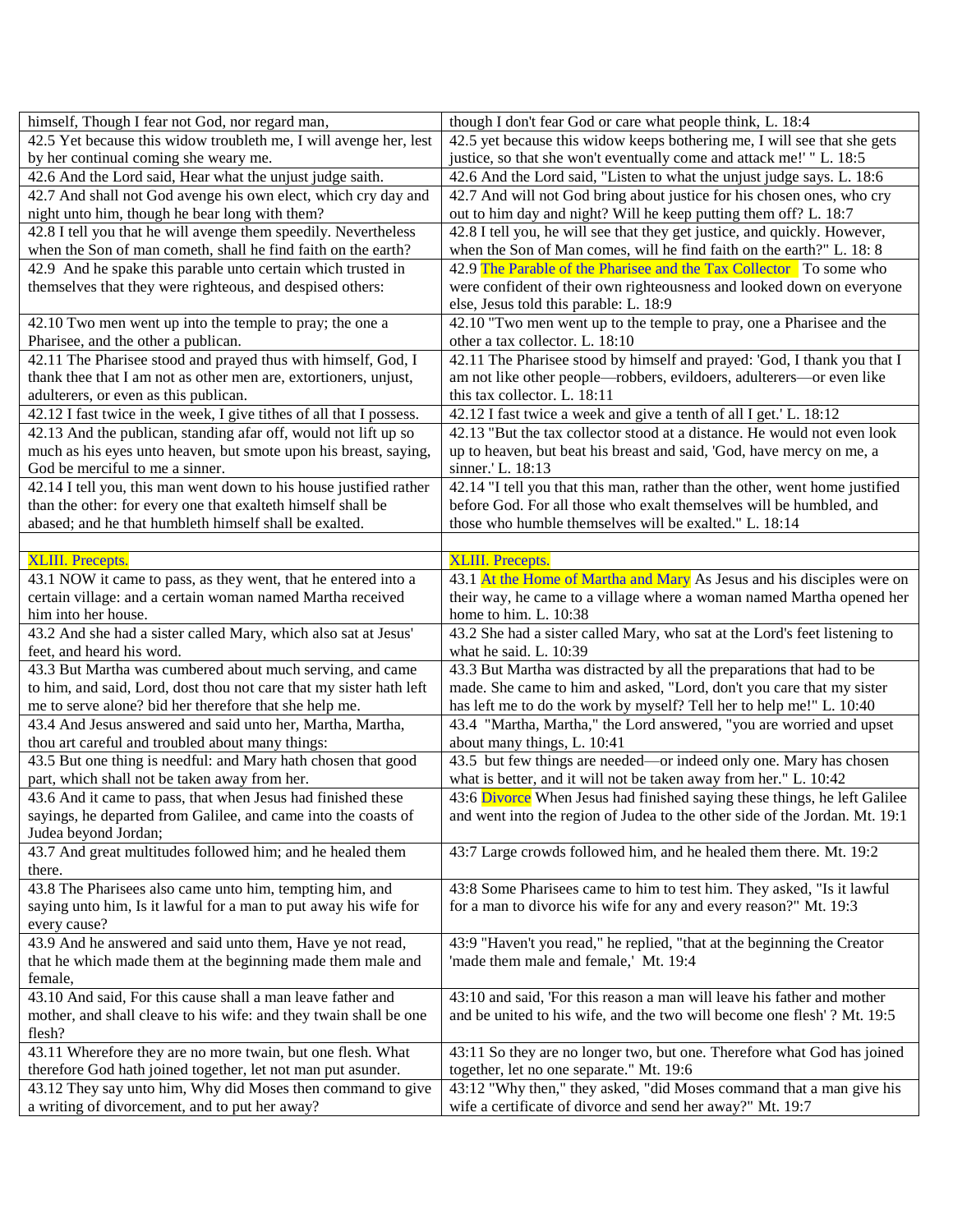| 43.13 He saith unto them, Moses because of the hardness of         | 43:13 Jesus replied, "Moses permitted you to divorce your wives because       |
|--------------------------------------------------------------------|-------------------------------------------------------------------------------|
| your hearts suffered you to put away your wives: but from the      | your hearts were hard. But it was not this way from the beginning. Mt.        |
| beginning it was not so.                                           | 19:8                                                                          |
| 43.14 And I say unto you, Whosoever shall put away his wife,       | 43:14 I tell you that anyone who divorces his wife, except for sexual         |
| except it be for fornication, and shall marry another, committeth  | immorality, and marries another woman commits adultery." Mt. 19:9             |
| adultery: and whoso marrieth her which is put away doth            |                                                                               |
| commit adultery.                                                   |                                                                               |
| 43.15 His disciples say unto him, If the case of the man be so     | 43:15 The disciples said to him, "If this is the situation between a          |
| with his wife, it is not good to marry.                            | husband and wife, it is better not to marry." Mt. 19:10                       |
| 43.16 But he said unto them, All men cannot receive this saying,   | 43:16 Jesus replied, "Not everyone can accept this word, but only those       |
| save they to whom it is given.                                     | to whom it has been given. Mt. 19:11                                          |
| 43.17 For there are some eunuchs, which were so born from          | 43:17 For some are eunuchs because they were born that way; others            |
| their mother's womb: and there are some eunuchs, which were        | have been made eunuchs; and others have renounced marriage because of         |
| made eunuchs of men; and there be eunuchs, which have made         | the kingdom of heaven. The one who can accept this should accept it."         |
| themselves eunuchs for the kingdom of heaven's sake. He that is    | Mt. 19:12                                                                     |
| able to receive it, let him receive it.                            |                                                                               |
| 43.18 Then were there brought unto him little children, that he    | 43:18 The Little Children and Jesus Then people brought little children       |
| should put his hands on them, and pray: and the disciples          | to Jesus for him to place his hands on them and pray for them. But the        |
| rebuked them.                                                      | disciples rebuked them. Mt. 19:13                                             |
| 43.19 But Jesus said, Suffer little children, and forbid them not, | 43:19 Jesus said, "Let the little children come to me, and do not hinder      |
| to come unto me: for of such is the kingdom of heaven.             | them, for the kingdom of heaven belongs to such as these." Mt. 19:14          |
| 43.20 And he laid his hands on them, and departed thence.          | 43:20 When he had placed his hands on them, he went on from there. Mt.        |
|                                                                    | 19:15                                                                         |
| 43.21 And, behold, one came and said unto him, Good Master,        | 43:21 The Rich and the Kingdom of God Just then a man came up to              |
| what good thing shall I do, that I may have eternal life?          | Jesus and asked, "Teacher, what good thing must I do to get eternal life?"    |
|                                                                    | Mt. 19:16                                                                     |
| 43.22 And he said unto him, Why callest thou me good? there is     | 43:22 "Why do you ask me about what is good?" Jesus replied. "There is        |
| none good but one, that is, God: but if thou wilt enter into life, | only One who is good. If you want to enter life, keep the                     |
| keep the commandments.                                             | commandments." Mt. 19:17                                                      |
| 43.23 He saith unto him, Which? Jesus said, Thou shalt do no       | 43:23 "Which ones?" he inquired. Jesus replied, " 'You shall not murder,      |
| murder, Thou shalt not commit adultery, Thou shalt not steal,      | you shall not commit adultery, you shall not steal, you shall not give false  |
| Thou shalt not bear false witness,                                 | testimony Mt. 19:18                                                           |
| 43.24 Honour thy father and thy mother: and, Thou shalt love       | 43:24 honor your father and mother,' and 'love your neighbor as yourself.'    |
| thy neighbour as thyself.                                          | Mt. 19:19                                                                     |
| 43.25 The young man saith unto him, All these things have I        | 43:25 "All these I have kept," the young man said. "What do I still lack?"    |
| kept from my youth up: what lack I yet?                            | Mt. 19:20                                                                     |
| 43.26 Jesus said unto him, If thou wilt be perfect, go and sell    | 43:26 Jesus answered, "If you want to be perfect, go, sell your               |
| that thou hast, and give to the poor, and thou shalt have treasure | possessions and give to the poor, and you will have treasure in heaven.       |
| in heaven: and come and follow me.                                 | Then come, follow me." Mt. 19:21                                              |
| 43.27 But when the young man heard that saying, he went away       | 43:27 When the young man heard this, he went away sad, because he had         |
| sorrowful: for he had great possessions.                           | great wealth. Mt. 19:22                                                       |
| 43.28 Then said Jesus unto his disciples, Verily I say unto you,   | 43:28 Then Jesus said to his disciples, "Truly I tell you, it is hard for the |
| That a rich man shall hardly enter into the kingdom of heaven.     | rich to enter the kingdom of heaven. Mt. 19:23                                |
| 43.29 And again I say unto you, It is easier for a camel to go     | 43:29 Again I tell you, it is easier for a camel to go through the eye of a   |
| through the eye of a needle, than for a rich man to enter into the | needle than for the rich to enter the kingdom of God." Mt. 19:24              |
| kingdom of God.                                                    |                                                                               |
| 43.30 When his disciples heard it, they were exceedingly           | 43:30 When the disciples heard this, they were greatly astonished and         |
| amazed, saying, Who then can be saved?                             | asked, "Who then can be saved?" Mt. 19:25                                     |
| 43.31 But Jesus beheld them, and said unto them, With men this     | 43:31 Jesus looked at them and said, "With human beings this is               |
| is impossible; but with God all things are possible.               | impossible, but with God all things are possible." Mt. 19:26                  |
|                                                                    |                                                                               |
| XLIV. Parable of the Labourers in the Vineyard.                    | XLIV. Parable of the Labourers in the Vineyard.                               |
| 44.1 FOR the kingdom of heaven is like unto a man that is an       | 44.1 The Parable of the Workers in the Vineyard "For the kingdom of           |
| householder, which went out early in the morning to hire           | heaven is like a landowner who went out early in the morning to hire          |
| labourers into his vineyard.                                       | workers for his vineyard. Mt. 20:1                                            |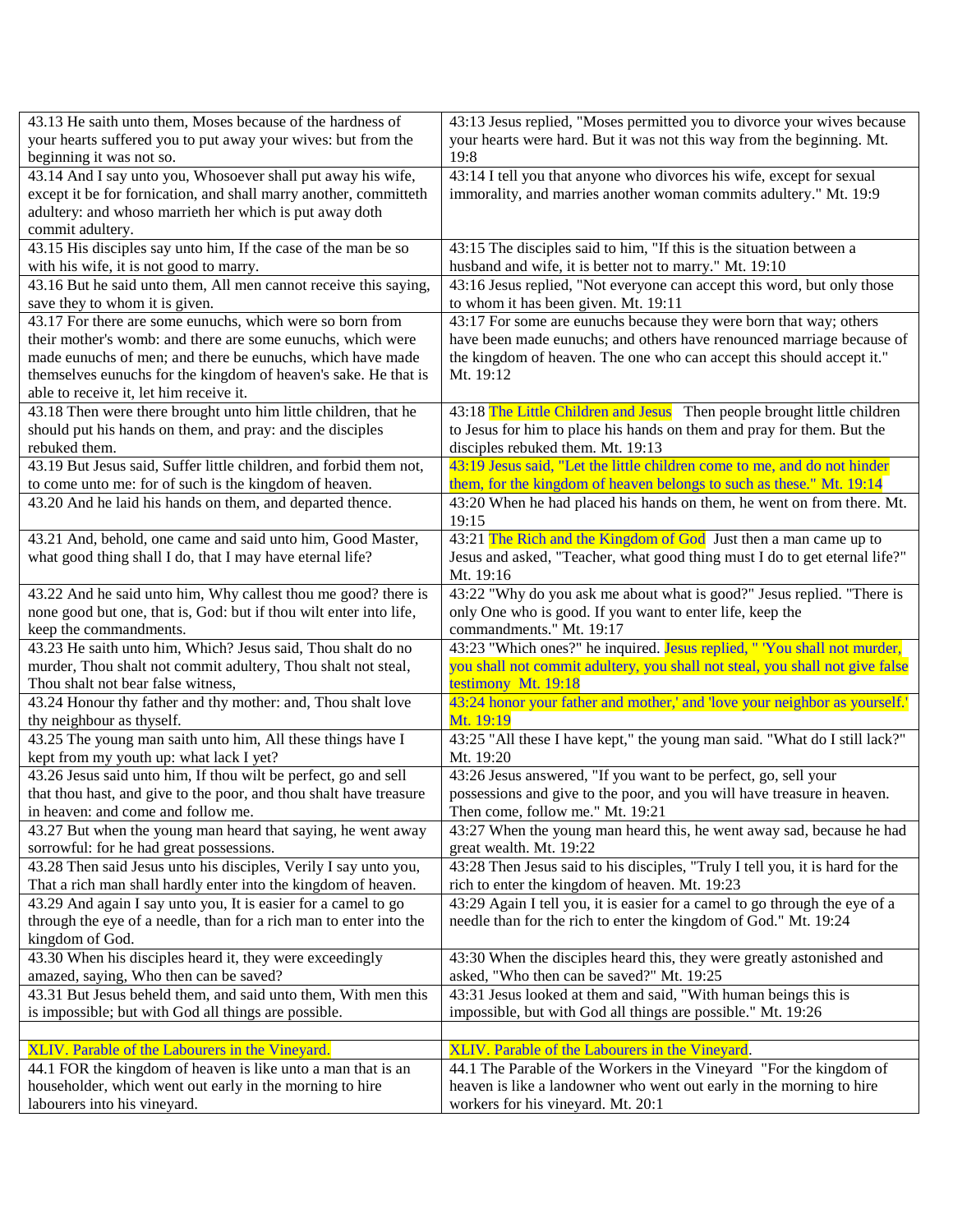| 44.2 And when he had agreed with the labourers for a penny a       | 44.2 He agreed to pay them a denarius for the day and sent them into his  |
|--------------------------------------------------------------------|---------------------------------------------------------------------------|
| day, he sent them into his vineyard.                               | vineyard. Mt. 20:2                                                        |
| 44.3 And he went out about the third hour, and saw others          | 44.3 "About nine in the morning he went out and saw others standing in    |
| standing idle in the marketplace,                                  | the marketplace doing nothing. Mt. 20:3                                   |
| 44.4 And said unto them: Go ye also into the vineyard, and         | 44.4 He told them, 'You also go and work in my vineyard, and I will pay   |
| whatsoever is right I will give you. And they went their way.      | you whatever is right.' Mt. 20:4                                          |
| 44.5 Again he went out about the sixth and ninth hour, and did     | 44.5 So they went. "He went out again about noon and about three in the   |
| likewise.                                                          | afternoon and did the same thing. Mt. 20:5                                |
| 44.6 And about the eleventh hour he went out, and found others     | 44.6 About five in the afternoon he went out and found still others       |
| standing idle, and saith unto them, Why stand ye here all the day  | standing around. He asked them, 'Why have you been standing here all      |
| idle?                                                              | day long doing nothing?' Mt. 20:6                                         |
| 44.7 They say unto him, Because no man hath hired us. He saith     | 44.7 " 'Because no one has hired us,' they answered. "He said to them,    |
| unto them, Go ye also into the vineyard; and whatsoever is right,  | 'You also go and work in my vineyard.' Mt. 20:7                           |
| that shall ye receive.                                             |                                                                           |
| 44.8 So when even was come, the lord of the vineyard saith unto    | 44.8 "When evening came, the owner of the vineyard said to his            |
| his steward, Call the labourers, and give them their hire,         | supervisor, 'Call the workers and pay them their wages, beginning with    |
| beginning from the last unto the first.                            | the last ones hired and going on to the first.' Mt. 20:8                  |
| 44.9 And when they came that were hired about the eleventh         | 44.9 "The workers who were hired about five in the afternoon came and     |
| hour, they received every man a penny.                             | each received a denarius. Mt. 20:9                                        |
| 44.10 But when the first came, they supposed that they should      | 44.10 So when those came who were hired first, they expected to receive   |
| have received more; and they likewise received every man a         | more. But each one of them also received a denarius. Mt. 20:10            |
| penny.                                                             |                                                                           |
| 44.11 And when they had received it, they murmured against the     | 44.11 When they received it, they began to grumble against the            |
| goodman of the house,                                              | landowner. Mt. 20:11                                                      |
| 44.12 Saying, These last have wrought but one hour, and thou       | 44.12 These men who were hired last worked only one hour,' they said,     |
| hast made them equal unto us, which have borne the burden and      | 'and you have made them equal to us who have borne the burden of the      |
| heat of the day.                                                   | work and the heat of the day.' Mt. 20:12                                  |
| 44.13 But he answered one of them, and said, Friend, I do thee     | 44.13 "But he answered one of them, 'Friend, I am not being unfair to     |
| no wrong; didst thou not agree with me for a penny?                | you. Didn't you agree to work for a denarius? Mt. 20:13                   |
| 44.14 Take that thine is and go thy way: I will give unto this     | 44.14 Take your pay and go. I want to give the one who was hired last the |
| last, even as unto thee.                                           | same as I gave you. Mt. 20:14                                             |
| 44.15 Is it not lawful for me to do what I will with mine own? Is  | 44.15 Don't I have the right to do what I want with my own money? Or      |
| thine eye evil, because I am good?                                 | are you envious because I am generous?' Mt. 20:15                         |
| 44.16 So the last shall be first, and the first last: for many be  | 44.16 "So the last will be first, and the first will be last." Mt. 20:16  |
| called, but few chosen.                                            |                                                                           |
|                                                                    |                                                                           |
| XLV. Zacchaeus, and the Parable of the Talents.                    | XLV. Zacchaeus, and the Parable of the Talents.                           |
| 45.1 AND Jesus entered and passed through Jericho.                 | 45.1. Zacchaeus the Tax Collector 1 Jesus entered Jericho and was         |
|                                                                    | passing through. L. 19:1                                                  |
| 45.2. And, behold, there was a man named Zacchaeus, which          | 45.2 A man was there by the name of Zacchaeus; he was a chief tax         |
| was the chief among the publicans, and he was rich.                | collector and was wealthy. L. 19:2                                        |
| 45.3 And he sought to see Jesus who he was; and could not for      | 45.3 He wanted to see who Jesus was, but because he was short he could    |
| the press, because he was little of stature.                       | not see over the crowd. L. 19:3                                           |
| 45.4 And he ran before, and climbed up into a sycamore tree to     | 45.4 So he ran ahead and climbed a sycamore-fig tree to see him, since    |
| see him: for he was to pass that way.                              | Jesus was coming that way. L. 19:4                                        |
| 45.5 And when Jesus came to the place, he looked up, and saw       | 45.5 When Jesus reached the spot, he looked up and said to him,           |
| him, and said unto him, Zacchaeus, make haste, and come down;      | "Zacchaeus, come down immediately. I must stay at your house today."      |
| for today I must abide at thy house.                               | L. 19:5                                                                   |
| 45.6 And he made haste, and came down, and received him            | 45.6 So he came down at once and welcomed him gladly. L. 19:6             |
| joyfully.                                                          |                                                                           |
| 45.7 And when they saw it, they all murmured, saying, That he      | 45.7 All the people saw this and began to mutter, "He has gone to be the  |
| was gone to be guest with a man that is a sinner.                  | guest of a sinner." L. 19:7                                               |
| 45.8 And Zacchaeus stood, and said unto the Lord; Behold,          | 45.8 But Zacchaeus stood up and said to the Lord, "Look, Lord! Here and   |
| Lord, the half of my goods I give to the poor; and if I have taken | now I give half of my possessions to the poor, and if I have cheated      |
| anything from any man by false accusation, I restore him           | anybody out of anything, I will pay back four times the amount." L. 19:8  |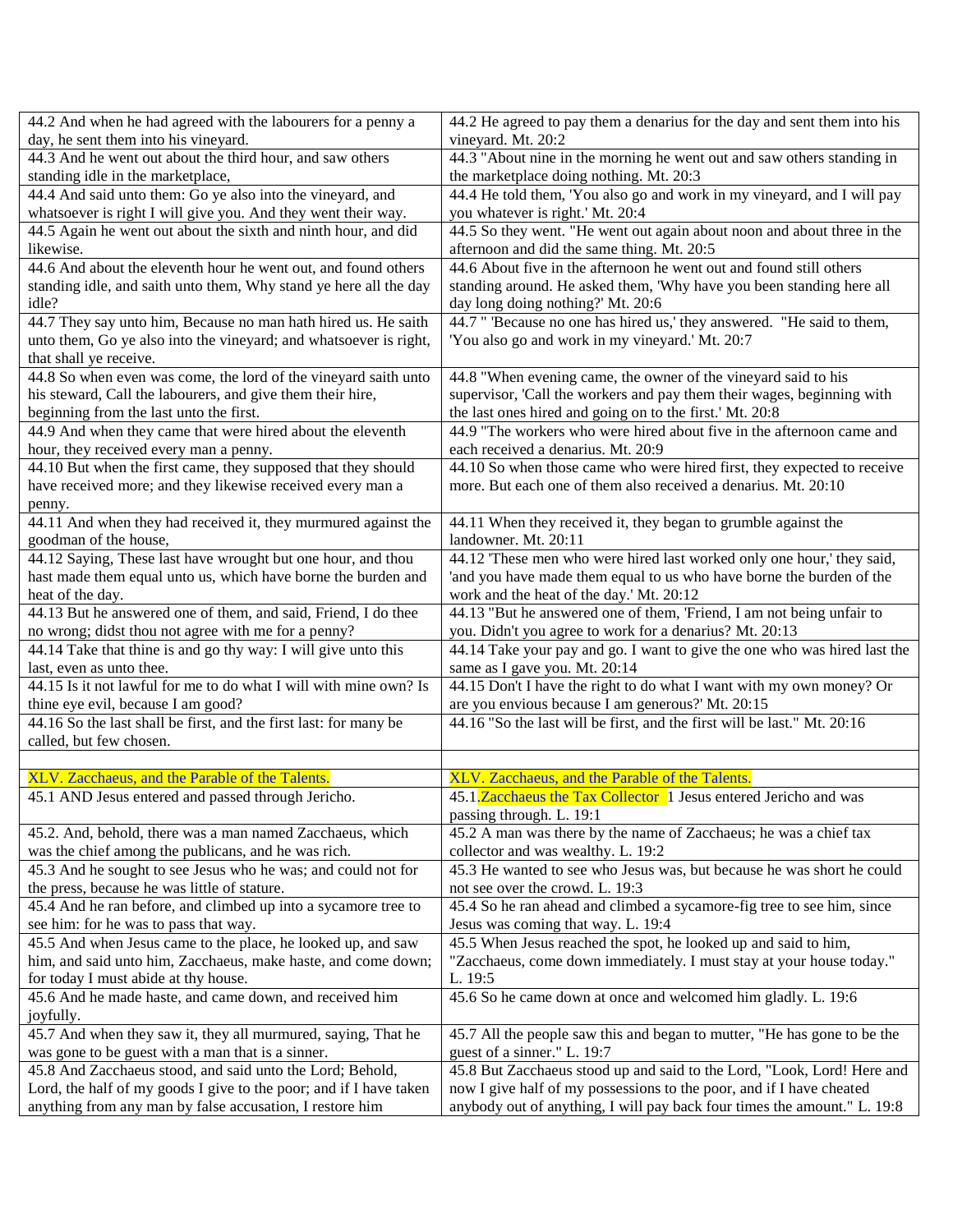| fourfold.                                                          |                                                                              |
|--------------------------------------------------------------------|------------------------------------------------------------------------------|
| 45.9 And Jesus said unto him, This day is salvation come to this   | 45.9 Jesus said to him, "Today salvation has come to this house, because     |
| house, forsomuch as he also is a son of Abraham.                   | this man, too, is a son of Abraham. L. 19:9                                  |
| 45.10 For the Son of man is come to seek and to save that which    | 45.10 For the Son of Man came to seek and to save what was lost." L.         |
| was lost.                                                          | 19:10                                                                        |
| 45.11 And as they heard these things, he added and spake a         | 45.11 The Parable of the Ten Minas While they were listening to this, he     |
| parable, because he was nigh to Jerusalem, and because they        | went on to tell them a parable, because he was near Jerusalem and the        |
| thought that the kingdom of God should immediately appear.         | people thought that the kingdom of God was going to appear at once. L.       |
|                                                                    | 19:11                                                                        |
| 45.12 He said therefore, A certain nobleman went into a far        | 45.12 He said: "A man of noble birth went to a distant country to have       |
|                                                                    |                                                                              |
| country to receive for himself a kingdom, and to return.           | himself appointed king and then to return. L. 19:12                          |
| 45.13 And he called his ten servants, and delivered them ten       | 45.13 So he called ten of his servants and gave them ten minas. [a] 'Put     |
| pounds, and said unto them, Occupy till I come.                    | this money to work,' he said, 'until I come back.' L. 19:13                  |
| 45.14 But his citizens hated him, and sent a message after him,    | 45.14 "But his subjects hated him and sent a delegation after him to say,    |
| saying, We will not have this man to reign over us.                | 'We don't want this man to be our king.' L. 19:14                            |
| 45.15 And it came to pass, that when he was returned, having       | 45.15 "He was made king, however, and returned home. Then he sent for        |
| received the kingdom, then he commanded these servants to be       | the servants to whom he had given the money, in order to find out what       |
| called unto him, to whom he had given the money, that he might     | they had gained with it. L. 19:15                                            |
| know how much every man had gained by trading.                     |                                                                              |
| 45.16 Then came the first, saying, Lord, thy pound hath gained     | 45.16 "The first one came and said, 'Sir, your mina has earned ten more.'    |
| ten pounds.                                                        | L. 19:16                                                                     |
| 45.17 And he said unto him, Well, thou good servant: because       | 45.17 " 'Well done, my good servant!' his master replied. 'Because you       |
| thou hast been faithful in a very little, have thou authority over | have been trustworthy in a very small matter, take charge of ten cities.' L. |
| ten cities.                                                        | 19:17                                                                        |
| 45.18 And the second came, saying, Lord, thy pound hath            | 45.18 "The second came and said, 'Sir, your mina has earned five more.'      |
| gained five pounds.                                                | L. 19:18                                                                     |
| 45.19 And he said likewise to him, Be thou also over five cities.  | 45.19 "His master answered, 'You take charge of five cities.' L. 19:19       |
| 45.20 And another came, saying, Lord, behold, here is thy          | 45.20 "Then another servant came and said, 'Sir, here is your mina; I have   |
| pound, which I have kept laid up in a napkin:                      | kept it laid away in a piece of cloth. L. 19:20                              |
| 45.21 For I feared thee, because thou art an austere man: thou     |                                                                              |
|                                                                    | 45.21 I was afraid of you, because you are a hard man. You take out what     |
| takest up that thou layedst not down, and reapest that thou didst  | you did not put in and reap what you did not sow.' L. 19:21                  |
| not sow.                                                           |                                                                              |
| 45.22 And he saith unto him, Out of thine own mouth will I         | 45.22 "His master replied, 'I will judge you by your own words, you          |
| judge thee, thou wicked servant. Thou knewest that I was an        | wicked servant! You knew, did you, that I am a hard man, taking out          |
| austere man, taking up that I laid not down, and reaping that I    | what I did not put in, and reaping what I did not sow? L. 19:22              |
| did not sow:                                                       |                                                                              |
| 45.23 Wherefore then gavest not thou my money into the bank,       | 45.23 Why then didn't you put my money on deposit, so that when I came       |
| that at my coming I might have required mine own with usury?       | back, I could have collected it with interest?' L. 19:23                     |
| 45.24 And he said unto them that stood by, Take from him the       | 45.24 "Then he said to those standing by, 'Take his mina away from him       |
| pound, and give it to him that hath ten pounds.                    | and give it to the one who has ten minas.' L. 19:24                          |
| 45.25 (And they said unto him, Lord, he hath ten pounds.)          | 45.25 " 'Sir,' they said, 'he already has ten!' L. 19:25                     |
| 26 For I say unto you, That unto every one which hath shall be     | 45.26 "He replied, 'I tell you that to everyone who has, more will be        |
| given; and from him that hath not, even that he hath shall be      | given, but as for those who have nothing, even what they have will be        |
| taken away from him.                                               | taken away. L. 19:26                                                         |
| 45.27 But those mine enemies which would not that I should         | 45.27 But those enemies of mine who did not want me to be king over          |
| reign over them, bring hither, and slay them before me.            | them—bring them here and kill them in front of me.'" L. 19:27                |
| 45.28 And when he had thus spoken, he went before, ascending       | 45.28 Jesus Comes to Jerusalem as King After Jesus had said this, he         |
| up to Jerusalem.                                                   | went on ahead, going up to Jerusalem. L. 19:28                               |
|                                                                    |                                                                              |
| XLVI. Goes to Jerusalem and Bethany.                               | XLVI. Goes to Jerusalem and Bethany.                                         |
| 46.1 AND when they drew nigh unto Jerusalem, and were come         | 46.1 As they approached Jerusalem and came to Bethphage on the Mount         |
| to Bethphage, unto the mount of Olives, then sent Jesus two        | of Olives, Jesus sent two disciples, Mt. 21.1                                |
|                                                                    |                                                                              |
| disciples,                                                         |                                                                              |
| 46.2 Saying unto them, Go into the village over against you, and   | 46.2 saying to them, "Go to the village ahead of you, and at once you will   |
| straightway ye shall find an ass tied, and a colt with her: loose  | find a donkey tied there, with her colt by her. Untie them and bring them    |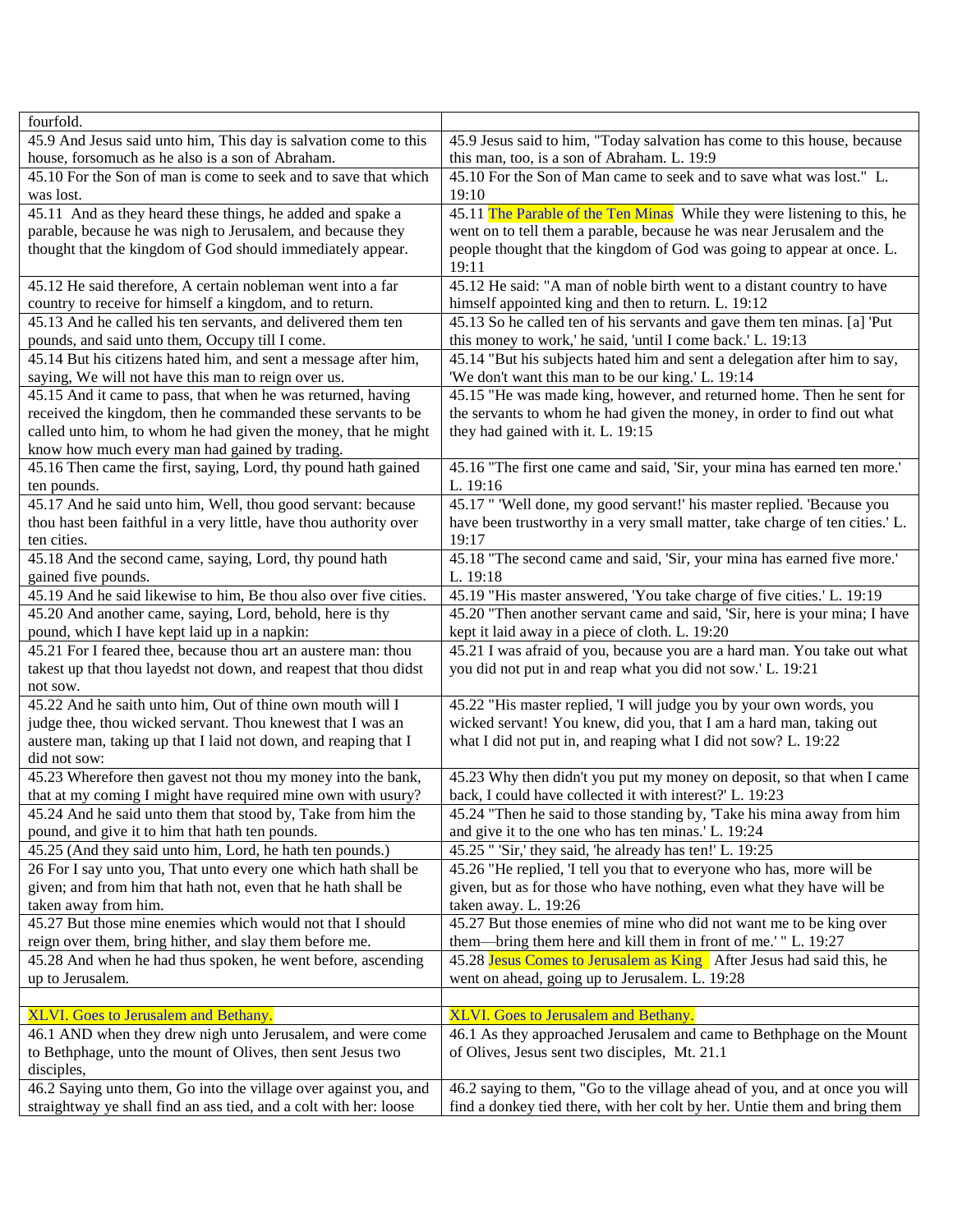| them, and bring them unto me.                                         | to me. Mt. 21.4                                                            |
|-----------------------------------------------------------------------|----------------------------------------------------------------------------|
| 46.3 And if any man say ought unto you, ye shall say, The Lord        | 46.3 If anyone says anything to you, say that the Lord needs them, and he  |
| hath need of them; and straightway he will send them.                 | will send them right away." Mt. 21.3                                       |
| 46.4 And the disciples went, and did as Jesus commanded them,         | 46.4 The disciples went and did as Jesus had instructed them. Mt. 21:6     |
| 46.5 And brought the ass, and the colt, and put on them their         | 46.5 They brought the donkey and the colt and placed their cloaks on       |
| clothes, and they set him thereon.                                    | them for Jesus to sit on. Mt. 21:7                                         |
| 46.6 And a very great multitude spread their garments in the          | 46.6 A very large crowd spread their cloaks on the road, while others cut  |
| way; others cut down branches from the trees, and strawed them        | branches from the trees and spread them on the road. Mt. 21:8              |
| in the way.                                                           |                                                                            |
| 46.7 And when he was come into Jerusalem, all the city was            | 46.7 When Jesus entered Jerusalem, the whole city was stirred and asked,   |
| moved, saying, Who is this?                                           | "Who is this?" Mt. 21:10                                                   |
| 46.8 The Pharisees therefore said among themselves, Perceive          | 46.8 So the Pharisees said to one another, "See, this is getting us        |
| ye how ye prevail nothing? behold, the world is gone after him.       | nowhere. Look how the whole world has gone after him!" J. 12:19            |
| 46.9 And there were certain Greeks among them that came up to         | 46.9 Jesus Predicts His Death. Now there were some Greeks among            |
|                                                                       |                                                                            |
| worship at the feast:                                                 | those who went up to worship at the Festival. J. 12:20                     |
| 46.10 The same came therefore to Philip, which was of                 | 46.10 They came to Philip, who was from Bethsaida in Galilee, with a       |
| Bethsaida of Galilee, and desired him, saying, Sir, we would see      | request. "Sir," they said, "we would like to see Jesus." J. 12:21          |
| Jesus.                                                                |                                                                            |
| 46.11 Philip cometh and telleth Andrew: and again Andrew and          | 46.11 Philip went to tell Andrew; Andrew and Philip in turn told Jesus. J. |
| Philip tell Jesus.                                                    | 12:22                                                                      |
| 46.12 And Jesus answered them, saying, The hour is come, that         | 46.12 Jesus replied, "The hour has come for the Son of Man to be           |
| the Son of man should be glorified.                                   | glorified. J. 12:23                                                        |
| 46.13 Verily, verily, I say unto you, Except a corn of wheat fall     | 46.13 Very truly I tell you, unless a kernel of wheat falls to the ground  |
| into the ground and die, it abideth alone: but if it die, it bringeth | and dies, it remains only a single seed. But if it dies, it produces many  |
| forth much fruit.                                                     | seeds. J. 12:24                                                            |
| 46.14 And he left them, and went out of the city into Bethany;        | 46.14 And he left them and went out of the city to Bethany, where he       |
| and he lodged there.                                                  | spent the night. Mt. 21.17                                                 |
|                                                                       |                                                                            |
|                                                                       |                                                                            |
| XLVII. The Traders Cast Out from the Temple.                          | XLVII. The Traders Cast Out from the Temple.                               |
| 47.1 AND on the morrow, when they were come from Bethany,             | 47.1 The next day as they were leaving Bethany, Jesus was hungry. Mk.      |
| he was hungry:                                                        | 11:12                                                                      |
| 47.2 And they came to Jerusalem: and Jesus went into the              | 47.2 On reaching Jerusalem, Jesus entered the temple courts and began      |
| temple, and began to cast out them that sold and bought in the        | driving out those who were buying and selling there. He overturned the     |
| temple, and overthrew the tables of the money changers, and the       | tables of the money changers and the benches of those selling doves,       |
| seats of them that sold doves;                                        | Mk.11:15                                                                   |
| 47.3 And would not suffer that any man should carry any vessel        | 47.3 and would not allow anyone to carry merchandise through the           |
| through the temple.                                                   | temple courts. Mk.11:16                                                    |
| 47.4 And he taught, saying unto them, Is it not written, My           | 47.4 And as he taught them, he said, "Is it not written: 'My house will be |
| house shall be called of all nations the house of prayer? but ye      | called a house of prayer for all nations"? But you have made it 'a den of  |
| have made it a den of thieves.                                        | robbers.' " Mk.11:17                                                       |
| 47.5 And the scribes and chief priests heard it, and sought how       | 47.5 The chief priests and the teachers of the law heard this and began    |
| they might destroy him: for they feared him, because all the          | looking for a way to kill him, for they feared him, because the whole      |
| people was astonished at his doctrine.                                | crowd was amazed at his teaching. Mk.11:18                                 |
| 47.6 And when even was come, he went out of the city.                 | 47.6 When evening came, Jesus and his disciples went out of the city.      |
|                                                                       | Mk.11:19                                                                   |
|                                                                       |                                                                            |
| <b>XLVIII.</b> Parable of the Two Sons.                               | XLVIII. Parable of the Two Sons.                                           |
| 48.1 AND they came again to Jerusalem: and as he was walking          | 48.1 The Authority of Jesus Questioned. They arrived again in              |
| in the temple, there came to him the chief priests, and the           | Jerusalem, and while Jesus was walking in the temple courts, the chief     |
| scribes, and the elders,                                              | priests, the teachers of the law and the elders came to him. Mk. 11:27     |
|                                                                       |                                                                            |
|                                                                       |                                                                            |
| 48.2 But what think ye? A certain man had two sons; and he            | 48.2 The Parable of the Two Sons "What do you think? There was a man       |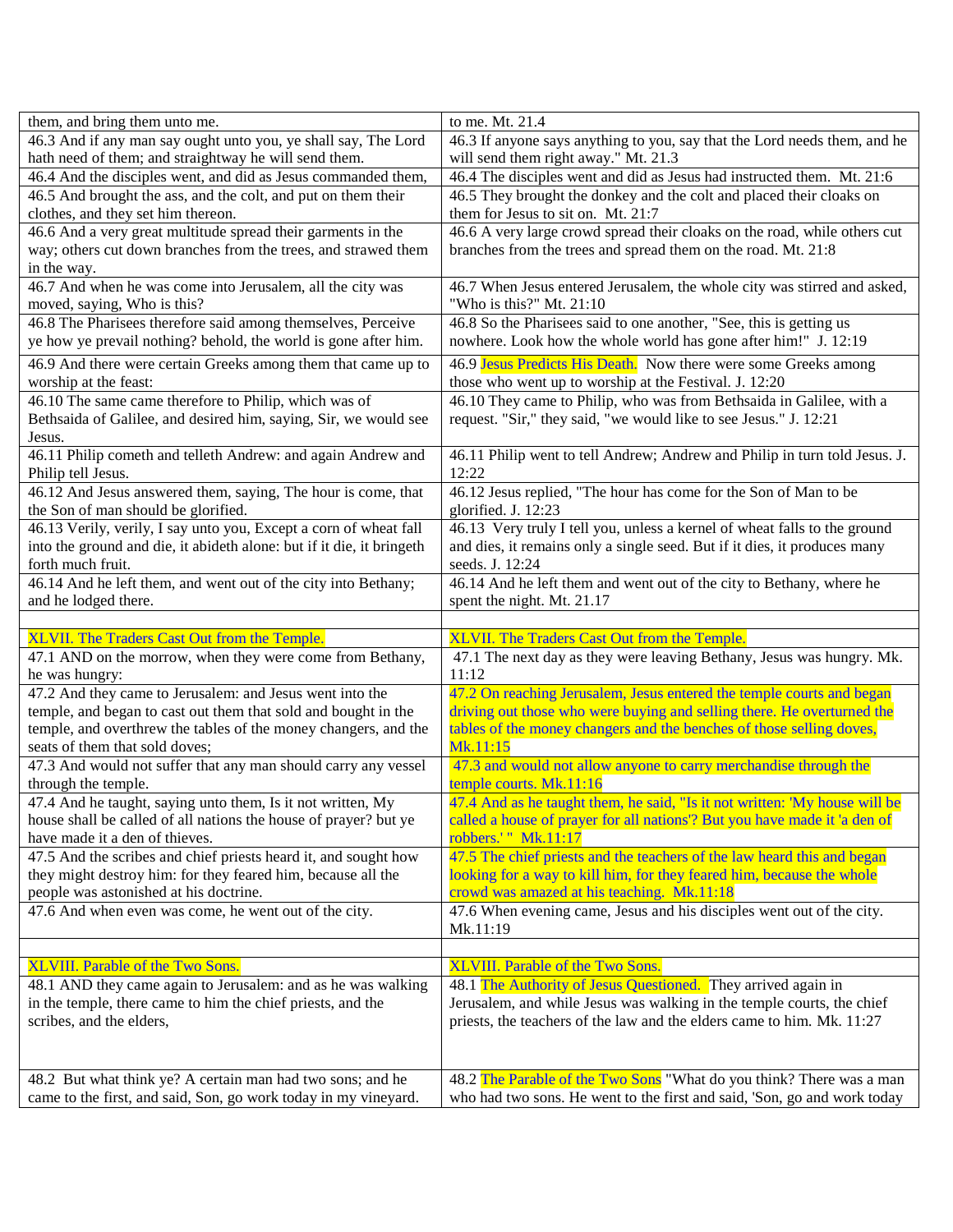|                                                                   | in the vineyard.' Mt. 21:28                                                                                                           |
|-------------------------------------------------------------------|---------------------------------------------------------------------------------------------------------------------------------------|
| 48.3 He answered and said, I will not: but afterward he repented, | 48.3 " I will not,' he answered, but later he changed his mind and went.                                                              |
| and went.                                                         | Mt. 21:29                                                                                                                             |
| 48.4 And he came to the second, and said likewise. And he         | 48.4 "Then the father went to the other son and said the same thing. He                                                               |
| answered and said I go, sir: and went not.                        | answered, 'I will, sir,' but he did not go. Mt. 21:30                                                                                 |
| Whether of them twain did the will of his father?<br>48.5         | 48.5 "Which of the two did what his father wanted?" "The first," they                                                                 |
| They say unto him, The first Jesus saith unto them, Verily I say  | answered. Jesus said to them, "Truly I tell you, the tax collectors and the                                                           |
| unto you, That the publicans and the harlots go into the kingdom  | prostitutes are entering the kingdom of God ahead of you. Mt. 21:31                                                                   |
| of God before you                                                 |                                                                                                                                       |
|                                                                   |                                                                                                                                       |
| XLIX. Parable of the Vineyard and Husbandmen.                     | XLIX. Parable of the Vineyard and Husbandmen.                                                                                         |
| 49.1 HEAR another parable: There was a certain householder,       | 49.1 The Parable of the Tenants Jesus then began to speak to them in                                                                  |
| which planted a vineyard, and hedged it round about, and digged   | parables: "A man planted a vineyard. He put a wall around it, dug a pit                                                               |
| a wine-press in it, and built a tower, and let it out to          | for the winepress and built a watchtower. Then he rented the vineyard to                                                              |
| husbandmen, and went into a far country:                          | some farmers and moved to another place. Mk. 12:1                                                                                     |
| 49.2 And at the season he sent to the husbandmen a servant, that  | 49.2 At harvest time he sent a servant to the tenants to collect from them                                                            |
| he might receive from the husband-men of the fruit of the         | some of the fruit of the vineyard. Mk. 12:2                                                                                           |
| vineyard.                                                         |                                                                                                                                       |
| 49.3 And they caught him, and beat him, and sent him away         | 49.3 But they seized him, beat him and sent him away empty-handed.                                                                    |
| empty.                                                            | Mk. 12.3                                                                                                                              |
| 49.4 And again he sent unto them another servant; and at him      | 49.4 Then he sent another servant to them; they struck this man on the                                                                |
| they cast stones, and wounded him in the head, and sent him       | head and treated him shamefully. Mk. 12:4                                                                                             |
| away shamefully handled.                                          |                                                                                                                                       |
| 49.5 And again he sent another; and him they killed, and many     | 49.5 He sent still another, and that one they killed. He sent many others;                                                            |
| others; beating some, and killing some.                           | some of them they beat, others they killed. Mk. 12:5                                                                                  |
| 49.6 Having yet therefore one son, his well-beloved, he sent him  | 49.6 "He had one left to send, a son, whom he loved. He sent him last of                                                              |
| also last unto them, saying, They will reverence my son.          | all, saying, 'They will respect my son.' Mk. 12:6                                                                                     |
| 49.7 But those husbandmen said among themselves, This is the      | 49.7 "But the tenants said to one another, This is the heir. Come, let's kill                                                         |
| heir; come, let us kill him, and the inheritance shall be ours.   | him, and the inheritance will be ours.' Mk. 12:7                                                                                      |
| 49.8 And they took him, and killed him and cast him out of the    | 49.8 So they took him and killed him, and threw him out of the vineyard.                                                              |
| vineyard.                                                         | Mk. 12:8                                                                                                                              |
| 49.9 What shall therefore the lord of the vineyard do? he will    | 49.9 "What then will the owner of the vineyard do? He will come and kill                                                              |
| come and destroy the husbandmen, and will give the vineyard       | those tenants and give the vineyard to others. Mk. 12:9                                                                               |
| unto others.                                                      |                                                                                                                                       |
| 49.10 And when the chief priests and Pharisees had heard his      | 45 When the chief priests and the Pharisees heard Jesus' parables, they                                                               |
| parables, they perceived that he spake of them.                   | knew he was talking about them. Mt. 21:45                                                                                             |
| 49.11 But when they sought to lay hands on him, they feared the   | 46 They looked for a way to arrest him, but they were afraid of the crowd<br>because the people held that he was a prophet. Mt. 21:46 |
| multitude, because they took him for a prophet.                   |                                                                                                                                       |
| L. Parable of the King and the Wedding.                           | L. Parable of the King and the Wedding.                                                                                               |
| 50.1 AND Jesus answered and spake unto them again by              | 50.1 The Parable of the Wedding Banquet 1 Jesus spoke to them again in                                                                |
| parables, and said,                                               | parables, saying: Mt. 22:1                                                                                                            |
| 50.2 The kingdom of heaven is like unto a certain king, which     | 50.2 "The kingdom of heaven is like a king who prepared a wedding                                                                     |
| made a marriage for his son;                                      | banquet for his son. Mt. 22:2                                                                                                         |
| 50.3 And sent forth his servants to call them that were bidden to | 50.3 He sent his servants to those who had been invited to the banquet to                                                             |
| the wedding; and they would not come.                             | tell them to come, but they refused to come. Mt. 22:3                                                                                 |
| 50.4 Again, he sent forth other servants, saying, Tell them which | 50.4 "Then he sent some more servants and said, 'Tell those who have                                                                  |
| are bidden, Behold, I have prepared my dinner; my oxen and my     | been invited that I have prepared my dinner: My oxen and fattened cattle                                                              |
| fatlings are killed, and all things are ready: come unto the      | have been butchered, and everything is ready. Come to the wedding                                                                     |
| marriage.                                                         | banquet.' Mt. 22:4                                                                                                                    |
| 50.5 But they made light of it, and went their ways, one to his   | 50.5 "But they paid no attention and went off-one to his field, another to                                                            |
| farm, another to his merchandise:                                 | his business. Mt. 22:5                                                                                                                |
| 50.6 And the remnant took his servants, and entreated them        | 50.6 The rest seized his servants, mistreated them and killed them. Mt.                                                               |
| spitefully, and slew them.                                        | 22:6                                                                                                                                  |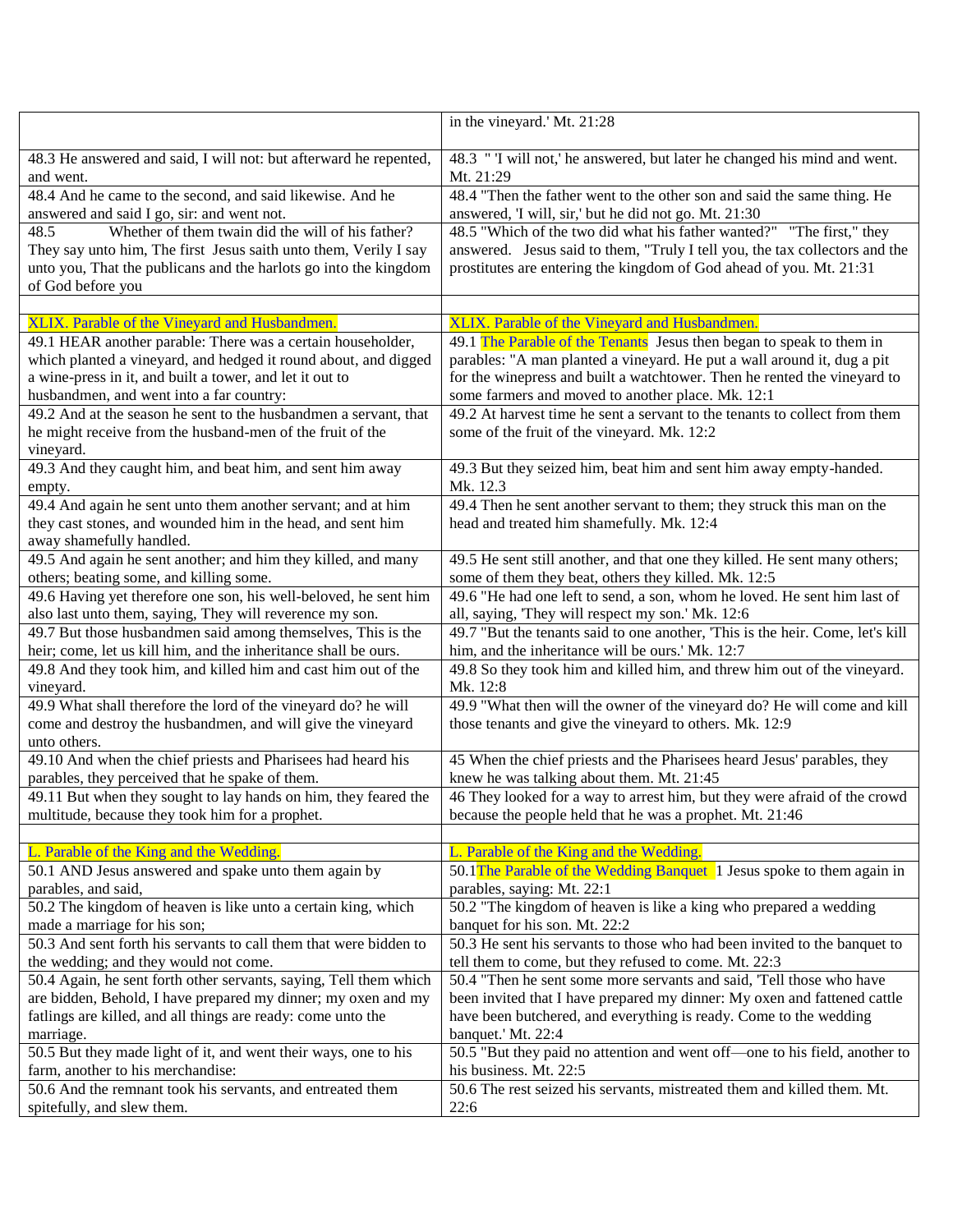| 50.7 But when the king heard thereof, he was wroth: and he sent    | 50.7 The king was enraged. He sent his army and destroyed those              |
|--------------------------------------------------------------------|------------------------------------------------------------------------------|
| forth his armies, and destroyed those murderers, and burned up     | murderers and burned their city. Mt. 22:7                                    |
| their city.                                                        |                                                                              |
| 50.8 Then saith he to his servants, The wedding is ready, but      | 50.8 "Then he said to his servants, 'The wedding banquet is ready, but       |
| they which were bidden were not worthy.                            | those I invited did not deserve to come. Mt. 22:8                            |
| 50.9 Go ye therefore into the highways, and as many as ye shall    | 50.9 Go to the street corners and invite to the banquet anyone you find.'    |
| find, bid to the marriage.                                         | Mt. 22:9                                                                     |
| 50.10 So those servants went out into the highways, and            | 50.10 So the servants went out into the streets and gathered all the people  |
| gathered together all as many as they found, both bad and good;    | they could find, the bad as well as the good, and the wedding hall was       |
| and the wedding was furnished with guests.                         | filled with guests. Mt. 22:10                                                |
| 50.11 And when the king came in to see the guests, he saw there    | 50.11 "But when the king came in to see the guests, he noticed a man         |
| a man which had not on a wedding garment:                          | there who was not wearing wedding clothes. Mt. 22:11                         |
| 50.12 And he saith unto him, Friend, how earnest thou in hither    | 50.12 'Friend,' he asked, 'how did you get in here without wedding           |
| not having a wedding garment? And he was speechless.               | clothes?' The man was speechless. Mt. 22:12                                  |
| 50.13 Then the king said to the servants, Bind him hand and        | 50.13 "Then the king told the attendants, 'Tie him hand and foot, and        |
| foot, and take him away and cast him into outer darkness: there    | throw him outside, into the darkness, where there will be weeping and        |
| shall be weeping and gnashing of teeth.                            | gnashing of teeth.' Mt. 22:13                                                |
| 50.14 For many are called, but few are chosen.                     | 50.14 14 For many are called, but few are chosen. ." Mt. 22:14               |
|                                                                    |                                                                              |
| LI. Tribute, Marriage, Resurrection.                               | LI. Tribute, Marriage, Resurrection.                                         |
| 51.1 THEN went the Pharisees, and took counsel how they            | 51.1 Paying the Imperial Tax to Caesar 15 Then the Pharisees went out        |
| might entangle him in his talk.                                    | and laid plans to trap him in his words. Mt. 22:15                           |
| 51.2 And they sent out unto him their disciples with the           | 51.2 They sent their disciples to him along with the Herodians.              |
| Herodians, saying, Master, we know that thou art true, and         | "Teacher," they said, "we know that you are a man of integrity and that      |
| teachest the way of God in truth, neither carest thou for any      | you teach the way of God in accordance with the truth. You aren't            |
| man: for thou regardest not the person of men.                     | swayed by others, because you pay no attention to who they are. Mt.          |
|                                                                    | 22:16                                                                        |
| 51.3 Tell us therefore, What thinkest thou? Is it lawful to give   | 51.3 Tell us then, what is your opinion? Is it right to pay the imperial tax |
| tribute unto Caesar, or not?                                       | to Caesar or not?" Mt. 22:17                                                 |
| 51.4 But Jesus perceived their wickedness, and said, Why tempt     | 51.4 But Jesus, knowing their evil intent, said, "You hypocrites, why are    |
| ye me, ye hypocrites?                                              | you trying to trap me? Mt. 22:18                                             |
| 51.5 Shew me the tribute money. And they brought unto him a        | 51.5 Show me the coin used for paying the tax." They brought him a           |
| penny.                                                             | denarius, Mt. 22:19                                                          |
| 51.6 And he saith unto them, Whose is this image and               | 51.6 and he asked them, "Whose image is this? And whose inscription?"        |
| superscription?                                                    | Mt. 22:20                                                                    |
| 51.7 They say unto him, Caesar's. Then saith he unto them,         | 51.7 "Caesar's," they replied. Then he said to them, "Give back to Caesar    |
| Render therefore unto Caesar the things which are Caesar's; and    | what is Caesar's, and to God what is God's." Mt. 22:21                       |
| unto God the things that are God's.                                |                                                                              |
| 51.8 When they had heard these words, they marvelled, and left     | 51.8 When they heard this, they were amazed. So they left him and went       |
| him and went their way.                                            | away. Mt. 22:22                                                              |
| 51.9 The same day came to him the Sadducees, which say that        | 51.9 Marriage at the Resurrection That same day the Sadducees, who say       |
| there is no resurrection, and asked him,                           | there is no resurrection, came to him with a question. Mt. 22:23             |
| 51.10 Saying, Master, Moses said, If a man die, having no          | 51.10 "Teacher," they said, "Moses told us that if a man dies without        |
| children, his brother shall marry his wife, and raise up seed unto | having children, his brother must marry the widow and raise up offspring     |
| his brother.                                                       | for him. Mt. 22:24                                                           |
| 51.11 Now there were with us seven brethren: and the first,        | 51.11 Now there were seven brothers among us. The first one married          |
| when he had married a wife, deceased, and, having no issue, left   | and died, and since he had no children, he left his wife to his brother. Mt. |
| his wife unto his brother:                                         | 22:25                                                                        |
| 51.12 Likewise the second also, and the third, unto the seventh.   | 51.12 The same thing happened to the second and third brother, right on      |
|                                                                    | down to the seventh. Mt. 22:26                                               |
| 51.13 And last of all the woman died also.                         | 51.13 Finally, the woman died. Mt. 22:27                                     |
| 51.14 Therefore in the resurrection whose wife shall she be of     | 51.14 Now then, at the resurrection, whose wife will she be of the seven,    |
|                                                                    |                                                                              |
| the seven? for they all had her.                                   | since all of them were married to her?" Mt. 22:28                            |
| 51.15 Jesus answered and said unto them, Ye do err, not            | 51.15 Jesus replied, "You are in error because you do not know the           |
| knowing the scriptures, nor the power of God.                      | Scriptures or the power of God. Mt. 22:29                                    |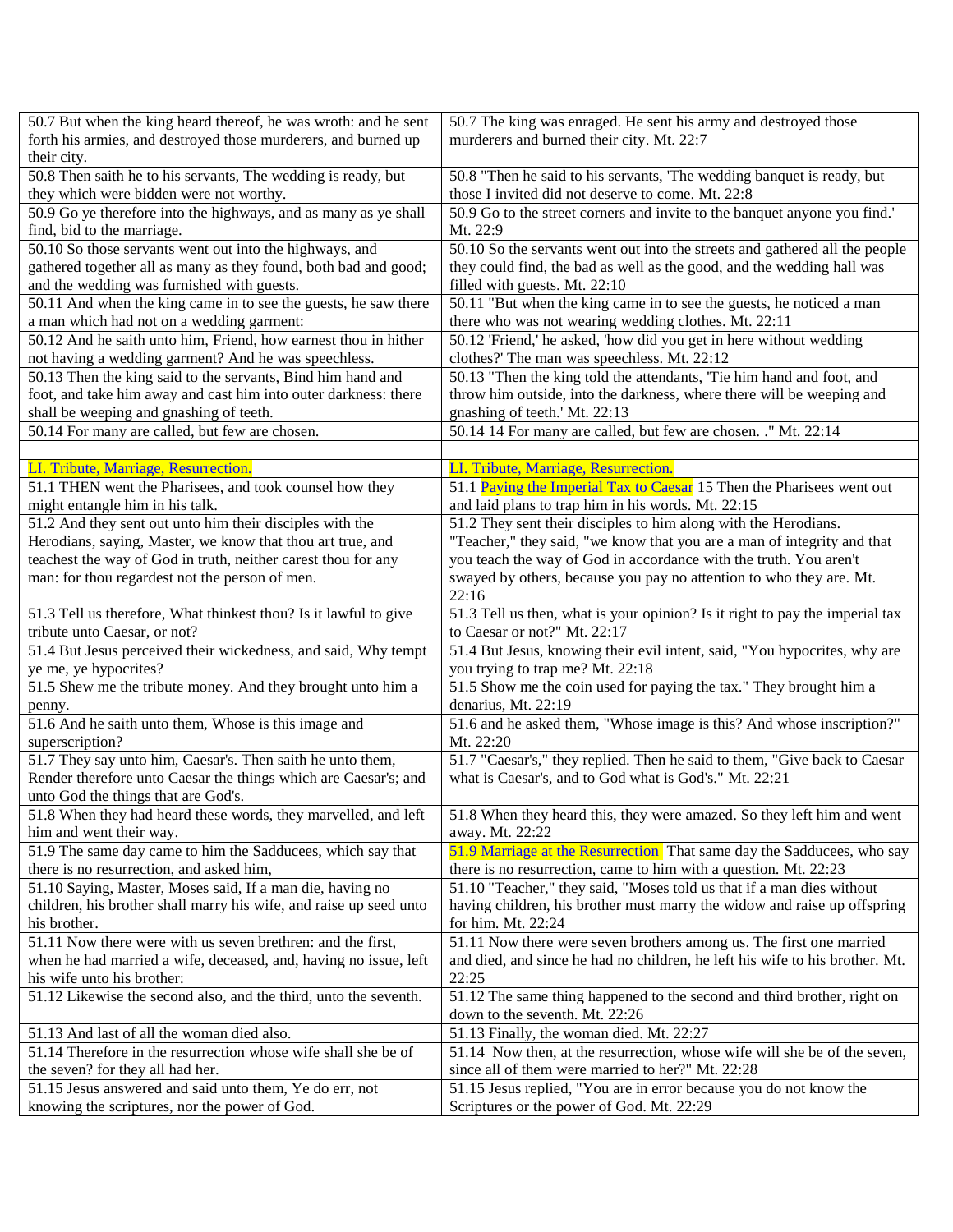| 51.16 For in the resurrection they neither marry, nor are given in | 51.16 At the resurrection people will neither marry nor be given in            |
|--------------------------------------------------------------------|--------------------------------------------------------------------------------|
| marriage, but are as the angels of God in heaven.                  | marriage; they will be like the angels in heaven. Mt. 22:30                    |
| 51.17 But as touching the resurrection of the dead, have ye not    | 51.17 But about the resurrection of the dead-have you not read what            |
| read that which was spoken unto you by God, saying,                | God said to you, Mt. 22:31                                                     |
| 51.18 I am the God of Abraham, and the God of Isaac and the        | 51.18 'I am the God of Abraham, the God of Isaac, and the God of Jacob'        |
| God of Jacob? God is not the God of the dead, but of the living.   | ? He is not the God of the dead but of the living." Mt. 22:32                  |
| 51.19 And when the multitude heard this, they were astonished      | 51.19 When the crowds heard this, they were astonished at his teaching.        |
| at his doctrine.                                                   | Mt. 22:33                                                                      |
|                                                                    |                                                                                |
| LII. The Two Commandments.                                         | <b>LII. The Two Commandments.</b>                                              |
| 52.1 AND one of the scribes came, and having heard them            | 52.1 The Greatest Commandment One of the teachers of the law came              |
| reasoning together, and perceiving that he had answered them       | and heard them debating. Noticing that Jesus had given them a good             |
| well, asked him, Which is the first commandment of all?            | answer, he asked him, "Of all the commandments, which is the most              |
|                                                                    | important?" Mk.12:28                                                           |
| 52.2 And Jesus answered him, The first of all the                  | 52.2 "The most important one," answered Jesus, "is this: 'Hear, O Israel:      |
| commandments is, Hear, O Israel; The Lord our God is one           | The Lord our God, the Lord is one. Mk.12:29                                    |
| Lord:                                                              |                                                                                |
| 52.3 And thou shalt love the Lord thy God with all thy heart,      | 52.3 Love the Lord your God with all your heart and with all your soul         |
| and with all thy soul, and with all thy mind, and with all thy     | and with all your mind and with all your strength.' Mk.12:30                   |
| strength: this is the first commandment.                           |                                                                                |
| 52.4 And the second is like, namely this, Thou shalt love thy      | 52.4 The second is this: 'Love your neighbor as yourself.' There is no         |
| neighbour as thyself. There is none other commandment greater      | commandment greater than these." Mk.12:31                                      |
| than these.                                                        |                                                                                |
| 52.5 On these two commandments hang all the law and the            | 52.5 All the Law and the Prophets hang on these two commandments."             |
| prophets.                                                          | Mt. 22:40                                                                      |
| 52.6 And the scribe said unto him, Well, Master, thou hast said    | 52.6 "Well said, teacher," the man replied. "You are right in saying that      |
| the truth: for there is one God; and there is none other but he:   | God is one and there is no other but him. Mk.12:32                             |
| 52.7 And to love him with all the heart, and with all the          | 52.7 To love him with all your heart, with all your understanding and          |
| understanding, and with all the soul, and with all the strength,   | with all your strength, and to love your neighbor as yourself is more          |
| and to love his neighbour as himself, is more than all whole       | important than all burnt offerings and sacrifices." Mk.12:33                   |
| burnt offerings and sacrifices.                                    |                                                                                |
|                                                                    |                                                                                |
| LIII. Precepts, Pride, Hypocrisy, Swearing.                        | LIII. Precepts, Pride, Hypocrisy, Swearing.                                    |
| 53.1 THEN spake Jesus to the multitude, and to his disciples,      | 53.1 A Warning Against Hypocrisy 1 Then Jesus said to the crowds and           |
|                                                                    | to his disciples: Mt. 23:1                                                     |
| 53.2 Saying, The scribes and the Pharisees sit in Moses' seat:     | 53.2 "The teachers of the law and the Pharisees sit in Moses' seat. Mt.        |
|                                                                    | 23:2                                                                           |
| 53.3 All therefore whatsoever they bid you observe, that observe   | 53.3 So you must be careful to do everything they tell you. But do not do      |
| and do; but do not ye after their works: for they say, and do not. | what they do, for they do not practice what they preach. Mt. 23:3              |
| 53.4 For they bind heavy burdens and grievous to be borne, and     | 53.4 They tie up heavy, cumbersome loads and put them on other                 |
| lay them on men's shoulders; but they themselves will not move     | people's shoulders, but they themselves are not willing to lift a finger to    |
| them with one of their fingers.                                    | move them. Mt. 23:4                                                            |
| 53.5 But all their works they do for to be seen of men: they       | 53.5 "Everything they do is done for people to see: They make their            |
| make broad their phylacteries, and enlarge the borders of their    | phylacteries $\boxed{a}$ wide and the tassels on their garments long; Mt. 23:5 |
| garments,                                                          |                                                                                |
| 53.6 And love the uppermost rooms at feasts, and the chief seats   | 53.6 they love the place of honor at banquets and the most important           |
| in the synagogues,                                                 | seats in the synagogues; Mt. 23:6                                              |
| 53.7 And greetings in the markets, and to be called of men,        | 53.7 they love to be greeted with respect in the marketplaces and to have      |
| Rabbi, Rabbi.                                                      | people call them 'Rabbi.' Mt. 23:7                                             |
| 53.8 But be not ye called Rabbi: for one is your Master, even      | 53.8 "But you are not to be called 'Rabbi,' for you have only one Master       |
| Christ; and all ye are brethren.                                   | and you are all brothers. Mt. 23:8                                             |
| 53.9 And call no man your father upon the earth; for one is your   | 53.9 And do not call anyone on earth 'father,' for you have one Father,        |
| Father, which is in heaven.                                        | and he is in heaven. Mt. 23:9                                                  |
| 53.10 Neither be ye called masters: for one is your Master, even   | 53.10 Nor are you to be called 'teacher,' for you have one Teacher, the        |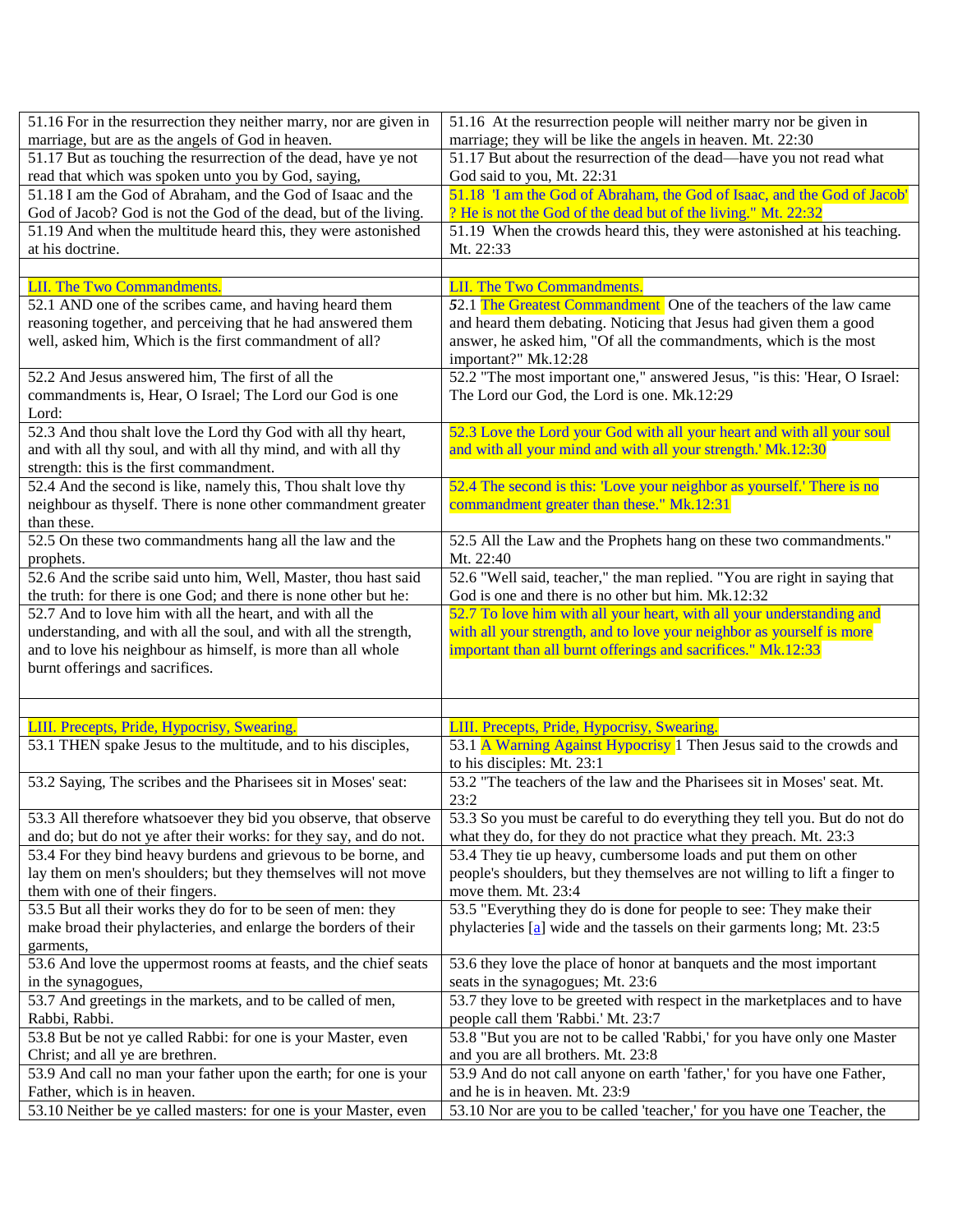| Christ.                                                                        | Messiah. Mt. 23:10                                                                      |
|--------------------------------------------------------------------------------|-----------------------------------------------------------------------------------------|
| 53.11 But he that is greatest among you shall be your servant.                 | 53.11 The greatest among you will be your servant. Mt. 23:11                            |
| 53.12 And whosoever shall exalt himself shall be abased; and he                | 53.12 For those who exalt themselves will be humbled, and those who                     |
| that shall humble himself shall be exalted.                                    | humble themselves will be exalted. Mt. 23:12                                            |
| 53.13 But woe unto you, scribes and Pharisees, hypocrites! for                 | 53.13 Seven Woes on the Teachers of the Law and the Pharisees "Woe to                   |
| ye shut up the kingdom of heaven against men: for ye neither go                | you, teachers of the law and Pharisees, you hypocrites! You shut the door               |
| in yourselves, neither suffer ye them that are entering to go in.              | of the kingdom of heaven in people's faces. You yourselves do not enter,                |
|                                                                                | nor will you let those enter who are trying to. Mt. 23:13                               |
| 53.14 Woe unto you, scribes and Pharisees, hypocrites! for ye                  | 53. Woe to you, lawyers (teachers of law) and Pharisees, hypocrites! for                |
| devour widows' houses, and for a pretence make long prayer:                    | 14 you devour widows' houses, and for a pretense make long prayer:                      |
| therefore ye shall receive the greater damnation.                              | therefore you shall receive the greater damnation. Mt. 23.14                            |
| 53.15 Woe unto you, scribes and Pharisees, hypocrites! for ye                  | 53.15 "Woe to you, teachers of the law and Pharisees, you hypocrites!                   |
| compass sea and land to make one proselyte, and when he is                     | You travel over land and sea to win a single convert, and then you make                 |
| made, ye make him twofold more the child of hell than                          | that convert twice as much a child of hell as you are. Matthew 23:15                    |
| yourselves.                                                                    |                                                                                         |
| 53.16 Woe unto you, ye blind guides, which say, Whosoever                      | 53.16 "Woe to you, blind guides! You say, 'If anyone swears by the                      |
| shall swear by the temple, it is nothing; but whosoever shall                  | temple, it means nothing; but whoever swears by the gold of the temple is               |
| swear by the gold of the temple, he is a debtor!                               | bound by the oath.' Mt. 23:16                                                           |
| 53.17 Ye fools and blind: for whether is greater, the gold, or the             | 53.17 You blind fools! Which is greater: the gold, or the temple that                   |
| temple that sanctifieth the gold?                                              | makes the gold sacred? Mt. 23:17                                                        |
| 53.18 And, Whosoever shall swear by the altar, it is nothing; but              | 53.18 You also say, 'If anyone swears by the altar, it means nothing; but               |
| whosoever sweareth by the gift that is upon it, he is guilty.                  | whoever swears by the gift on the altar is bound by the oath.'                          |
| 53.19 Ye fools and blind: for whether is greater, the gift, or the             | 53.19 You blind men! Which is greater: the gift, or the altar that makes                |
| altar that sanctifieth the gift?                                               | the gift sacred? Mt. 23:19                                                              |
| 53.20 Whoso therefore shall swear by the altar, sweareth by it,                | 53.20 Therefore, anyone who swears by the altar swears by it and by                     |
| and by all things thereon.                                                     | everything on it. Mt. 23:20                                                             |
| 53.21 And whoso shall swear by the temple, sweareth by it, and                 | 53.21 And anyone who swears by the temple swears by it and by the one                   |
| by him that dwelleth therein.                                                  | who dwells in it. Mt. 23:21                                                             |
| 53.22 And he that shall swear by heaven, sweareth by the throne                | 53.22 And anyone who swears by heaven swears by God's throne and by                     |
| of God, and by him that sitteth thereon.                                       | the one who sits on it. Mt. 23:22                                                       |
| 53.23 Woe unto you, scribes and Pharisees, hypocrites! for ye                  | 53.23 "Woe to you, teachers of the law and Pharisees, you hypocrites!                   |
| pay tithe of mint and anise and cummin, and have omitted the                   | You give a tenth of your spices—mint, dill and cumin. But you have                      |
| weightier matters of the law, judgment, mercy, and faith: these                | neglected the more important matters of the law—justice, mercy and                      |
| ought ye to have done, and not to leave the other undone.                      | faithfulness. You should have practiced the latter, without neglecting the              |
|                                                                                | former. Mt. 23:23                                                                       |
| 53.24 Ye blind guides, which strain at a gnat, and swallow a                   | 53.24 You blind guides! You strain out a gnat but swallow a camel. Mt.                  |
| camel.                                                                         | 23:24                                                                                   |
| 53.25 Woe unto you, scribes and Pharisees, hypocrites! for ye                  | 53.25 "Woe to you, teachers of the law and Pharisees, you hypocrites!                   |
| make clean the outside of the cup and of the platter, but within               | You clean the outside of the cup and dish, but inside they are full of greed            |
| they are full of extortion and excess.                                         | and self-indulgence. Mt. 23:25                                                          |
| 53.26 Thou blind Pharisee, cleanse first that which is within the              | 53.26 Blind Pharisee! First clean the inside of the cup and dish, and then              |
| cup and platter, that the outside of them may be clean also.                   | the outside also will be clean. Mt. 23:26                                               |
| 53.27 Woe unto you, scribes and Pharisees, hypocrites! for ye                  | 53.27 "Woe to you, teachers of the law and Pharisees, you hypocrites!                   |
| are like unto whited sepulchres, which indeed appear beautiful                 | You are like whitewashed tombs, which look beautiful on the outside but                 |
| outward, but are within full of dead men's bones, and of all                   | on the inside are full of the bones of the dead and everything unclean. Mt.             |
| uncleanness.                                                                   | 23:27                                                                                   |
| 53.28 Even so ye also outwardly appear righteous unto men, but                 | 53.28 In the same way, on the outside you appear to people as righteous                 |
| within ye are full of hypocrisy and iniquity.                                  | but on the inside you are full of hypocrisy and wickedness. Mt. 23:28                   |
| 53.29 Woe unto you, scribes and Pharisees, hypocrites! because                 |                                                                                         |
|                                                                                | 53.29 "Woe to you, teachers of the law and Pharisees, you hypocrites!                   |
| ye build the tombs of the prophets, and garnish the sepulchres of              | You build tombs for the prophets and decorate the graves of the<br>righteous. Mt. 23:29 |
| the righteous,<br>53.30 And say, If we had been in the days of our fathers, we | 53.30 And you say, 'If we had lived in the days of our ancestors, we                    |
| would not have been partakers with them in the blood of the                    | would not have taken part with them in shedding the blood of the                        |
| prophets.                                                                      | prophets.' Mt. 23:30                                                                    |
| 53.31 Wherefore ye be witnesses unto yourselves, that ye are the               |                                                                                         |
|                                                                                | 53.31 So you testify against yourselves that you are the descendants of                 |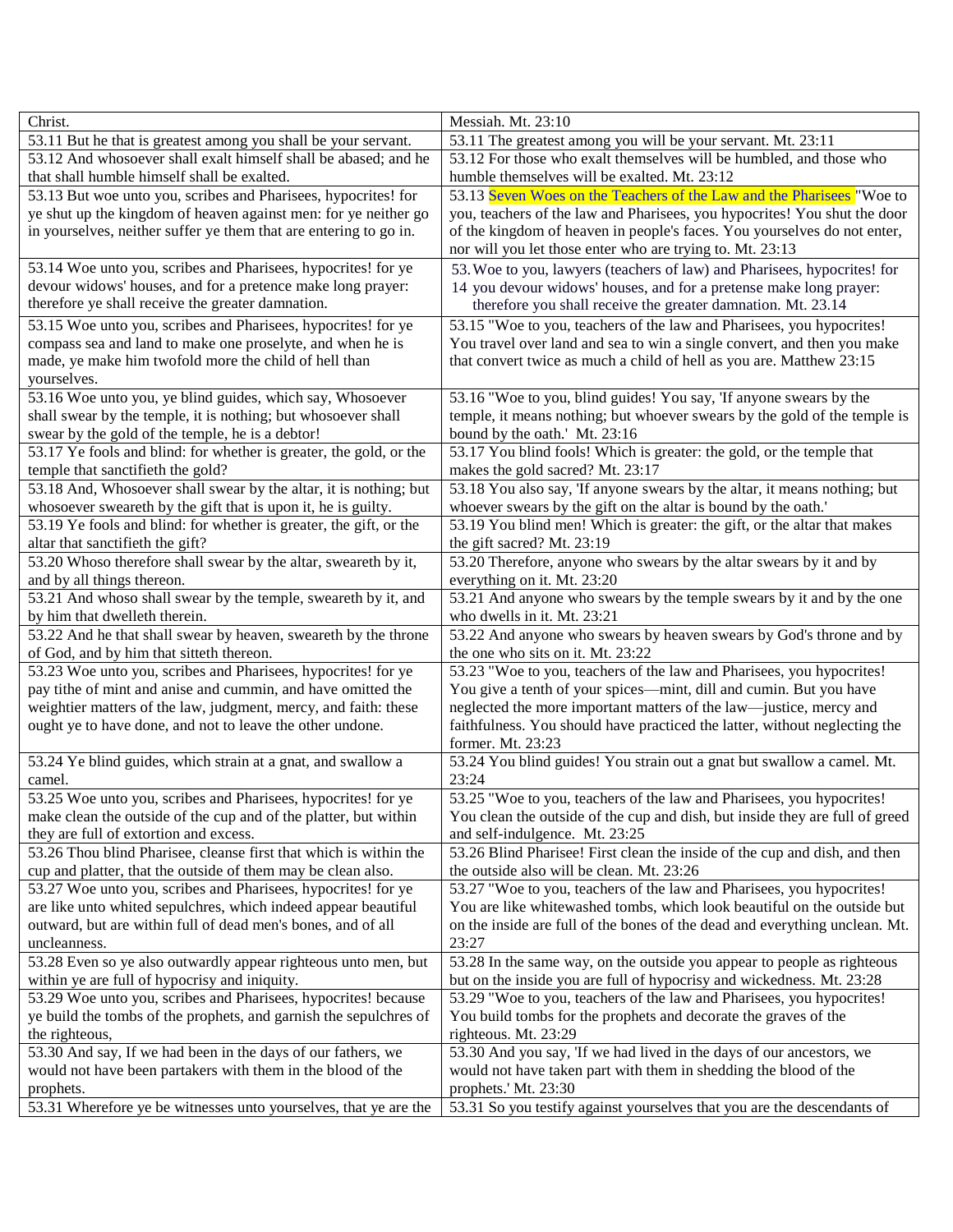| children of them which killed the prophets.                                                          | those who murdered the prophets. Mt. 23:31                                             |
|------------------------------------------------------------------------------------------------------|----------------------------------------------------------------------------------------|
| 53.32 Fill ye up then the measure of your fathers.                                                   | 53.32 Fill up, then, the measure of the sin of your ancestors! Mt. 23:32               |
| 53.33 Ye serpents, ye generation of vipers, how can ye escape                                        | 53.33 "You snakes! You brood of vipers! How will you escape being                      |
| the damnation of hell?                                                                               | condemned to hell? Mt. 23:33                                                           |
|                                                                                                      |                                                                                        |
| LIV. The Widow's Mite.                                                                               | LIV. The Widow's Mite.                                                                 |
| 54.1 AND Jesus sat over against the treasury, and beheld how                                         | 54.1 The Widow's Offering Jesus sat down opposite the place where the                  |
| the people cast money into the treasury: and many that were rich                                     | offerings were put and watched the crowd putting their money into the                  |
| cast in much.                                                                                        | temple treasury. Many rich people threw in large amounts. Mk.12:41                     |
| 54.2 And there came a certain poor widow, and she threw in two                                       | 54.2 But a poor widow came and put in two very small copper coins,                     |
| mites, which make a farthing.                                                                        | worth only a fraction of a penny. Mk.12:42                                             |
| 54.3 And he called unto him his disciples, and saith unto them,                                      | 54.3 Calling his disciples to him, Jesus said, "Truly I tell you, this poor            |
| Verily I say unto you, That this poor widow hath cast more in,                                       | widow has put more into the treasury than all the others. Mk.12:43                     |
| than all they which have cast into the treasury:                                                     |                                                                                        |
| 54.4 For all they did cast in of their abundance; but she of her                                     | 54.4 They all gave out of their wealth; but she, out of her poverty, put in            |
| want did cast in all that she had, even all her living.                                              | everything—all she had to live on." Mk.12:44                                           |
|                                                                                                      |                                                                                        |
| LV. Jerusalem and the Day of Judgment.                                                               | LV. Jerusalem and the Day of Judgment.                                                 |
| 55:1 AND ND Jesus went out, and departed from the temple: and                                        | 55.1 The Destruction of the Temple and Signs of the End Times. Jesus                   |
| his disciples came to him for to shew him the buildings of the                                       | left the temple and was walking away when his disciples came up to him                 |
| temple.                                                                                              | to call his attention to its buildings. Mt. 24:1                                       |
| 55:2 And Jesus said unto them, See ye not all these things?                                          | 55.2 "Do you see all these things?" he asked. "Truly I tell you, not one               |
| verily I say unto you, There shall not be left here one stone upon                                   | stone here will be left on another; every one will be thrown down." Mt.                |
| another, that shall not be thrown down.                                                              | 24:2                                                                                   |
| 55:3 Then let them which be in Judea flee into the mountains:                                        | 55.3 then let those who are in Judea flee to the mountains. Mt. 24:16                  |
| 55:4 Let him which is on the housetop not come down to take                                          | 55.4 Let no one on the housetop go down to take anything out of the                    |
| any thing out of his house:                                                                          | house. Mt. 24:17                                                                       |
| 55:5 Neither let him which is in the field return back to take his                                   | 55.5 Let no one in the field go back to get their cloak. Mt. 24:18                     |
| clothes.                                                                                             |                                                                                        |
| 55:6 And woe unto them that are with child, and to them that                                         | 55.6 How dreadful it will be in those days for pregnant women and                      |
| give suck in those days!                                                                             | nursing mothers! Mt. 24:19                                                             |
| 55:7 But pray ye that your flight be not in the winter, neither on                                   | 55.7 Pray that your flight will not take place in winter or on the Sabbath.            |
| the sabbath day:                                                                                     | Mt. 24:20                                                                              |
| 55:8 For then shall be great tribulation, such as was not since the                                  | 55.8 For then there will be great distress, unequaled from the beginning               |
| beginning of the world to this time, no, nor ever shall be.                                          | of the world until now—and never to be equaled again. Mt. 24:21                        |
| 55:9 Now learn a parable of the fig tree; When his branch is yet                                     | 55:9 "Now learn this lesson from the fig tree: As soon as its twigs get                |
| tender, and putteth forth leaves, ye know that summer is nigh:                                       | tender and its leaves come out, you know that summer is near.                          |
|                                                                                                      |                                                                                        |
| 55:10 So likewise ye, when ye shall see all these things, know                                       | 55:10 Even so, when you see all these things, you know that it is near,                |
| that it is near even at the doors.                                                                   | right at the door.                                                                     |
| 55:11 But of that day and hour knoweth no man, no, not the                                           | 55:11 The Day and Hour Unknown But about that day or hour no one                       |
| angels of heaven, but my Father only.                                                                | knows, not even the angels in heaven, nor the Son, but only the Father.                |
| 55:12 But as the days of Noe were, so shall also the coming of                                       | 55:12 As it was in the days of Noah, so it will be at the coming of the Son<br>of Man. |
| the Son of man be.<br>55:13 For as in the days that were before the flood they were                  | 55:13 For in the days before the flood, people were eating and drinking,               |
|                                                                                                      | marrying and giving in marriage, up to the day Noah entered the ark;                   |
| eating and drinking, marrying and giving in marriage until the<br>day that Noe entered into the ark, |                                                                                        |
| 55:14 And knew not until the flood came, and took them all                                           | 55:14 and they knew nothing about what would happen until the flood                    |
| away; so shall also the coming of the Son of man be.                                                 | came and took them all away. That is how it will be at the coming of the               |
|                                                                                                      | Son of Man.                                                                            |
| 55:15 Then shall two be in the field; the one shall be taken, and                                    | 55.15 Two men will be in the field; one will be taken and the other left.              |
| the other left.                                                                                      |                                                                                        |
| 55:16 Two women shall be grinding at the mill; the one shall be                                      | 55:16 Two women will be grinding with a hand mill; one will be taken                   |
| taken, and the other left.                                                                           | and the other left.                                                                    |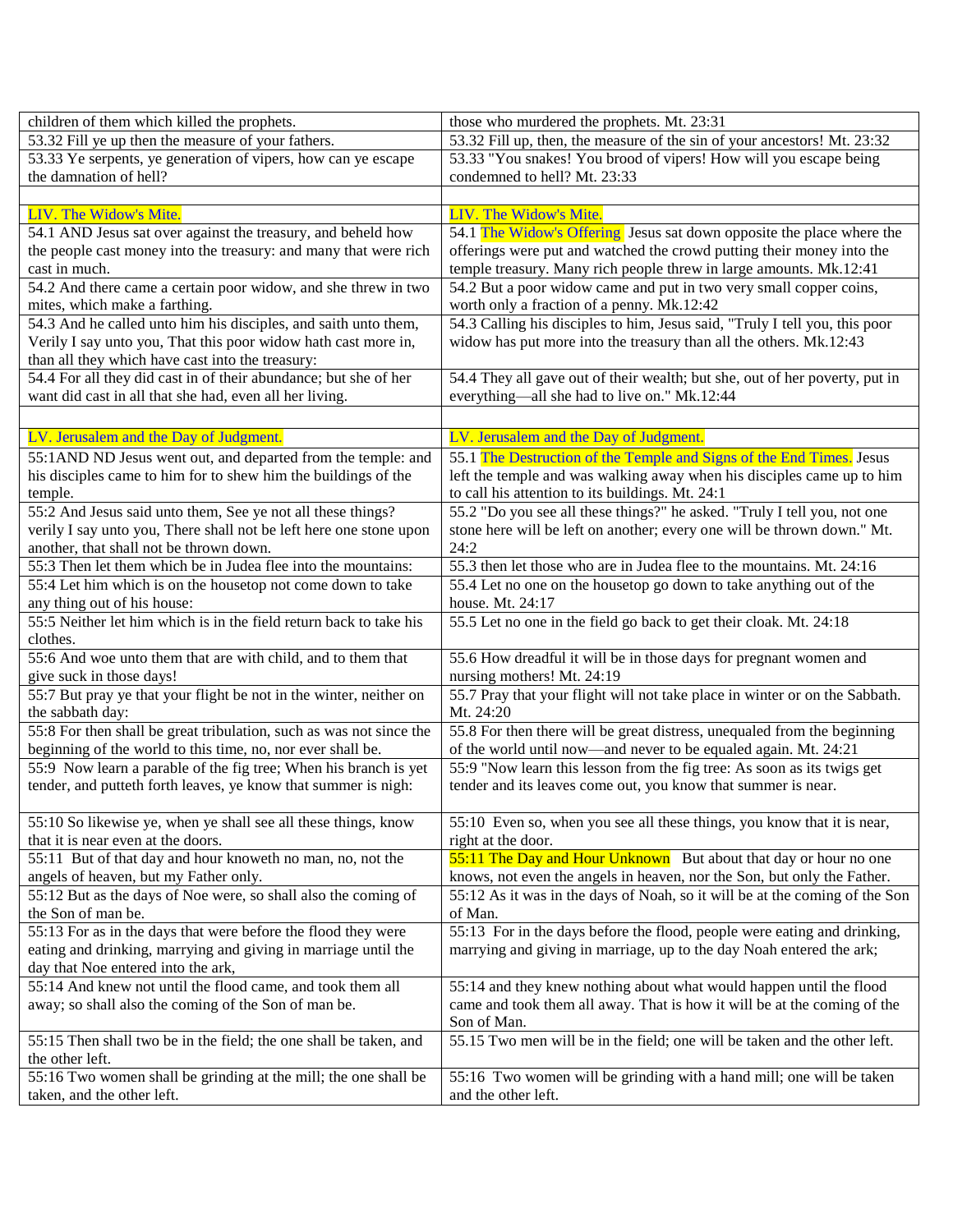| 55:17 Watch therefore: for ye know not what hour your Lord                         | 55:17 "Therefore keep watch, because you do not know on what day             |
|------------------------------------------------------------------------------------|------------------------------------------------------------------------------|
| doth come.                                                                         | your Lord will come.                                                         |
| 55:18 But know this, that if the goodman of the house had                          | 55:18 But understand this: If the owner of the house had known at what       |
| known in what watch the thief would come, he would have                            | time of night the thief was coming, he would have kept watch and would       |
| watched, and would not have suffered his house to be broken up.                    | not have let his house be broken into.                                       |
| 55:19 Therefore be ye also ready: for in such an hour as ye think                  | 55:19 So you also must be ready, because the Son of Man will come at         |
| not the Son of man cometh.                                                         | an hour when you do not expect him.                                          |
|                                                                                    |                                                                              |
| LVI. The Faithful and Wise Servant.                                                | LVI. The Faithful and Wise Servant.                                          |
| 56:1 WHO then is a faithful and wise servant, whom his lord                        | 56.1 "Who then is the faithful and wise servant, whom the master has put     |
| hath made ruler over his household, to give them meat in due                       | in charge of the servants in his household to give them their food at the    |
| season?                                                                            | proper time?                                                                 |
| 56:2 Blessed is that servant, whom his lord when he cometh                         | 56.2 It will be good for that servant whose master finds him doing so        |
| shall find so doing.                                                               | when he returns.                                                             |
| 56:3 Verily I say unto you, That he shall make him ruler over all                  | 56.3 Truly I tell you, he will put him in charge of all his possessions.     |
| his goods.                                                                         |                                                                              |
| 56:4 But and if that evil servant shall say in his heart, My lord                  | 56.4 But suppose that servant is wicked and says to himself, 'My master      |
| delayeth his coming;                                                               | is staying away a long time,'                                                |
| 56:5 And shall begin to smite his fellow-servants, and to eat and                  | 56.5 and he then begins to beat his fellow servants and to eat and drink     |
| drink with the drunken;                                                            | with drunkards.                                                              |
| 56:6 The lord of that servant shall come in a day when he                          | 56.6 The master of that servant will come on a day when he does not          |
| looketh not for him, and in an hour that he is not aware of,                       | expect him and at an hour he is not aware of.                                |
| 56:7 And shall cut him asunder, and appoint him his portion                        | 56.7 He will cut him to pieces and assign him a place with the hypocrites,   |
| with the hypocrites: there shall be weeping and gnashing of                        | where there will be weeping and gnashing of teeth.                           |
| teeth.                                                                             |                                                                              |
|                                                                                    |                                                                              |
| LVII. Parable of the Ten Virgins.                                                  | LVII. Parable of the Ten Virgins.                                            |
|                                                                                    |                                                                              |
|                                                                                    |                                                                              |
| 57.1 THEN shall the kingdom of heaven be likened unto ten                          | 57.1 The Parable of the Ten Virgins 1 "At that time the kingdom of           |
| virgins, which took their lamps, and went forth to meet the                        | heaven will be like ten virgins who took their lamps and went out to meet    |
| bridegroom. Mt. 25:1                                                               | the bridegroom. Mt. 25:1                                                     |
| 57.2 And five of them were wise, and five were foolish. Mt.                        | 57.2 Five of them were foolish and five were wise. Mt. 25:2                  |
| 25:2                                                                               |                                                                              |
| 57.3 They that were foolish took their lamps, and took no oil                      | 57.3 The foolish ones took their lamps but did not take any oil with them.   |
| with them: Mt. 25:3                                                                | Mt. 25:3                                                                     |
| 57.4 But the wise took oil in their vessels with their lamps. Mt.                  | 57.4 The wise, however, took oil in jars along with their lamps. Mt. 25:4    |
| 25:4                                                                               |                                                                              |
| 57.5 While the bridegroom tarried, they all slumbered and slept.                   | 57.5 The bridegroom was a long time in coming, and they all became           |
| Mt. 25:5                                                                           | drowsy and fell asleep. Mt. 25:5                                             |
| 57.6 And at midnight there was a cry made, Behold, the                             | 57.6 "At midnight the cry rang out: 'Here's the bridegroom! Come out to      |
| bridegroom cometh; go ye out to meet him. Mt. 25:6                                 | meet him!' Mt. 25:6                                                          |
| 57.7 Then all those virgins arose, and trimmed their lamps. Mt.                    | 57.7 "Then all the virgins woke up and trimmed their lamps. Mt. 25:7         |
| 25:7                                                                               |                                                                              |
| 57.8 And the foolish said unto the wise, Give us of your oil; for                  | 57.8 The foolish ones said to the wise, 'Give us some of your oil; our       |
| our lamps are gone out. Mt. 25:8                                                   | lamps are going out.' Mt. 25:8                                               |
| 57.9 But the wise answered, saying, Not so; lest there be not                      | 57.9 " 'No,' they replied, 'there may not be enough for both us and you.     |
| enough for us and you: but go ye rather to them that sell, and                     | Instead, go to those who sell oil and buy some for yourselves.' Mt. 25:9     |
| buy for yourselves. Mt. 25:9                                                       |                                                                              |
| 57.10 And while they went to buy, the bridegroom came; and                         | 57.10 "But while they were on their way to buy the oil, the bridegroom       |
| they that were ready went in with him to the marriage: and the                     | arrived. The virgins who were ready went in with him to the wedding          |
| door was shut. Mt. 25:10                                                           | banquet. And the door was shut. Mt. 25:10                                    |
| 57.11 Afterward came also the other virgins, saying, Lord, Lord,                   | 57.11 "Later the others also came. 'Sir! Sir!' they said. 'Open the door for |
| open to us. Mt. 25:11                                                              | us!' Mt. 25:11                                                               |
| 57.12 But he answered and said, Verily I say unto you, I know                      | 57.12 "But he replied, 'Truly I tell you, I don't know you.' Mt. 25:12       |
|                                                                                    |                                                                              |
|                                                                                    |                                                                              |
| you not. Mt. 25:12<br>57.13 Watch, therefore, for ye know neither the clay nor the |                                                                              |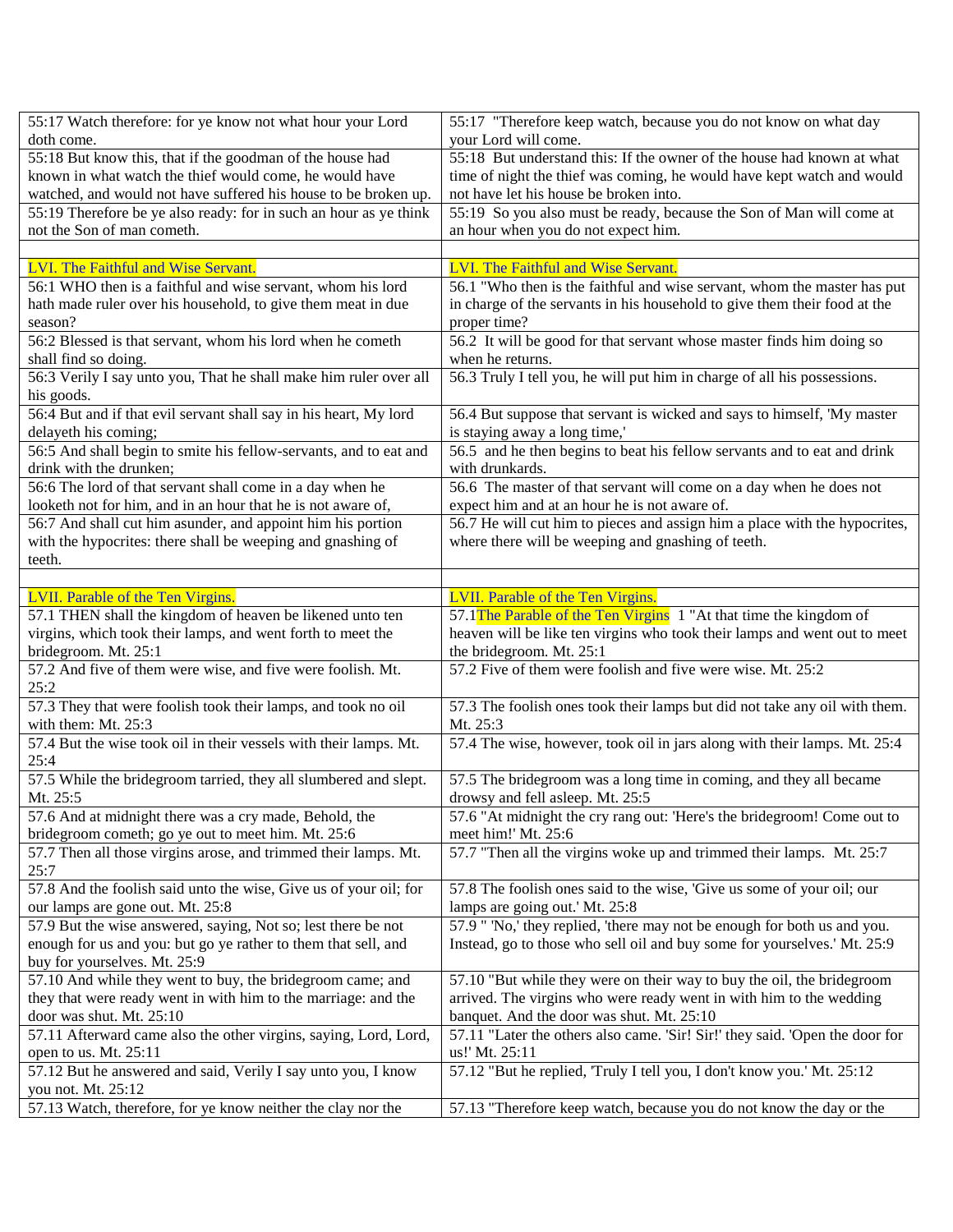| hour wherein the Son of man cometh. Mt. 25:13                     | hour. Mt. 25:13                                                             |
|-------------------------------------------------------------------|-----------------------------------------------------------------------------|
|                                                                   |                                                                             |
| <b>LVIII.</b> Parable of the Talents.                             | <b>LVIII.</b> Parable of the Talents.                                       |
| 58.1 FOR the kingdom of heaven is as a man travelling into a far  | 58.1 The Parable of the Bags of Gold 14 "Again, it will be like a man       |
| country, who called his own servants, and delivered unto them     | going on a journey, who called his servants and entrusted his wealth to     |
| his goods.                                                        | them. Mt. 25:14                                                             |
| 58.2 And unto one he gave five talents, to another two, and to    | 58.2 To one he gave five bags of gold, to another two bags, and to          |
| another one; to every man according to his several ability; and   | another one bag, each according to his ability. Then he went on his         |
| straightway took his journey.                                     | journey. Mt. 25:15                                                          |
| 58.3 Then he that had received the five talents went and traded   | 58.3 The man who had received five bags of gold went at once and put        |
| with the same, and made them other five talents.                  | his money to work and gained five bags more. Mt. 25:16                      |
| 58.4 And likewise he that had received two, he also gained other  | 58.4 So also, the one with two bags of gold gained two more. Mt. 25:17      |
| two.                                                              |                                                                             |
| 58.5 But he that had received one went and digged in the earth,   | 58.5 But the man who had received one bag went off, dug a hole in the       |
| and hid his lord's money.                                         | ground and hid his master's money. Mt. 25.18                                |
| 58.6 After a long time the lord of those servants cometh, and     | 58.6 "After a long time the master of those servants returned and settled   |
| reckoneth with them.                                              | accounts with them. Mt. 25:19                                               |
| 58.7 And so he that had received five talents came and brought    | 58.7 The man who had received five bags of gold brought the other five.     |
| other five talents, saying, Lord, thou deliveredst unto me five   | 'Master,' he said, 'you entrusted me with five bags of gold. See, I have    |
| talents: behold, I have gained beside them five talents more.     | gained five more.' Mt. 25:20                                                |
| 58.8 His lord said unto him, Well done, thou good and faithful    | 58.8 "His master replied, 'Well done, good and faithful servant! You have   |
| servant: thou hast been faithful over a few things, I will make   | been faithful with a few things; I will put you in charge of many things.   |
| thee ruler over many things: enter thou into the joy of thy lord. | Come and share your master's happiness!' Mt. 25:21                          |
| 58.9 He also that had received two talents came and said, Lord,   | 58.9 "The man with two bags of gold also came. 'Master,' he said, 'you      |
| thou deliveredst unto me two talents: behold, I have gained two   | entrusted me with two bags of gold; see, I have gained two more.' Mt.       |
| other talents beside them.                                        | 25:22                                                                       |
| 58.10 His lord said unto him, Well done, good and faithful        | 58.10 "His master replied, 'Well done, good and faithful servant! You       |
| servant; thou hast been faithful over a few things, I will make   | have been faithful with a few things; I will put you in charge of many      |
| thee ruler over many things; enter thou into the joy of thy lord. | things. Come and share your master's happiness!' Mt. 25:23                  |
| 58.11 Then he which had received the one talent came and said,    | 58.11 "Then the man who had received one bag of gold came. 'Master,'        |
| Lord, I knew thee that thou art an hard man, reaping where thou   | he said, 'I knew that you are a hard man, harvesting where you have not     |
| hast not sown, and gathering where thou hast not strawed:         | sown and gathering where you have not scattered seed. Mt. 25:24             |
| 58.12 And I was afraid, and went and hid thy talent in the earth: | 58.12 So I was afraid and went out and hid your gold in the ground. See,    |
| lo, there thou hast that is thine.                                | here is what belongs to you.' Mt. 25:25                                     |
| 58.13 His lord answered and said unto him, Thou wicked and        | 58.13 "His master replied, 'You wicked, lazy servant! So you knew that I    |
| slothful servant, thou knewest that I reap where I sowed not, and | harvest where I have not sown and gather where I have not scattered         |
| gather where I have not strawed:                                  | seed? Mt. 25:26                                                             |
| 58.14 Thou oughtest therefore to have put my money to the         | 58.14 Well then, you should have put my money on deposit with the           |
| exchangers, and then at my coming I should have received mine     | bankers, so that when I returned I would have received it back with         |
| own with usury.                                                   | interest. Mt. 25:27                                                         |
| 15 Take therefore the talent from him, and give it unto him       | 58.15 " Take the bag of gold from him and give it to the one who has ten    |
| which hath ten talents.                                           | bags. Mt. 25:28                                                             |
| 58.16 For unto every one that hath shall be given, and he shall   | 58.16 For those who have will be given more, and they will have an          |
| have abundance: but from him that hath not shall be taken away    | abundance. As for those who do not have, even what they have will be        |
| even that which he hath.                                          | taken from them. Mt. 25:29                                                  |
| 58.17 And cast ye the unprofitable servant into outer darkness:   | 58.17 And throw that worthless servant outside, into the darkness, where    |
| there shall be weeping and gnashing of teeth.                     | there will be weeping and gnashing of teeth.' Mt. 25:30                     |
|                                                                   |                                                                             |
| LIX. The Day of Judgment. 59:1-19                                 | LIX. The Day of Judgment.                                                   |
| 59.1 AND take heed to yourselves, lest at any time your hearts    | 59.1 "Be careful, or your hearts will be weighed down with dissipation,     |
| be overcharged with surfeiting, and drunkenness, and cares of     | drunkenness and the anxieties of life, and that day will close on you       |
| this life, and so that day come upon you unawares.                | suddenly like a trap. L. 21:34                                              |
| 59.2 For as a snare shall it come on all them that dwell on the   | 59.2 For it will come on all those who live on the face of the whole earth. |
| face of the whole earth.                                          | L. 21:35                                                                    |
| 59.3 Watch ye therefore, and pray always, that ye may be          | 59.3 Be always on the watch, and pray that you may be able to escape all    |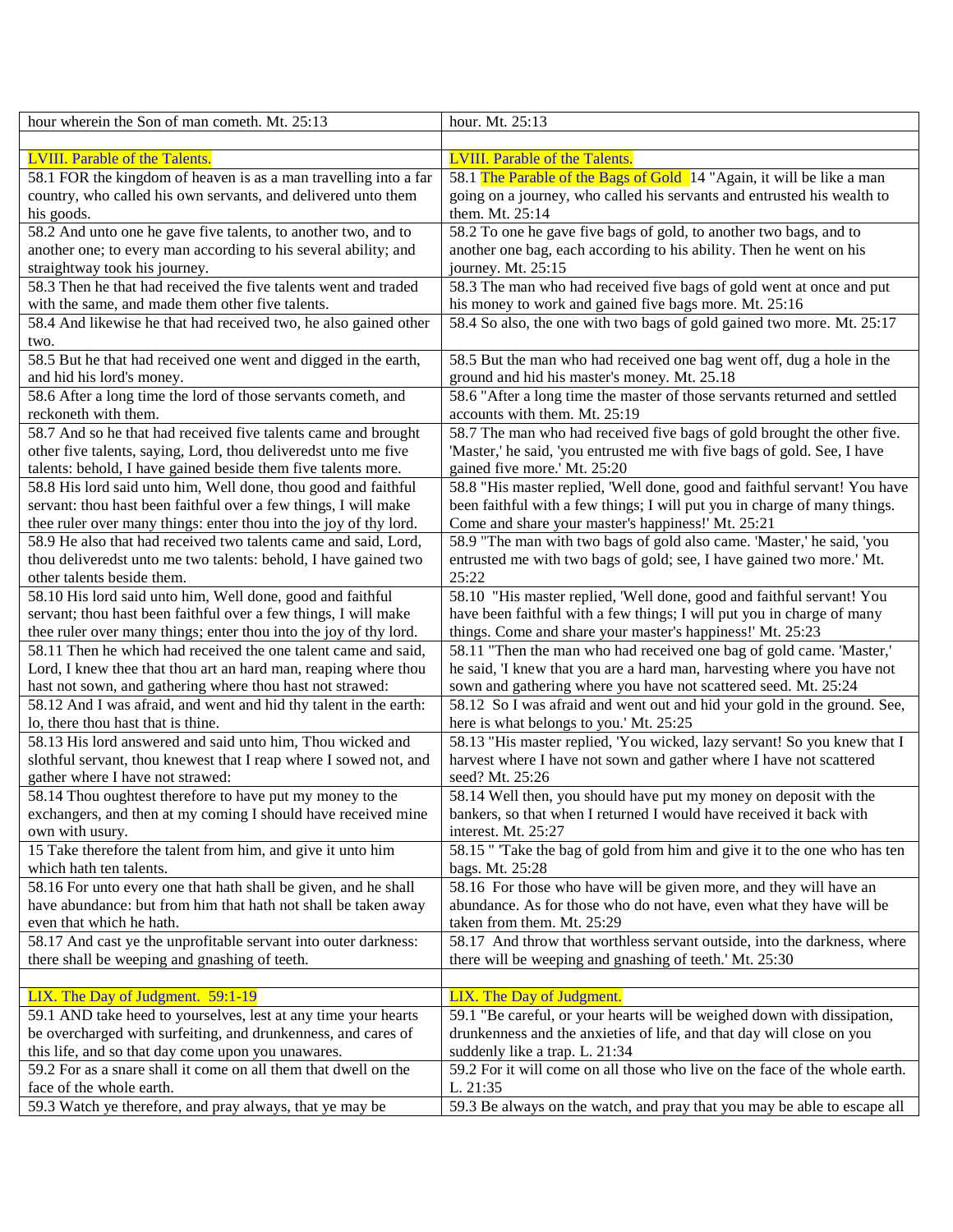| accounted worthy to escape all these things that shall come to       | that is about to happen, and that you may be able to stand before the Son    |
|----------------------------------------------------------------------|------------------------------------------------------------------------------|
| pass, and to stand before the Son of man.                            | of Man." L. 21:36                                                            |
| 59.4 When the Son of man shall come in his glory, and all the        | 59.4 The Sheep and the Goats "When the Son of Man comes in his glory,        |
| holy angels with him, then shall he sit upon the throne of his       | and all the angels with him, he will sit on his glorious throne. Mt. 25:31   |
| glory:                                                               |                                                                              |
| 59.5 And before him shall be gathered all nations: and he shall      | 59.5 All the nations will be gathered before him, and he will separate the   |
| separate them one from another, as a shepherd divideth his           | people one from another as a shepherd separates the sheep from the           |
| sheep from the goats:                                                | goats. Mt. 25:32                                                             |
| 59.6 And he shall set the sheep on his right hand, but the goats     | 59.6 He will put the sheep on his right and the goats on his left. Mt. 25:33 |
| on the left.                                                         |                                                                              |
| 59.7 Then shall the King say unto them on his right hand, Come,      | 59.7 "Then the King will say to those on his right, 'Come, you who are       |
| ye blessed of my Father, inherit the kingdom prepared for you        | blessed by my Father; take your inheritance, the kingdom prepared for        |
| from the foundation of the world:                                    | you since the creation of the world. Mt. 25:34                               |
| 59.8 For I was an hungred, and ye gave me meat: I was thirsty,       | 59.8 For I was hungry and you gave me something to eat, I was thirsty        |
| and ye gave me drink: I was a stranger, and ye took me in:           | and you gave me something to drink, I was a stranger and you invited me      |
|                                                                      | in, Mt. 25:35                                                                |
| 59.9 Naked, and ye clothed me: I was sick, and ye visited me: I      | 59.9 I needed clothes and you clothed me, I was sick and you looked after    |
| was, in prison, and ye came unto me.                                 | me, I was in prison and you came to visit me.' Mt. 25:36                     |
| 59.10 Then shall the righteous answer him, saying, Lord, when        | 59.10 "Then the righteous will answer him, 'Lord, when did we see you        |
| saw we thee an hungred, and fed thee? or thirsty, and gave thee      | hungry and feed you, or thirsty and give you something to drink? Mt.         |
| drink?                                                               | 25:37                                                                        |
| 59.11 When saw we thee a stranger, and took thee in? or naked,       | 59.11 When did we see you a stranger and invite you in, or needing           |
| and clothed thee?                                                    | clothes and clothe you? Mt. 25:38                                            |
| 59.12 Or when saw we thee sick, or in prison, and came unto          | 59.12 When did we see you sick or in prison and go to visit you?' Mt.        |
| thee?                                                                | 25:39                                                                        |
| 59.13 And the King shall answer and say unto them, Verily I say      | 59.13 "The King will reply, 'Truly I tell you, whatever you did for one of   |
| unto you, Inasmuch as ye have done it unto one of the least of       | the least of these brothers and sisters of mine, you did for me.' Mt. 25:40  |
| these my brethren, ye have done it unto me.                          |                                                                              |
| 59.14 Then shall he say also unto them on the left hand, Depart      | 59.14 "Then he will say to those on his left, 'Depart from me, you who       |
| from me, ye cursed, into everlasting fire, prepared for the devil    | are cursed, into the eternal fire prepared for the devil and his angels. Mt. |
| and his angels:                                                      | 25:41                                                                        |
| 59.15 For I was an hungred, and ye gave me no meat: I was            | 59.15 For I was hungry and you gave me nothing to eat, I was thirsty and     |
| thirsty, and ye gave me no drink:                                    | you gave me nothing to drink, Mt. 25:42                                      |
| 59.16 I was a stranger, and ye took me not in: naked, and ye         | 59.16 I was a stranger and you did not invite me in, I needed clothes and    |
| clothed me not: sick, and in prison, and ye visited me not.          | you did not clothe me, I was sick and in prison and you did not look after   |
|                                                                      | me.' Mt. 25:43                                                               |
| 59.17 Then shall they also answer him, saying, Lord, when saw        | 59.17 "They also will answer, 'Lord, when did we see you hungry or           |
| we thee an hungred, or athirst, or a stranger, or naked, or sick, or | thirsty or a stranger or needing clothes or sick or in prison, and did not   |
| in prison, and did not minister unto thee?                           | help you?' Mt. 25:44                                                         |
| 59.18 Then shall he answer them, saying, Verily, I say unto you,     | 59.18 "He will reply, 'Truly I tell you, whatever you did not do for one of  |
| Inasmuch as ye did it not to one of the least of these, ye did it    | the least of these, you did not do for me.' Mt. 25:45                        |
| not to me.                                                           |                                                                              |
| 59.19 And these shall go away into everlasting punishment: but       | 59.19 "Then they will go away to eternal punishment, but the righteous       |
| the righteous into life eternal.                                     | to eternal life." Mt. 25:46                                                  |
|                                                                      |                                                                              |
| LX. A Woman Anointeth Him. 60. 1-8                                   | LX. A Woman Anointeth Him. 60. 1-8                                           |
| 60.1 AFTER two days was the feast of the passover, and of            | 60.1 Jesus Anointed at Bethany Now the Passover and the Festival of          |
| unleavened bread: and the chief priests and the scribes sought       | Unleavened Bread were only two days away, and the chief priests and the      |
| how they might take him by craft, and put him to death.              | teachers of the law were looking for some sly way to arrest Jesus and kill   |
|                                                                      | him. Mk. 14:1                                                                |
| 60.2 But they said, Not on the feast day, lest there be an uproar    | 60.2 "But not during the Festival," they said, "or the people may riot."     |
| of the people.                                                       | Mk. 14:2                                                                     |
| 60.3 And being in Bethany in the house of Simon the leper, as        | 60.3 While he was in Bethany, reclining at the table in the home of          |
| he sat at meat, there came a woman having an alabaster box of        | Simon the Leper, a woman came with an alabaster jar of very expensive        |
| ointment of spikenard very precious; and she brake the box, and      | perfume, made of pure nard. She broke the jar and poured the perfume on      |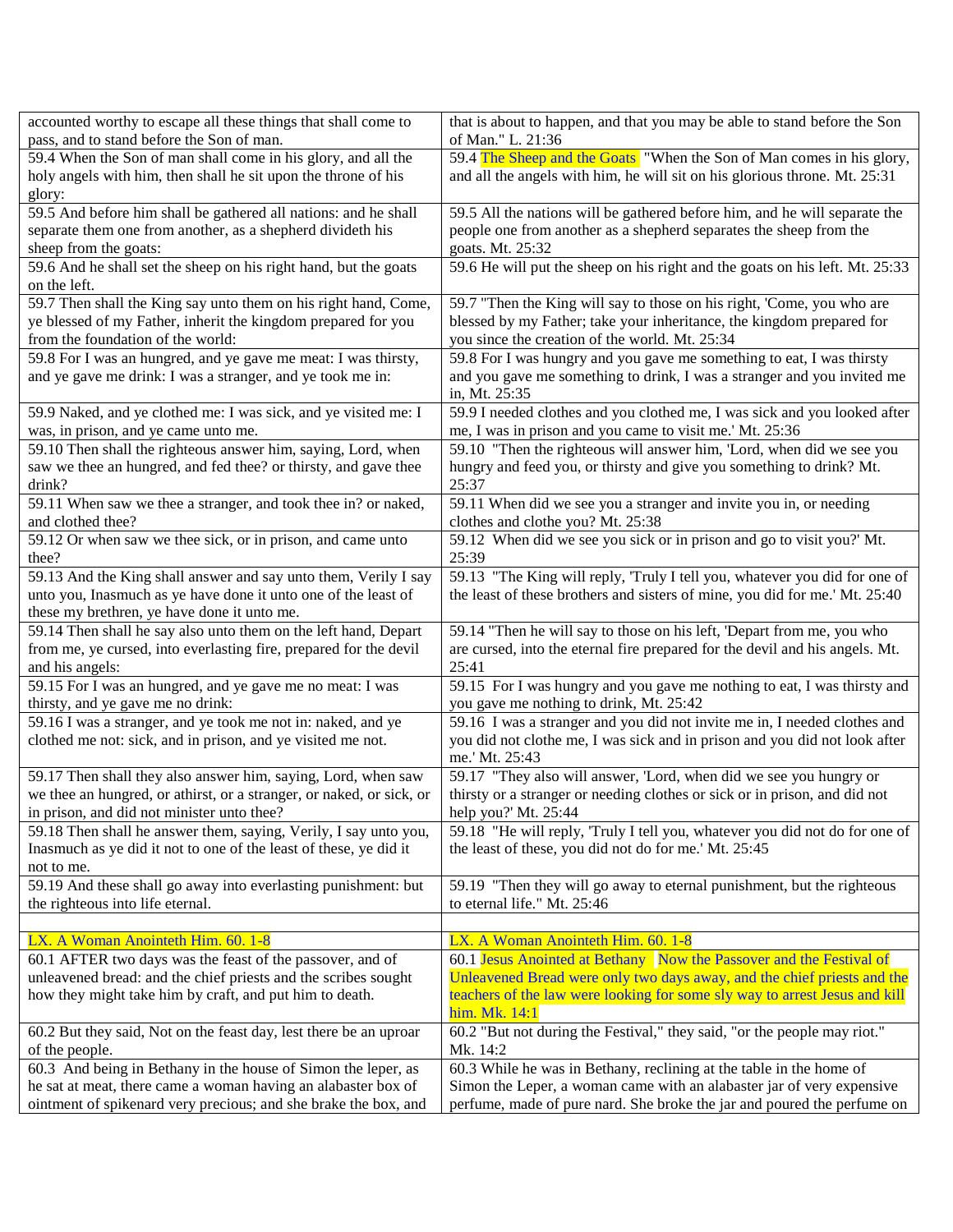| poured it on his head.                                              | his head. Mk. 14:3                                                         |
|---------------------------------------------------------------------|----------------------------------------------------------------------------|
| 60.4 And there were some that had indignation within                | 60.4 Some of those present were saying indignantly to one another, "Why    |
| themselves, and said, Why was this waste of the ointment made?      | this waste of perfume? Mk. 14:4                                            |
| 60.5 For it might have been sold for more than three hundred        | 60.5 It could have been sold for more than a year's wages and the money    |
| pence, and have been given to the poor. And they murmured           | given to the poor." And they rebuked her harshly. Mk. 14:5                 |
| against her.                                                        |                                                                            |
| 60.6 And Jesus said, Let her alone; why trouble ye her? she hath    | 60.6 "Leave her alone," said Jesus. "Why are you bothering her? She has    |
| wrought a good work on me.                                          | done a beautiful thing to me. Mk. 14:6                                     |
| 60.7 For ye have the poor with you always, and whensoever ye        | 60.7 The poor you will always have with you, and you can help them any     |
| will ye may do them good: but me ye have not always.                | time you want. But you will not always have me. Mk. 14:7                   |
| 60.8 She hath done what she could: she is come aforehand to         | 60.8 She did what she could. She poured perfume on my body                 |
| anoint my body to the burying.                                      |                                                                            |
|                                                                     | beforehand to prepare for my burial. Mk. 14:8                              |
|                                                                     |                                                                            |
|                                                                     |                                                                            |
| LXI. Judas Undertakes to Point Out Jesus. 61.1-3                    | LXI. Judas Undertakes to Point Out Jesus. 61.1-3                           |
| 61.1 THEN one of the twelve, called Judas Iscariot, went unto       | 61.1 Judas Agrees to Betray Jesus. Then one of the Twelve—the one          |
| the chief priests,                                                  | called Judas Iscariot—went to the chief priests Mt. 26:14                  |
| 61.2 And said unto them, What will ye give me, and I will           | 61.2 and asked, "What are you willing to give me if I deliver him over to  |
| deliver him unto you? And they covenanted with him for thirty       | you?" So they counted out for him thirty pieces of silver. Mt. 26:15       |
| pieces of silver.                                                   |                                                                            |
| 61.3 And from that time he sought opportunity to betray him.        | 61.3 From then on Judas watched for an opportunity to hand him over.       |
|                                                                     | Mt. 26:16                                                                  |
|                                                                     |                                                                            |
| LXII. Precepts to His Disciples, Washes their Feet. Trouble of      | LXII. Precepts to His Disciples, Washes their Feet. Trouble of Mind and    |
| Mind and Prayer.                                                    | Prayer.                                                                    |
| 62.1 NOW the first day of the feast of unleavened bread the         | 62.1 The Last Supper On the first day of the Festival of Unleavened        |
| disciples came to Jesus, saying unto him, Where wilt thou that      | Bread, the disciples came to Jesus and asked, "Where do you want us to     |
| we prepare for thee to eat the passover?                            | make preparations for you to eat the Passover?" Mt. 26:17                  |
| 62.2 And he said, Go into the city to such a man, and say unto      | 62.2 He replied, "Go into the city to a certain man and tell him, 'The     |
| him, The Master saith, My time is at hand; I will keep the          | Teacher says: My appointed time is near. I am going to celebrate the       |
| passover at thy house with my disciples.                            | Passover with my disciples at your house.' " Mt. 26:18                     |
| 62.3 And the disciples did as Jesus had appointed them; and they    | 62.3 So the disciples did as Jesus had directed them and prepared the      |
| made ready the passover.                                            | Passover. Mt. 26:19                                                        |
| 62.4 Now when the even was come, he sat down with the               | 62.4 When evening came, Jesus was reclining at the table with the          |
| twelve.                                                             | Twelve. Mt. 26:20                                                          |
| 62.5 And there was also a strife among them, which of them          | 62.5 A dispute also arose among them as to which of them was               |
| should be accounted the greatest.                                   | considered to be the greatest. L.22:24                                     |
| 62.6 And he said unto them, The kings of the Gentiles exercised     | 62.6 Jesus said to them, "The kings of the Gentiles lord it over them; and |
| lordship over them; and they that exercise authority upon them      | those who exercise authority over them call themselves Benefactors.        |
| are called benefactors.                                             | L.22:25                                                                    |
|                                                                     |                                                                            |
| 62.7 But ye shall not be so: but he that is greatest among you, let | 62.7 But you are not to be like that. Instead, the greatest among you      |
| him be as the younger; and he that is chief, as he that Both serve. | should be like the youngest, and the one who rules like the one who        |
|                                                                     | serves. L.22:26                                                            |
| 62.8 For whether is greater, he that sitteth at meat, or he that    | 62.8 For who is greater, the one who is at the table or the one who        |
| serveth? is not he that sitteth at meat? but I am among you as he   | serves? Is it not the one who is at the table? But I am among you as one   |
| that serveth.                                                       | who serves. L.22:27                                                        |
| 62.9 And supper being ended, the devil having now put into the      | 62.9 The evening meal was in progress, and the devil had already           |
| heart of Judas Iscariot, Simon's son, to betray him;                | prompted Judas, the son of Simon Iscariot, to betray Jesus.                |
| 62.10 He riseth from supper, and laid aside his garments; and       | 62.10 so he got up from the meal, took off his outer clothing, and         |
| took a towel, and girded himself.                                   | wrapped a towel around his waist. J. 13:4                                  |
| 62.11 After that he poureth water into a bason, and began to        | 62.11 After that, he poured water into a basin and began to wash his       |
| wash the disciples' feet, and to wipe them with the towel           | disciples' feet, drying them with the towel that was wrapped around him.   |
| wherewith he was girded.                                            | J. 13:5                                                                    |
| 62.12 Then cometh he to Simon Peter; and Peter saith unto him,      | 62.12 He came to Simon Peter, who said to him, "Lord, are you going to     |
| Lord, dost thou wash my feet?                                       | wash my feet?" J. 13:6                                                     |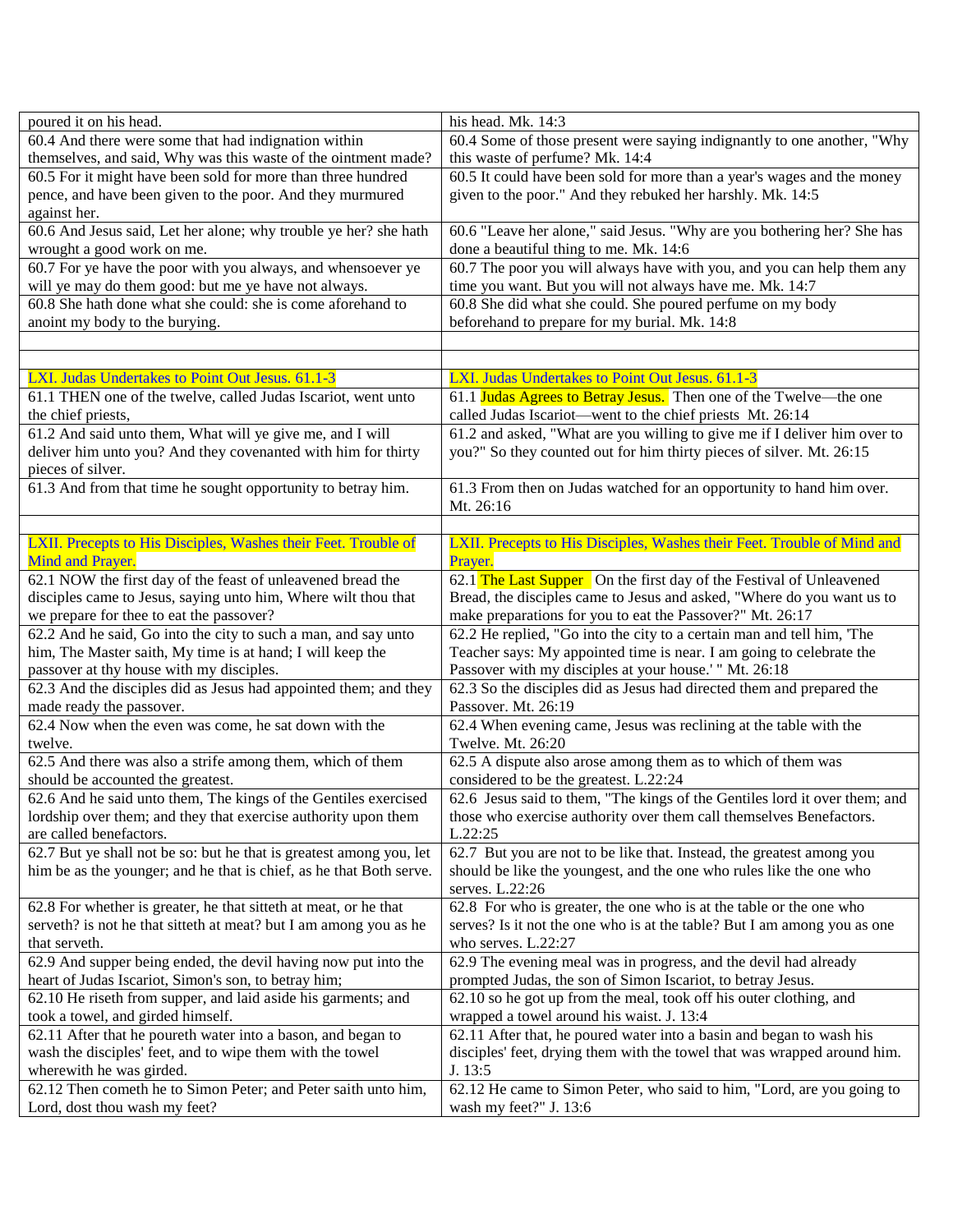| 62.13 Jesus answered and said unto him, What I do thou                | 62.13 Jesus replied, "You do not realize now what I am doing, but later      |
|-----------------------------------------------------------------------|------------------------------------------------------------------------------|
| knowest not now; but thou shalt know hereafter.                       | you will understand." J. 13:7                                                |
| 62.14 Peter saith unto him, Thou shalt never wash my feet. Jesus      | 62.14 "No," said Peter, "you shall never wash my feet." Jesus answered,      |
| answered him, If I wash thee not, thou hast no part with me.          | "Unless I wash you, you have no part with me." J. 13:8                       |
| 62.15 Simon Peter saith unto him, Lord, not my feet only, but         | 62.15 "Then, Lord," Simon Peter replied, "not just my feet but my hands      |
| also my hands and my head.                                            | and my head as well!" J. 13:9                                                |
| 62.16 Jesus saith to Him, He that is washed needeth not save to       | 62.16 Jesus answered, "Those who have had a bath need only to wash           |
| wash his feet, but is clean every whit: and ye are clean, but not     | their feet; their whole body is clean. And you are clean, though not every   |
| all.                                                                  | one of you." J. 13:10                                                        |
| 62.17 For he knew who should betray him; therefore said he, Ye        | 62.17 For he knew who was going to betray him, and that was why he           |
| are not all clean.                                                    | said not every one was clean. J. 13:11                                       |
| 62.18 So after he had washed their feet, and had taken his            | 62.18 When he had finished washing their feet, he put on his clothes and     |
| garments, and was set down again, he said unto them, Know ye          | returned to his place. "Do you understand what I have done for you?" he      |
| what I have done to you?                                              | asked them. J. 13:12                                                         |
| 62.19 Ye call me Master and Lord: and ye say well; for so I am.       | 62.19 "You call me 'Teacher' and 'Lord,' and rightly so, for that is what I  |
|                                                                       | am. J. 13:13                                                                 |
| 62.20 If I then, your Lord and Master, have washed your feet; ye      | 62.20 Now that I, your Lord and Teacher, have washed your feet, you          |
| also ought to wash one another's feet.                                | also should wash one another's feet. J. 13:14                                |
| 62.21 For I have given you an example, that ye should do; as I        | 62.21 I have set you an example that you should do as I have done for        |
| have done to you.                                                     | you. J. 13:15                                                                |
| 62.22 Verily, verily, I shy unto you, The servant is not greater      | 62.22 Very truly I tell you, servants are not greater than their master, nor |
| than his lord; neither he that is sent greater than he that sent him. | are messengers greater than the one who sent them. J. 13:16                  |
| 62.23 If ye know these things, happy are ye if ye do them.            | 62.23 Now that you know these things, you will be blessed if you do          |
|                                                                       | them. J. 13:17                                                               |
| 62.24 When Jesus had thus said, he was troubled in spirit, and        | 62.24 After he had said this, Jesus was troubled in spirit and testified,    |
| testified, and said, Verily, verily, I say unto you, that one of you  | "Very truly I tell you, one of you is going to betray me." J. 13:21          |
| shall betray me.                                                      |                                                                              |
| 62.25 Then the disciples looked one on another, doubting of           | 62.25 His disciples stared at one another, at a loss to know which of        |
| whom he spake.                                                        | them he meant. J. 13:22                                                      |
| 62.26 Now there was leaning on Jesus' bosom one of his                | 62.26 One of them, the disciple whom Jesus loved, was reclining next to      |
| disciples whom Jesus loved.                                           | him. J. 13:23                                                                |
| 62.27 Simon Peter therefore beckoned to him, that he should ask       | 62.27 Simon Peter motioned to this disciple and said, "Ask him which         |
| who it should be of whom he spake.                                    | one he means." J. 13:24                                                      |
| 62.28 He then lying on Jesus' breast saith unto him, Lord, who is     | 62.28 Leaning back against Jesus, he asked him, "Lord, who is it?" J.        |
| it?                                                                   | 13:25                                                                        |
| 62.29 Jesus answered, He it is, to whom I shall give a sop, when      | 62.29 Jesus answered, "It is the one to whom I will give this piece of       |
| I have dipped it. And when he had dipped the sop, he gave it to       | bread when I have dipped it in the dish." Then, dipping the piece of         |
| Judas Iscariot, the son of Simon.                                     | bread, he gave it to Judas, the son of Simon Iscariot. J. 13:26              |
| 62.30 Therefore, when he was gone out, Jesus said, Now is the         | 62.30 Jesus Predicts Peter's Denial When he was gone, Jesus said,            |
| Son of man glorified, and God is glorified in him.                    | "Now is the Son of Man glorified and God is glorified in him. J. 13:31       |
| 62.31 A new commandment I give unto you, That ye love one             | 62.31 "A new command I give you: Love one another. As I have loved           |
| another; as I have loved you, that ye also love one another.          | you J. 13:34                                                                 |
| 62.32 By this shall all men know that ye are my disciples, if ye      | 62.32 By this everyone will know that you are my disciples, if you love      |
| have love one to another.                                             | one another." J. 13:35                                                       |
| 62.33 Then said Jesus unto them, All ye shall be offended             | 62.33 Then Jesus told them, "This very night you will all fall away on       |
| because of me this night: for it is written, I will smite the         | account of me, for it is written: "I will strike the shepherd,               |
| shepherd, and the sheep of the flock shall be scattered abroad.       | and the sheep of the flock will be scattered.' Mt. 26:31                     |
| 62.34 Peter answered and said unto him, Though all men shall          | 62.34 Peter replied, "Even if all fall away on account of you, I never       |
| be offended because of thee, yet will I never be offended.            | will." Mt. 26:33                                                             |
| 62.35 And he said unto him, Lord, I am ready to go with thee,         | 62.35 But he replied, "Lord, I am ready to go with you to prison and to      |
| both into prison, and to death.                                       | death." L. 22:33                                                             |
|                                                                       |                                                                              |
| 62.36 And he said, I tell thee, Peter, the cock shall not crow this   | 62.36 Jesus answered, "I tell you, Peter, before the rooster crows today,    |
| day, before that thou shalt thrice deny that thou knowest me.         | you will deny three times that you know me." L. 22:34                        |
|                                                                       |                                                                              |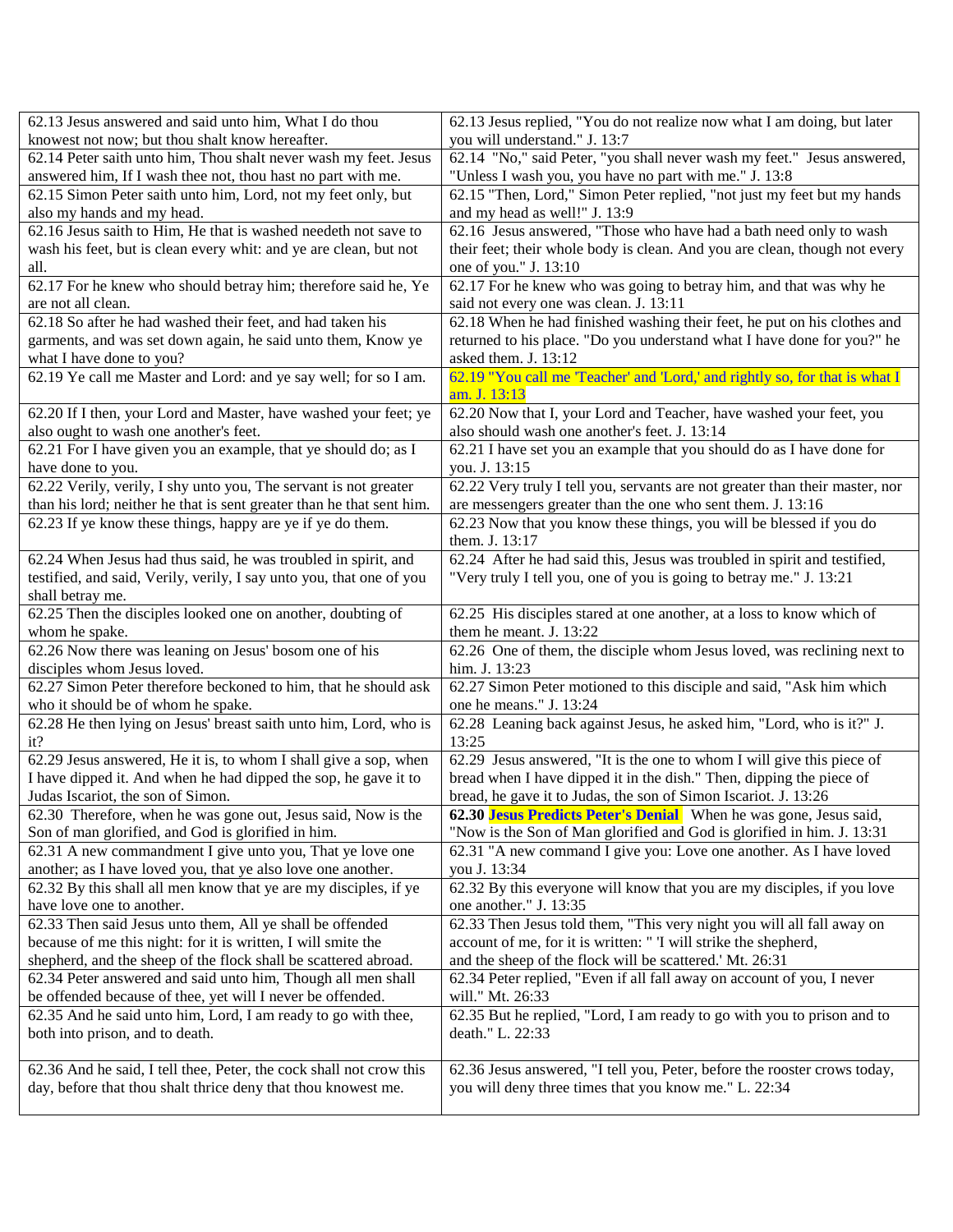| 62.37 Peter said unto him, Though I should die with thee, yet                     | 62.37 But Peter declared, "Even if I have to die with you, I will never                    |
|-----------------------------------------------------------------------------------|--------------------------------------------------------------------------------------------|
| will I not deny thee. Likewise also said all the disciples.                       | disown you." And all the other disciples said the same. Mt. 26:35                          |
| 62.38 Then cometh Jesus with them unto a place called                             | 62.38 Gethsemane Then Jesus went with his disciples to a place called                      |
| Gethsemane, and said unto the disciples, Sit ye here, while I go                  | Gethsemane, and he said to them, "Sit here while I go over there and                       |
| and pray yonder.                                                                  | pray." Mt. 26:36                                                                           |
| 62.39 And he took with him Peter and the two. sons of Zebedee,                    | 62.39 He took Peter and the two sons of Zebedee along with him, and he                     |
| and began to be sorrowful and very heavy.                                         | began to be sorrowful and troubled. Mt. 26:37                                              |
| 62.40 Then saith he unto them, My soul is exceeding sorrowful,                    | 62.40 Then he said to them, "My soul is overwhelmed with sorrow to the                     |
| even unto death: tarry ye here, and watch with me.                                | point of death. Stay here and keep watch with me." Mt. 26:38                               |
| 62.41 And he went a little farther, and fell on his face, and                     | 62.41 Going a little farther, he fell with his face to the ground and prayed,              |
| prayed, saying, O my Father, if it be possible, let this cup pass                 | "My Father, if it is possible, may this cup be taken from me. Yet not as I                 |
| from me: nevertheless not as I will, but as thou wilt.                            | will, but as you will." Mt. 26:39                                                          |
| 62.42 And he cometh unto the disciples, and findeth them                          | 62.42 Then he returned to his disciples and found them sleeping.                           |
| asleep, and saith unto Peter, What, could ye not watch with me                    | "Couldn't you men keep watch with me for one hour?" he asked Peter.                        |
| one hour?                                                                         | Mt. 26:40                                                                                  |
| 62.43 Watch and pray, that ye enter not into temptation: the                      | 62.43 "Watch and pray so that you will not fall into temptation. The spirit                |
| spirit indeed is willing, but the flesh is weak.                                  | is willing, but the flesh is weak." Mt. 26:41                                              |
| 62.44 He went away again the second time, and prayed, saying,                     | 62.44 He went away a second time and prayed, "My Father, if it is not                      |
| O my Father, if this cup may not pass away from me, except I                      | possible for this cup to be taken away unless I drink it, may your will be                 |
| drink it, thy will be done.                                                       | done." Mt. 26:42                                                                           |
| 62.45 And he came and found them asleep again: for their eyes                     | 62.45 When he came back, he again found them sleeping, because their                       |
| were heavy.                                                                       | eyes were heavy. Mt. 26:43                                                                 |
| 62.46 And he left them, and went away again, and prayed the                       | 62.46 So he left them and went away once more and prayed the third                         |
| third time, saying the same words.                                                | time, saying the same thing. Mt. 26:44                                                     |
| 62.47 Then cometh he to his disciples, and saith unto them,                       | 62.47 Then he returned to the disciples and said to them, "Are you still                   |
| Sleep on now, and take your rest: behold, the hour is at hand,                    | sleeping and resting? Look, the hour is near, and the Son of Man is                        |
| and the Son of man is betrayed into the hands of sinners.                         | delivered into the hands of sinners. Mt. 26:45                                             |
|                                                                                   |                                                                                            |
|                                                                                   |                                                                                            |
|                                                                                   |                                                                                            |
| LXIII. Judas Conducts the Officers to Jesus.                                      | LXIII. Judas Conducts the Officers to Jesus.                                               |
| 63.1WHEN Jesus had spoken these words, he went forth with                         | 63.1 Jesus Arrested 1 When he had finished praying, Jesus left with his                    |
| his disciples over the brook Cedron, where was a garden, into                     | disciples and crossed the Kidron Valley. On the other side there was a                     |
| the which he entered, and his disciples.                                          | garden, and he and his disciples went into it. J. 18:1                                     |
| 63.2 And Judas also, which betrayed him, knew the place: for                      | 63.2 Now Judas, who betrayed him, knew the place, because Jesus had                        |
| Jesus of ttimes resorted thither with his disciples.                              | often met there with his disciples. J. 18:2                                                |
| 63.3 Judas then, having received a band of men and officers                       | 63.3 So Judas came to the garden, guiding a detachment of soldiers and                     |
| from the chief priests and Pharisees, cometh thither with lanterns                | some officials from the chief priests and the Pharisees. They were                         |
| and torches and weapons.                                                          | carrying torches, lanterns and weapons. J. 18:3                                            |
| 63.4 Now he that betrayed him gave them a sign, saying,                           | 48 Now the betrayer had arranged a signal with them: "The one I kiss is                    |
| Whomsoever I shall kiss, that same is he: hold him fast.                          | the man; arrest him." Mt. 26:48                                                            |
| 63.5 And forthwith he came to Jesus, and said, Hail, master; and                  | 49 Going at once to Jesus, Judas said, "Greetings, Rabbi!" and kissed                      |
| kissed him.                                                                       | him. Mt. 26:49                                                                             |
| 63.6 And Jesus said unto him, Friend, wherefore art thou come?                    | 50 Jesus replied, "Friend, do what you came for." Mt. 26:50                                |
| Then came they, and laid hands on Jesus, and took him.                            |                                                                                            |
|                                                                                   |                                                                                            |
| LXIV. He is Arrested and Carried Before Caiaphas, the High                        | LXIV. He is Arrested and Carried Before Caiaphas, the High Priest and is                   |
| Priest and is Condemned.                                                          | Condemned.                                                                                 |
| 64.1 JESUS therefore, knowing all things that should come upon                    | 64.1 Jesus, knowing all that was going to happen to him, went out and                      |
| him, went forth, and said unto them, Whom seek ye?                                | asked them, "Who is it you want?" J. 18:4                                                  |
| 64.2 They answered him, Jesus of Nazareth. Jesus saith unto                       | 64.2 "Jesus of Nazareth," they replied. "I am he," Jesus said. (And Judas                  |
| them, I am he. And Judas also, which betrayed him, stood with                     | the traitor was standing there with them.) J. 18:5                                         |
| them.                                                                             |                                                                                            |
| 64.3 As soon then as he had said unto them, I am he, they went                    | 64.3 When Jesus said, "I am he," they drew back and fell to the ground. J.                 |
| backward, and fell to the ground.                                                 | 18:6                                                                                       |
| 64.4 Then asked he them again, Whom seek ye? And they said,<br>Jesus of Nazareth. | 64.4 Again he asked them, "Who is it you want?" "Jesus of Nazareth,"<br>they said. J. 18:7 |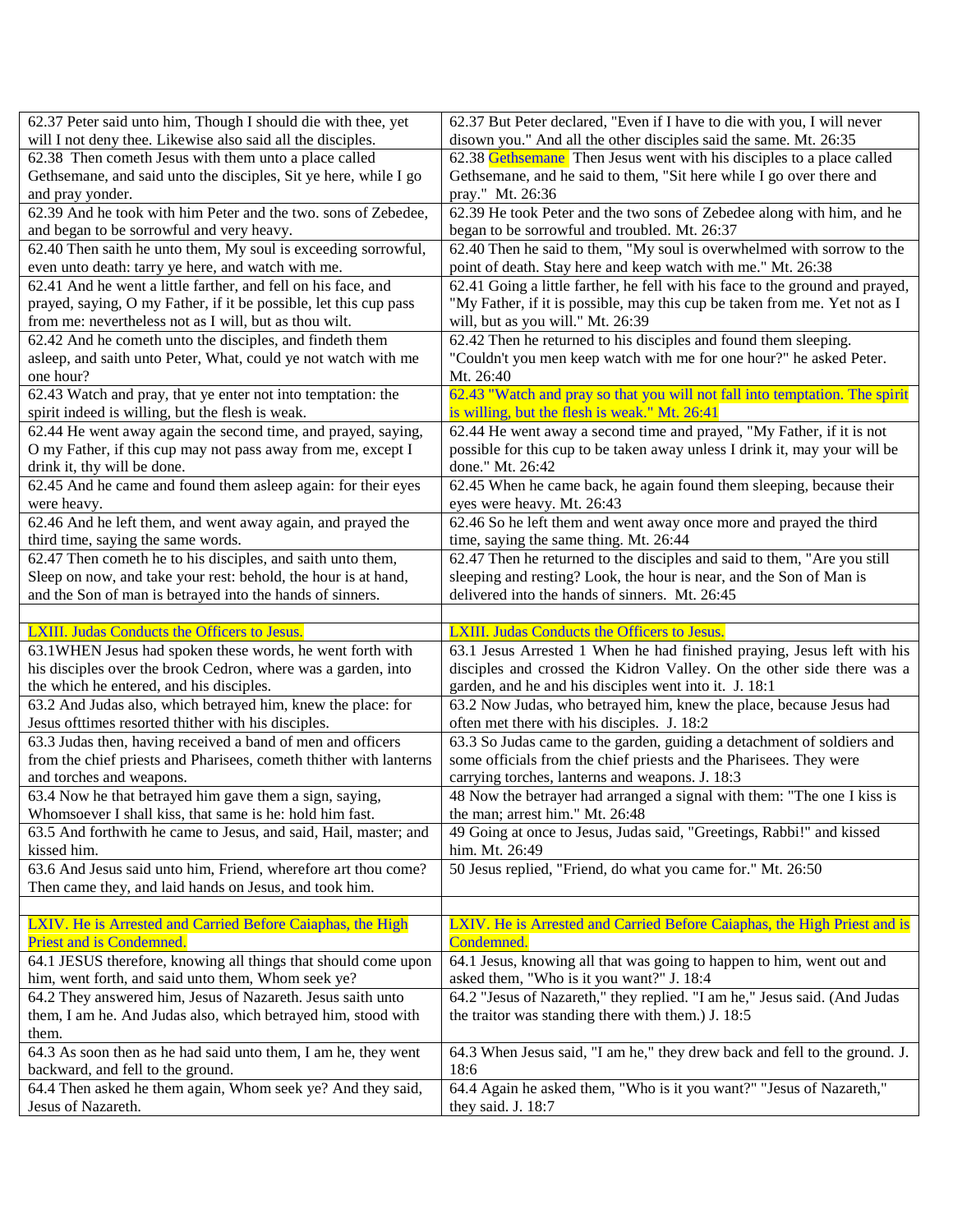| 64.5 Jesus answered, I have told you that I am he; if therefore ye                                                    | 64.5 Jesus answered, "I told you that I am he. If you are looking for me,                                |
|-----------------------------------------------------------------------------------------------------------------------|----------------------------------------------------------------------------------------------------------|
| seek me, let these go their way:                                                                                      | then let these men go." J. 18:8                                                                          |
| 64.6 And Jesus said unto him, Friend, wherefore art thou come?                                                        | 64.6 Jesus replied, "Friend, do what you came for." Then the men stepped                                 |
| Then came they, and laid hands on Jesus, and took him.                                                                | forward, seized Jesus and arrested him. Mt. 26:50                                                        |
| 64.7 And, behold, one of them which were with Jesus stretched                                                         | 64.7 With that, one of Jesus' companions reached for his sword, drew it                                  |
| out his hand, and drew his sword, and struck a servant of the                                                         | out and struck the servant of the high priest, cutting off his ear. Mt. 26:51                            |
| high priest's, and smote off his ear.                                                                                 |                                                                                                          |
| 64.8 Then said Jesus unto him, Put up again thy sword into his                                                        | 64.8"Put your sword back in its place," Jesus said to him, "for all who                                  |
| place: for all they that take the sword shall perish with the                                                         | draw the sword will die by the sword. Mt. 26:52                                                          |
| sword.                                                                                                                |                                                                                                          |
| 64.9 In that same hour said Jesus to the multitudes, Are ye come                                                      | 64.9 In that hour Jesus said to the crowd, "Am I leading a rebellion, that                               |
| out as against a thief with swords and staves for to take me? I sat                                                   | you have come out with swords and clubs to capture me? Every day I sat                                   |
| daily with you teaching in the temple, and ye laid no hold on                                                         | in the temple courts teaching, and you did not arrest me. Mt. 26:55                                      |
| me.                                                                                                                   |                                                                                                          |
| 64.10 But all this was done, that the scriptures of the prophets                                                      | 64.10 But this has all taken place that the writings of the prophets might                               |
| might be fulfilled. Then all the disciples forsook him, and fled.                                                     | be fulfilled." Then all the disciples deserted him and fled. Mt. 26:56                                   |
| 64.11 And there followed him a certain young man, having a                                                            | 64.11 A young man, wearing nothing but a linen garment, was following                                    |
| linen cloth cast about his naked body; and the young men laid                                                         | Jesus. When they seized him, Mk. 14:51                                                                   |
| hold on him:                                                                                                          |                                                                                                          |
| 64.12 And he left the linen cloth, and fled from them naked.                                                          | 64.12 he fled naked, leaving his garment behind. Mk. 14:52                                               |
| 64.13 And they that had laid hold on Jesus led him away to                                                            | <b>Jesus Before the Sanhedrin</b>                                                                        |
| Caiaphas the high priest, where the scribes and the elders were                                                       | 64.13 Those who had arrested Jesus took him to Caiaphas the high priest,                                 |
| assembled.                                                                                                            | where the teachers of the law and the elders had assembled Mt. 26:57                                     |
| 64.14 And Simon Peter followed Jesus, and so did another                                                              | <b>Peter's First Denial</b>                                                                              |
| disciple: that disciple was known unto the high priest, and went                                                      | 64.14 Simon Peter and another disciple were following Jesus. Because                                     |
| in with Jesus into the palace of the high priest.                                                                     | this disciple was known to the high priest, he went with Jesus into the                                  |
|                                                                                                                       | high priest's courtyard, J. 18:15                                                                        |
| 64.15 But Peter stood at the door without. Then went out that                                                         | 64.15 but Peter had to wait outside at the door. The other disciple, who                                 |
| other disciple, which was known unto the high priest, and spake                                                       | was known to the high priest, came back, spoke to the servant girl on                                    |
| unto her that kept the door, and brought in Peter.<br>64.16 Then saith the damsel that kept the door, unto Peter, Art | duty there and brought Peter in. J. 18:16                                                                |
| not thou also one of this man's disciples? He saith, I am not.                                                        | 64.16 "You aren't one of this man's disciples too, are you?" she asked<br>Peter. He replied, "I am not." |
| 64.17 And the servants and officers stood there, who had made a                                                       | 64.16 It was cold, and the servants and officials stood around a fire they                               |
| fire of coals; for it was cold: and they warmed themselves: and                                                       | had made to keep warm. Peter also was standing with them, warming                                        |
| Peter stood with them, and warmed himself.                                                                            | himself. J. 18:18                                                                                        |
| 64.18 And Simon Peter stood and warmed himself. They said                                                             | <b>Peter's Second and Third Denials</b>                                                                  |
| therefore unto him, Art not thou also one of his disciples? He                                                        | 64.18 Meanwhile, Simon Peter was still standing there warming himself.                                   |
| denied it, and said, I am not.                                                                                        | So they asked him, "You aren't one of his disciples too, are you?" He                                    |
|                                                                                                                       | denied it, saying, "I am not." J. 18:25                                                                  |
| 64.19 One of the servants of the high priest, being his kinsman                                                       | 64.19 One of the high priest's servants, a relative of the man whose ear                                 |
| whose ear Peter cut off, saith, Did not I see thee in the garden                                                      | Peter had cut off, challenged him, "Didn't I see you with him in the                                     |
| with him?                                                                                                             | garden?" J. 18:26                                                                                        |
| 64.20 Peter then denied again: and immediately the cock crew.                                                         | 64.20 Again Peter denied it, and at that moment a rooster began to crow.                                 |
|                                                                                                                       | J. 18:27                                                                                                 |
| 64.21 And Peter remembered the word of Jesus, which said unto                                                         | 64.21 Then Peter remembered the word Jesus had spoken: "Before the                                       |
| him, Before the cock crow, thou shalt deny me thrice. And he                                                          | rooster crows, you will disown me three times." And he went outside and                                  |
| went out, and wept bitterly.                                                                                          | wept bitterly. Mt.26:75                                                                                  |
| 64.22 The high priest then asked Jesus of his disciples, and of                                                       | The High Priest Questions Jesus                                                                          |
| his doctrine.                                                                                                         | 64.22 Meanwhile, the high priest questioned Jesus about his disciples                                    |
|                                                                                                                       | and his teaching. J.18:19                                                                                |
| 64.23 Jesus answered him, I spake openly to the world; I ever                                                         | 64.23 "I have spoken openly to the world," Jesus replied. "I always taught                               |
| taught in the synagogue, and in the temple, whither the Jews                                                          | in synagogues or at the temple, where all the Jews come together. I said                                 |
| always resort; and in secret have I said nothing.                                                                     | nothing in secret. J.18:20                                                                               |
| 64.24 Why askest thou me? ask them which heard me, what I                                                             | 64.24 Why question me? Ask those who heard me. Surely they know                                          |
| have said unto them: behold, they know what I said.                                                                   | what I said." J.18:21                                                                                    |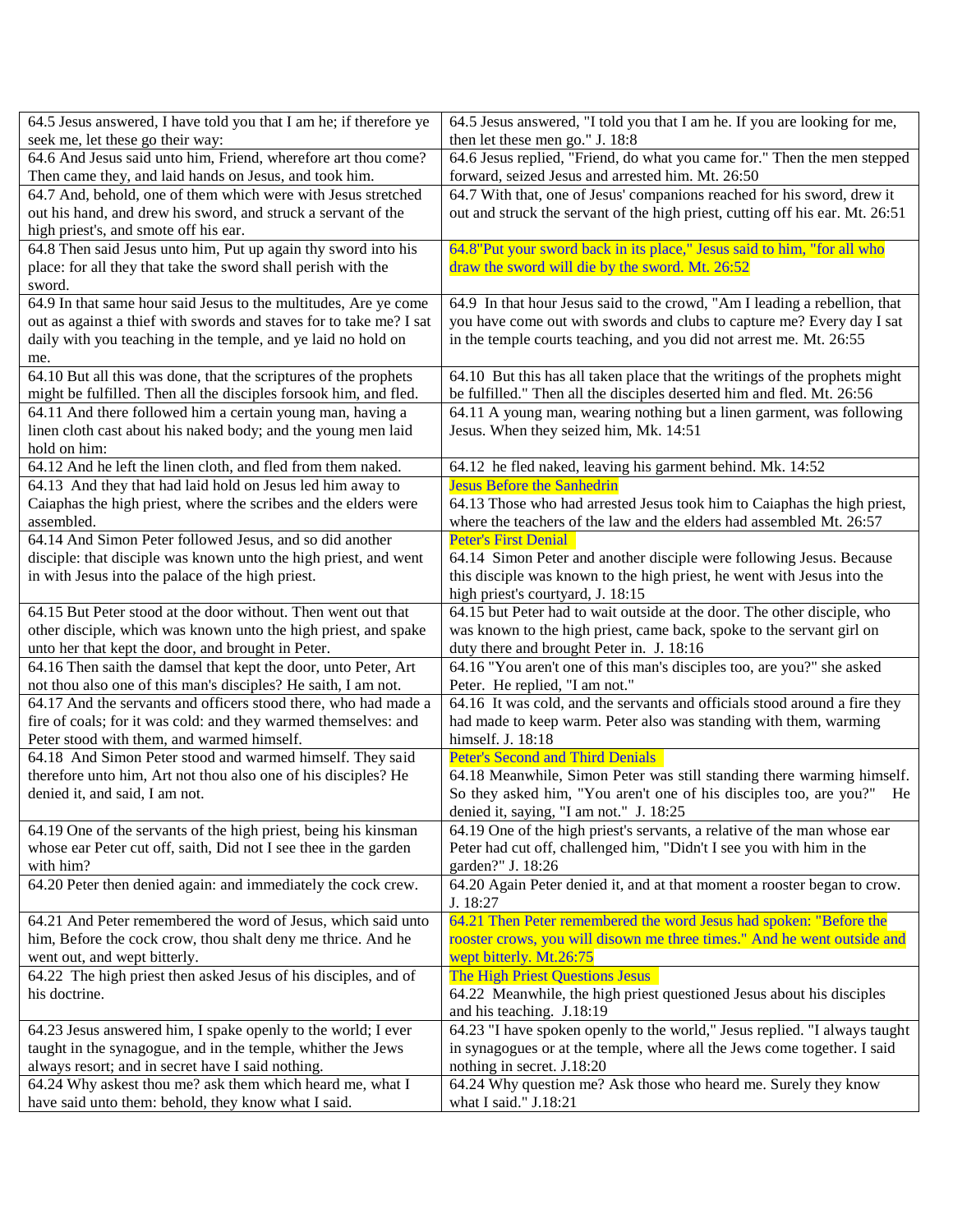| 64.25 And when he had thus spoken, one of the officers which         | 64.25 When Jesus said this, one of the officials nearby slapped him in the  |
|----------------------------------------------------------------------|-----------------------------------------------------------------------------|
| stood by struck Jesus with the palm of his hand, saying,             | face. "Is this the way you answer the high priest?" he demanded. J.18:22    |
| Answerest thou the high priest so?                                   |                                                                             |
| 64.26 Jesus answered him, If I have spoken evil, bear witness of     | 64.26 "If I said something wrong," Jesus replied, "testify as to what is    |
| the evil; but if well, why smitest thou me?                          | wrong. But if I spoke the truth, why did you strike me?" J.18:23            |
| 64.27 And the chief priests and all the council sought for witness   | 64.27 The chief priests and the whole Sanhedrin were looking for            |
| against Jesus to put him to death; and found none.                   | evidence against Jesus so that they could put him to death, but they did    |
|                                                                      | not find any. Mk. 14:55                                                     |
| 64.28 For many bare false witness against him, but their witness     | 64.28 Many testified falsely against him, but their statements did not      |
| agreed not together.                                                 | agree. Mk. 14:56                                                            |
| 64.29 And there arose certain, and bare false witness against        | 64.29 Then some stood up and gave this false testimony against him: Mk.     |
| him, saying,                                                         | 14:57                                                                       |
| 64.30 We heard him say, I will destroy this temple that is made      | 64.30 "We heard him say, 'I will destroy this temple made with human        |
| with hands, and within three days I will build another made          | hands and in three days will build another, not made with hands.'" Mk.      |
| without hands.                                                       | 14:58                                                                       |
| 64.31 But neither so did their witness agree together.               | 64.31 Yet even then their testimony did not agree. Mk. 14:59                |
| 64.32 And the high priest stood up in the midst, and asked Jesus,    | 64.32 Then the high priest stood up before them and asked Jesus, "Are       |
| saying, Answerest thou nothing? what is it which these witness       | you not going to answer? What is this testimony that these men are          |
| against thee?                                                        | bringing against you?" Mk. 14:60                                            |
| 64.33 But he held his peace, and answered nothing. Again the         | 64.33 But Jesus remained silent and gave no answer. Again the high          |
| high priest asked him, and said unto him, Art thou the Christ, the   | priest asked him, "Are you the Messiah, the Son of the Blessed One?"        |
| Son of the Blessed?                                                  | Mk. 14:61                                                                   |
| 64.34 Art thou the Christ? tell us. And he said unto them, If I tell | 64.34 "If you are the Messiah," they said, "tell us." Jesus answered, "If I |
| you, ye will not believe:                                            | tell you, you will not believe me, L. 22:67                                 |
| 64.35 And if I also ask you, ye will not answer me, nor let me       | 64.35 and if I asked you, you would not answer. L. 22:68                    |
| go.                                                                  |                                                                             |
| 64.36 Then said they all, Art thou then the Son of God? And he       | 64.36 They all asked, "Are you then the Son of God?"                        |
| said unto them, Ye say that I am.                                    | He replied, "You say that I am." L. 22:70                                   |
| 64.37 Then the high priest rent his clothes, and saith, What need    | 64.37 The high priest tore his clothes. "Why do we need any more            |
| we any further witnesses?                                            | witnesses?" he asked. Mk. 14:63                                             |
| 64.38 Ye have heard the blasphemy: what think ye? And they all       | 64.38 "You have heard the blasphemy. What do you think?"                    |
| condemned him to be guilty of death.                                 | They all condemned him as worthy of death. Mk. 14:64                        |
|                                                                      |                                                                             |
| 64.39 And some began to spit on him, and to cover his face, and      | 64.39 Then some began to spit at him; they blindfolded him, struck him      |
| to buffet him, and to say unto him, Prophesy: and the servants       | with their fists, and said, "Prophesy!" And the guards took him and beat    |
| did strike him with the palms of their hands.                        | him. Mk. 14:65                                                              |
|                                                                      |                                                                             |
| LXV. Is then Carried to Pilate.                                      | LXV. Is then Carried to Pilate.                                             |
| 65.1 THEN led they Jesus from Caiaphas unto the hall of              | <b>Jesus Before Pilate</b>                                                  |
| judgment: and it was early; and they themselves went not into        | 65.1 Then the Jewish leaders took Jesus from Caiaphas to the palace of      |
| the judgment hall, lest they should be defiled; but that they        | the Roman governor. By now it was early morning, and to avoid               |
| might eat the passover.                                              | ceremonial uncleanness they did not enter the palace, because they          |
|                                                                      | wanted to be able to eat the Passover. J.18.28                              |
| 65.2 Pilate then went out unto them, and said, What accusation       | 65.2 So Pilate came out to them and asked, "What charges are you            |
| bring ye against this man?                                           | bringing against this man?" J.18.29                                         |
| 65.3 They answered and said unto him, If he were not a               | 65.3 "If he were not a criminal," they replied, "we would not have handed   |
| malefactor, we would not have delivered him up unto thee.            | him over to you." J.18.30                                                   |
|                                                                      |                                                                             |
| 65.4 Then said Pilate unto them, Take ye him, and judge him          | 65.4 Pilate said, "Take him yourselves and judge him by your own law."      |
| according to your law. The Jews therefore said unto him, It is       | "But we have no right to execute anyone," they objected. J.18.31            |
| not lawful for us to put any man to death.                           |                                                                             |
| 65.5 Then Pilate entered into the judgment hall again, and called    | 65.5 Pilate then went back inside the palace, summoned Jesus and asked      |
| Jesus, and said unto him, Art thou the King of the Jews?             | him, "Are you the king of the Jews?" J.18:33                                |
|                                                                      |                                                                             |
| 65.6 Jesus answered him, Sayest thou this thing of thyself, or did   | 65.6 "Is that your own idea," Jesus asked, "or did others talk to you about |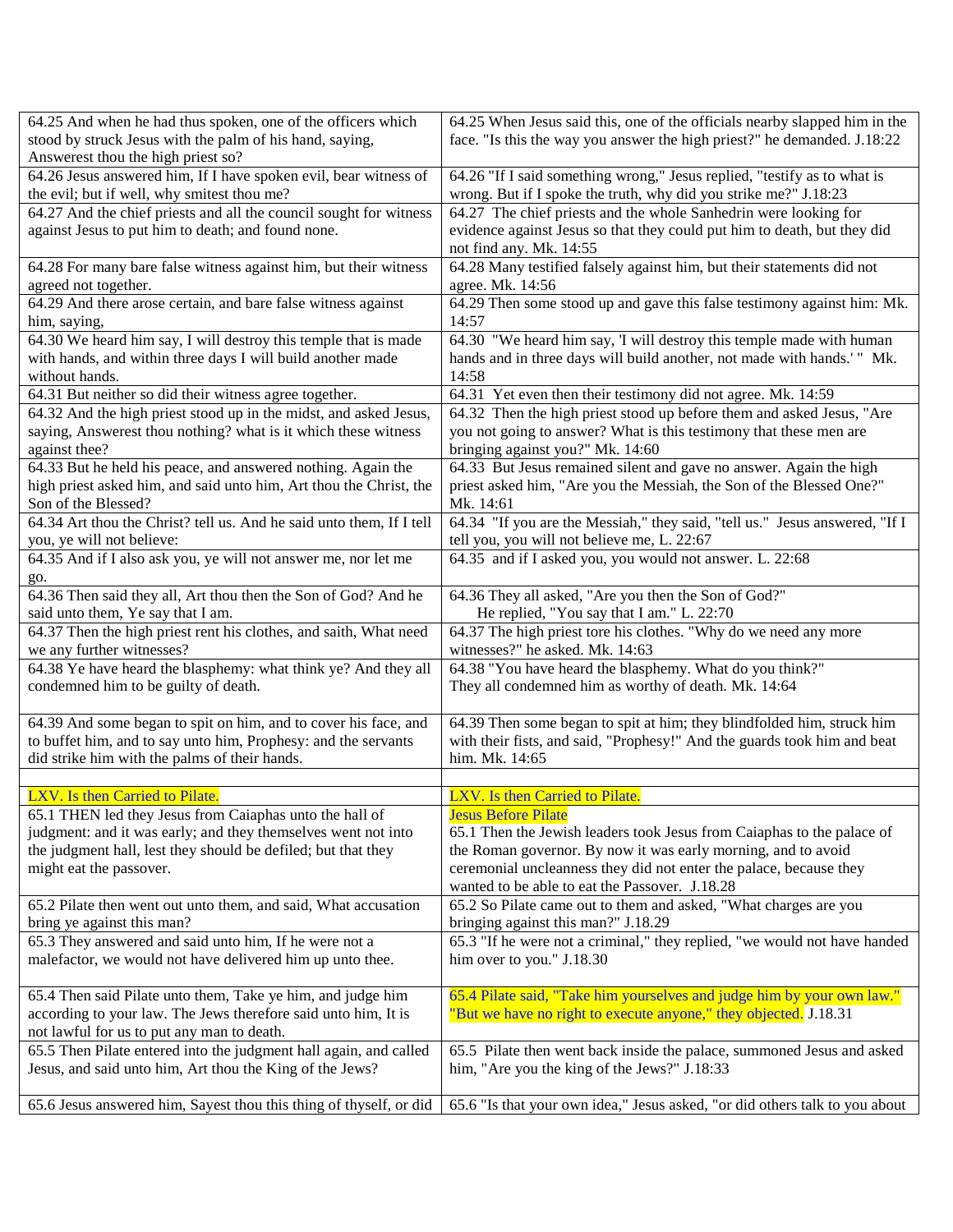| others tell it thee of me?                                                  | me?" J.18:34                                                                                            |
|-----------------------------------------------------------------------------|---------------------------------------------------------------------------------------------------------|
| 65.7 Pilate answered, Am I a Jew? Thine own nation and the                  | 65.7 "Am I a Jew?" Pilate replied. "Your own people and chief priests                                   |
| chief priests have delivered thee unto me: what hast thou done?             | handed you over to me. What is it you have done?" J.18:35                                               |
| 65.8 Jesus answered, My kingdom is not of this world; if my                 | 65.8 Jesus said, "My kingdom is not of this world. If it were, my servants                              |
| kingdom were of this world, then would my servants fight, that I            | would fight to prevent my arrest by the Jewish leaders. But now my                                      |
| should not be delivered to the Jews: but now is my kingdom not              | kingdom is from another place." J.18:36                                                                 |
| from hence.                                                                 |                                                                                                         |
| 65.9 Pilate therefore said unto him, Art thou a king then? Jesus            | 65.9 "You are a king, then!" said Pilate.                                                               |
| answered, Thou sayest that I am a king. To this end was I born,             | Jesus answered, "You say that I am a king. In fact, the reason I was                                    |
| and for this cause came I into the world, that I should bear                | born and came into the world is to testify to the truth. Everyone on the                                |
| witness unto the truth. Every one that is of the truth heareth my           | side of truth listens to me." J.18:37                                                                   |
| voice.                                                                      |                                                                                                         |
| 65.10 Pilate saith unto him, What is truth? And when he had                 | 65.10 "What is truth?" retorted Pilate. With this he went out again to the                              |
| said this, he went out again unto the Jews, and saith unto them, I          | Jews gathered there and said, "I find no basis for a charge against him.                                |
| find in him no fault at all.                                                | J.18:38                                                                                                 |
| 65.11 And they were the more fierce, saying, He stirreth up the             | 65.11 But they insisted, "He stirs up the people all over Judea by his                                  |
| people, teaching throughout all Jewry, beginning from Galilee to            | teaching. He started in Galilee and has come all the way here." L.23:5                                  |
| this place.                                                                 |                                                                                                         |
| 65.12 Then said Pilate unto him, Hearest thou not how many                  | 65.12 Then Pilate asked him, "Don't you hear the testimony they are<br>bringing against you?" Mt. 27:13 |
| things they witness against thee?                                           |                                                                                                         |
| LXVI. Who Sends Him to Herod.                                               | LXVI. Who Sends Him to Herod.                                                                           |
| 66.1 WHEN Pilate heard of Galilee, he asked whether the man                 | 66.1 On hearing this, Pilate asked if the man was a Galilean. L. 23:6                                   |
| were a Galilean.                                                            |                                                                                                         |
| 66.2 And as soon as he knew that he belonged unto Herod's                   | 66.2 When he learned that Jesus was under Herod's jurisdiction, he sent                                 |
| jurisdiction, he sent him to Herod, who himself also was at                 | him to Herod, who was also in Jerusalem at that time. L. 23:7                                           |
| Jerusalem at that time.                                                     |                                                                                                         |
| 66.3 And when Herod saw Jesus, he was exceeding glad: for he                | 66.3 When Herod saw Jesus, he was greatly pleased, because for a long                                   |
| was desirous to see him of a long season, because he had heard              | time he had been wanting to see him. From what he had heard about him,                                  |
| many things of him; and he hoped to have seen some miracle                  | he hoped to see him perform a sign of some sort. L. 23:8                                                |
| done by him.                                                                |                                                                                                         |
| 66.4 Then he questioned with him in many words; but he                      | 66.4 He plied him with many questions, but Jesus gave him no answer. L.                                 |
| answered him nothing.                                                       | 23:9                                                                                                    |
| 66.5 And the chief priests and scribes stood and vehemently                 | 66.5 The chief priests and the teachers of the law were standing there,                                 |
| accused him.                                                                | vehemently accusing him. L. 23:10                                                                       |
| 66.6 And Herod with his men of war set him at naught, and                   | 66.6 Then Herod and his soldiers ridiculed and mocked him. Dressing                                     |
| mocked him, and arrayed him in a gorgeous robe, and sent him                | him in an elegant robe, they sent him back to Pilate. L. 23:11                                          |
| again to Pilate.                                                            |                                                                                                         |
| 66.7 And the same day Pilate and Herod were made friends                    | 66.7 That day Herod and Pilate became friends—before this they had                                      |
| together: for before they were at enmity between themselves.                | been enemies. L. 23:12                                                                                  |
|                                                                             |                                                                                                         |
| LXVII. Receives Him Back, Scourges and Delivers Him to<br><b>Execution.</b> | LXVII. Receives Him Back, Scourges and Delivers Him to Execution.                                       |
| 67.1 AND Pilate, when he had called together the chief priests              | 67.1 Pilate called together the chief priests, the rulers and the people, L.                            |
| and the rulers and the people,                                              | 23:13                                                                                                   |
| 67.2 Said unto them, Ye have brought this man unto me, as one               | 67.2 and said to them, "You brought me this man as one who was inciting                                 |
| that perverteth the people: and, behold, I, having examined him             | the people to rebellion. I have examined him in your presence and have                                  |
| before you, have found no fault in this man touching those                  | found no basis for your charges against him. L. 23:14                                                   |
| things whereof ye accuse him:                                               |                                                                                                         |
| 67.3 No, nor yet Herod: for I sent you to him; and, lo, nothing             | 67.3 Neither has Herod, for he sent him back to us; as you can see, he has                              |
| worthy of death is done unto him.                                           | done nothing to deserve death. L. 23:15                                                                 |
| 67.4 I will therefore chastise him, and release him.                        | 67.4 Therefore, I will punish him and then release him." On hearing this,                               |
|                                                                             | Pilate asked if the man was a Galilean L. 23:16                                                         |
| 67.5 Now at that feast the governor was wont to release unto the            | 67.5 Now it was the governor's custom at the Festival to release a                                      |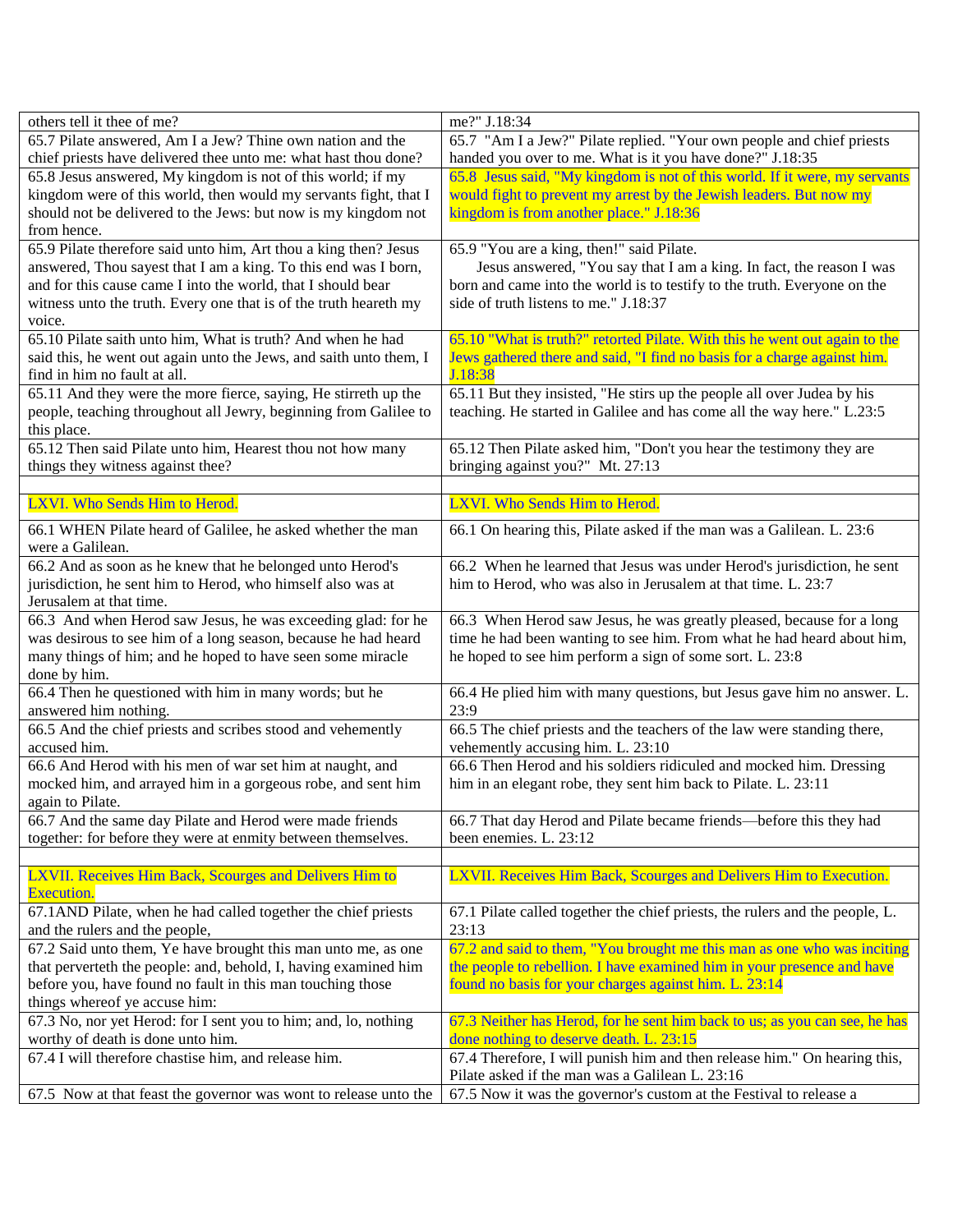| people a prisoner, whom they would.                                                                                                                                                                                                        | prisoner chosen by the crowd. Mt. 27:15                                                                                                                                                                                                     |
|--------------------------------------------------------------------------------------------------------------------------------------------------------------------------------------------------------------------------------------------|---------------------------------------------------------------------------------------------------------------------------------------------------------------------------------------------------------------------------------------------|
| 67.6 And they had then a notable prisoner, called Barabbas.                                                                                                                                                                                | 67.6 At that time they had a well-known prisoner whose name was Jesus<br>$[b]$ Barabbas. Mt. 27:16                                                                                                                                          |
| 67.7 Therefore when they were gathered together, Pilate said<br>unto them, Whom will ye that I release unto you? Barabbas, or<br>Jesus which is called Christ?                                                                             | 67.7 So when the crowd had gathered, Pilate asked them, "Which one do<br>you want me to release to you: Jesus Barabbas, or Jesus who is called the<br>Messiah?" Mt. 27:17                                                                   |
| 67.8 For he knew that for envy they had delivered him.                                                                                                                                                                                     | 67.8 For he knew it was out of envy that they had handed Jesus over to<br>him. Mt. 27:18                                                                                                                                                    |
| 67.9 When he was set down on the judgment seat, his wife sent<br>unto him, saying, Have thou nothing to do with that just man:<br>for I have suffered many things this day in a dream because of<br>him.                                   | 67.9 While Pilate was sitting on the judge's seat, his wife sent him this<br>message: "Don't have anything to do with that innocent man, for I have<br>suffered a great deal today in a dream because of him." Mt. 27:19                    |
| 67.10 But the chief priests and elders persuaded the multitude<br>that they should ask Barabbas, and destroy Jesus.                                                                                                                        | 67.10 But the chief priests and the elders persuaded the crowd to ask for<br>Barabbas and to have Jesus executed. Mt. 27:20                                                                                                                 |
| 67.11 The governor answered and said unto them, Whether of<br>the twain will ye that I release unto you? They said, Barabbas.                                                                                                              | 67.11 "Which of the two do you want me to release to you?" asked the<br>"Barabbas," they answered. Mt. 27:21<br>governor                                                                                                                    |
| 67.12 Pilate saith unto them, What shall I do then with Jesus<br>which is called Christ? They all say unto him, Let him be<br>crucified.                                                                                                   | 67.12 "What shall I do, then, with Jesus who is called the Messiah?"<br>Pilate asked. They all answered, "Crucify him!" Mt. 27:22                                                                                                           |
| 67.13 And the governor said, Why, what evil hath he done? But<br>they cried out the more, saying, Let him be crucified.<br>67.14 Then released he Barabbas unto them: and when he had<br>scourged Jesus, he delivered him to be crucified. | 67.13 "Why? What crime has he committed?" asked Pilate.<br>But they shouted all the louder, "Crucify him!" Mt. 27:23<br>67.14 Then he released Barabbas to them. But he had Jesus flogged, and<br>handed him over to be crucified. Mt 27:26 |
|                                                                                                                                                                                                                                            |                                                                                                                                                                                                                                             |
|                                                                                                                                                                                                                                            |                                                                                                                                                                                                                                             |
| LXVIII. His Crucifixion, Death, and Burial.<br>68.1 THEN the soldiers of the governor took Jesus into the<br>common hall, and gathered unto him the whole band of soldiers.                                                                | LXVIII. His Crucifixion, Death, and Burial.<br><b>The Soldiers Mock Jesus</b><br>68.1 Then the governor's soldiers took Jesus into the Praetorium and<br>gathered the whole company of soldiers around him. Mt 27:27                        |
| 68.2 And when they had platted a crown of thorns, they put it<br>upon his head, and a reed in his right hand: and they bowed the<br>knee before him, and mocked him, saying, Hail, King of the<br>Jews!                                    | 68.2 and then twisted together a crown of thorns and set it on his head.<br>They put a staff in his right hand as a scepter. Then they knelt in front of<br>him and mocked him. "Hail, king of the Jews!" they said. Mt 27:29               |
| 68.3 And they spit upon him, and took the reed and smote him<br>on the head.                                                                                                                                                               | 68.3 They spit on him, and took the staff and struck him on the head<br>again and again. Mt 27:30                                                                                                                                           |
| 68.4 And after that they had mocked him, they took the robe off<br>from him, and put his own raiment on him, and led him away to<br>crucify him.                                                                                           | 68.4 After they had mocked him, they took off the robe and put his own<br>clothes on him. Then they led him away to crucify him. Mt 27:31                                                                                                   |
| 68.5 Then Judas, which had betrayed him, when he saw that he<br>was condemned, repented himself, and brought again the thirty<br>pieces of silver to the chief priests and elders,                                                         | 68.5 When Judas, who had betrayed him, saw that Jesus was condemned,<br>he was seized with remorse and returned the thirty pieces of silver to the<br>chief priests and the elders. Mt. 27:3                                                |
| 68.6 Saying, I have sinned in that. I have betrayed the innocent<br>blood. And they said, What is that to us? see thou to that.                                                                                                            | 68.6 "I have sinned," he said, "for I have betrayed innocent blood."<br>"What is that to us?" they replied. "That's your responsibility." Mt.<br>27:4                                                                                       |
| 68.7 And he cast down the pieces of silver in the temple, and<br>departed, and went and hanged himself.                                                                                                                                    | 68.7 So Judas threw the money into the temple and left. Then he went<br>away and hanged himself. Mt. 27:5                                                                                                                                   |
| 68.8 And the chief priests took the silver pieces, and said, It is<br>not lawful for to put them into the treasury, because it is the<br>price of blood.<br>68.9 And they took counsel, and bought with them the potter's                  | 68.8 The chief priests picked up the coins and said, "It is against the law<br>to put this into the treasury, since it is blood money." Mt. 27:6<br>68.9 So they decided to use the money to buy the potter's field as a burial             |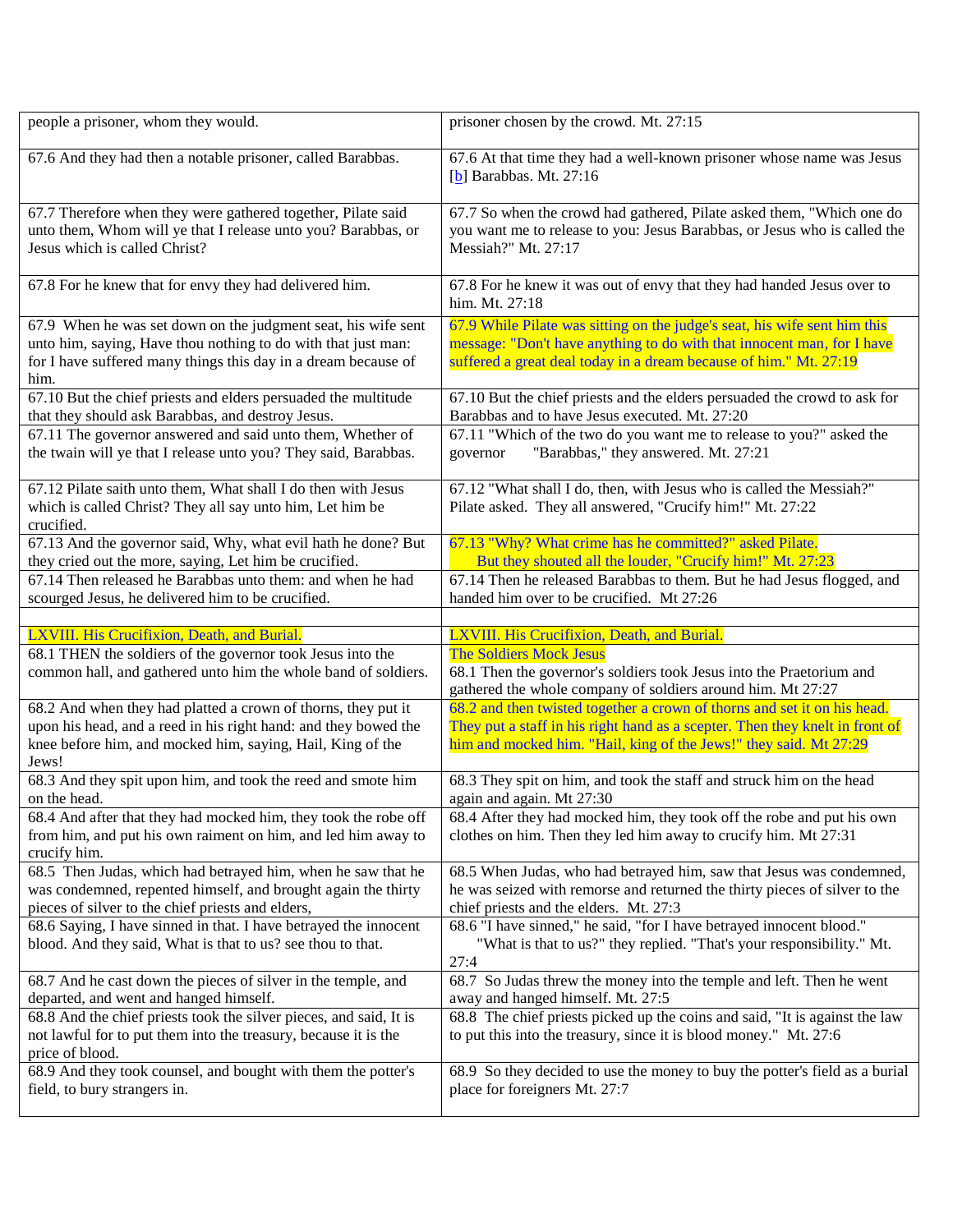| 68.10 Wherefore that field was called, The field of blood, unto<br>this day.                                                          | 68.10 That is why it has been called the Field of Blood to this day. Mt.<br>27:8                                                                                 |
|---------------------------------------------------------------------------------------------------------------------------------------|------------------------------------------------------------------------------------------------------------------------------------------------------------------|
| 68.11 And as they led him away, they laid hold upon one                                                                               | <b>The Crucifixion of Jesus</b>                                                                                                                                  |
| Simon, a Cyrenian, coming out of the country, and on him they                                                                         | 68.11 As the soldiers led him away, they seized Simon from Cyrene, who                                                                                           |
| laid the cross, that he might bear it after Jesus.                                                                                    | was on his way in from the country, and put the cross on him and made                                                                                            |
|                                                                                                                                       | him carry it behind Jesus. L. 23:26                                                                                                                              |
| 68.12 And there followed him a great company of people, and of<br>women, which also bewailed and lamented him.                        | 68.12 A large number of people followed him, including women who<br>mourned and wailed for him. L. 23:27                                                         |
| 68.13 But Jesus turning unto them said, Daughters of Jerusalem,                                                                       | 68.13 Jesus turned and said to them, "Daughters of Jerusalem, do not                                                                                             |
| weep not for me, but weep for yourselves, and for your children.                                                                      | weep for me; weep for yourselves and for your children. L. 23:28                                                                                                 |
| 68.14 For, behold, the days are coming, in the which they shall                                                                       | 68.14 For the time will come when you will say, 'Blessed are the                                                                                                 |
| say, Blessed are the barren, and the wombs that never bare, and                                                                       | childless women, the wombs that never bore and the breasts that never                                                                                            |
| the paps which never gave suck.                                                                                                       | nursed!' L. 23:29                                                                                                                                                |
| 68.15 Then shall they begin to say to the mountains, Fall on us;                                                                      | 68.15 Then                                                                                                                                                       |
| and to the hills, Cover us.                                                                                                           | " 'they will say to the mountains, "Fall on us!"                                                                                                                 |
|                                                                                                                                       | and to the hills, "Cover us!" 'L. 23:30                                                                                                                          |
| 68.16 For if they do these things in a green tree, what shall be<br>done in the dry?                                                  | 68.16 For if people do these things when the tree is green, what will<br>happen when it is dry?" L. 23:31                                                        |
| 68.17 And there were also two other, malefactors, led with him                                                                        | 68.17 Two other men, both criminals, were also led out with him to be                                                                                            |
| to be put to death.                                                                                                                   | executed. L. 23:32                                                                                                                                               |
| 68.18 And he bearing his cross went forth into a place called the                                                                     | 68.18 Carrying his own cross, he went out to the place of the Skull                                                                                              |
| place of a skull, which is called in the Hebrew, Golgotha:                                                                            | (which in Aramaic is called Golgotha). J. 19:17                                                                                                                  |
| 68.19 Where they crucified him, and two other with him, on<br>either side one, and Jesus in the midst.                                | 68.19 Here they crucified him, and with him two others—one on each<br>side and Jesus in the middle. J. 19:18                                                     |
| 68.20 And Pilate wrote a title, and put it on the cross. And the                                                                      | 68.20 Pilate had a notice prepared and fastened to the cross. It read:                                                                                           |
| writing was, JESUS OF NAZARETH THE KING OF THE<br>JEWS.                                                                               | JESUS OF NAZARETH, THE KING OF THE JEWS. J. 19:19                                                                                                                |
| 68.21 This title then read many of the Jews: for the place where                                                                      | 68.21 Many of the Jews read this sign, for the place where Jesus was                                                                                             |
| Jesus was crucified was nigh to the city: and it was written in                                                                       | crucified was near the city, and the sign was written in Aramaic, Latin                                                                                          |
| Hebrew, and Greek, and Latin.                                                                                                         | and Greek. J. 19:20                                                                                                                                              |
| 68.22 Then said the chief priests of the Jews to Pilate, Write not,<br>The King of the Jews; but that he said, I am King of the Jews. | 68.22 The chief priests of the Jews protested to Pilate, "Do not write 'The<br>King of the Jews,' but that this man claimed to be king of the Jews." J.<br>19:21 |
| 68.23 Pilate answered, What I have written I have written.                                                                            | 68.23 Pilate answered, "What I have written, I have written." J. 19:22                                                                                           |
| 68.24 Then the soldiers, when they had crucified Jesus, took his                                                                      | 68.24 When the soldiers crucified Jesus, they took his clothes, dividing                                                                                         |
| garments, and made four parts, to every soldier a part; and also                                                                      | them into four shares, one for each of them, with the undergarment                                                                                               |
| his coat: now the coat was without seam, woven from the top<br>throughout.                                                            | remaining. This garment was seamless, woven in one piece from top to<br>bottom. J. 19:23                                                                         |
| 68.25 They said therefore among themselves, Let us not rend it,                                                                       | 68.25 "Let's not tear it," they said to one another. "Let's decide by lot                                                                                        |
| but cast lots for it, whose it shall be: that the scripture might be                                                                  | who will get it."                                                                                                                                                |
| fulfilled, which saith, They parted my raiment among them, and                                                                        | This happened that the scripture might be fulfilled that said,                                                                                                   |
| for my vesture they did cast lots. These things therefore the                                                                         | "They divided my clothes among them                                                                                                                              |
| soldiers did.                                                                                                                         | and cast lots for my garment." [a]                                                                                                                               |
|                                                                                                                                       | So this is what the soldiers did. J. 19:24                                                                                                                       |
| 68.26 And they that passed by reviled him, wagging their heads,                                                                       | 68.26 Those who passed by hurled insults at him, shaking their heads<br>Mt. 27:39                                                                                |
| 68.27 And saying, Thou that destroyest the temple, and buildest                                                                       | 68.27 and saying, "You who are going to destroy the temple and build it                                                                                          |
| it in three days, save thyself. If thou be the Son of God, come                                                                       | in three days, save yourself! Come down from the cross, if you are the                                                                                           |
| down from the cross.                                                                                                                  | Son of God!" Mt. 27:40                                                                                                                                           |
|                                                                                                                                       |                                                                                                                                                                  |
|                                                                                                                                       |                                                                                                                                                                  |
| 68.28 Likewise also the chief priests mocking him, with the<br>scribes and elders, said,                                              | 68.28 In the same way the chief priests, the teachers of the law and the<br>elders mocked him. Mt. 27:41                                                         |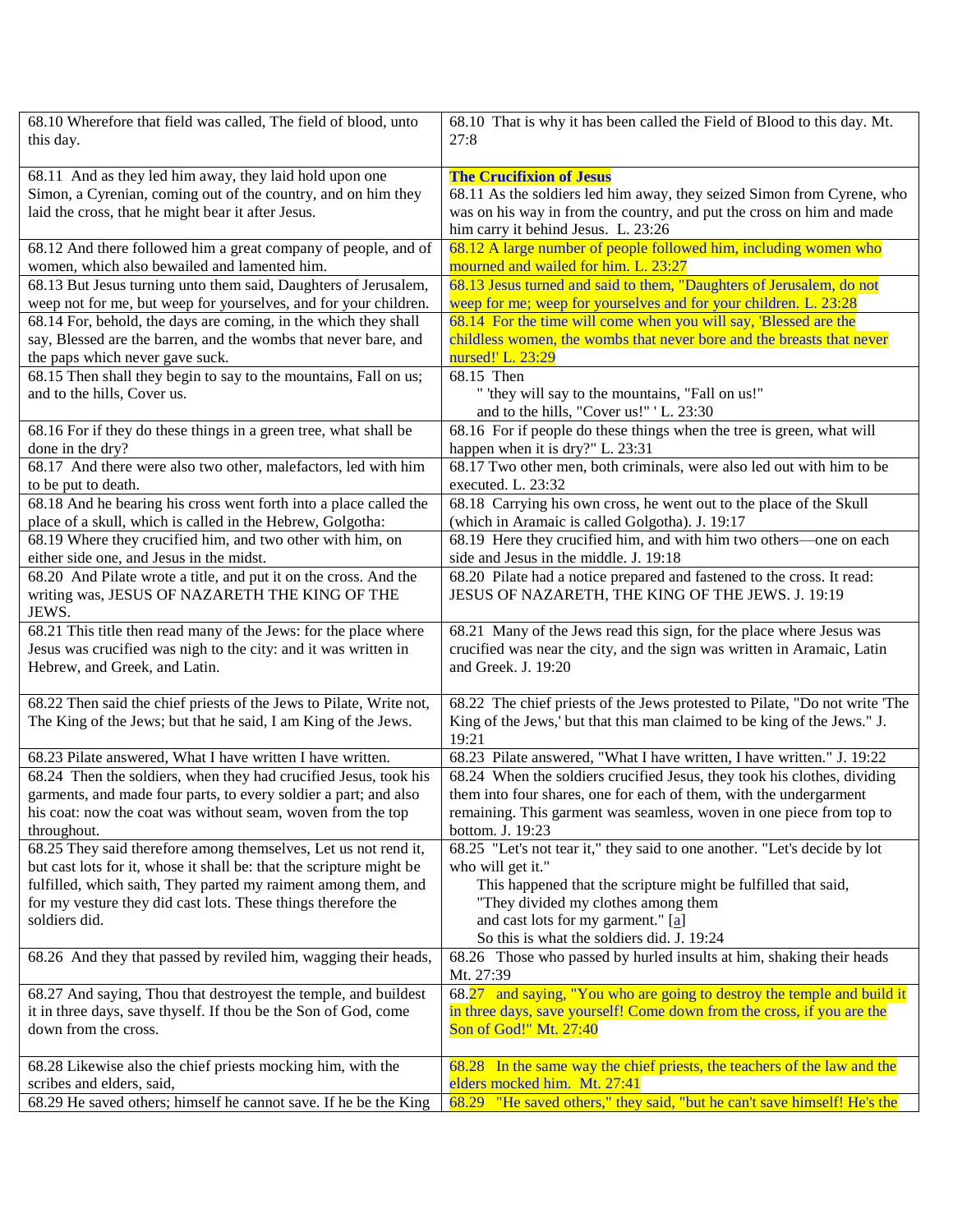| of Israel, let him now come down from the cross, add we will         | king of Israel! Let him come down now from the cross, and we will            |
|----------------------------------------------------------------------|------------------------------------------------------------------------------|
| believe him.                                                         | believe in him. Mt. 27:42                                                    |
|                                                                      |                                                                              |
| 68.30 He trusted in God; let him deliver him now, if he will         | 68.30 He trusts in God. Let God rescue him now if he wants him, for he       |
| have him: for he said, I am the Son of God.                          | said, 'I am the Son of God.' " Mt. 27:343                                    |
| 68.31 And one of the malefactors which were hanged railed on         | 68.31 One of the criminals who hung there hurled insults at him: "Aren't     |
| him, saying, If thou be Christ, save thyself and us.                 | you the Messiah? Save yourself and us!" L. 23:39                             |
| 68.32 But the other answering rebuked him, saying, Dost not          | 68.32 But the other criminal rebuked him. "Don't you fear God," he said,     |
| thou fear God, seeing thou art in the same condemnation?             | "since you are under the same sentence? L. 23:40                             |
| 68.33 And we indeed justly; for we receive the due reward of         | 68.33 We are punished justly, for we are getting what our deeds deserve.     |
| our deeds: but this man hath done nothing amiss.                     | But this man has done nothing wrong." L. 23:41                               |
| 68.34 Then said Jesus, Father, forgive them; for they know not       | 68.34 Jesus said, "Father, for give them, for they do not know what they     |
| what they do. And they parted his raiment, and cast lots.            | are doing." And they divided up his clothes by casting lots. L. 23:34        |
| 68.35 Now there stood by the cross of Jesus his mother, and his      | 68.35 Near the cross of Jesus stood his mother, his mother's sister, Mary    |
| mother's sister, Mary the wife of Cleophas, and Mary                 | the wife of Clopas, and Mary Magdalene. J. 19:25                             |
| Magdalene.                                                           |                                                                              |
| 68.36 When Jesus therefore saw his mother, and the disciple          | 68.36 When Jesus saw his mother there, and the disciple whom he loved        |
| standing by, whom he loved, he saith unto his mother, Woman,         | standing nearby, he said to her, "Woman, here is your son," J. 19:26         |
| behold thy son!                                                      |                                                                              |
| 68.37 Then saith he to the disciple, Behold thy mother! And          | 68.37 and to the disciple, "Here is your mother." From that time on, this    |
| from that hour that disciple took her unto his own home.             | disciple took her into his home. J. 19:27                                    |
| 68.38 And about the ninth hour Jesus cried with a loud voice,        | 68.38 About three in the afternoon Jesus cried out in a loud voice, "Eli,    |
| saying, Eli, Eli, lama sabachthani? that is to say, My God, my       | Eli, lema sabachthani?" (which means "My God, my God, why have you           |
| God, why hast thou forsaken me?                                      | forsaken me?"). Mt.27:46                                                     |
| 68.39 Some of them that stood there, when they heard that, said,     | 68.39 When some of those standing there heard this, they said, "He's         |
| This man calleth for Elias.                                          | calling Elijah." Mt.27:47                                                    |
|                                                                      |                                                                              |
| 68.40 And straightway one of them ran, and took a spunge, and        | 68.40 Immediately one of them ran and got a sponge. He filled it with        |
| filled it with vinegar, and put it on a reed, and gave him to drink. | wine vinegar, put it on a staff, and offered it to Jesus to drink. Mt.27:48  |
| 68.41 The rest said, Let be, let us see whether Elias will come to   | 68.41 The rest said, "Now leave him alone. Let's see if Elijah comes to      |
| save him.                                                            | save him." Mt.27:49                                                          |
| 68.42 Jesus, when he had cried again with a loud voice, yielded      | 68.42 And when Jesus had cried out again in a loud voice, he gave up his     |
| up the ghost.                                                        | spirit. Mt.27:50                                                             |
| 68.43 And many women were there beholding afar off, which            | 68.43 Many women were there, watching from a distance. They had              |
| followed Jesus from Galilee, ministering unto him:                   | followed Jesus from Galilee to care for his needs. Mt. 27:55                 |
| 68.44 Among which was Mary Magdalene, and Mary the                   | 68.44 Among them were Mary Magdalene, Mary the mother of James               |
| mother of James and Joses, and the mother of Zebedee's               | and Joseph, and the mother of Zebedee's sons. Mt. 27:56                      |
| children.                                                            |                                                                              |
|                                                                      |                                                                              |
| LXIX. His Burial.                                                    | <b>LXIX.</b> His Burial.                                                     |
| 69.1THE Jews therefore, because it was the preparation, that the     | 69.1 Now it was the day of Preparation, and the next day was to be a         |
| bodies should not remain upon the cross on the sabbath day, (for     | special Sabbath. Because the Jewish leaders did not want the bodies left     |
| that sabbath day was an high day,) besought Pilate that their legs   | on the crosses during the Sabbath, they asked Pilate to have the legs        |
| might be broken, and that they might be taken away. J. 19:31         | broken and the bodies taken down. J. 19:31                                   |
| 69.2 Then came the soldiers, and brake the legs of the first, and    | 69.2 The soldiers therefore came and broke the legs of the first man who     |
| of the other which was crucified with him. J. 19:32                  | had been crucified with Jesus, and then those of the other. J. 19:32         |
| 69.3 But when they came to Jesus, and saw that he was dead           | 69.3 But when they came to Jesus and found that he was already dead,         |
| already, they brake not his legs: J. 19:33                           | they did not break his legs. J. 19:33                                        |
| 69.4 But one of the soldiers with a spear pierced his side, and      | 69.4 Instead, one of the soldiers pierced Jesus' side with a spear, bringing |
| forthwith came there out blood and water. J. 19:34                   | a sudden flow of blood and water. J. 19:34                                   |
| 69.5 And after this Joseph of Arimathaea, being a disciple of        | <b>The Burial of Jesus</b>                                                   |
| Jesus, but secretly for fear of the Jews, besought Pilate that he    | 69.5 Later, Joseph of Arimathea asked Pilate for the body of Jesus. Now      |
| might take away the body of Jesus: and Pilate gave him leave.        | Joseph was a disciple of Jesus, but secretly because he feared the Jewish    |
| He came therefore, and took the body of Jesus. J. 19:38              | leaders. With Pilate's permission, he came and took the body away. J.        |